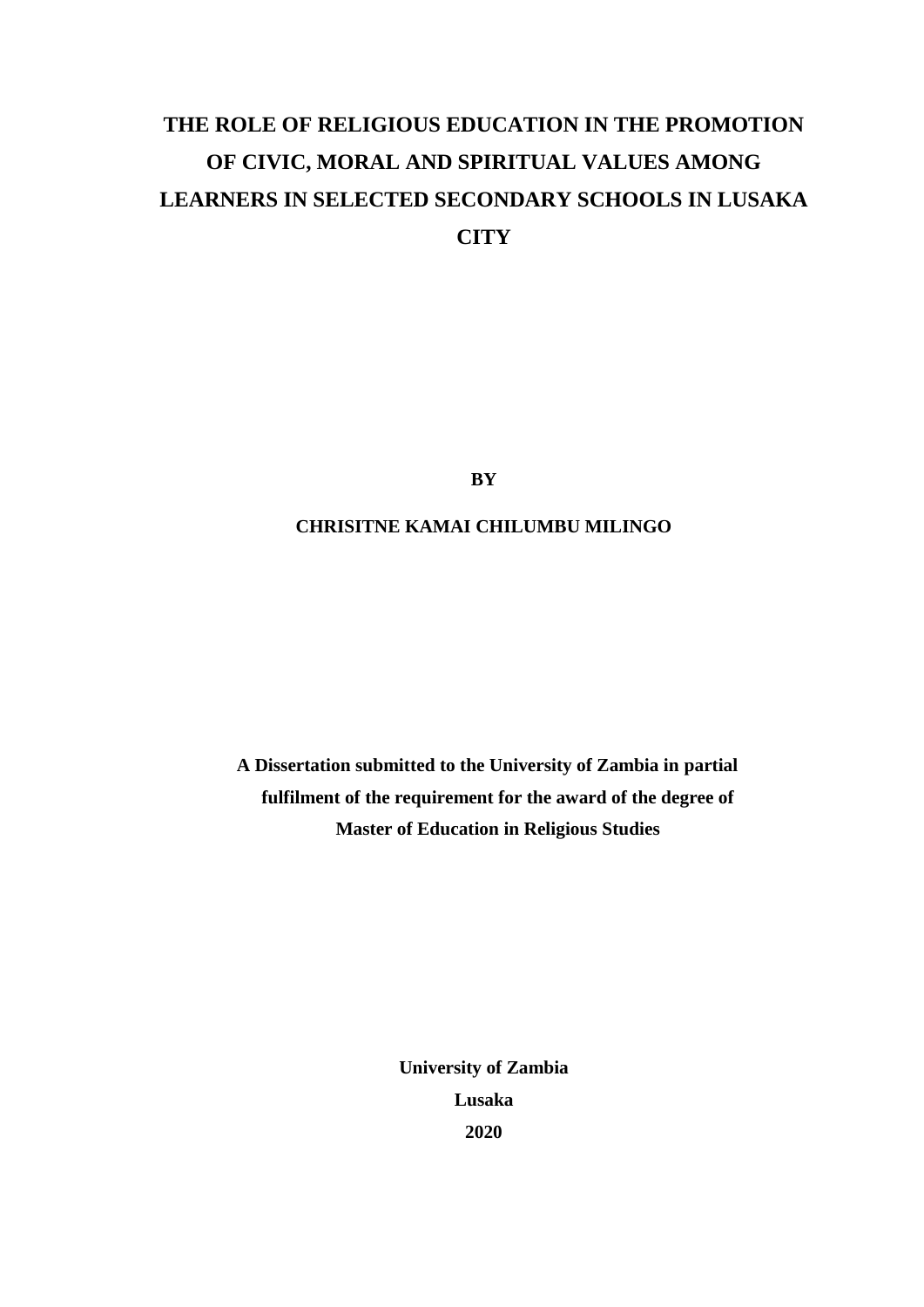## **DECLARATION**

<span id="page-1-0"></span>**I, Christine Kamai Chilumbu Milingo,** hereby declare that this piece of work is my own and that all the authors of the books and publications I have made reference to have been duly acknowledged, and that the work has not been previously presented at this university or any other institution for a similar purpose.

**Student's signature: …………………………..** 

**Date:.....................................................................**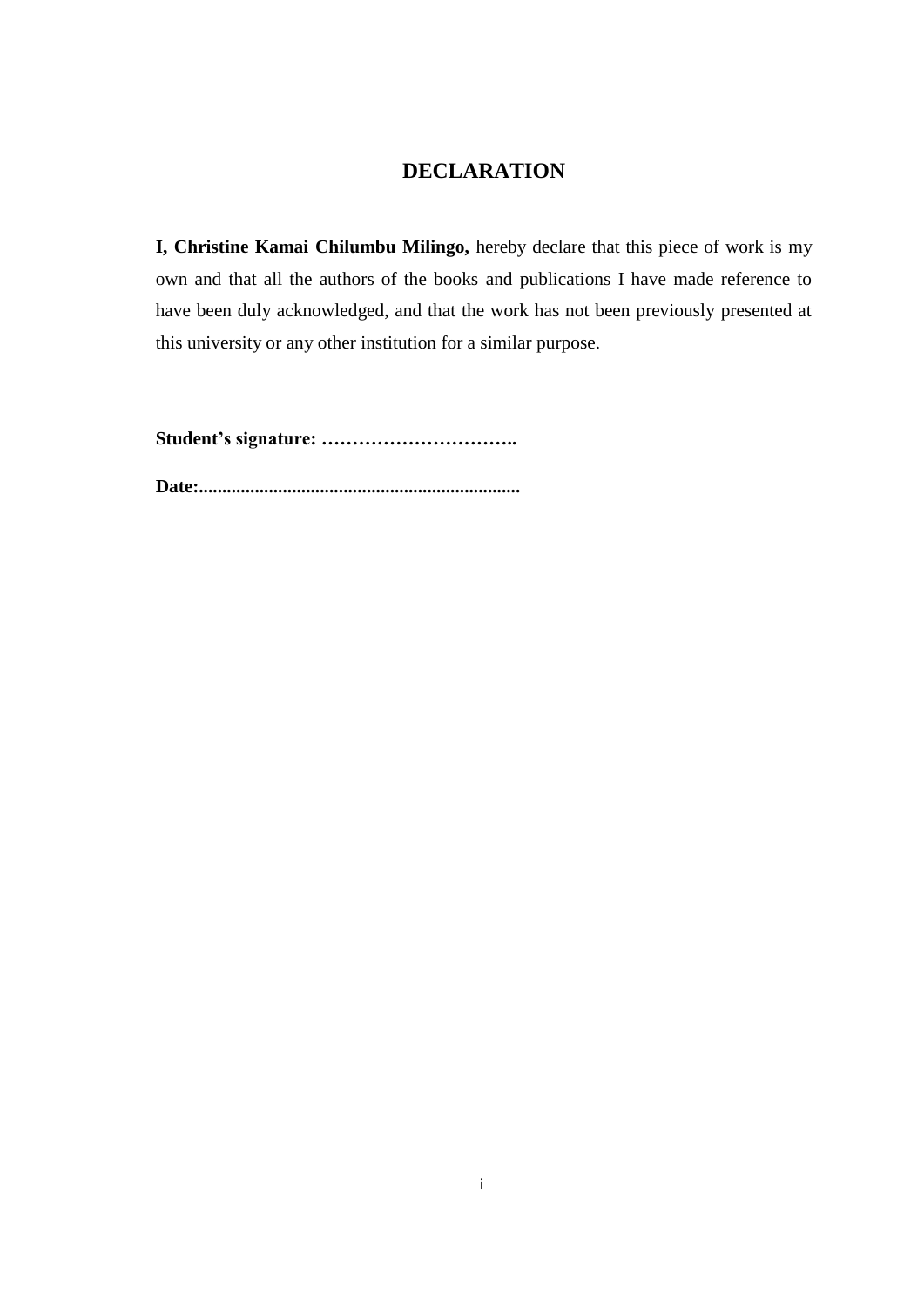# **APPROVAL**

<span id="page-2-0"></span>The dissertation of Christine Kamai Chilumbu Milingo has been approved in partial fulfilment for the award of the degree of Master of Education in Religious Studies (M.Ed. RS) at the University of Zambia.

### **Examiner 1**

| Name: Dr. F. Hambulo                  |  |
|---------------------------------------|--|
|                                       |  |
| <b>Examiner 2</b>                     |  |
| Name: Dr. G. Muleya                   |  |
|                                       |  |
| <b>Examiner 3</b>                     |  |
| Name: Dr. J.L.I. Ziwa                 |  |
|                                       |  |
| <b>Chairperson Board of Examiners</b> |  |
| Name: Dr. G. Masaiti                  |  |
|                                       |  |
| <b>Supervisor</b>                     |  |
| Name: Dr. M. Simuchimba               |  |
|                                       |  |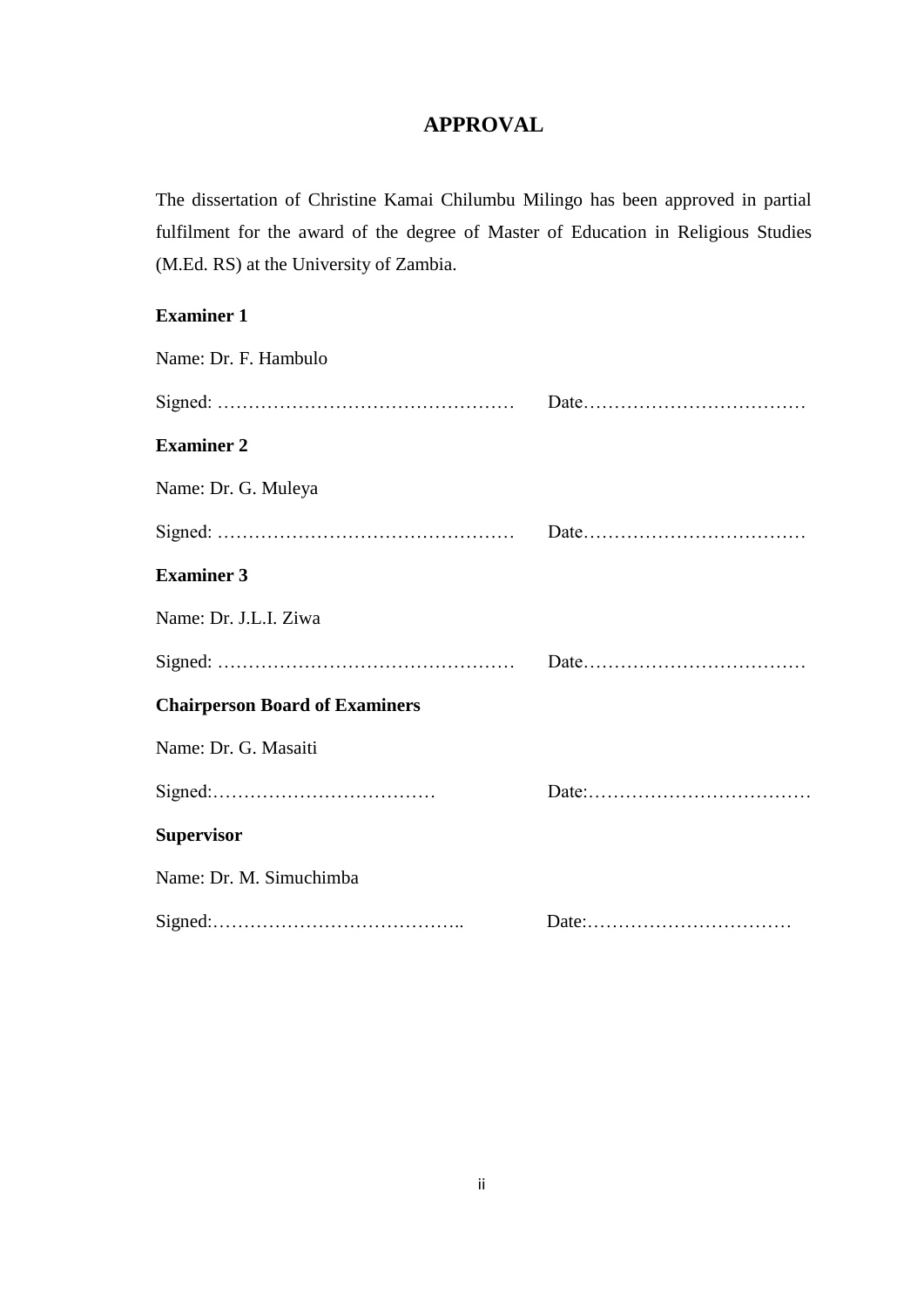### **COPYRIGHT**

<span id="page-3-0"></span>All rights reserved. No part of this dissertation may be reproduced, stored, or transmitted in any form or by any means, electronic, mechanical, including photocopying and recording without the written permission of the author, application for which should be addressed to the University of Zambia.

**© Christine Kamai Chilumbu Milingo 2019.**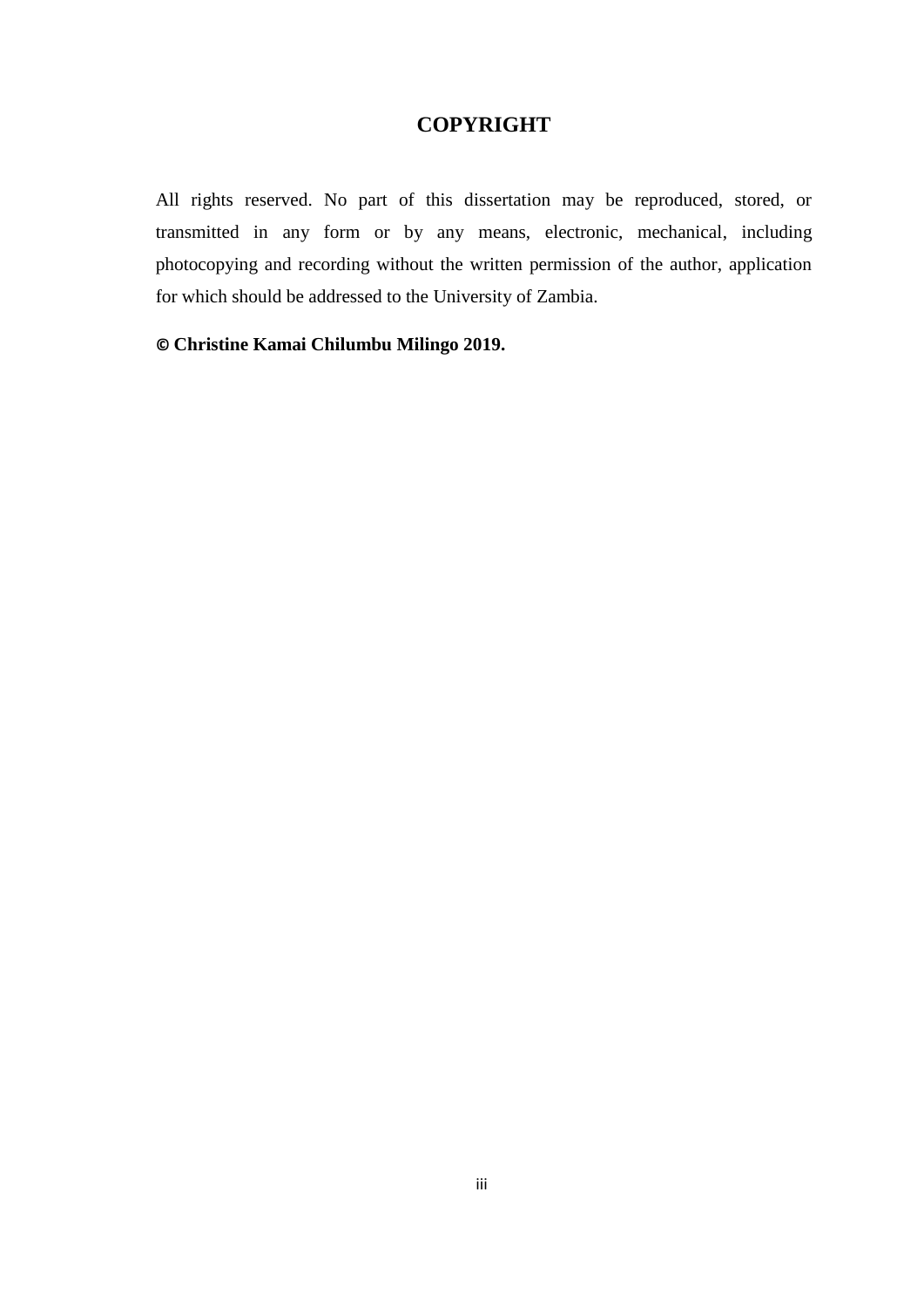### **DEDICATION**

<span id="page-4-0"></span>I dedicate this piece of work to my late parents, Mr and Mrs Chilumbu Milingo; my late brother, Augustine Kamuzu; my grandfather, Dr Emmanuel Milingo Chilumbu; my parents, Prof. Kaulule and Dr Milingo- Kaulule; my brothers, Peter and Martin; my sisters, Lumbiwe, Chimwemwe, Betty and the entire family for their unwavering support.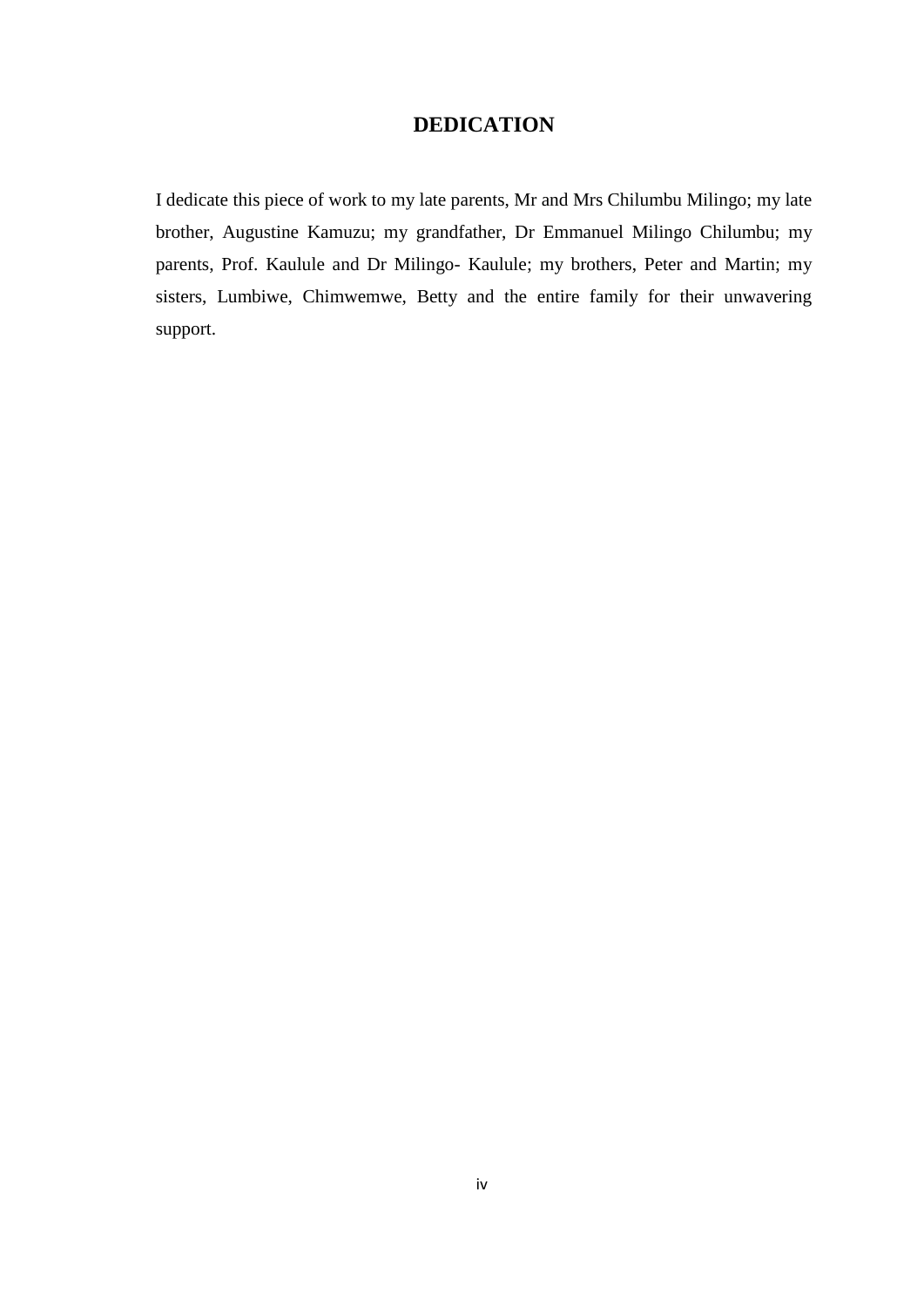### **ACKNOWLEDGEMENTS**

<span id="page-5-0"></span>May I start by expressing my sincere gratitude to my supervisor, Dr. M. Simuchimba, for his valuable advice, guidance and influence on this thinking as I worked on this study. To all other members of the Department of Religious Studies, Prof. A. Cheyeka, Dr J.L.I. Ziwa, Dr T.L.C Milingo - Kaulule, Mr. L.B. Chanda, Mr N. Hambokoma, Dr F. Hambulo, Mrs N.M. Chita, Mr J. Chita, Mr G, Kamanga, Mrs N, Mayembe. I highly treasure your mentorship and inspiration.

Furthermore, I am indebted to all the participants in this study for their valuable contributions. All colleagues from the Master of Education in Religious Studies (M.Ed. RS) 2016 cohort, who made this academic journey an interesting one.

My special thanks also go to my bosses and workmates at Libala Secondary School, Mr F. Kaite and Mrs A. Chomba (late) for always supporting me during this journey.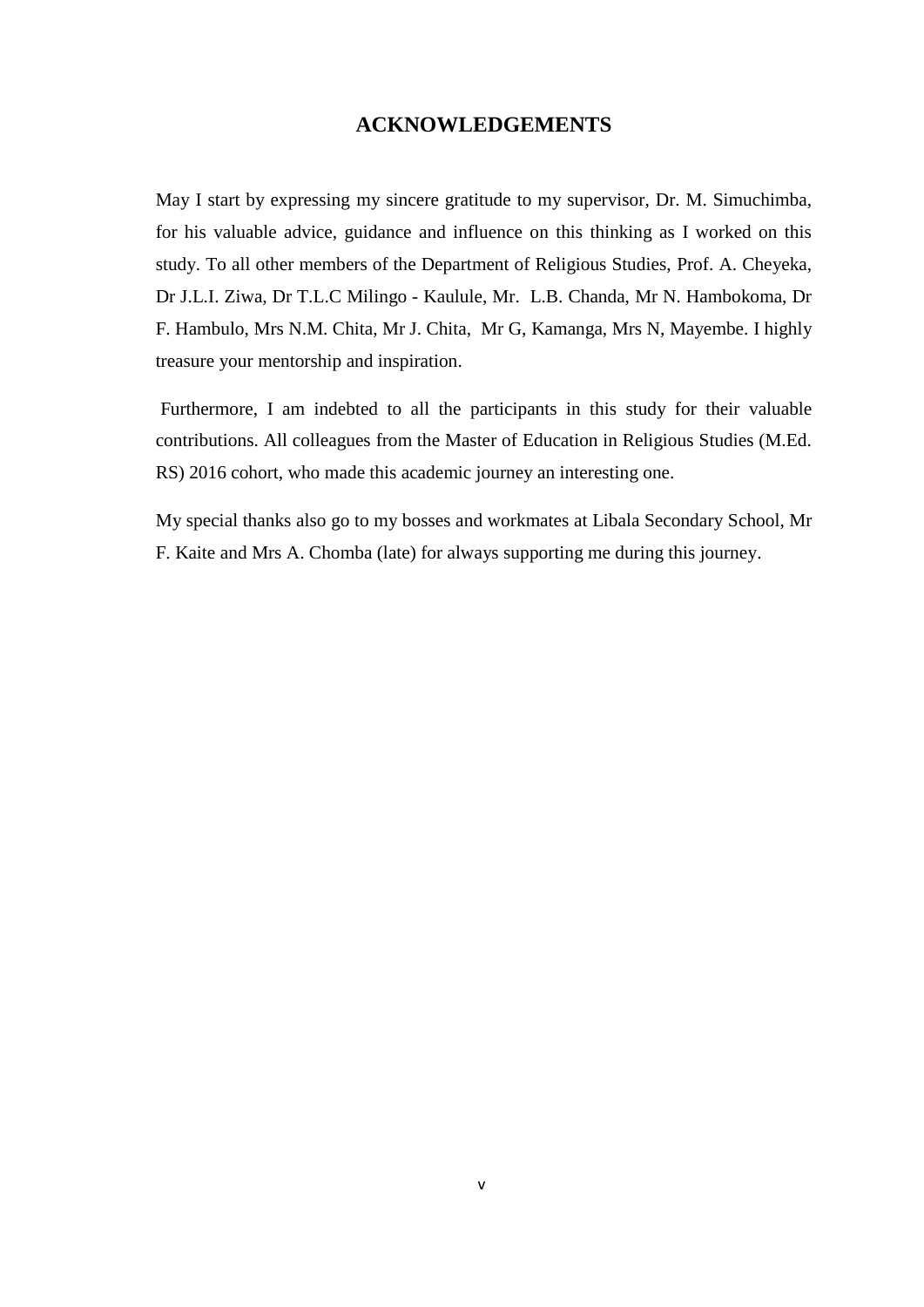### **ABSTRACT**

<span id="page-6-0"></span>The role of RE in the promotion of civic, moral and spiritual values among secondary school learners in Lusaka and ascertain whether the values promoted by the three Zambian secondary school syllabuses were in line with the attainment of the aims of modern RE. The research objectives were to: to evaluate the role of RE in the promotion of civic, moral and spiritual values among learners; to establish the moral and civic values taught in secondary school RE; to establish the spiritual values found in the secondary RE syllabus. The research design used in this study was a Descriptive design which used the qualitative approach in order to address the problems raised by the research questions. The methods of data collection included in-depth semi structured interviews, document analysis guide and focus group discussion guide. The target population consisted of nine (9) RE teachers, thirty (30) learners in the selected schools and one (1) RE Curriculum specialist from CDC. Purposive sampling techniques were used to select the respondents. The study established that RE is a highly influential subject in Secondary schools; which helps learners to be morally upright. It further helps them to understand ideas about governance and human rights and how to tolerate other Religions in Zambia. The study also established that civic, moral and spiritual values, were itemized in the syllabuses with explanation in teaching and learning materials. The values discussed in class work and learning materials are recognized as civic, moral and spiritual items by both learners and teachers. The findings also show that learners are exposed to more of Christianity than other religions. Based on the findings above, the study recommends that: RE should be revised as to make the subject more modern in content and materials especially in topics like Leisure and Success. A topic on Emotions should be introduced in the syllabus and religious passages should be explained in details. RE should be a compulsory subject regardless of career pathways.

#### **Key Words: Civic Values, Moral Values and Spiritual Values**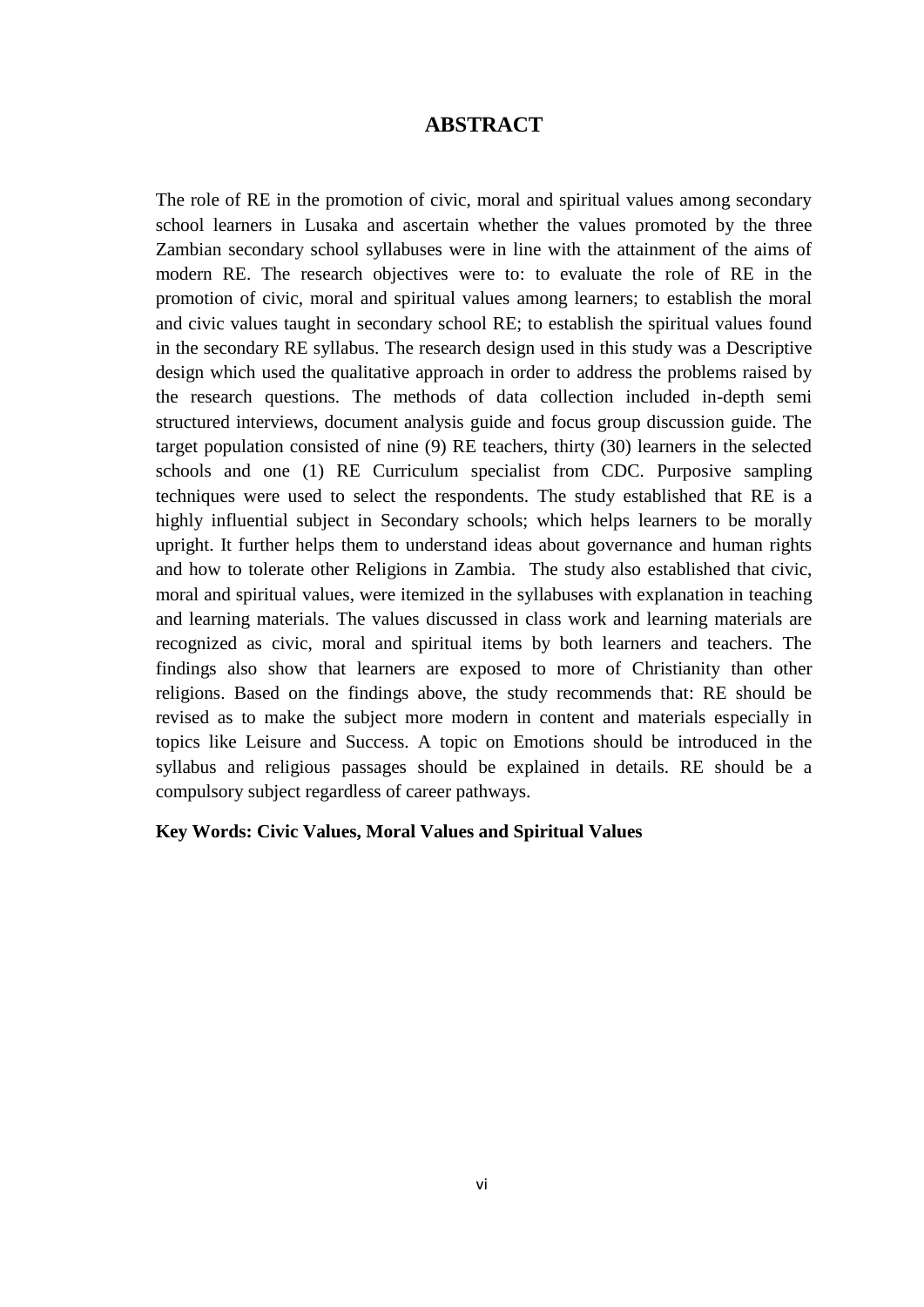# **ACRONYMS**

<span id="page-7-0"></span>

| <b>ATR</b>     | <b>African Traditional Religion</b>                                    |  |  |  |  |
|----------------|------------------------------------------------------------------------|--|--|--|--|
| <b>CDC</b>     | <b>Curriculum Development Centre</b>                                   |  |  |  |  |
| <b>GRZ</b>     | Government of the Republic of Zambia                                   |  |  |  |  |
| <b>MESVTEE</b> | Ministry of Education, Science Vocational Training and Early Education |  |  |  |  |
| <b>MOE</b>     | Ministry of Education                                                  |  |  |  |  |
| <b>MOGE</b>    | Ministry of General Education                                          |  |  |  |  |
| <b>NCSS</b>    | United States of America National Council for Social Studies           |  |  |  |  |
| <b>OFSTED</b>  | Office for Standards in Education                                      |  |  |  |  |
| <b>RE</b>      | Religious Education                                                    |  |  |  |  |
| <b>RE 2044</b> | Religious Education Syllabus 2044                                      |  |  |  |  |
| <b>RE 2046</b> | Religious Education Syllabus 2046                                      |  |  |  |  |
| <b>RI</b>      | Religious Instruction                                                  |  |  |  |  |
| <b>SCAA</b>    | School Curriculum and Assessment Authority                             |  |  |  |  |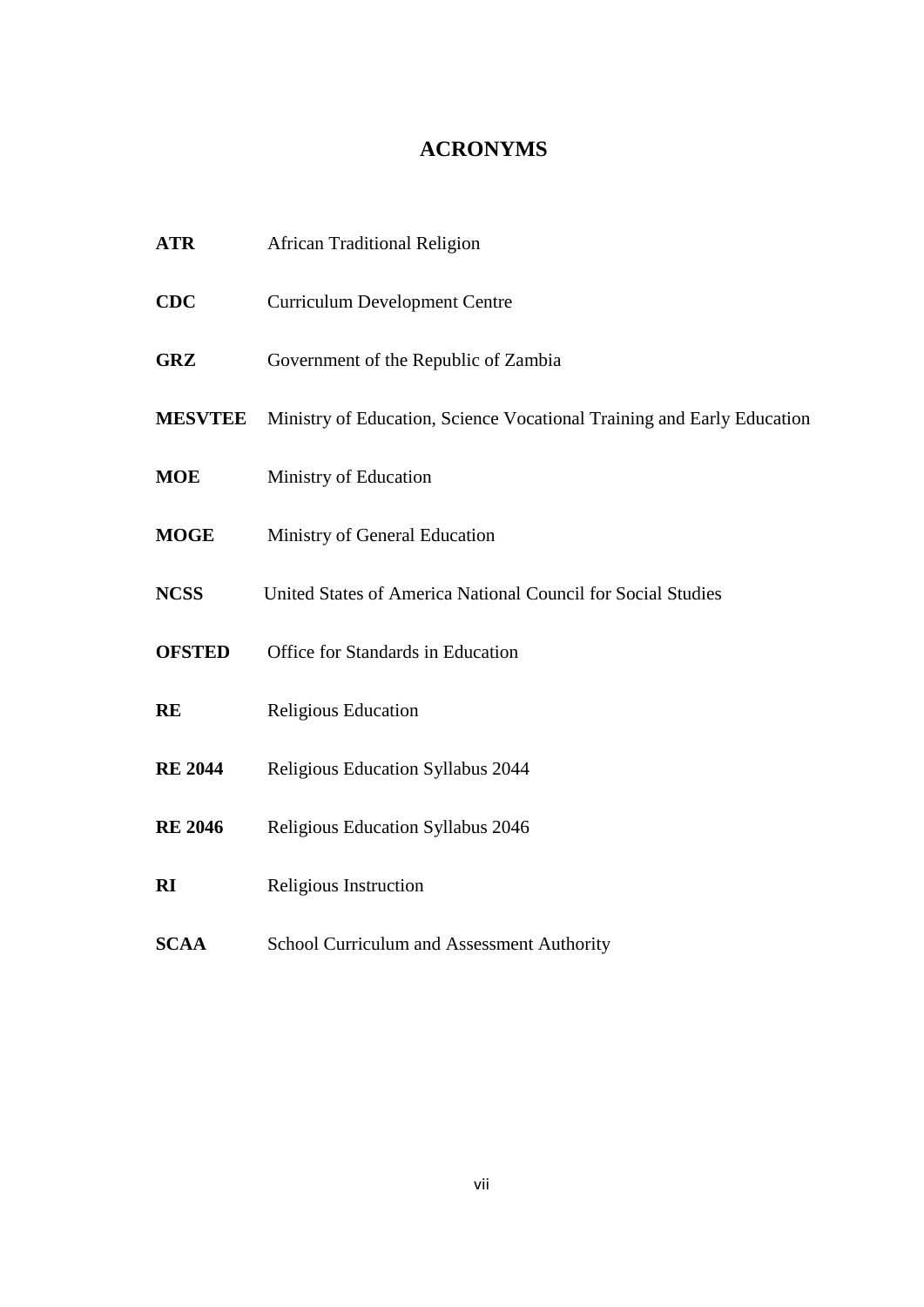# **TABLE OF CONTENTS**

| 1.3 |  |  |  |
|-----|--|--|--|
|     |  |  |  |
|     |  |  |  |
|     |  |  |  |
|     |  |  |  |
|     |  |  |  |
| 1.9 |  |  |  |
|     |  |  |  |
|     |  |  |  |
|     |  |  |  |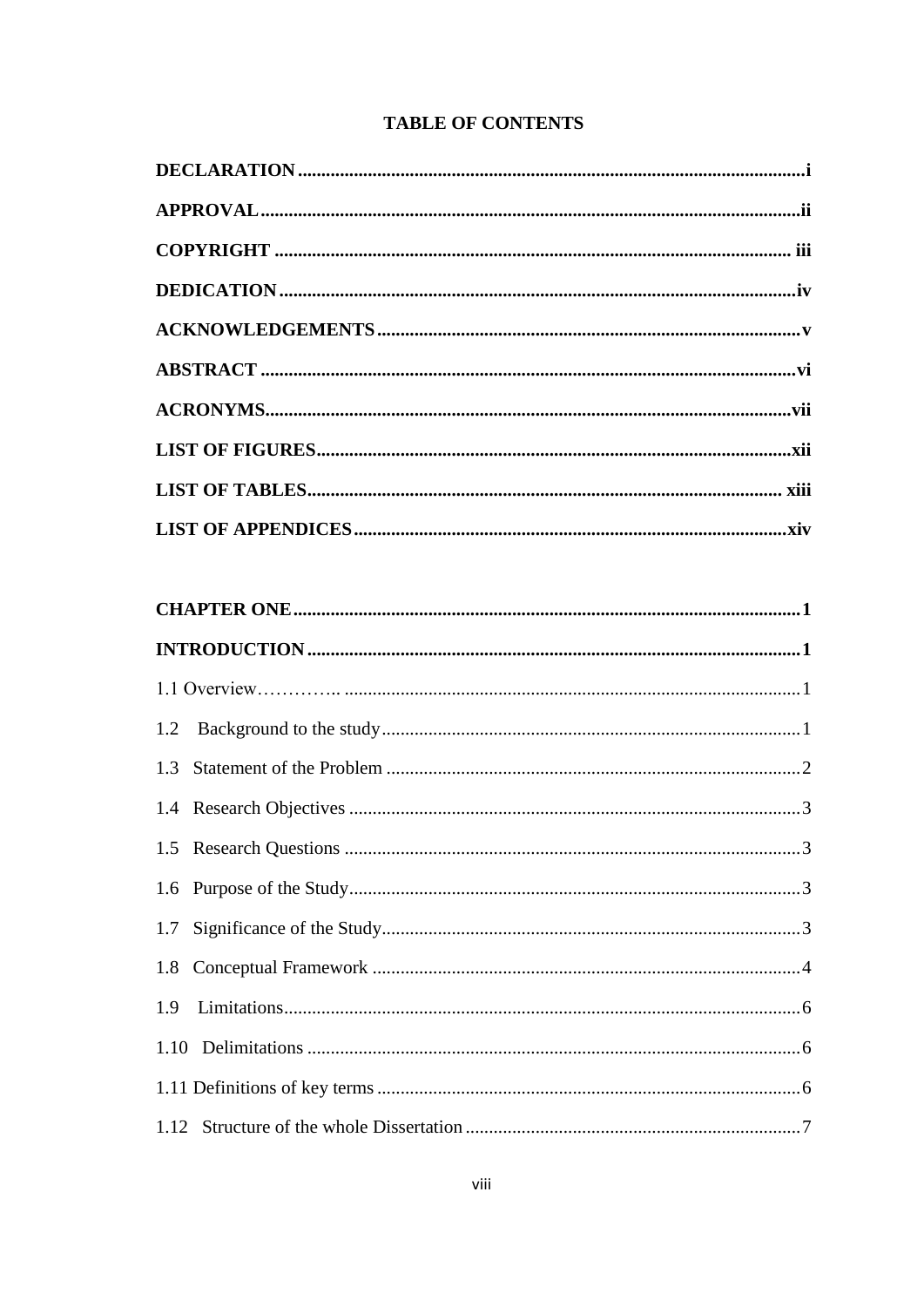| 1.13 |  |  |
|------|--|--|
|------|--|--|

| 2.2 Civic, Moral and Religious Values Education: The Global Perspective       |  |
|-------------------------------------------------------------------------------|--|
| 2.3 Civic, Moral and Religious/ Spiritual Values Education: The Zambian       |  |
|                                                                               |  |
| 2.4 Promotion of Spiritual and Moral Values among Secondary School Learners20 |  |
| 2.5 Promotion of Civic Values among Secondary School Learners 23              |  |
|                                                                               |  |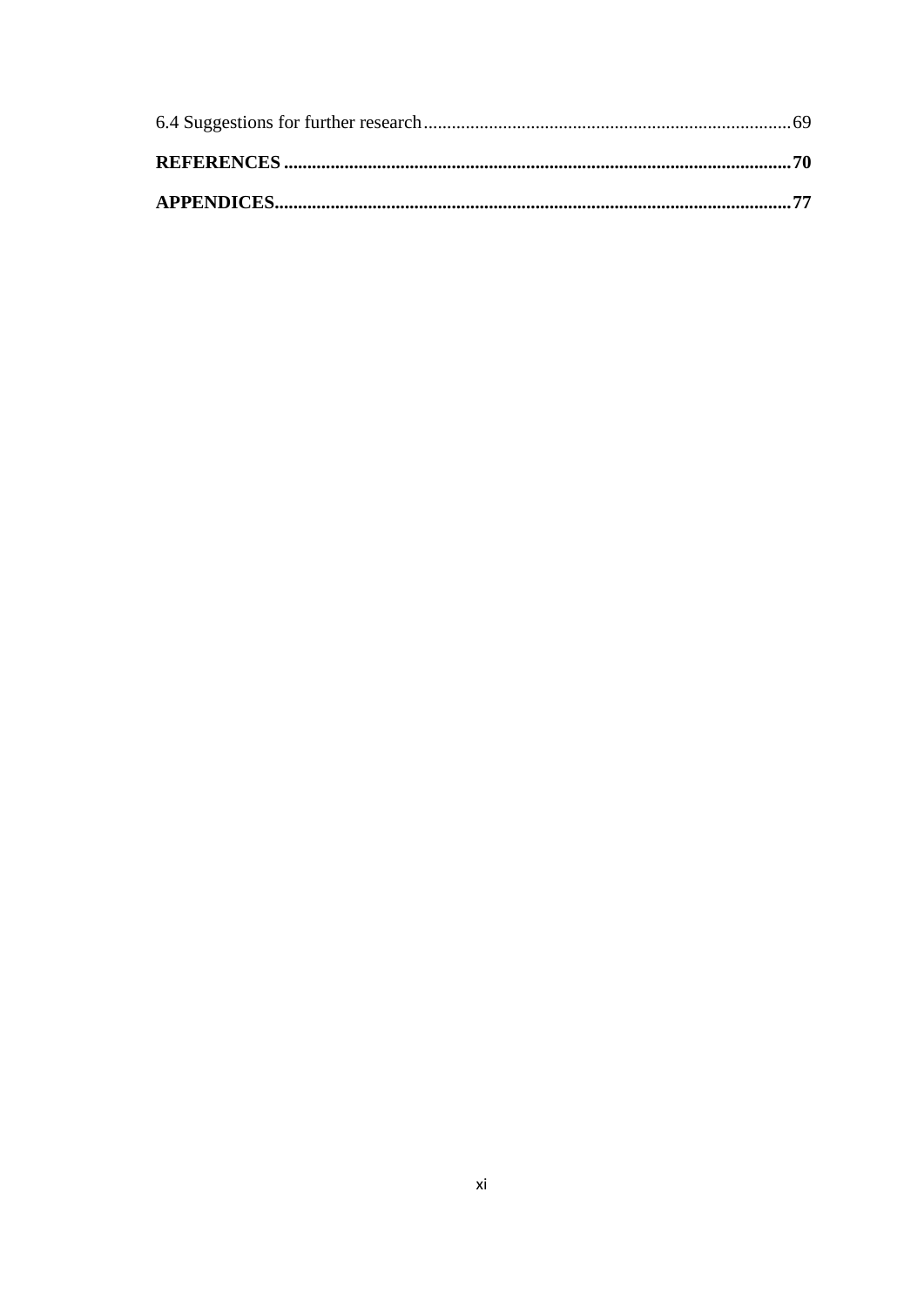# **LIST OF FIGURES**

<span id="page-12-0"></span>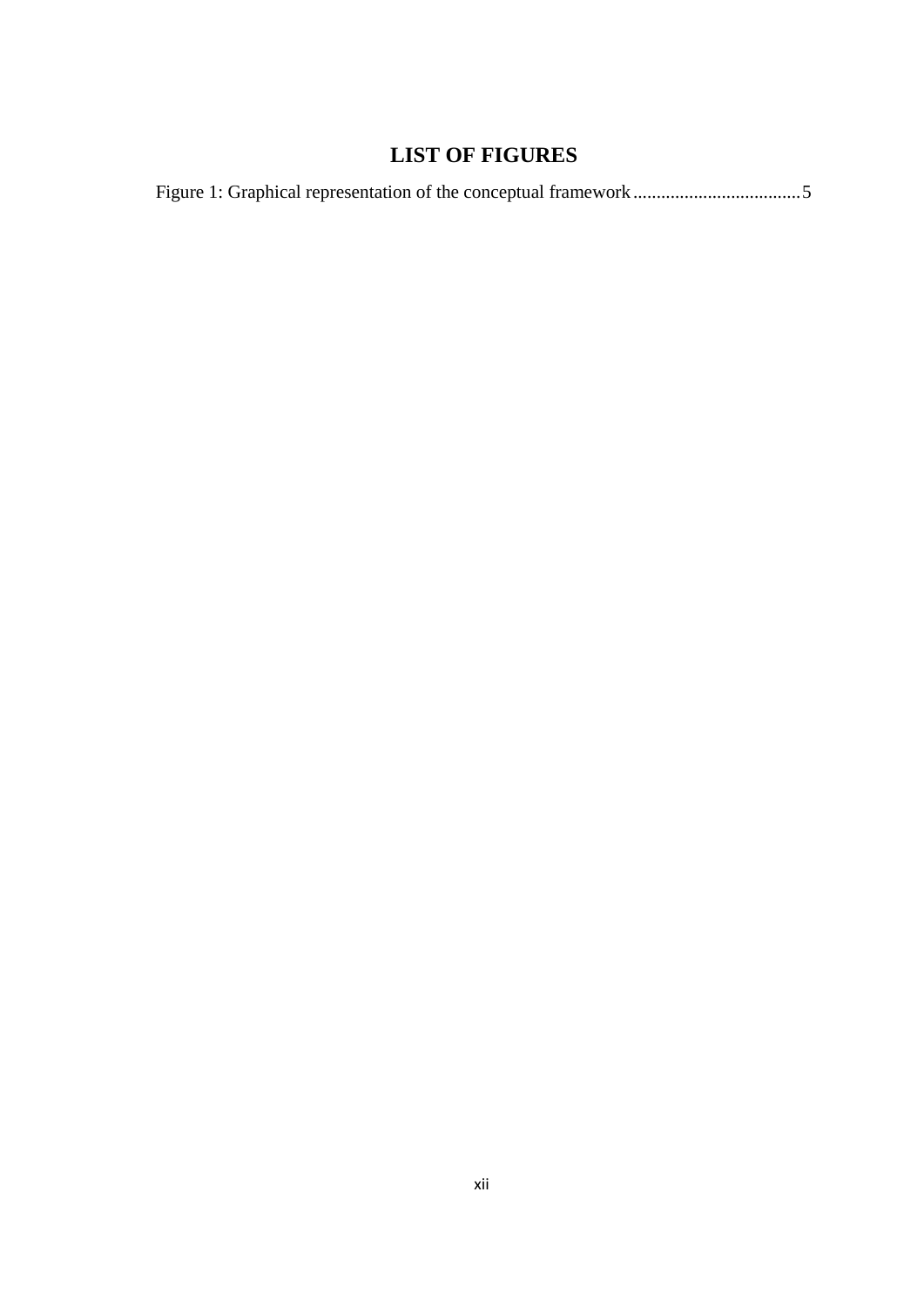# **LIST OF TABLES**

<span id="page-13-0"></span>

| Table 5: Topics and Values in junior, 2044 and 2046 RE Syllabuses 44 |  |
|----------------------------------------------------------------------|--|
|                                                                      |  |
|                                                                      |  |
|                                                                      |  |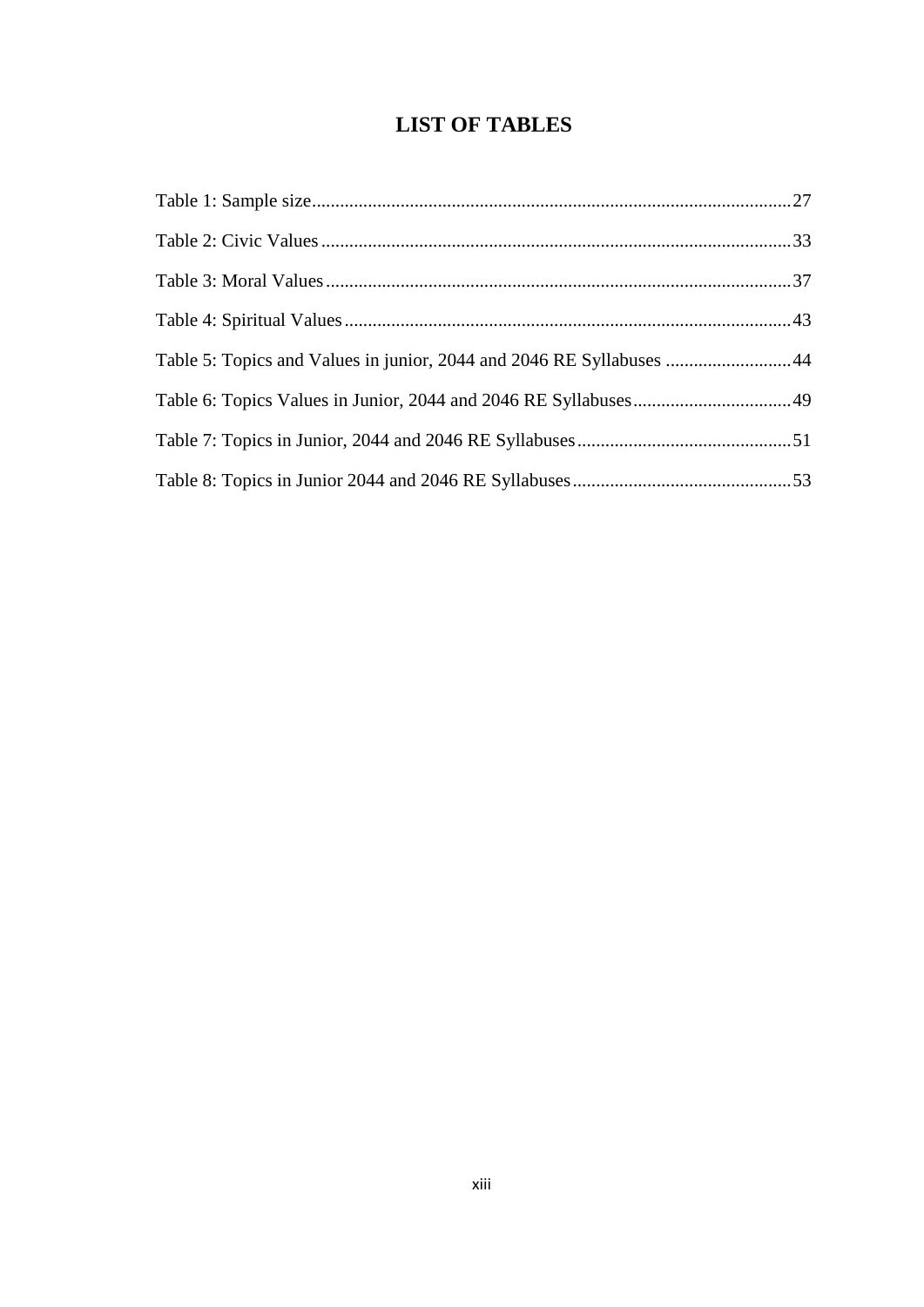# **LIST OF APPENDICES**

<span id="page-14-0"></span>

| Appendix III: Interview Guide for Religious Education Teachers and Head of |  |
|----------------------------------------------------------------------------|--|
|                                                                            |  |
|                                                                            |  |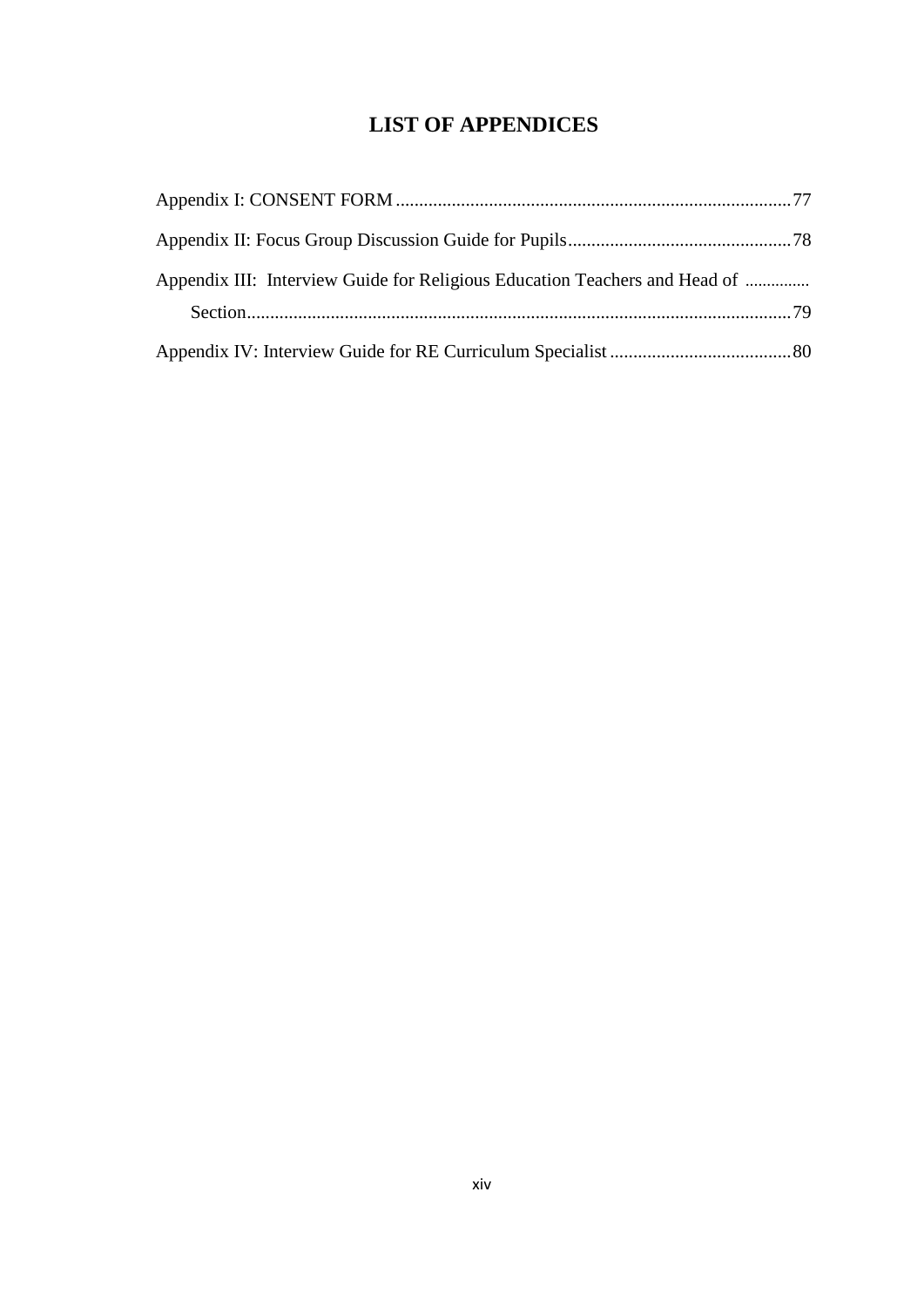# **CHAPTER ONE INTRODUCTION**

#### <span id="page-15-2"></span><span id="page-15-1"></span><span id="page-15-0"></span>**1.1 Overview**

This chapter presents the background to the study, statement of the problem, research questions, objectives and the purpose of the study, it further explains the significance of the study, its conceptual framework, it also defines some key terms used in the study and outlines the structure of the dissertation and conclusion.

#### <span id="page-15-3"></span>**1.2 Background to the study**

Zambia is a liberal, multi-cultural and multi-faith country. Christianity, Zambian Traditional Religion(s), Islam, Hinduism and the Baha"i Faith are among the main religious traditions in the country. Although Religious Education (RE) is a school subject like any other, it has for a long time been considered different by many including those in the teaching fraternity because the religious outlook of the country has greatly influenced the education sector.

The growth and development of RE in Zambia is usually divided into three phases: the denominational, the interdenominational and the educational stages. During the denominational stage, RE was taught as Religious Instructions (RI) in Church affiliated schools; it was time-tabled and taught like any other subject. During the ecumenical (interdenominational) stage, and in the educational stage, new multi-faith RE syllabuses were introduced as part of the educational reforms of the 1970s and early 1980s.

In line with the 1977 education policy document, *Educational Reforms* (MoE, 1977), the main aim of RE was later stated as follows:

> *To enable pupils to appreciate spiritual, moral and religious values and behaviour based on them. The appreciation is drawn from four main religious traditions in Zambia (namely: Christianity, Hinduism, Indigenous Zambian Beliefs and Islam) and from the religious elements of the Zambian philosophy of Humanism (*MoE, 1983:3).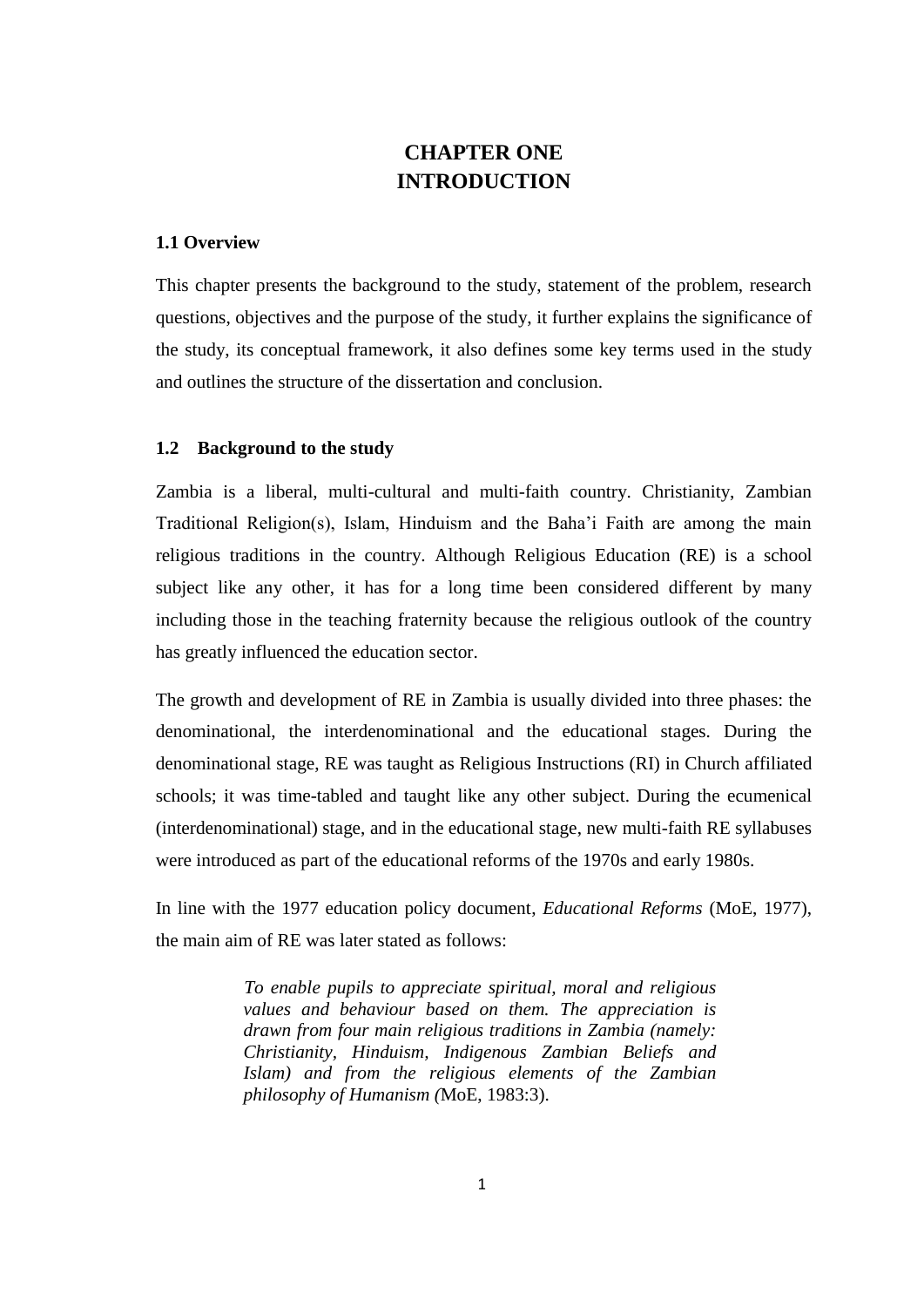The new RE syllabuses were designed to prepare all learners for life in Zambian society, regardless of their religious background. The syllabuses were intended to help pupils use religious beliefs and values as instruments for actual evaluation of their own beliefs and values. While this would involve pupils in learning about religion, it would also involve them in learning from religion about themselves (Henze, 2003).

Currently, the policy which underpins education in Zambia is *Educating our Future* (MoE, 1996). It reaffirmed the 1980s aim of RE by stating the first goal of the education system as "to produce a learner capable of being animated by a personally held set of civic, moral and spiritual values" (MoE, 1996: 5). Learning RE was supposed to lead to acquisition of understanding of spiritual, religious and moral values and appreciation of traditions within which learners were growing up (Simuchimba, 2012). A learner of RE at secondary school level of education was expected to demonstrate adequate knowledge and understanding, and appreciation of civic, moral, spiritual and religious values found in Zambian society.

It is against this background that this study was carried out with the aim of evaluating the role of RE in the promotion of civic, moral and spiritual values among learners in selected secondary schools in Lusaka city.

#### <span id="page-16-0"></span>**1.3 Statement of the Problem**

Since independence, Zambian RE has developed from being confessional and denominational in the 1960s, through being ecumenical and interdenominational in the 1970s, to being educational and multi-faith from the 1980s (Simuchimba, 2015). Currently, the main goal and aim of the subject is the development of a personally held set of civic, moral and spiritual values among learners (MoE, 1996 and MESVTEE, 2013). Although several studies on Zambian RE have been done, none has focused on the role of the subject in the promotion of civic, moral and spiritual values. So, at the moment we do not know whether secondary school learners of the subject acquire the knowledge of religious traditions that could lead to awareness and appreciation of civic, moral and spiritual values. It is this knowledge gap that the study sought to fill.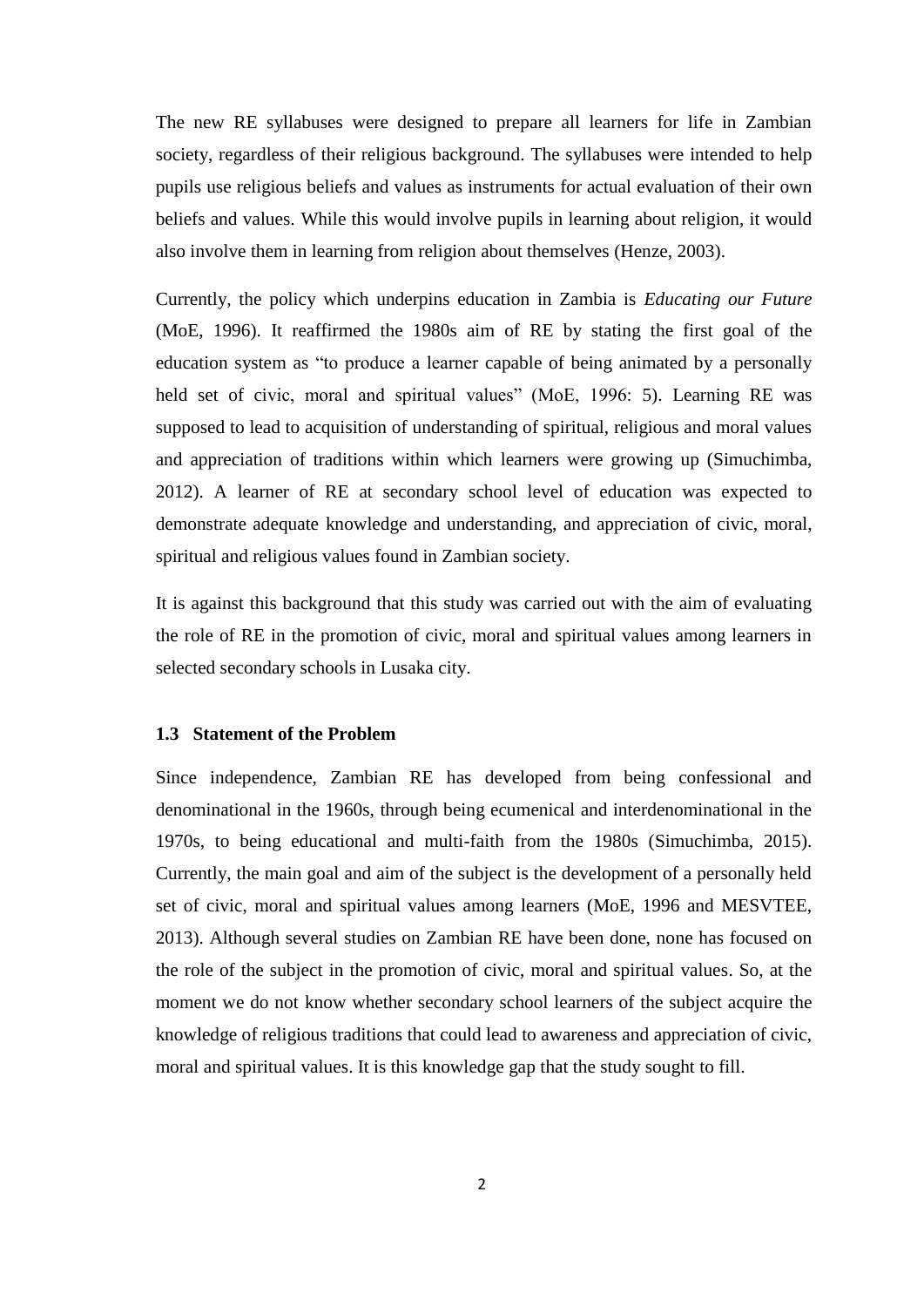#### <span id="page-17-0"></span>**1.4 Research Objectives**

The specific objectives of the study were to:

- 1. Establish the civic and moral values taught in secondary school RE.
- 2. Examine the religious or spiritual values found in the secondary RE syllabus.
- 3. Evaluate the role of RE in the promotion of civic, moral and spiritual values among learners.

#### <span id="page-17-1"></span>**1.5 Research Questions**

The study was guided by the following key questions:

- 1. What are the civic and moral values taught in secondary school RE?
- 2. What are the religious or spiritual values found in secondary school RE syllabuses?
- 3. How does RE promote civic, moral and spiritual values among secondary school learners?

#### <span id="page-17-2"></span>**1.6 Purpose of the Study**

The purpose of the study was to evaluate the role of RE in the promotion of civic, moral and spiritual values among learners in selected secondary schools in Lusaka city.

#### <span id="page-17-3"></span>**1.7 Significance of the Study**

The findings of this study might contribute to the attainment of the aims of Religious Education in Zambia as brought out in the national education policy document, *Educating Our Future*. The study may be helpful to curriculum developers of RE, in selecting suitable religious subject materials and concepts that are appropriate to secondary school level, and in addressing the insufficiencies in the syllabuses which seem to have led to the gap between knowledge and practice or behaviour in schools. The findings may also help teachers and practitioners of RE to adopt appropriate strategies in inculcating moral values in the learners and evaluating the affect and behaviour outcomes of the subject. Furthermore, the study may provide related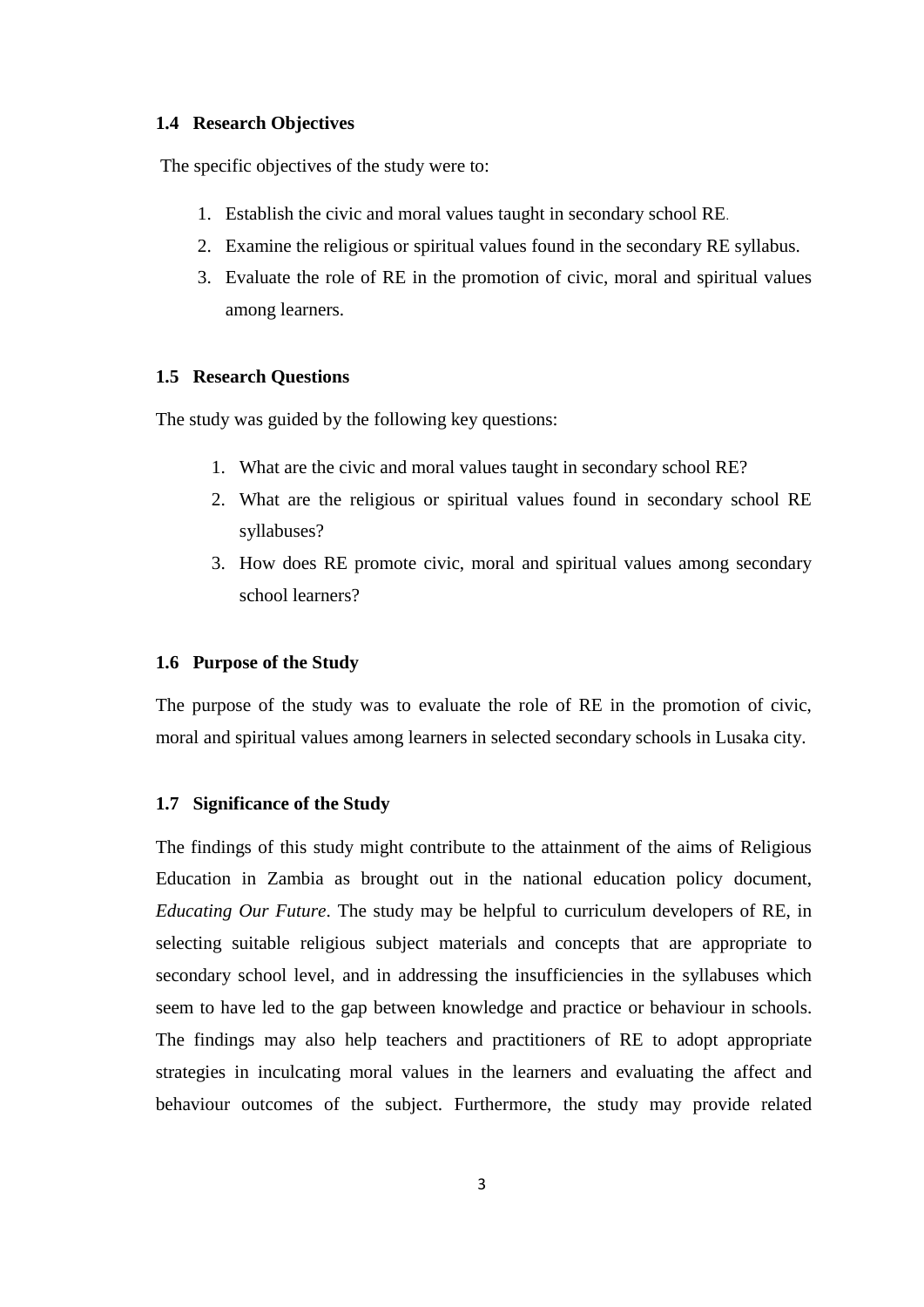information for scholars and researchers interested in religious studies, civic, moral and spiritual education.

Additionally, since research studies relating to civic, moral and spiritual or religious values education seem to be scanty, the study report will add to the existing literature in this area of education.

#### <span id="page-18-0"></span>**1.8 Conceptual Framework**

This section explains the conceptual framework for the study. It discusses variables underlying the study and their relationship. According to Chalmers (1982), a conceptual framework contributes to a research study because it identifies research variables, and clarifies relationships among the variables. It is also important in that it sets the stage for presentation of the research questions that drive the study. The conceptual framework for this study focuses on the role of RE in the promotion of civic, moral and spiritual values among learners in selected secondary schools in Lusaka city. The values have been divided into three categories; civic, moral and spiritual. Civic values include respect for human rights, civic duties and respect for leadership and authority. Moral values include: respect for elders, respect for societal values and code of conduct. As for spiritual values, they consist of religious knowledge, religious literacy, respect for others religious beliefs and traditions. These values are partly acquired through RE.

Due to variations in the emphasis placed on what is taught and how the value of essentials is explained during RE lessons, learners show different levels of civic, moral and spiritual understanding and behaviour towards others. Their understanding of civic, moral and spiritual values is consistent with their levels of development and the quality of education received during RE. Therefore, the independent variables considered here significantly determine the nature and occurrence of learners who are upright and acquire civic, moral and spiritual values for the betterment of society and school environment.

The conceptual framework is important to this study as it presents variables which are required in the research investigation; it aids the researcher to have an understanding of how the various variables in the study are related to each other. The conceptual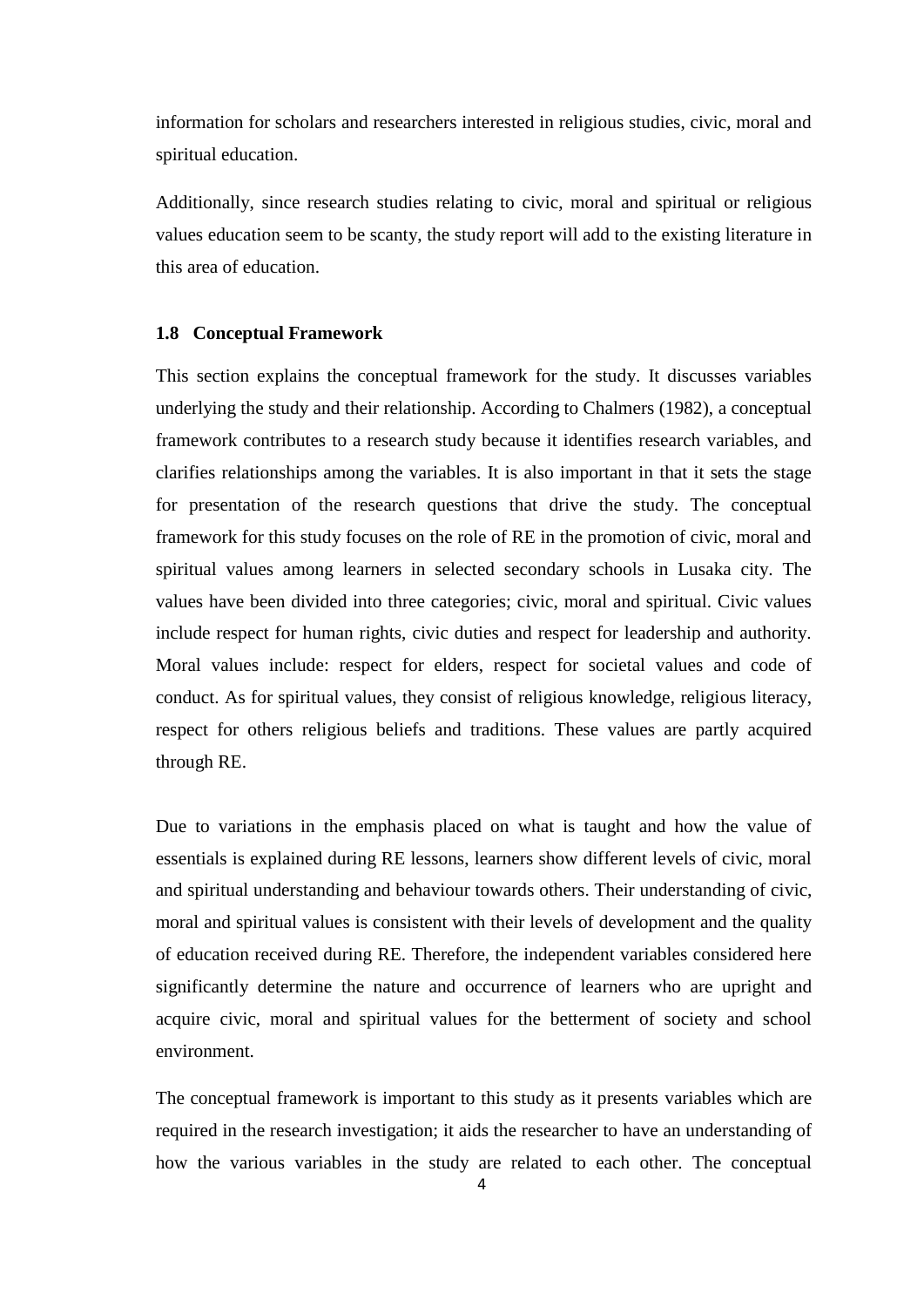framework was also useful as a research tool to support research and therefore, to assist the researcher to make meaning of subsequent findings. Further, the conceptual framework structured the design of the research and helped the researcher to assess and refine the goals, develop realistic and relevant research questions, select appropriate methods, and identify potential threats to the conclusion. This was because the main things to be studied, being, the key factors, concepts or variables and the presumed relationship among them were explained.



### <span id="page-19-0"></span>**Figure 1: Graphical representation of the conceptual framework**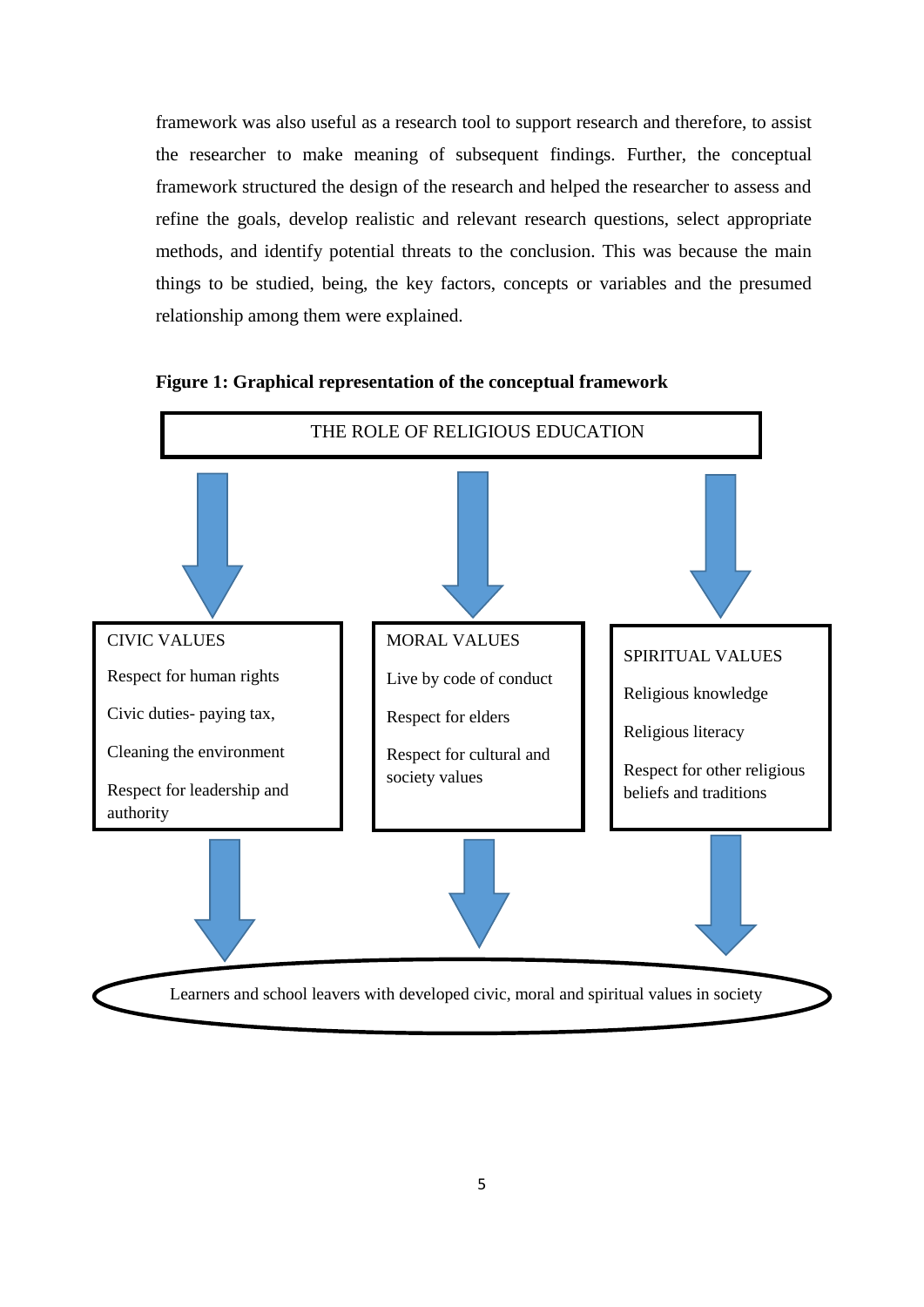#### <span id="page-20-0"></span>**1.9 Limitations**

The research study used the descriptive study design and was restricted to selected secondary schools in Lusaka city. This factor might limit the generalisation of the research findings. Another limitation was lack of adequate literature for review. The area of civic, moral and spiritual values education was still a relatively new field of study and research in Zambia and even beyond. As such, very little research and writing on the subject area has been done. This factor may also subtract from the generalisability and validity of the study. However, the researcher did everything possible to ensure that the findings of the study would remain not only generalisable but also adequately valid.

#### <span id="page-20-1"></span>**1.10 Delimitations**

This study was confined to Lusaka inner city. The names of the selected schools have been withheld for ethical reasons and the schools are hereafter referred to as school A and School B.

#### <span id="page-20-2"></span>**1.11 Definitions of key terms**

#### *Civic values***:**

Generally civic values refer to the standards and norms that every society or community holds. In this study, civic values will refer to respect for human rights, respect for leadership and authority.

#### *Moral values:*

These are a set of principles that guide an individual on how to evaluate issues of right and wrong. In this study, moral values refer to the principles of right and wrong behaviour that a learner encounters and may acquire during interaction with the school environment, particularly through RE.

#### *Spiritual values***:**

These are the integrative values of a human soul consisting of altruistic, personal, divine, and affective values leading to spiritual growth of personality. In this study,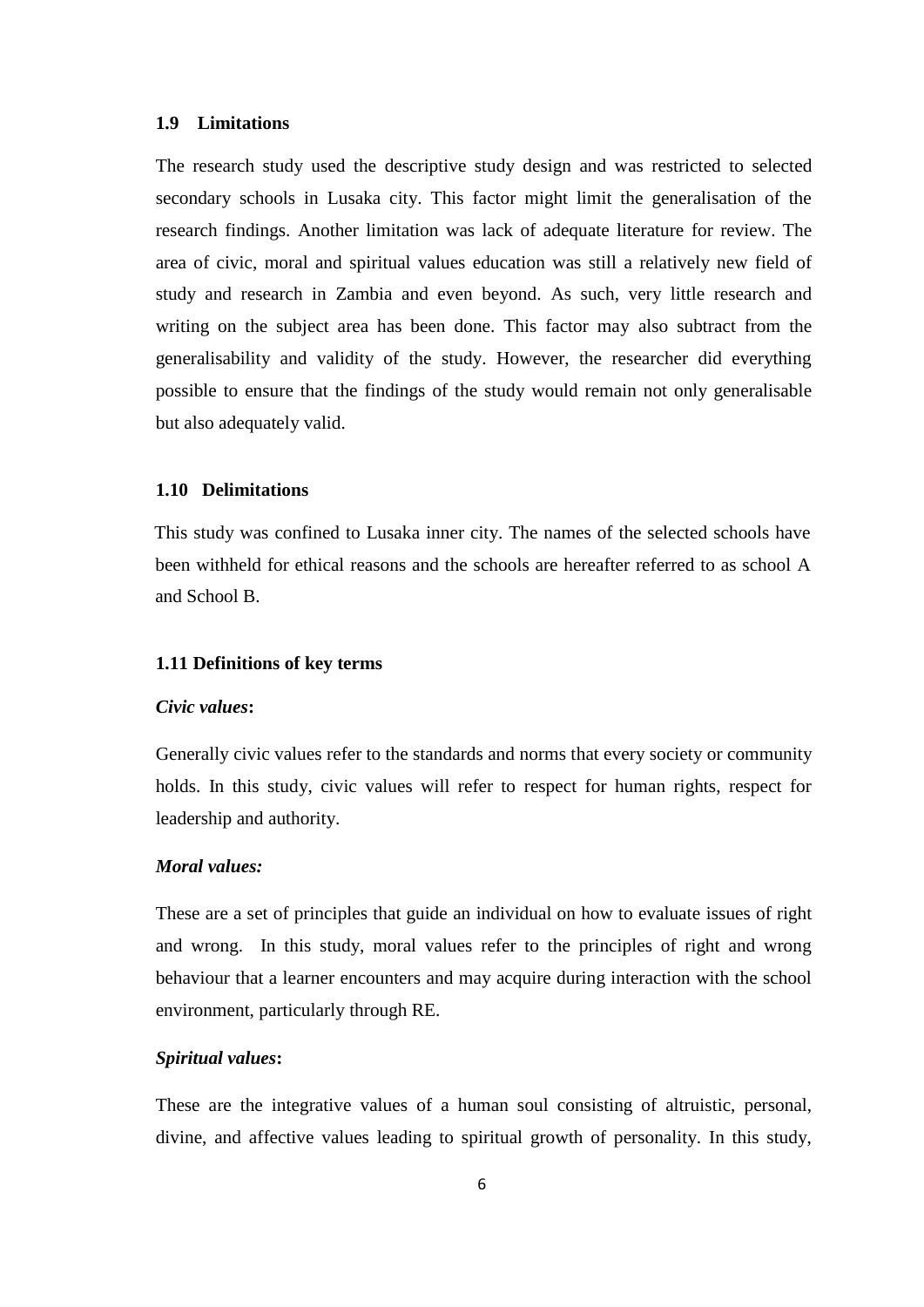spiritual values will refer to religious knowledge, religious literacy and respect for other religious traditions and beliefs.

#### <span id="page-21-0"></span>**1.12 Structure of the whole Dissertation**

The dissertation is divided into six chapters. Chapter one provides and explains the background to the study, the statement of the problem, the research objectives, research questions, and purpose of the study. It also gives the significance of the study, the conceptual framework of the study, limitations,delimitation or scope of the study, the limitations encountered and the operational definitions used in the study. Chapter two discusses the literature relevant to the study. Both foreign and local studies which supported, refuted or bridged the gap in the study were reviewed.

Chapter three discusses the methodology of the study, particularly the research design, study population, study sample, sampling techniques, instruments used for data collection, procedure for data collection and data analysis. Chapter four presents the findings of the research study. Chapter five will discuss the findings of the study. Lastly, chapter six states the conclusion of the study and gives recommendations based on the findings of the study.

#### <span id="page-21-1"></span>**1.13 Conclusion**

Chapter one has presented and explained the general introduction to the study in terms of background to the study, statement of the problem, specific objectives, research questions and purpose of the study, significance of the study, the conceptual framework, limitations, delimitations, operational definitions and the structure of the whole dissertation. The next chapter discusses the literature reviewed for this study.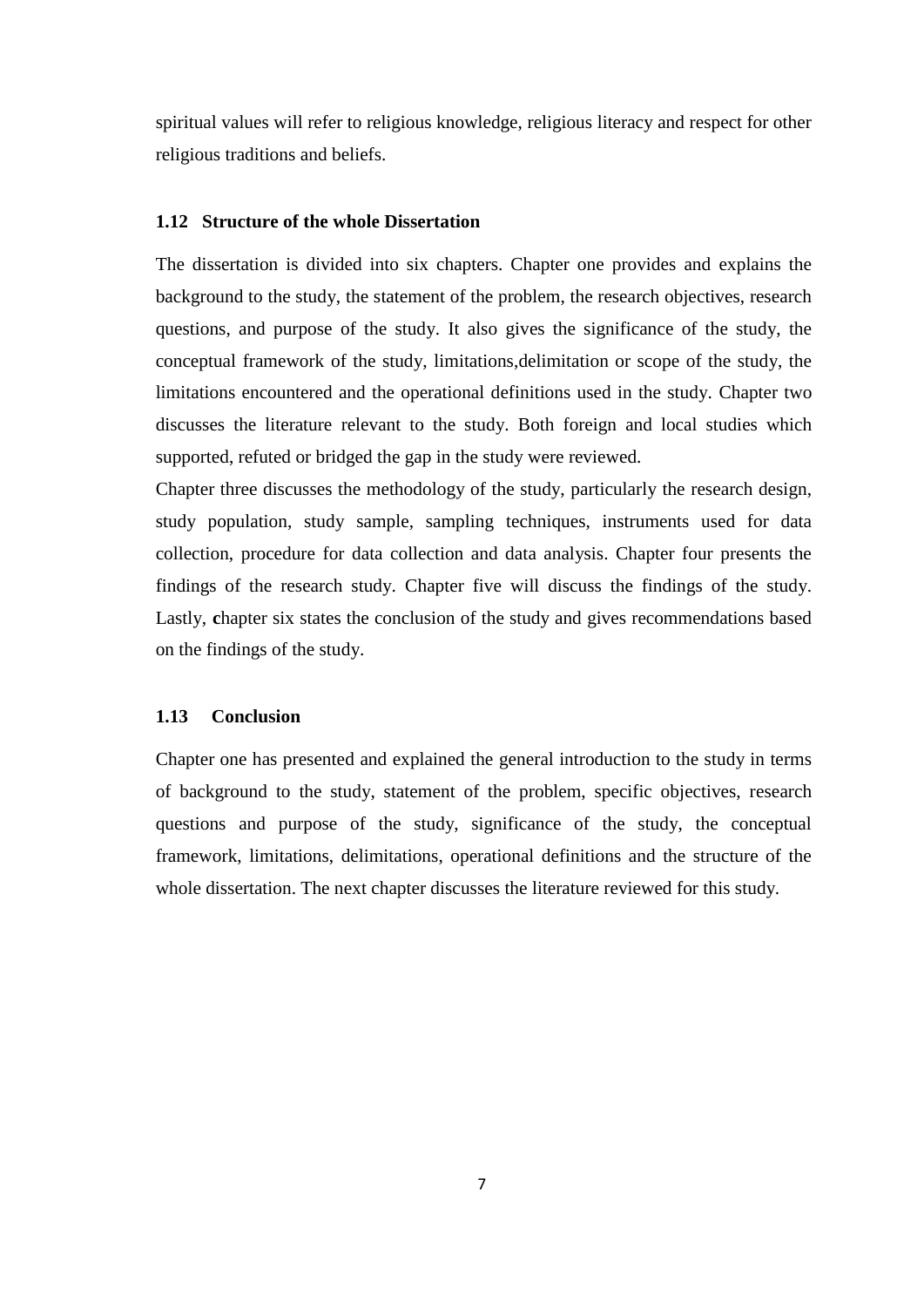# **CHAPTER TWO LITERATURE REVIEW**

#### <span id="page-22-2"></span><span id="page-22-1"></span><span id="page-22-0"></span>**2.1 Overview**

This chapter aims at reviewing literature related to the role of RE in the promotion of civic, moral and spiritual values among learners in secondary schools. As explained by Kombo and Tromp (2006), literature review is an account of what has been published on a topic by other scholars and researchers. The study begins the review by highlighting the global and Zambian contexts of civic, moral and spiritual values in the school curricular, followed by the promotion of human rights and civic values among secondary school pupils. Finally, the study will look, at the promotion of morality among school pupils.

#### <span id="page-22-3"></span>**2.2 Civic, Moral and Religious Values Education: The Global Perspective**

According to Kohlberg, cited in Dombeck and Wells-Moran (2008), infants have little or no moral sense, because they are not born with an understanding of the nature of human relationships. As children reach elementary school age, they enter into the first major stage of moral understanding known as the pre-conventional stage. Preconventional children are essentially selfish in orientation. They do not think about what behaviours would serve the greater good, but rather think in terms of what will most benefit them. They respond primarily and think of morality as a matter of following rules so as to avoid punishment.

Kohlberg's work is important to this study because it explains the moral development among learners in elementary school which is the foundation for later secondary school level which this study focused on.

MCphail (1982) contends that, the teaching of morals in school had become a serious concern in the world. This concern was due to the increasing evidence of socially and morally irresponsible behaviour on the part of individuals. An example of this irresponsible behaviour could be seen in the rise of indecent acts such as defilement, incest, gender-based violence and religious extremism. Gay (1975) observes that there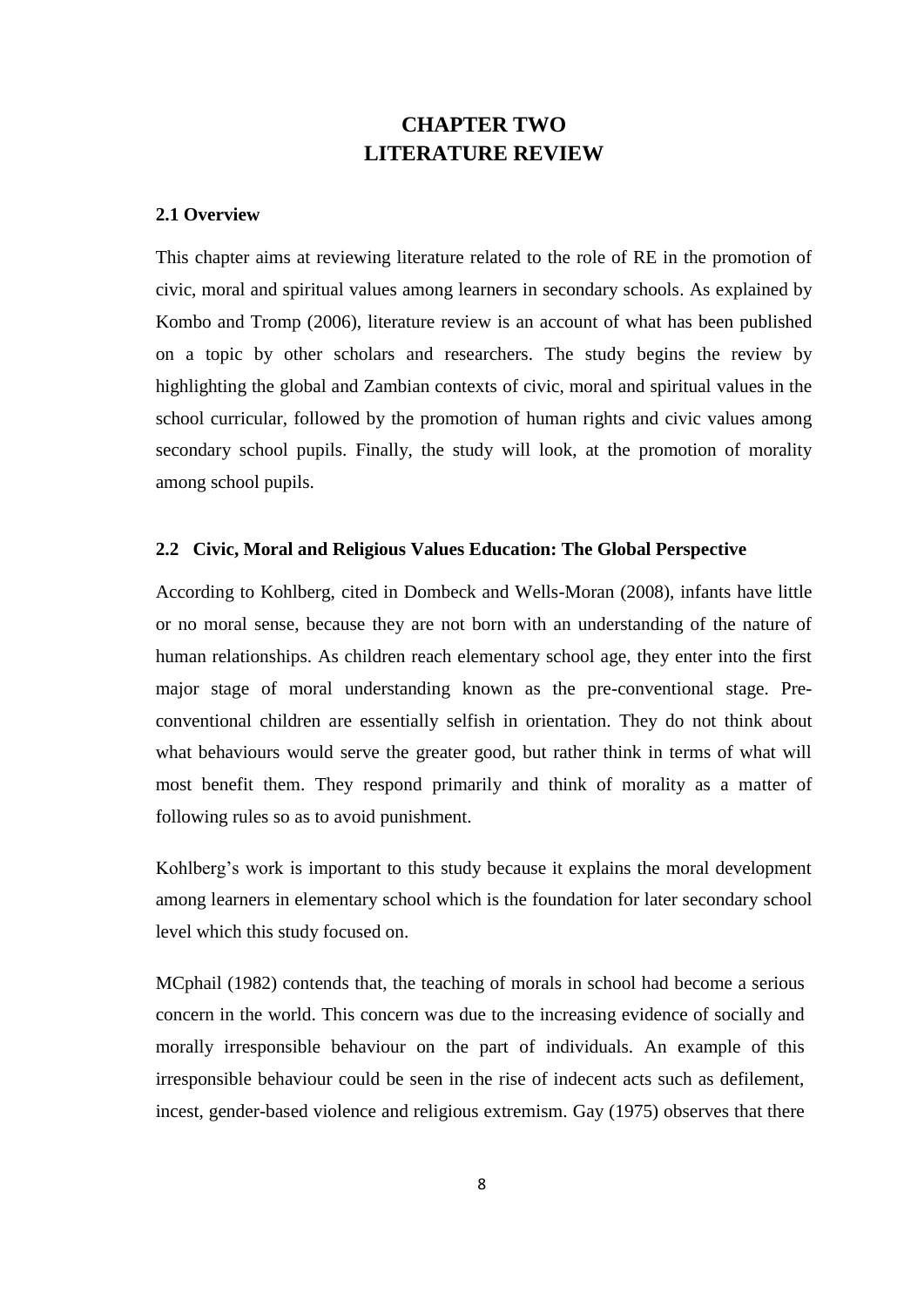is a moral crisis in the world which makes it clear that schools should not avoid the responsibility of teaching of moral education.

MCphail"s work is important to the current study as it supports the need to teach morals in the school as a way of preventing irresponsible behaviours. However, the difference between the works is that MCphail"s did not indicate whether the teaching of morals should be includedin all school subjects or it should be an independent subject. While,this study on the other hand, looks at the role RE plays in transmitting moral values among learners. As for Gay paper, it provides a brief but good background on which this study will build.

Tritter and Taylor (1992) observed that RE played an important part in ensuring the transmission of moral values into children in high schools in the USA. They argued that it was the acquisition of appropriate norms, attitudes and values which was perhaps more essential for success than the actual knowledge. The USA National Council for Social Studies (NCSS) asserted that knowledge about religion was not only a characteristic of an educated person, but was also necessary for understanding and living in a world of diversity. The teaching of religion in schools encouraged children to be responsible and spiritually sound adults. According to Eric (1994), one"s education cannot be complete without the study of religion and its relationship to the advanced civilization. Thus RE is important in any education system.

The study by Tritter and Taylor reaffirms the point that RE is an important subject in the school curriculum and was greatly influential in the transmission of moral and spiritual values among learners. Similarly, the study by Eric (1994), established the relationship between religion and civilisation. These studies are important to the current study as they indicate that RE is a promoter of moral and spiritual values among learners and would therefore lay the foundation for the current study.

According to Armon (1984), moral values can be divided into five categories, the deontic, teleological, aretaic, intrinsic and extrinsic. The deontic values are concerned with the moral right issues of justice, fairness, rights and responsibilities. The teleological values relate to issues of moral good or concern over the welfare of others. Aretaic values involve judgment about the moral worth of individuals and institutions. They include motives and character qualities such as generosity, empathy and loyalty,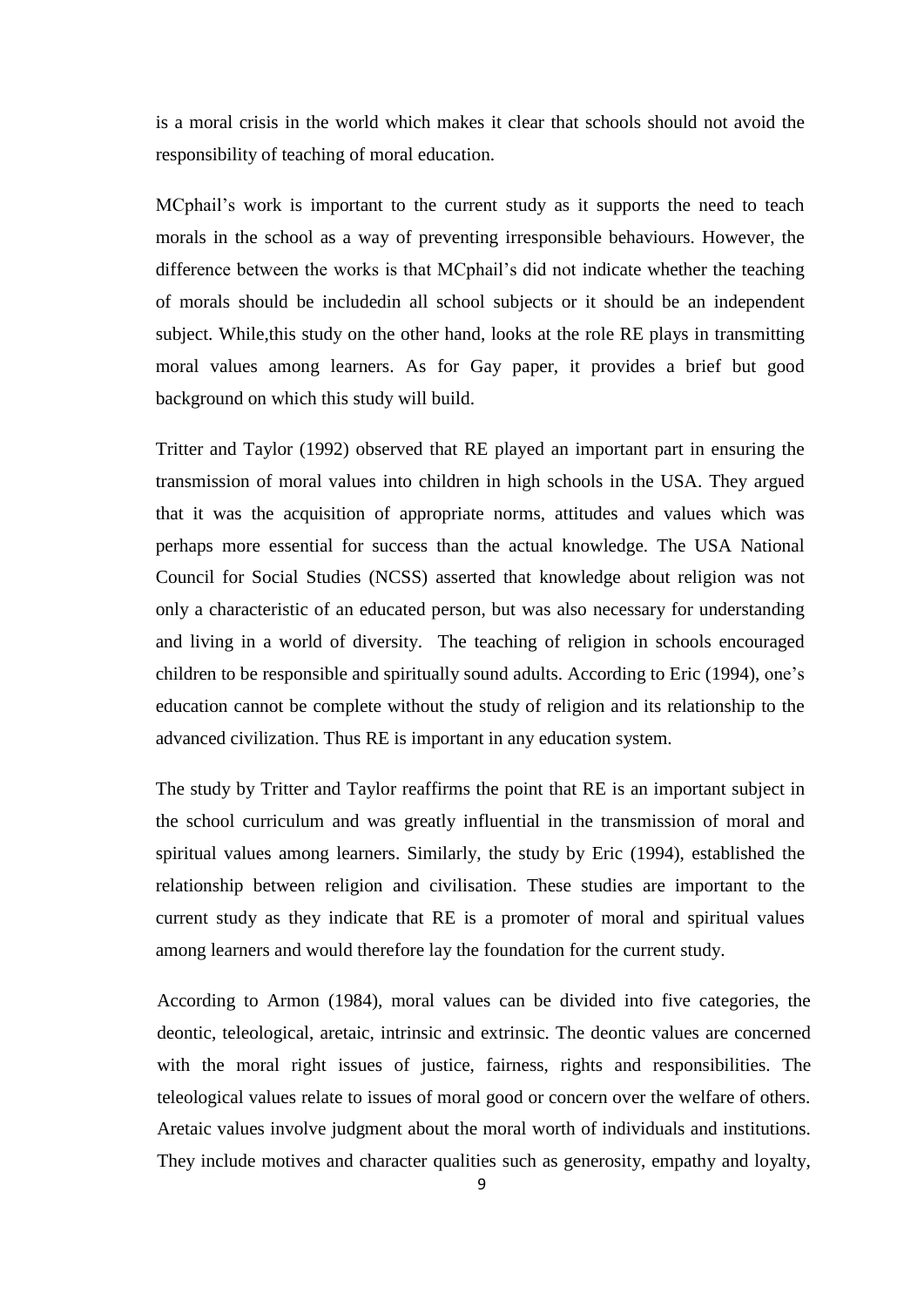and are often characterised as motivators for moral action. Intrinsic values are those end values for their non-moral good; they include such quality as autonomy, consciousness, intelligence and knowledge. Extrinsic values are those means that have the potential to produce goods such as education, money, art and travel.

This categorisation of values by Armon was important to this study as it enable the researcher to ascertain what categories of values were more pronounced and taught in the school through RE.

A study by Bull (1969) asserted that a child was not born with built-in moral conscience but with natural, biologically purposive capacities that make him or her potentially a moral being. Moral concepts are taught to a child who learns what is right and wrong, and what is acceptable in society through various domains including home, school, church, other people"s homes, clubs and societies.

The foregoing views by Bull are clear and significant to this study which aims to assess the role of RE in promoting civic, moral and spiritual values among learners in selected secondary schools in Lusaka city.

Wilson *et al* (1967) observed that a child needs to accept a certain code of behaviour, parental commands and traditional rules. On their part teachers and parents should confront the child with their own moral codes in a very clear and definite manner, so that whether he or she accepts or rejects the code, at least he or she will know what is acceptable or rejectable.

The research by Wilson *et al* has relevance to this study, as the behaviour of learners is conditioned by the moral teaching they receive. The response of the learners to the variables being used to test their appreciation of acquired values will reflect the type of moral code they have been subjected to at school and home.

Kombo (2005) observed that through RE, students acquired the desired beliefs, values and practices of their society which enabled them to live in harmony with other members. Similarly, according to Harding (2005), the aim of RE was to facilitate desirable changes in an individual since it encompasses theoretical, practical, moral, spiritual, human and divine aspects. These views by Kombo (2005) and Harding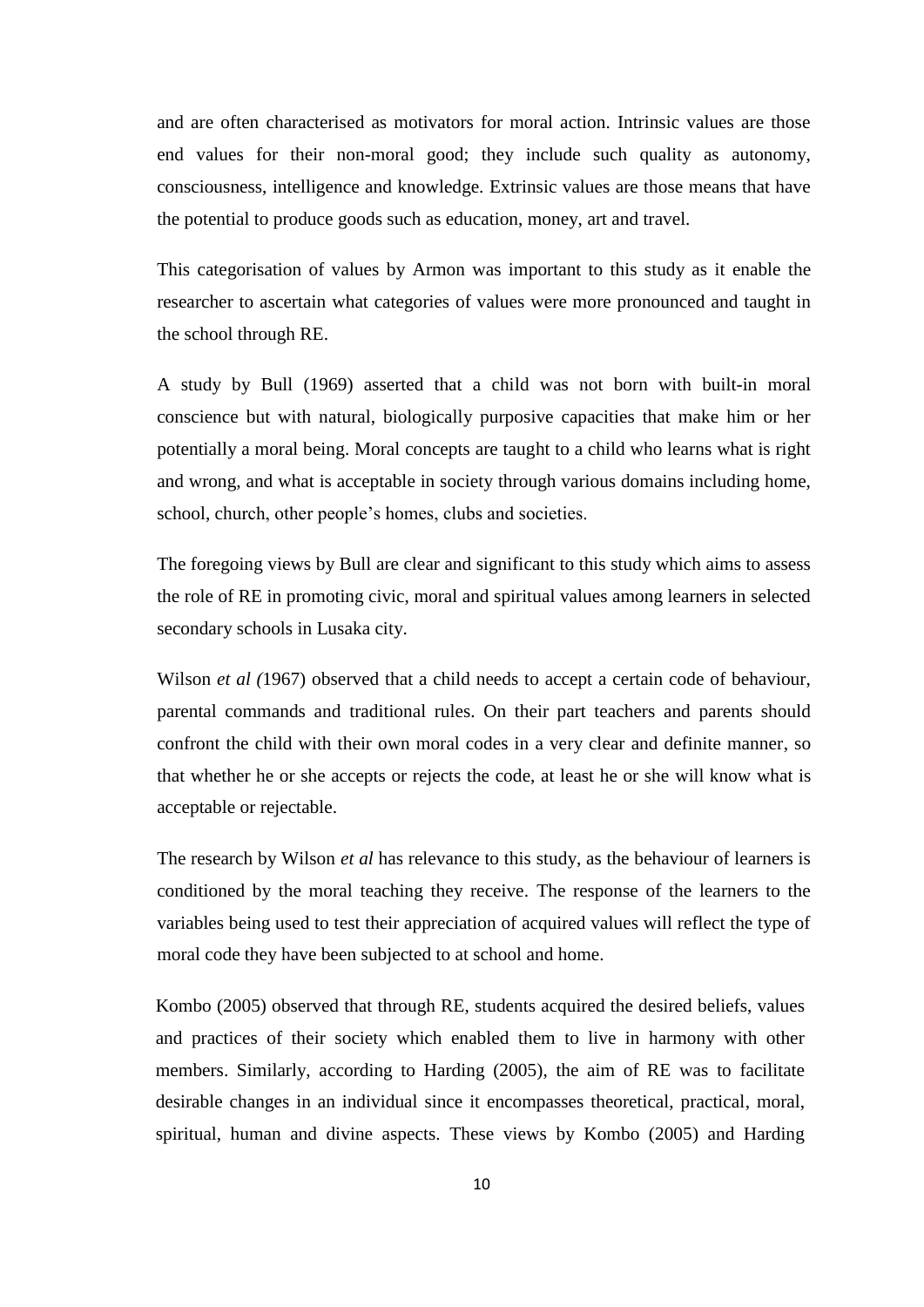(2005) affirmed the importance of RE to learners and were in line with what the current study is trying to establish, that RE is a promoter of morals among learners.

Wainaina (2007) posits that many nations of the world have realised the importance of religion and have included it as a subject of study in schools. In Europe for example, the main aim of teaching RE is building and maintaining a national identity. Grove (2009) noted that RE in England had been mandated by the 1944 Education Act as the subject consisted of different religious teachings and moral themes. However, the state requested that more of Christian content than that of other faiths was taught. Eric (1994) noted that many states in the United States of America (USA) viewed RE as an important subject. This was because it enhanced the moral and spiritual growth of the learner. Several state agencies and local school districts created mandates and guidelines regarding teaching about religion.

The relevance of Wainaina (2007) work to the current study was that it gave a brief background of RE in Europe and its importance in schools, which is similar to what this study explains about RE in Zambia. The current study goes further by examining the role RE plays in the promotion of civic, moral and spiritual values among learners in secondary schools. Similarly, Grove (2009) work raises important issues affecting RE in England, which are similar to Zambian RE. This current study would therefore use it as a background in explaining the values that our learners acquire from RE. This study would also try to go beyond Eric (1994) work about RE in the USA by discussing Zambia"s RE syllabuses and how they enhance moral and spiritual values among the learners.

A study called "Restoring Local Spiritual and Cultural Values in Science Education: The Case of Ethiopia," by Faris (2012), examined the incorporation of local spiritual and cultural values to improve science education in the country. This ethnographic research used in-depth interviews, supplementary observations, focus group discussions and biography to identify the perception and practice of common and unique spiritual and cultural values. The study examined whether the spiritual and cultural values were included or excluded in the school curriculum and explored the possibilities for incorporating them in science education. The anticipated tensions resulting from the inclusion of the values indicated that belief in and fear of God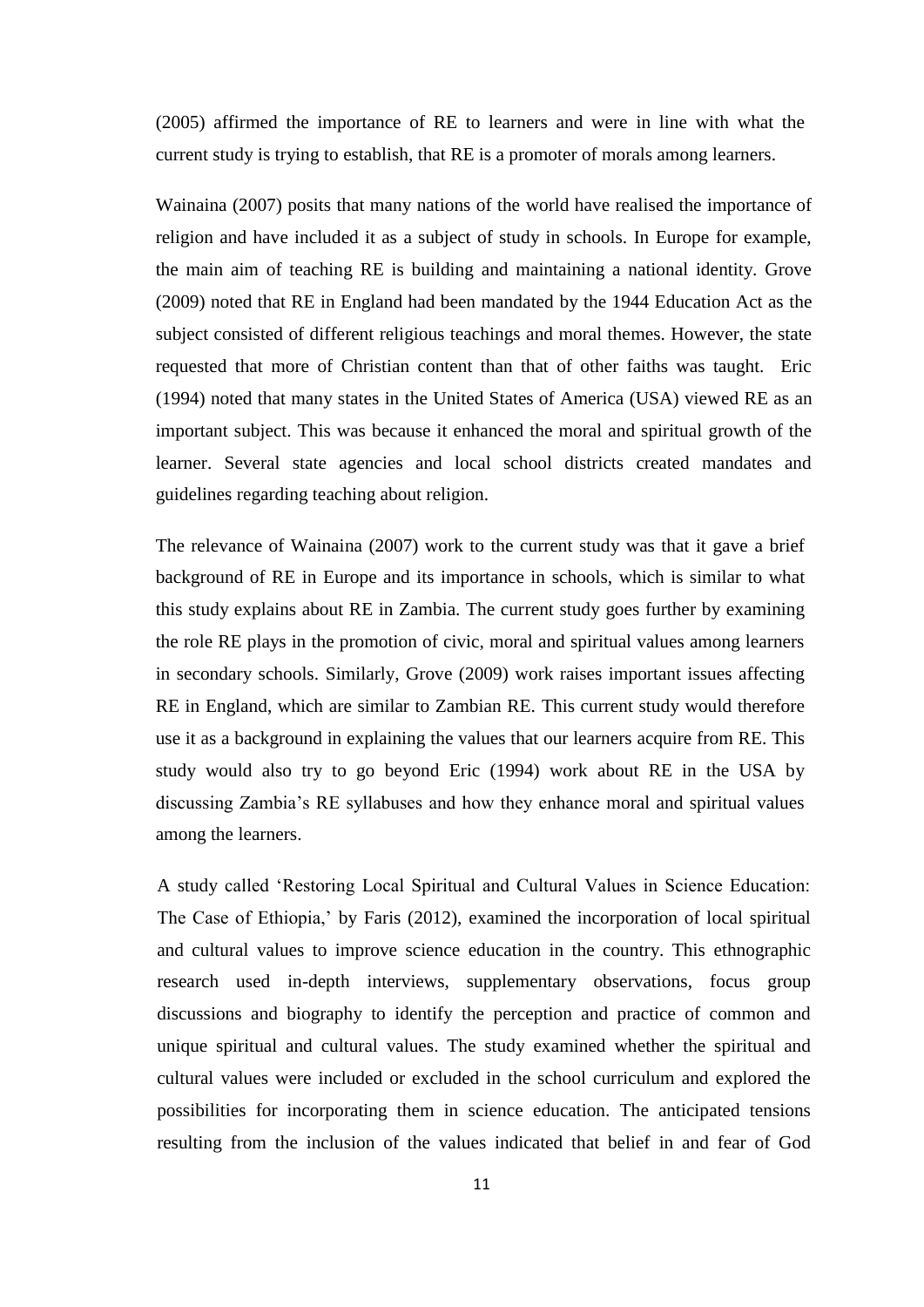animated and sustained the Ethiopian way of life. Although spiritual teachings derived from sacred writings were the initial foundation for Ethiopian cultural norms, the two merged together later, creating a mosaic pervading every aspect of life in Ethiopia. Education was sustained on this merger of spiritual and cultural norms and values. It was also shown that the now century old system of formal education did not incorporate those local spiritual and cultural values. Current science education also had little relationship to Ethiopian spiritual and cultural norms and was, therefore, in need of restoration.

This study by Faris is important to this research study because it stresses the importance of spiritual values in the whole school curriculum whether in RE or science based subjects. However, the research study focused more on spiritual values in science while, this study focuses on civic, spiritual and moral values in the secondary school RE syllabus.

A study on holistic primary education done in Kenya by Kowino (2013), showed that holistic education helped to develop learners morally, spiritually, intellectually and physically, intellectually competent. Spiritual competence enabled learners interpret the meaning of RE in their present and future lives, developing in them a sense of purpose, wonder and mystery. It also enabled them to understand the importance of believing in God, with the conviction that there was a spiritual solution to their day today life challenges. Spiritual competence made learners more caring, tolerant and actively engaged in the spiritual quest. Holistic education cultivated the spiritual, moral and emotional areas of growing up children. This type of education was based on the premise that each person finds identity, meaning and purpose in life through connections to spiritual and moral values, the community and the natural world.

Although this study by Kowino was important to RE it did not provide evidence that learners' moral and spiritual competence was as result of acquisition and practice of spiritual and moral values learnt through teaching and learning. However, its results have shaped up this study, in that for one to be spiritually and morally upright one must have acquired some of these values through the learning process. The current study aims at evaluating the role of RE plays in the promotion of civic, moral and spiritual values among learners in selected secondary schools in Lusaka city.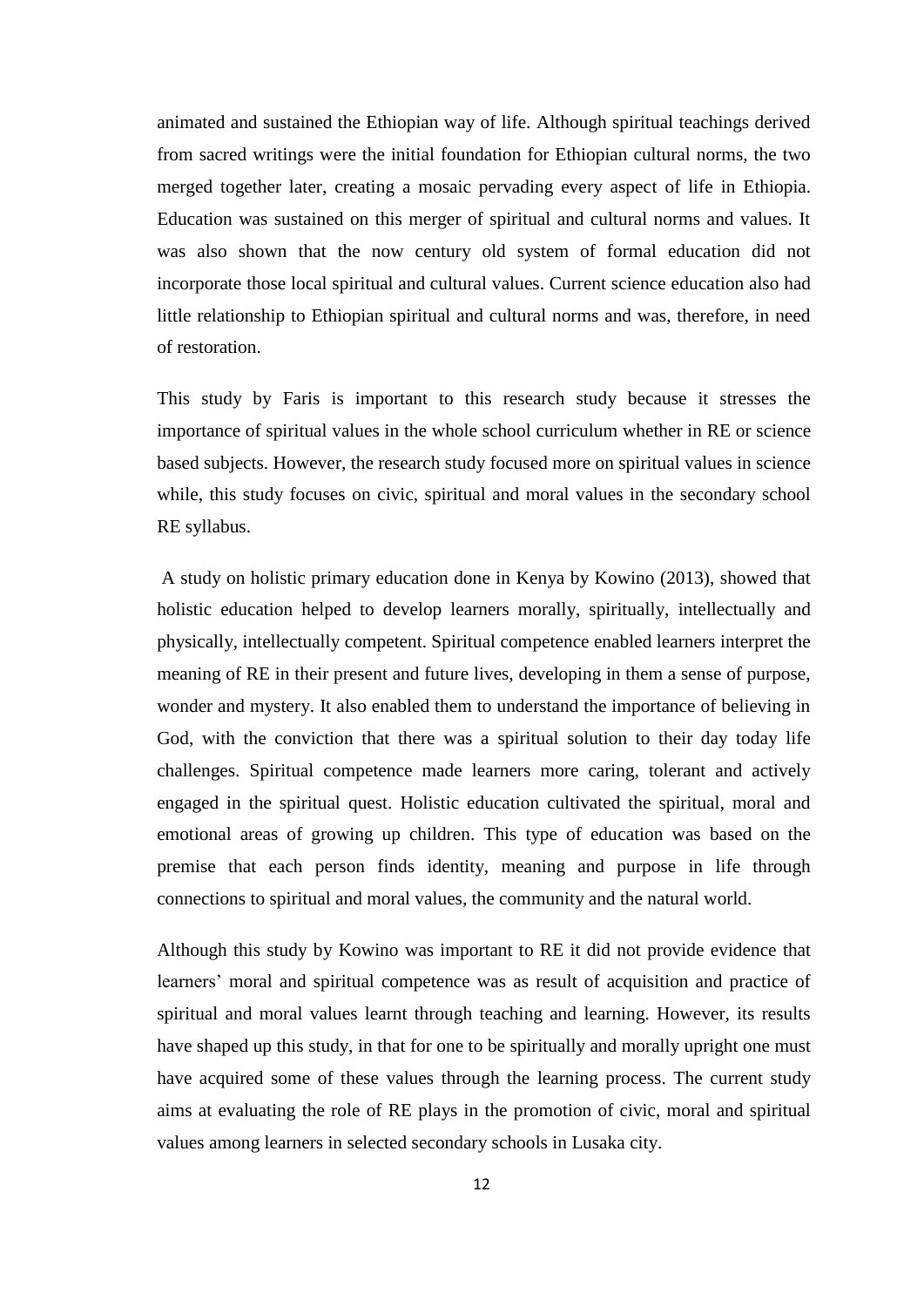The study by Klemenovic and Zukovic (2013) paper analysed the purpose of democratisation of education and of the introduction of Civic Education and RE classes in the education system of the Republic of Serbia. They observed the idea that education may serve as a generator of social change that school was an important support pillar in promoting and accepting the values of the community, as well as in the personal growth and development of every individual. The theoretical concepts in the paper are supported by a summary of results of empirical studies that focused on the analysis of the pedagogical aspects of the implementation and teaching of these subjects at the secondary level of education, from the perspectives of teachers, pupils and parents. Based on the insights from the paper, the authors recommend searching for a "common tangent" in Civic Education and RE via an open and tolerant dialogue of participants of both subjects, which would enable the exchange of experiences, attitudes and opinions. This would lead to permeating of spiritual and democratic values as a foundation for further democratisation of schools in general.

This study by Klemenovic and Zukovic provides an understanding of how both Civic Education and RE could be used to develop civic values in pupils. However, while the focus of their study was on searching for a common tangent for the two subjects, this study focused on using RE in promoting civic values among learners.

In a journal article entitled "Raising Submissive and Dependent Citizens: The Case of Egyptian schools*",* Abdulhameed (2013) observed that Civic Education in the Egyptian public schools was integrated in social studies and taught from the Islamic point of view, while religion was used to explain the concepts of human rights, citizenship and democracy. In his article, the author emphasised the role of religion in the promotion of civic values in schools and treated it as a separate subject from social studies. This work by Abdulhameed is relevant in that it partly explains the role of religion (Islam) in Egyptian public schools. However, it differs from this study because of its emphasis on teaching of civic values found in a multi-faith RE syllabus for secondary schools.

Sulayman (2012) presented a paper entitled "Impact of Teaching Civic and Religious Values in the National Curriculum on Improving Social Responsibility in Tanzania: The Analytical View." The paper analysed the values rooted in religious curricula, Christianity and Islam, in the National Curriculum of Tanzania, and it also examined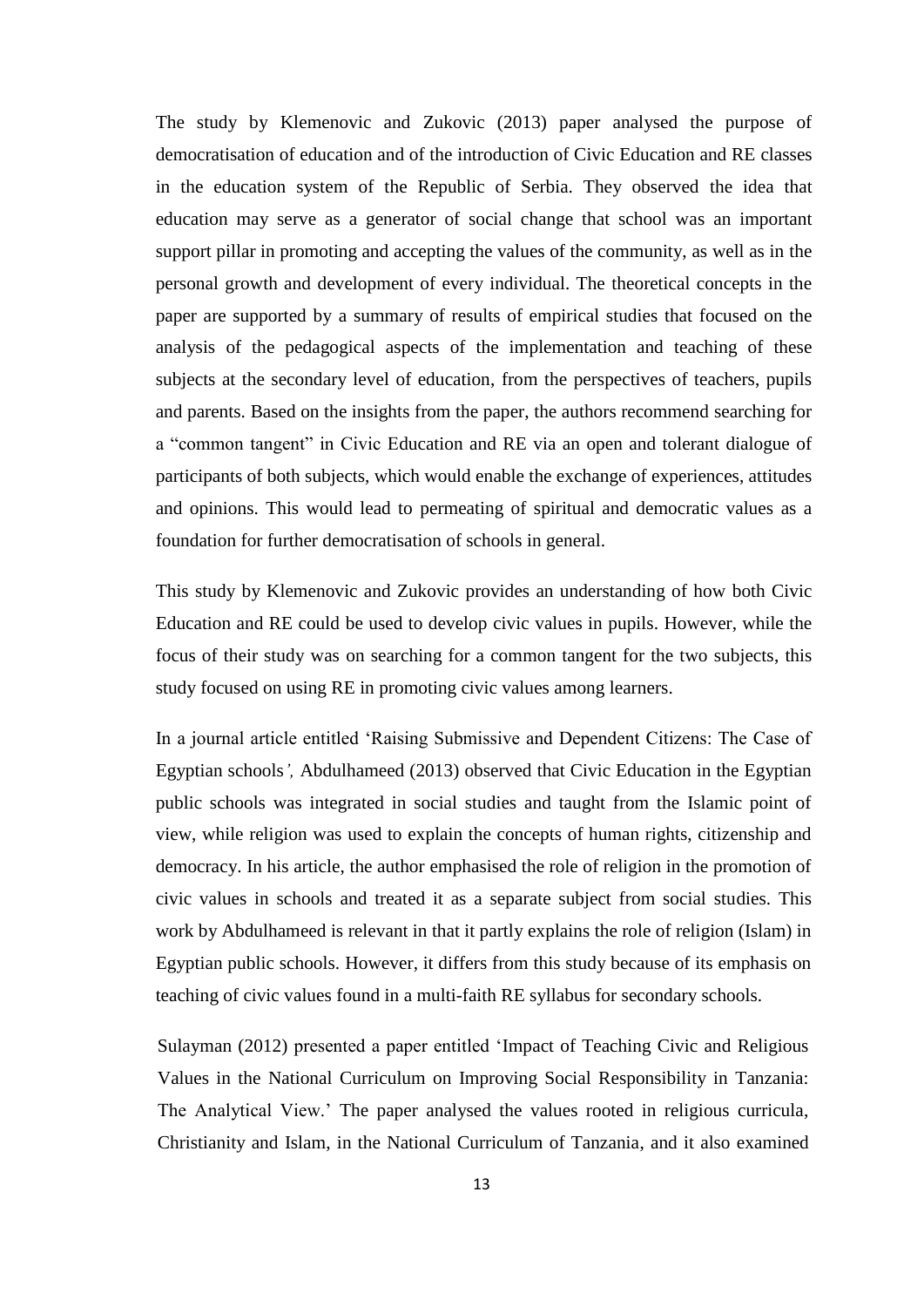their effectiveness in imparting the social responsibility spirit in civil servants which was essential in addressing moral challenges facing the nation. It was indicated that the curricula taught the youth principles, ideas and beliefs which were general guides to their behaviour and as points of reference in life that contributed to the wellbeing of Tanzanian society at large. Moreover, the curricula entailed values that were closely connected to personal integrity and identity of Tanzanians with the hope that these values would influence decisions they made as adults in future.

Sulayman further discussed the integration of moral values in the Tanzanian national curriculum as the country used two curricula because of the two main religions practiced in the country. It was suggested that moral values should not be taught as a subject in the traditional sense, but rather be integrated in all school subjects in what was called a "correlation design curriculum." Such a curriculum would make it possible to include a variety of activities embracing enrichment, personal development, community service, recreation and nurturing as learning within and from different angles of the existing curricula. In this way, moral values would be integrated in the whole school policy as well as academic disciplines. This would help to impart confidence in students and build their self-determination to resist immoral practices when encountered in life.

The foregoing study by Sulayman was largely a report on how moral and civic values should be integrated in all subjects of the school curriculum, however, it also shows how countries with more than one religious tradition can use two syllabuses and still attain their main goals for RE. However, while the study emphasised the need for civic and moral values to be integrated in all subjects, it fails to emphasise that RE is the promoter of these values. This is the gap this research hopes to fill by showing how RE promotes moral and civic values in schools so that society benefits from the wellrounded person shaped by the subject.

## <span id="page-28-0"></span>**2.3 Civic, Moral and Religious/ Spiritual Values Education: The Zambian Perspective**

Kamanga (2013) conducted a study entitled "RE in Zambia: Towards Religious Literacy, Religious Pluralism and Liberalism." The study sought to ascertain whether the values promoted by the two Zambian senior secondary school RE syllabuses were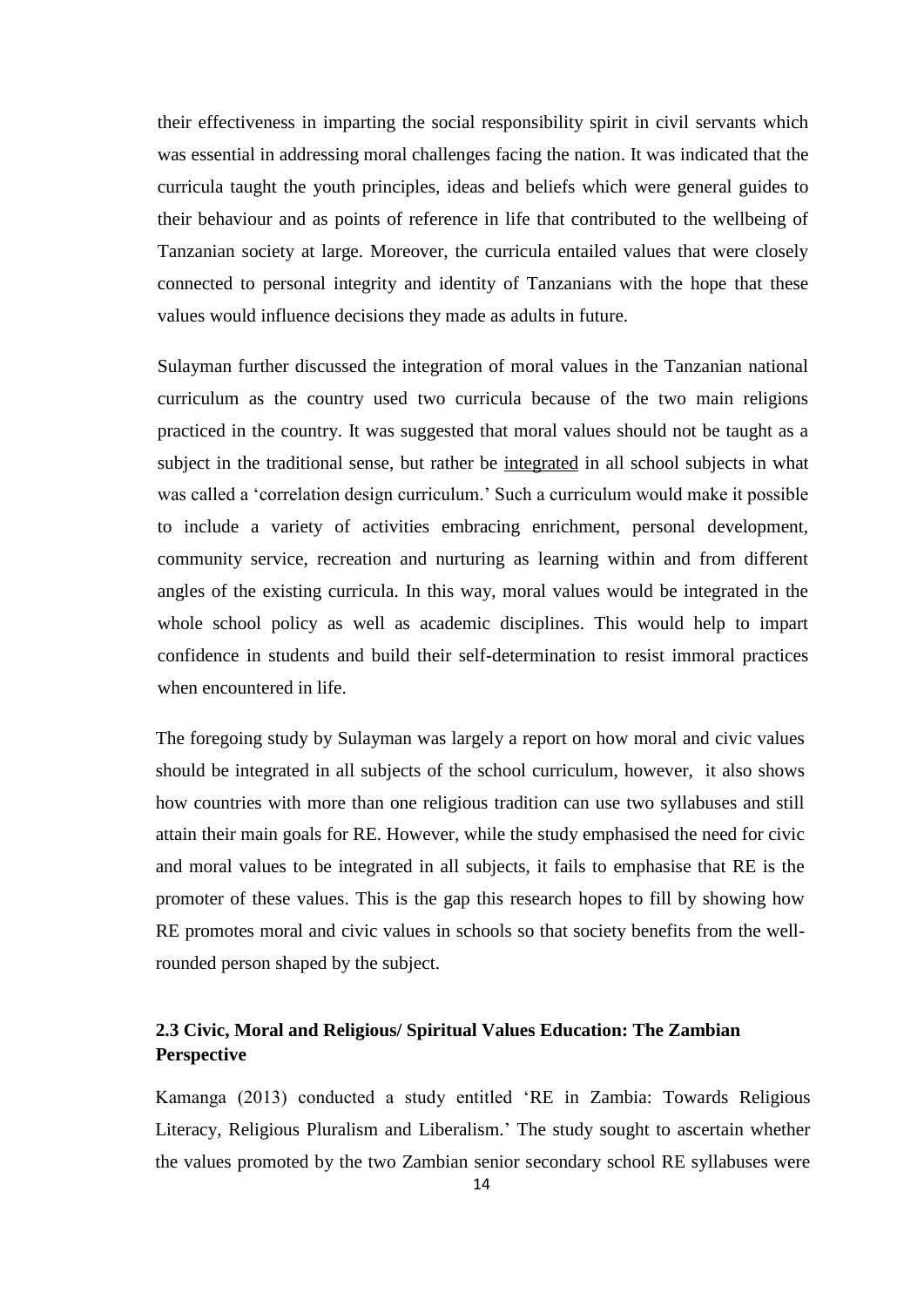in conformity with the promotion of religious pluralism and liberalism, and whether they could promote the attainment of religious literacy, which was a tenet of modern RE. The objectives of the study were: to explore the teaching methods and approaches used in RE; to ascertain whether religious literacy is attainable through the current Zambian RE syllabuses; and to establish the values promoted by RE in the light of increasing religious pluralism and liberalism in the country. The findings of the study were that Zambian RE continued to be poorly handled, and teachers mostly employed teacher-centered methods. The findings also indicated that pupils were exposed to Christianity and to some aspects of Islam, Hinduism and Zambian Traditional Religions. Consequently, the current Zambian RE syllabuses were deficient in attaining religious literacy. The study further revealed that the Zambian RE syllabuses promoted values related to religious pluralism and liberalism, such as respect for others, love, awareness, and tolerance. Based on these findings, the study recommended that RE should be revised so that the subject could become more liberal, critical and educational. Therefore, RE teachers should go beyond teaching for examinations if the subject was to contribute to the promotion religious literacy.

Kamanga work was an important contribution to the study of RE in Zambia as it spells out the importance of religious literacy, religious pluralism and liberalism. However, this work is generally different from this study as it focuses on whether religious literacy, religious pluralism and liberalism could be attained through current Zambian syllabuses while this study focuses on the role RE plays in the promotion of civic, moral and spiritual values among learners.

A study by Chizelu (2006) focused on the teaching of RE in Zambian multi-religious secondary schools. According to Chizelu, the problem of RE in secondary schools was that the subject was being taught with a single religious approach by the RE teachers, instead of a multi-religious perspective as directed by the MoE. So the aim of his study was to find out why RE teachers tended to be reluctant to respond to the MoE directive of applying a multi-religious approach to the subject. The research study revealed that the RE teachers' reluctance was due to their different perceptions which were mostly influenced by their religious affiliations and the syllabuses they used. For example, the majority of the teachers of RE in secondary schools were Christians; they were therefore reluctant to teach syllabuses that also included non-Christian religions; they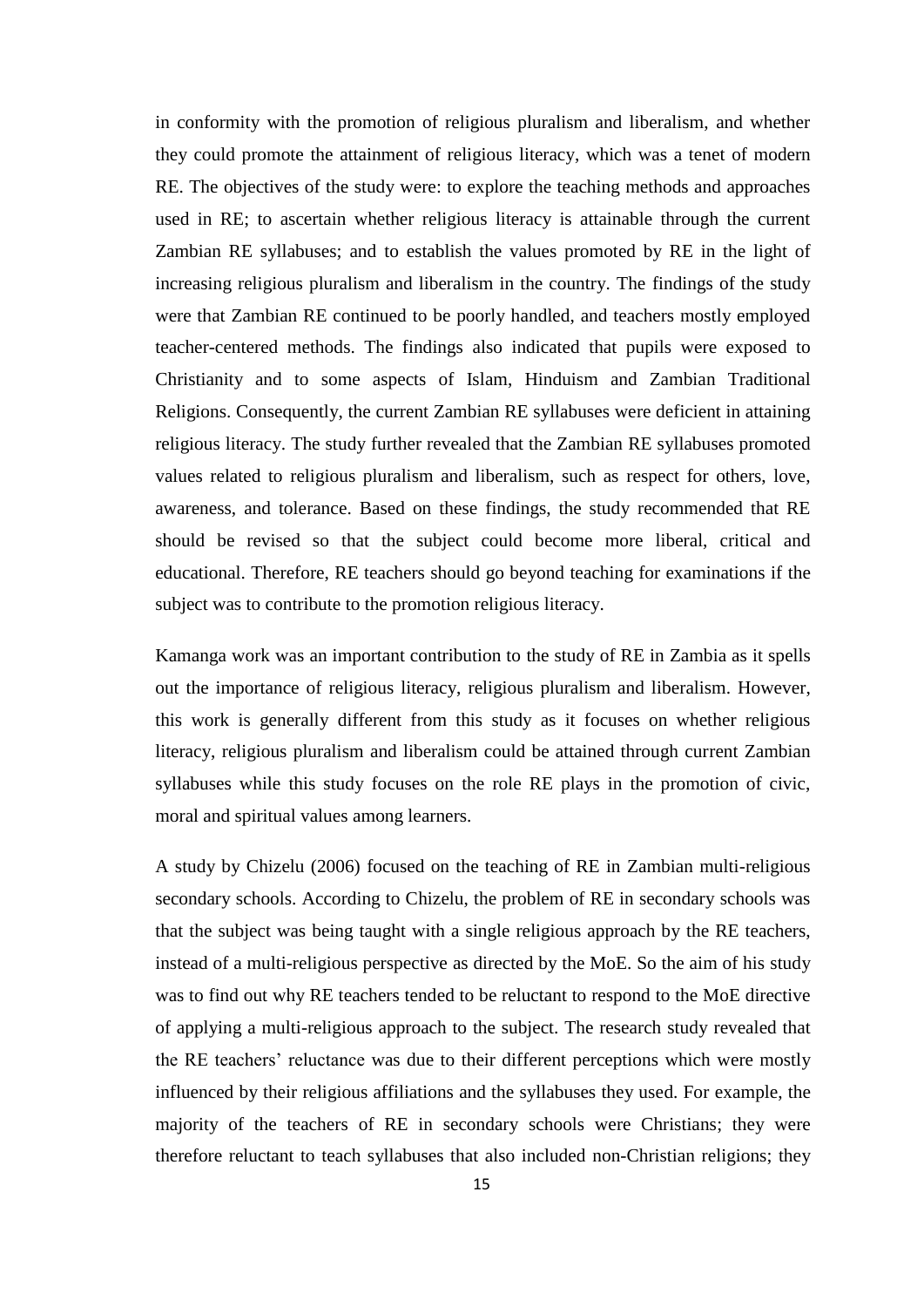felt that this would compromise their consciences and their own faiths. As a result, they preferred to teach the subject from a Christian standpoint. This approach differed from the MoE directive to teach RE from a multi-religious perspective. Finally, the study concluded that the teaching of RE should be firmly placed in an educational context by making no assumptions or preconditions from the personal religious commitment of RE teachers. The role of RE teachers was that of educators and not anything else.

The above study by Chizelu is different from the current study because it looked at approaches to the teaching of RE in Zambian multi-religious secondary schools while the latter looks at the content of RE and how it promotes the teaching and learning of civic, moral and spiritual values in secondary schools. However, the former is still important as it is a general background to this work.

Njobvu (2015) conducted a study in which she sought to test Ronald Goldman's theory of children's religious thinking in the Zambian context with particular attention to the methods of teaching, materials used and content for primary school RE. Goldmans" theory can be summed up as "no Bible teaching" to children under the age of thirteen (13) because concrete operational stage children struggle to comprehend Biblical concepts. Therefore, the objectives of the study were, to test Ronald Goldman"s theory on children"s religious thinking in Zambia, to explore the methods used in the teaching and learning of primary school RE, to examine the relevance of content for primary school RE children, to assess the appropriateness of materials used to teach primary school RE. The study concluded that primary school children struggled to comprehend Biblical issues. The teacher-centered methods of teaching the subject were inappropriate and the content was advanced with abstract Biblical quotations. The study also revealed that the materials used to teach the subject were abstract and inappropriate for children.

The study by Njobvu provides a good background to the situation of primary RE in Zambia. Therefore, Njobvu"s study is different from the current research study analyses the role RE plays in promoting civic, moral and spiritual values among secondary school learners without a theory.

Simuchimba (2005) conducted a study entitled, "Religion and Education in Zambia 1890-2000 and Beyond," in which he explained that the relationship between religion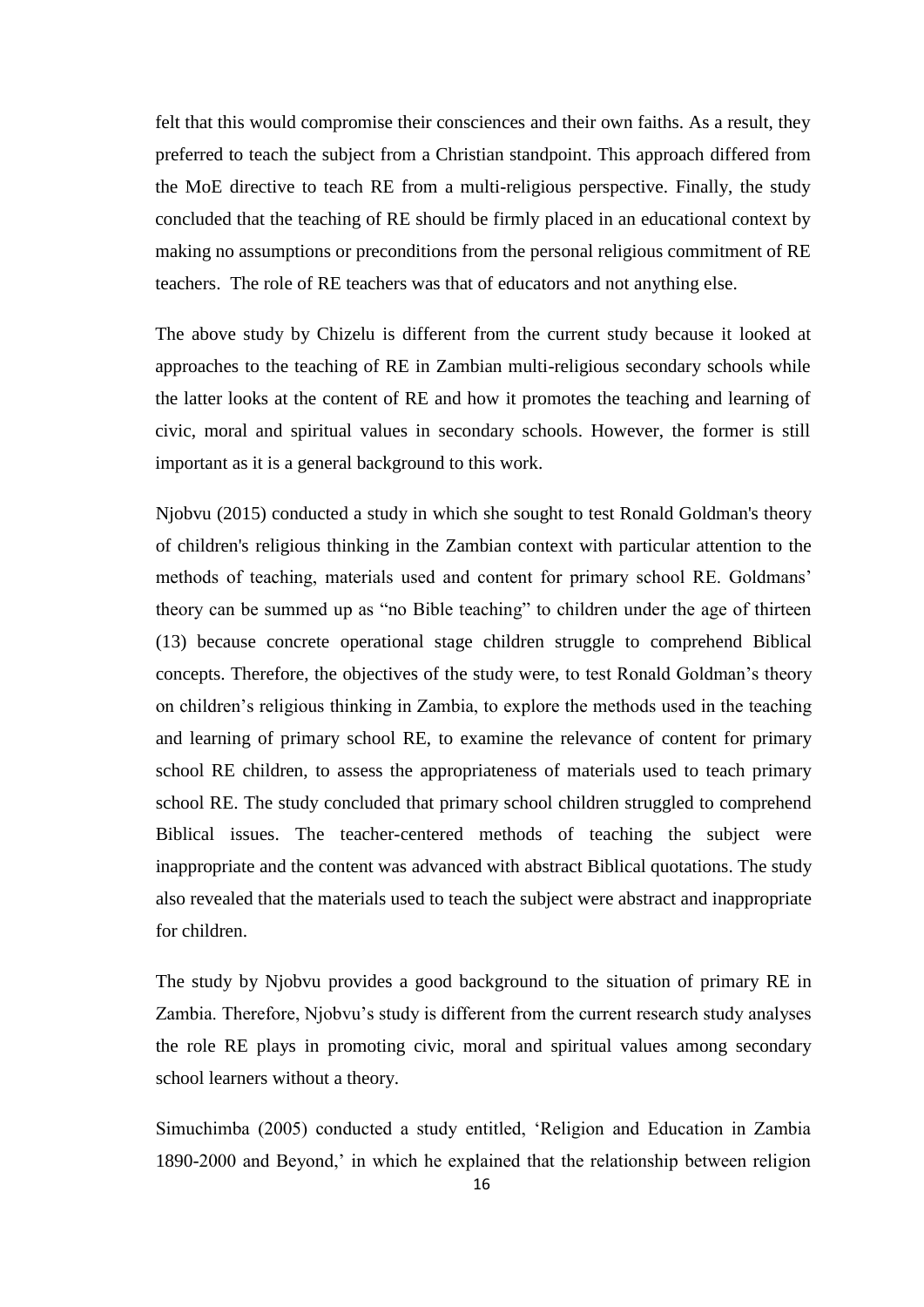and education through RE in Zambia had passed through different stages of development. After the educational reforms of the 1990s, progressive development of RE as a curriculum subject seems to have been negatively affected by the State's selfcontradictory declaration of Zambia as a Christian Nation in 1991. Thus the subject continues to be partly confessional and partly phenomenological during the Third Republic and up to-date. While the State through the Ministry of Education see RE as a curriculum subject with educational aims like any other. Since the country is pluralistic and democratic, RE in Zambia should continue developing in line with the constitutional values of religious and cultural freedom, and the liberal national education policy provisions for spiritual and moral education. Thus the subject should go beyond its current unclear state of being largely confessional and partially phenomenological and become more educational; it should take the religious literacy and critical understanding of religion seriously. To ensure this, a special national policy which broadly outlines the nature and form of RE in schools needs to be put in place as a guide to all interest groups.

Thus Simuchimba is important in that it has provided the historical background to RE in Zambia which my study will refer to. However, his study is also different from this study which looks at the secondary school syllabus content and how it promotes civic, moral and spiritual values among learners of the subject.

Kanyimba (2016) conducted a study entitled, "An Assessment of Learners" appreciation of Spiritual and Moral Values in Social and Development Studies in selected primary schools in Kafue District of Zambia." Her study findings were that only a few spiritual and moral value items were mentioned without explanation in the teaching and learning materials; the few moral and spiritual values mentioned in the teaching and learning materials were not recognised as such by both the teachers and learners. In other words, the upper primary school Social and Development Studies syllabus content contained spiritual and moral education but teachers did not know that they were spiritual and moral education topics. The researcher recommended that the syllabus should clearly state that particular topics were under spiritual or moral education to enable teachers have a better understanding of the various composite RE topics they were teaching.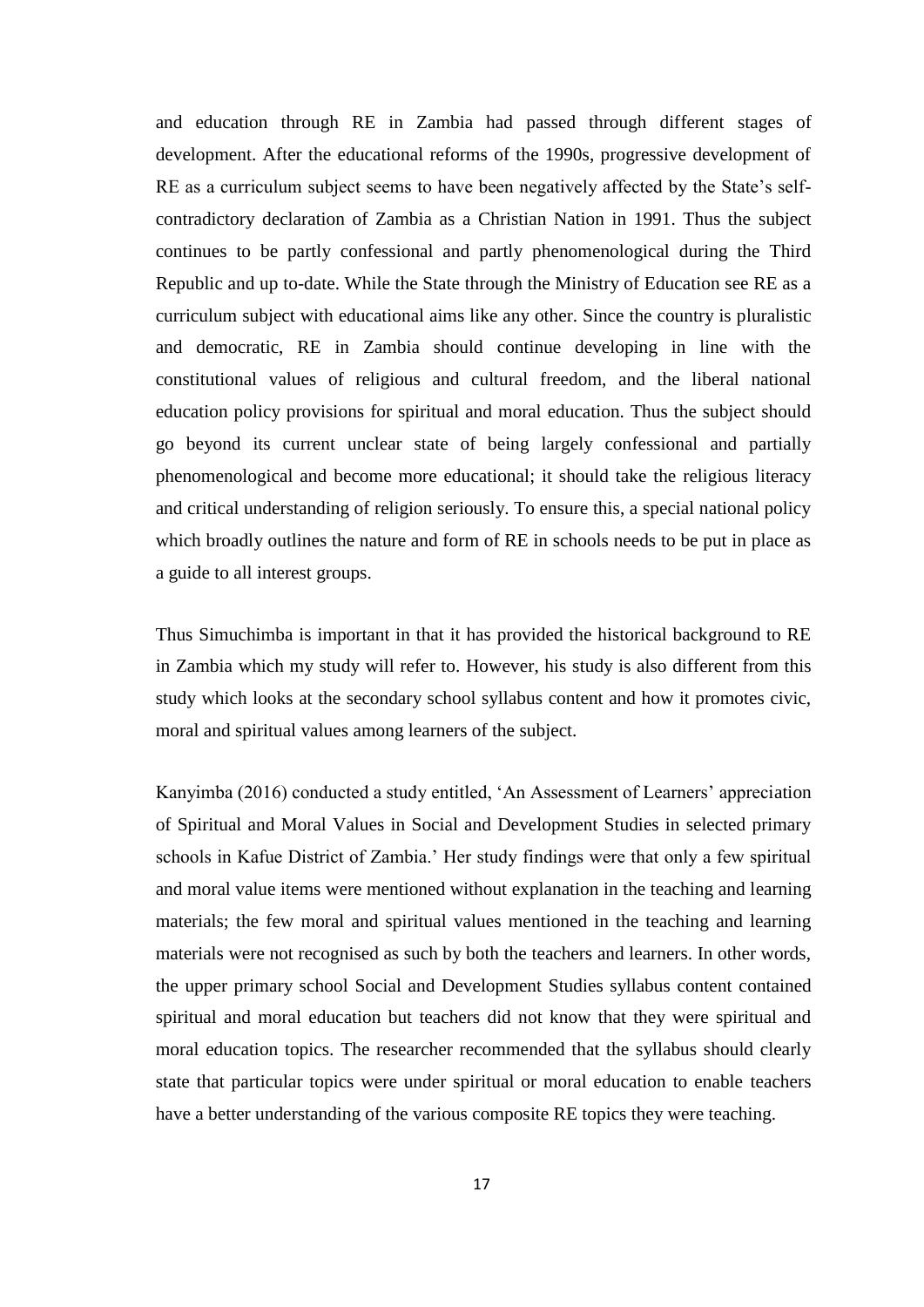Kanyimba"s research study is important as it shows how the integration of primary school RE into Social and Development Studies has negatively affected the attainment of the spiritual and moral values which RE promotes. However, the difference between Kanyimba"s study and the current study is that her study focused on primary school RE. This work focuses on secondary school RE and how it promotes the same values at that level of education.

According to *Educating our Future* (MoE, 1996), the mission of the Ministry of Education was to guide the provision of education for all Zambians so that they could be able to acquire knowledge and skills, manifest excellence in performance and moral uprightness, defend democratic ideals, and accept and value other persons on the basis of their personal worth and dignity, irrespective of gender, religion, ethnic origin, or any other discriminatory characteristic. However, the broad aim of high school education was the integrated and comprehensive development of each pupil's potential. On completion of the programme, pupils should be well-educated persons who should adequately prepare for the furtherance of their education, through full-time or part-time study, or for becoming self-supporting workers. At the same time the pupils should also be responsible persons, capable of making a useful contribution to society and adequately qualify for the adoption of adult roles. In the light of what has been said, the Ministry of Education had set for itself the goals of producing a learner capable of being animated by a personally held set of civic, moral and spiritual values. In order to achieve this goal, an integrated teaching of RE, Civics, History and Geography would be required.

The significance of *Educating our Future*, the national education policy document, to this study is that it spells out the goals, aims and principles of secondary school education which secondary school RE should adhere to. These educational goals and aims are generally in line with what this study is likely to establish. It will try to show that RE is the promoter of these values among learners in the schools.

In his book entitled, *Readings for Religious Education Teachers* (Henze, 2000), discussed the attitudes and skills of learners promoted in RE. Pupils were encouraged to develop: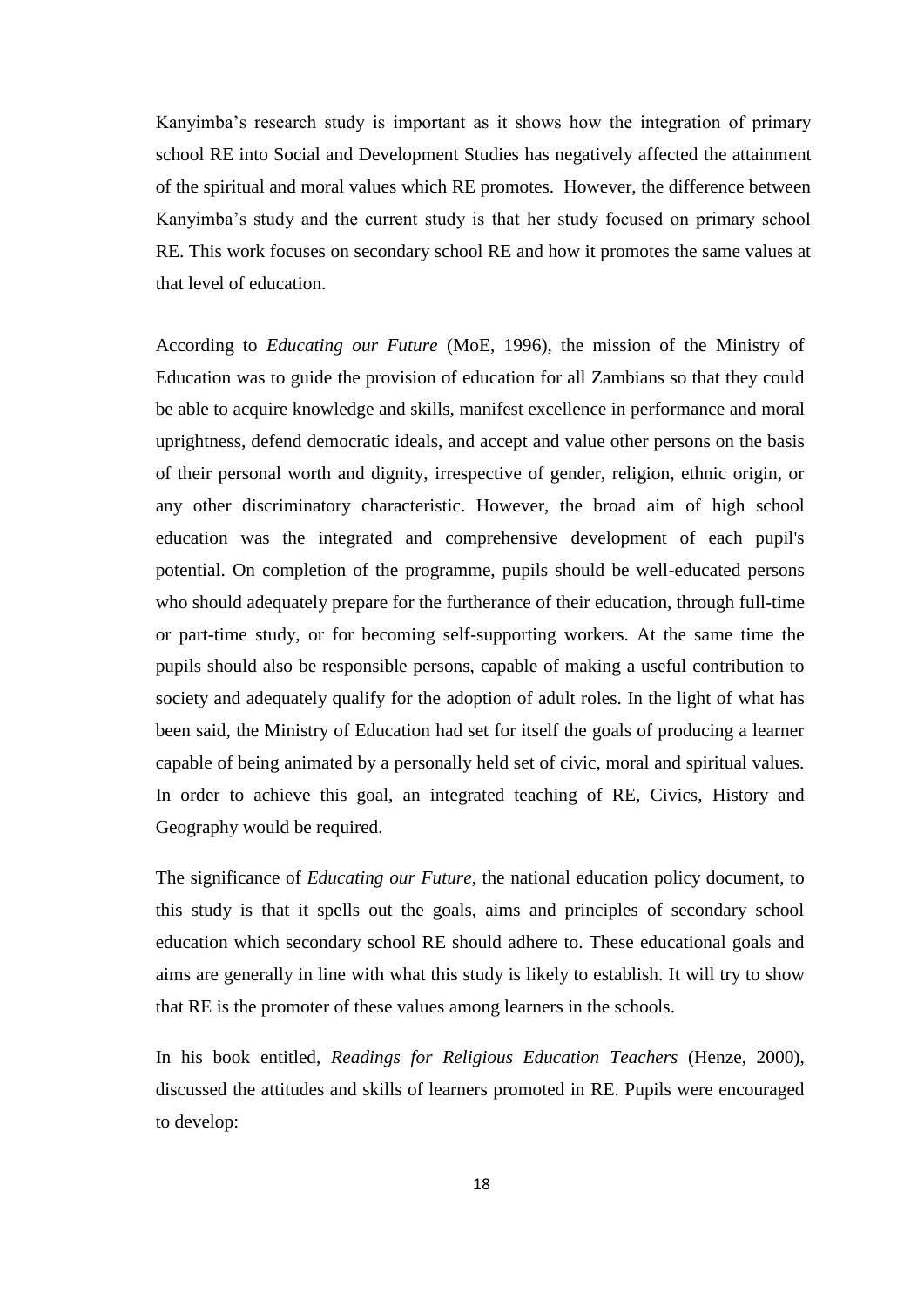*"a sense of mystery and fascination about the world, willingness to acknowledge the needs, feelings and aspirations of others, respect for others, willingness to learn from their insights, respect for the freedom to practice or not to practice religion, willingness to recognise that beliefs and ideas may be expressed in a variety of ways, willingness to acknowledge the controversial and ambiguous nature of many issues about beliefs and values, confidence in their sense of identity and willingness to value diversity in religion and culture."*

An analysis of these attitudes and skills acquired showed that they could be in groups of civic, moral and spiritual values.

Henze work is important to this study as it generally outlines the attitudes and skills promoted in the RE syllabuses and their importance in the life of the learners during and after school. However, the current study will go beyond Henze"s work by categorizing the values and skills into civic, moral and spiritual values.

Muleya (2015) explored the teaching of Civic Education in Zambia. The study examined pedagogical practices in relation to the teaching of Civic Education in schools. He argued that following right pedagogical practices in the teaching of the subject could lead to social change and transformation of society. As such, the purpose of his study was to ascertain the extent to which Civic Education was enhancing or impeding social change and transformation in Zambian society. To realise the objectives of the study, an exploratory research design was used. The study found that Civic Education in schools was not modelled on practices that could lead to social change and transformation of society; service learning approaches were rarely promoted in the lessons; teaching approaches in colleges and the university with respect to Civic Education were greatly lacking. Additionally, teaching and learning materials in Civic Education were not readily available in schools and teachers of Civic Education were not grounded in the key theoretical and pedagogical perspectives underpinning Civic Education. The study therefore concluded that with correct pedagogical practices and approaches, Civic Education could lead to social change and transformation of society.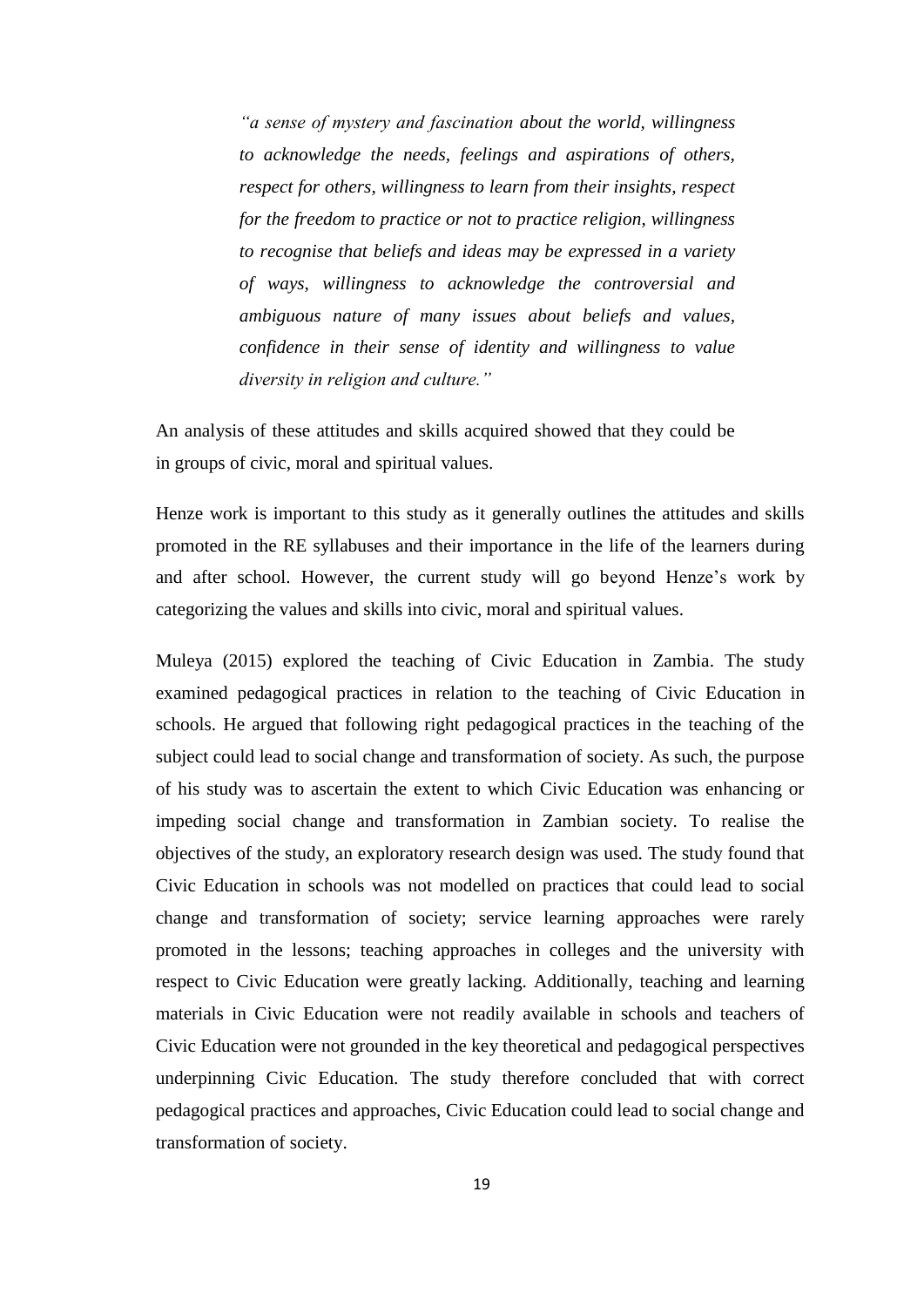The study by Muleya provided a good brief survey on the historical and current issues affecting the teaching of Civic Education in Zambia. The current research study is however different as it looks at aspects of Civic Education found in the secondary school RE syllabuses.

#### <span id="page-34-0"></span>**2.4 Promotion of Spiritual and Moral Values among Secondary School Learners**

In study called "Exploring Spiritual Values among School Children Aligarh City in India," Nazam and Husain (2016) explained that spiritual values were integrated in the spiritual development of children. The objectives of the study were: to identify spiritual value among school children, to find out percentage of endorsement for a particular spiritual value by school children, and to find out the difference between the percentage of male and female school children endorsing spiritual values. Twenty-eight spiritual values were identified by children themselves with regard to their formation of personality. They include: courage, charity, creativity, cheerfulness, caring, discipline, equality, faithfulness, goodness, honesty, humility, happiness, helping, hard-work, humorous, kindness, mannerism, obedience, punctuality, peace, polite, social, sharing, sacrifice, sincerity, simplicity, truthfulness, and the value of being understanding. Significant differences were found between percentages of female and male school children on the following spiritual values: caring, discipline, sincerity, and punctuality. Significant differences were not found between the percentages of female and male school children on the remaining spiritual values. Thus, it could be concluded that the spiritual values were responsible for the personality and spiritual development of children. The aim of education should be towards the cultivation of spiritual values at the primary and secondary levels and to develop spiritual individuality.

This study by Nazam and Husain provides a good background to the study on spiritual values in the educational system. It is important and relevant, as it is in line with what would be established, built on and expanded. The difference with this study is that the latter analyses the role of RE in the promotion of civic, moral and spiritual values among learners in selected secondary schools in Lusaka, Zambia.

According to School Curriculum and Assessment Authority (1996), schools that were encouraging learners" spiritual development were likely to be doing the following: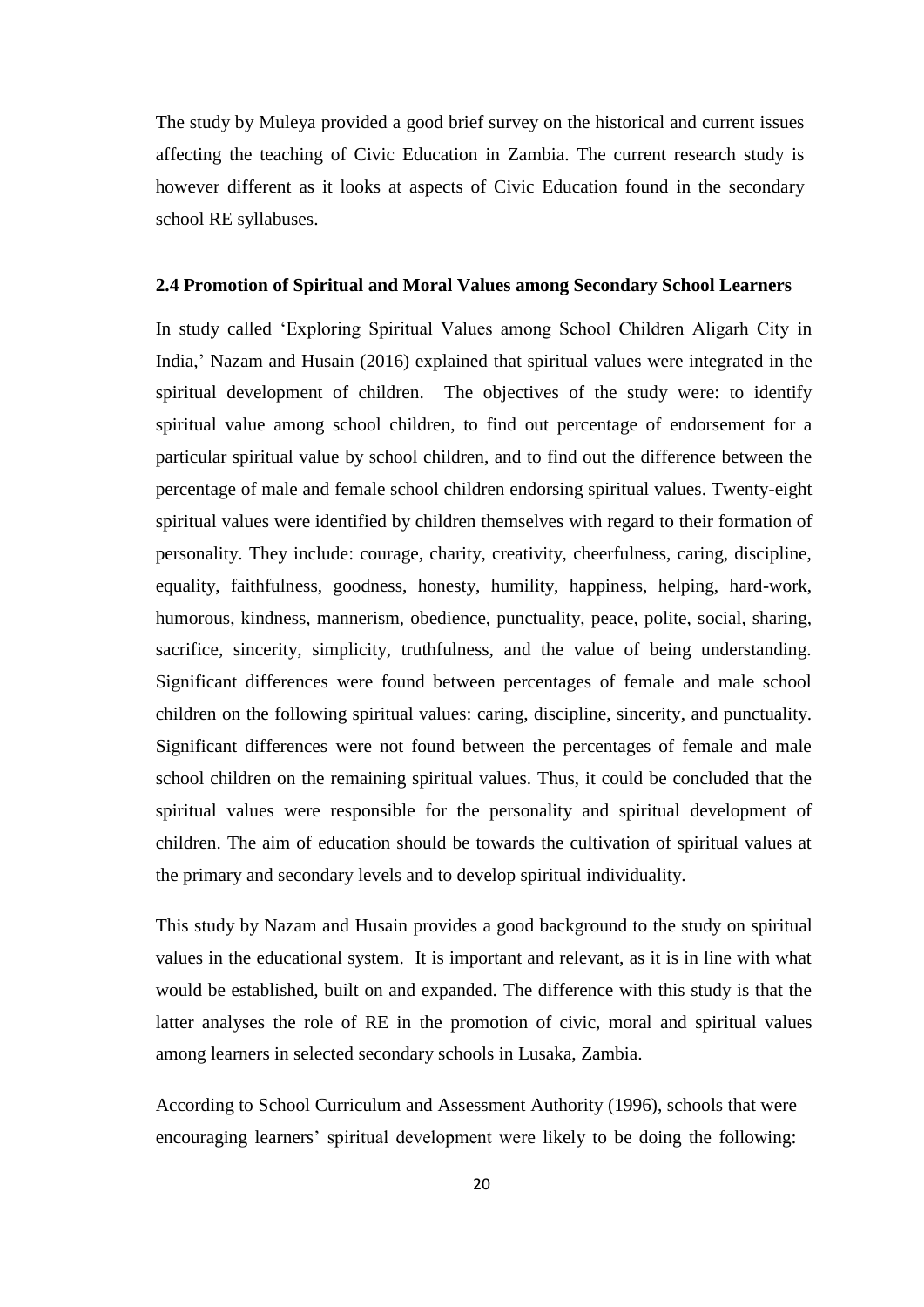giving learners the opportunity to explore values and beliefs, including religious beliefs, and the way in which they affect people's lives; where learners already have religious beliefs, supporting and developing religious beliefs in ways which are personal and relevant to learners; encouraging learners to explore and develop what animates them and others; encouraging them to reflect and learn from reflection; giving learners the opportunity to understand human feelings and emotions, the way they affect people and how an understanding of them can be helpful; developing a climate or ethos within which all learners can grow and flourish, respect others and be respected; accommodating differences and respecting the integrity of individuals; and monitoring, in simple, pragmatic ways the success of what is provided.

According to SCAA, on a more personal level, RE teachers have a significant responsibility for moral education. They inevitably define for their pupils, standards of behaviour in the classroom and around the school. They engage pupils in thinking about their responsibilities when issues such as keeping promises, telling the truth, or dealing with unfairness and injustice arise. They provide for pupils, whether consciously or unconsciously, a moral framework of values which guide their relationships with others. Teachers face moral dilemmas and demonstrate to pupils how they can be addressed. Therefore, teachers' attitudes and interactions provide powerful role models to pupils.

The publication by SCAA provides a good background and foundation on what the current study is likely to establish. The RE syllabuses in Zambia adequately provide for moral and spiritual education of learners. Additionally, many Zambian teachers of RE are role models for pupils in the way they conduct themselves and prepare the learners for life after school.

The Qualification and Curriculum Authority (1999) explains that spirituality focuses around the aspects of life and it seeks to answer questions about the meaning and purpose of life. Therefore, learners" spiritual development is shown by their acquisition of:

a) beliefs, religious or otherwise, which inform their perspective on life and their interest in and respect for different people's feelings and values;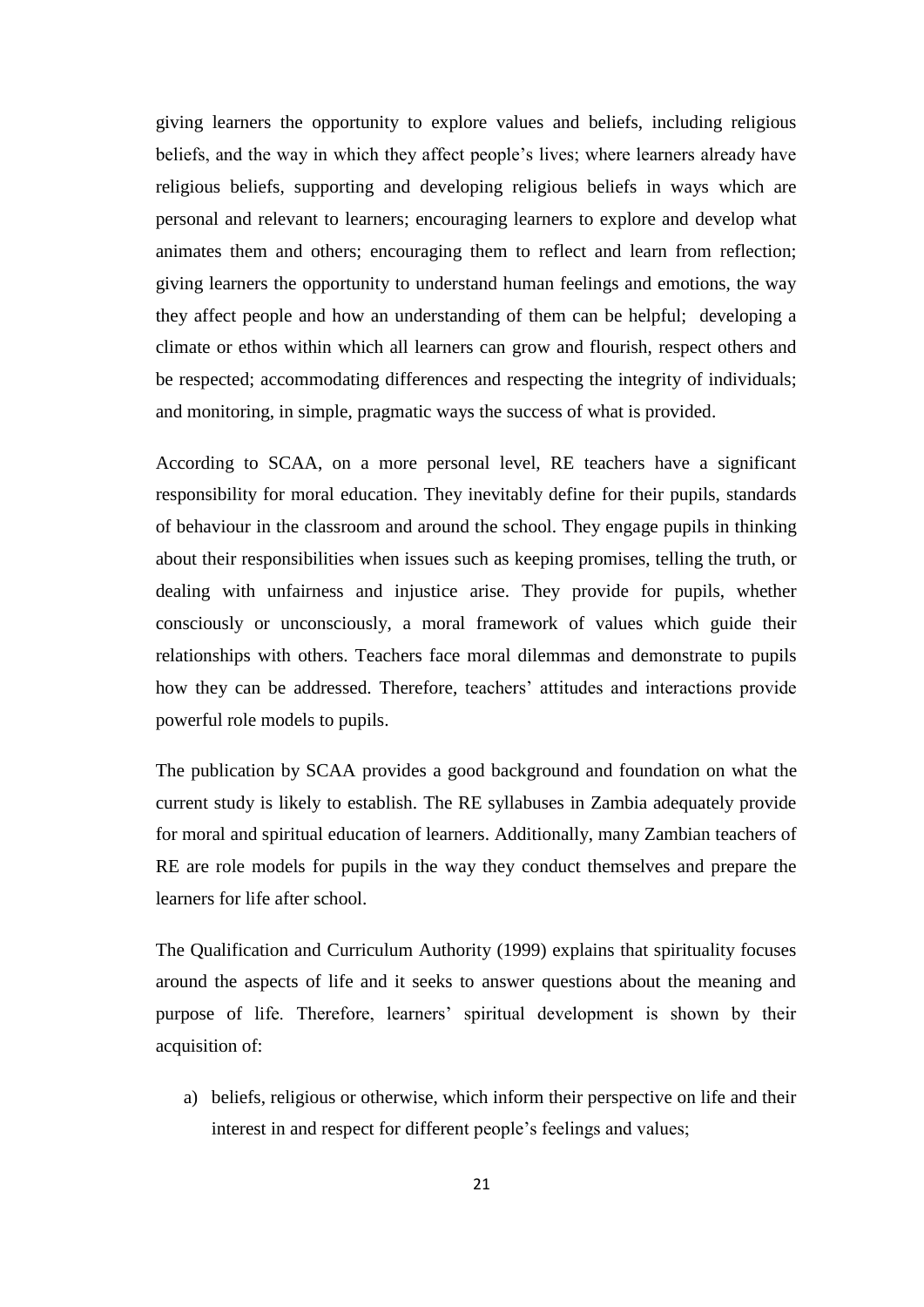- b) senses of enjoyment and fascination in learning about themselves, others and the world around them, including the intangible;
- c) use of imagination and creativity in their learning, and
- d) willingness to reflect on their experiences.

The publication by QCA, was important to this study as it tried to explain spiritual development in the lives of learners. The study is similar to this study as they both focus on spiritual development among learners in the school. However, the two studies differ slightly in nature because the current study looks at RE as the promoter of spiritual values in the secondary school system, while QCA looks at the development of spirituality in general.

Every society, primitive or modern, has established means of inculcating in the young ones, its acceptable values. Falade (2010) argues that the Yoruba, like other communities in Africa, adopted multi-dimensional approaches in inculcating morals and values that were cherished in their society. The teaching of spiritual and moral values in the school system has become an important area of focus in recent times in Nigeria and some other parts of the world,a living education as a lifelong process, and a tool for human moral development. In trying to curb the negative trend of immorality among children in society, the home and school Falad (ibid) posts that education had a strong influence on the learners. People were not born understanding their society"s morals, instead, these understandings developed and matured over time.

The work by Falade is generally in line with what the current study would hope to establish. It further shows that society needs moral and spiritual values inculcated in the learners as a way of trying to curb the negative trends of immorality in Zambian society.

Al-Hooli (2010) conducted a study on teaching and learning of moral values through a kindergarten curriculum for children aged between five to ten years, which revealed that teachers played a vital and effective role in teaching and guiding children in moral values. Al-Hooli study focused on the following areas to assess the morality levels of children: truthfulness, honesty, gratitude, loyalty, reasonability, fairness, and patience. Done through observation, the study further suggested that teachers frequently did not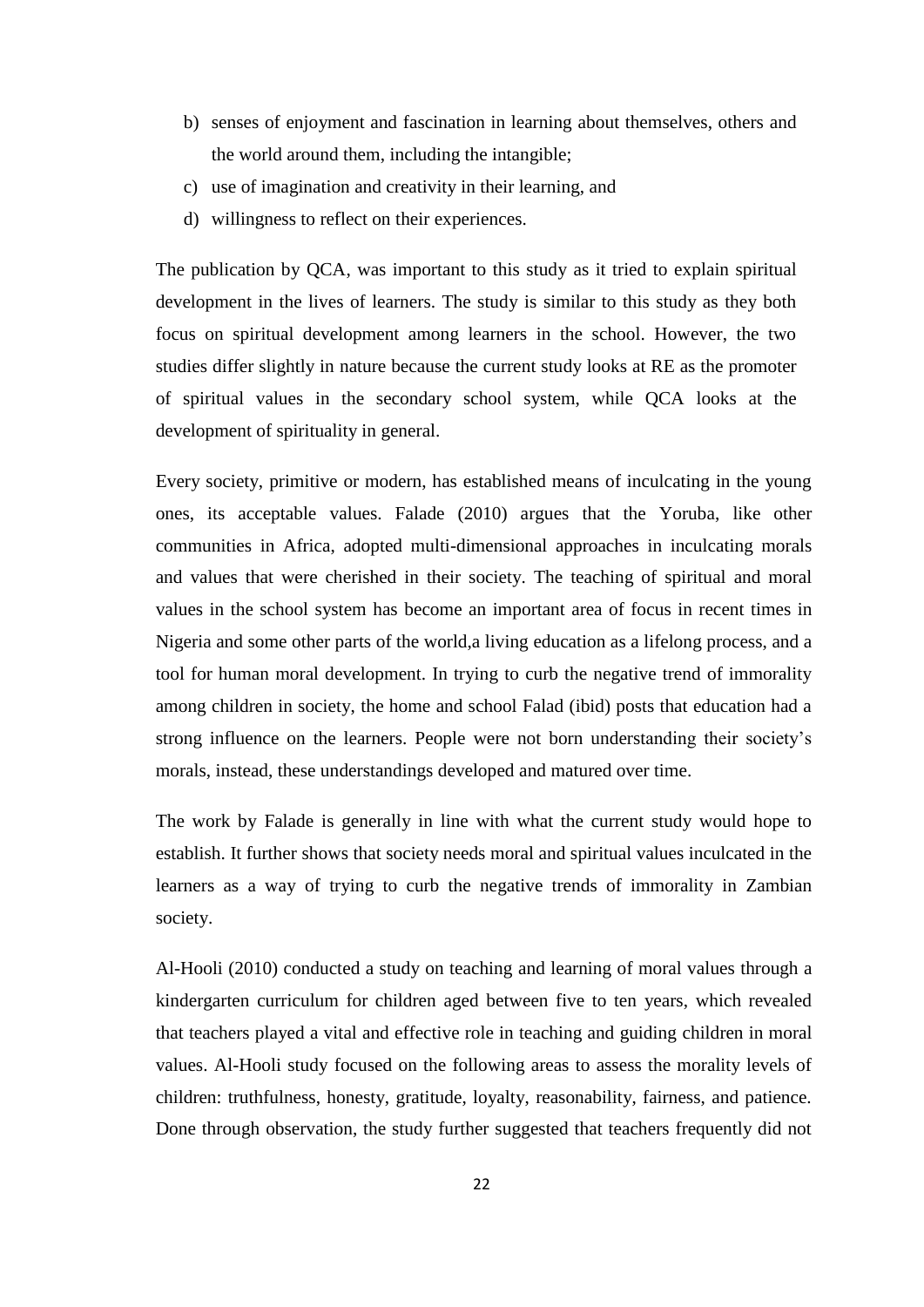appear to have a broad collection of strategies at their disposal for addressing moral values.

The study by Al-Hooli is important to the current study because most of the core variables in his study are similar to what was examined in this study. However, the difference is that Al-Hooli"s study focused on Kindergarten curriculum of moral education while the current study focuses on secondary school RE syllabuses. Additionally, the work by Al- Hooli did not reveal the effect of teaching the moral values found in the curriculum on learners while this study tried to reveal such effects.

# **2.5 Promotion of Civic Values among Secondary School Learners**

According to the United Nations Human Rights Commission (UNHRC) (2012), human rights are rights inherent to all human beings, whatever their nationality, place of residence, sex, national or ethnic origin, colour, religion, language, or any other status. Human rights are inherent in mankind"s nature and without them people cannot live as human beings. They are the foundations of human existence and co-existence. Examples of human rights are, right to life, education, food, health and personal liberty. Human rights help people to fully develop and use their human qualities, intelligence, talents and conscience and to satisfy their spiritual and other needs (Mwiinga, 2009). Human rights are therefore, rights like protection of freedom of conscience, expression and protection from discrimination on grounds of race, age, sex, ethnicity or anything else. No other qualifications are required for one to be entitled to human rights.

The UNHRC and Mwiinga"s works provide a brief but good background and definition of human rights which this research study has used and built on.

In a study entitled, "Two Views of Education: Promoting Civic and Moral Values in Cambodian Schools,' Tan (2008) looked at the Cambodian government's attempt to promote civic and moral values in the schools through the subject "civics and morals". He encouraged the policy makers to promote the effective teaching and learning of civic and moral values with the support of the local community and religious institutions in Cambodia. While Tan (ibid) emphasized the need to promote moral and civic values through policy makers, local communities and religious institutions, the current research study has emphasised the need to promote these values through RE.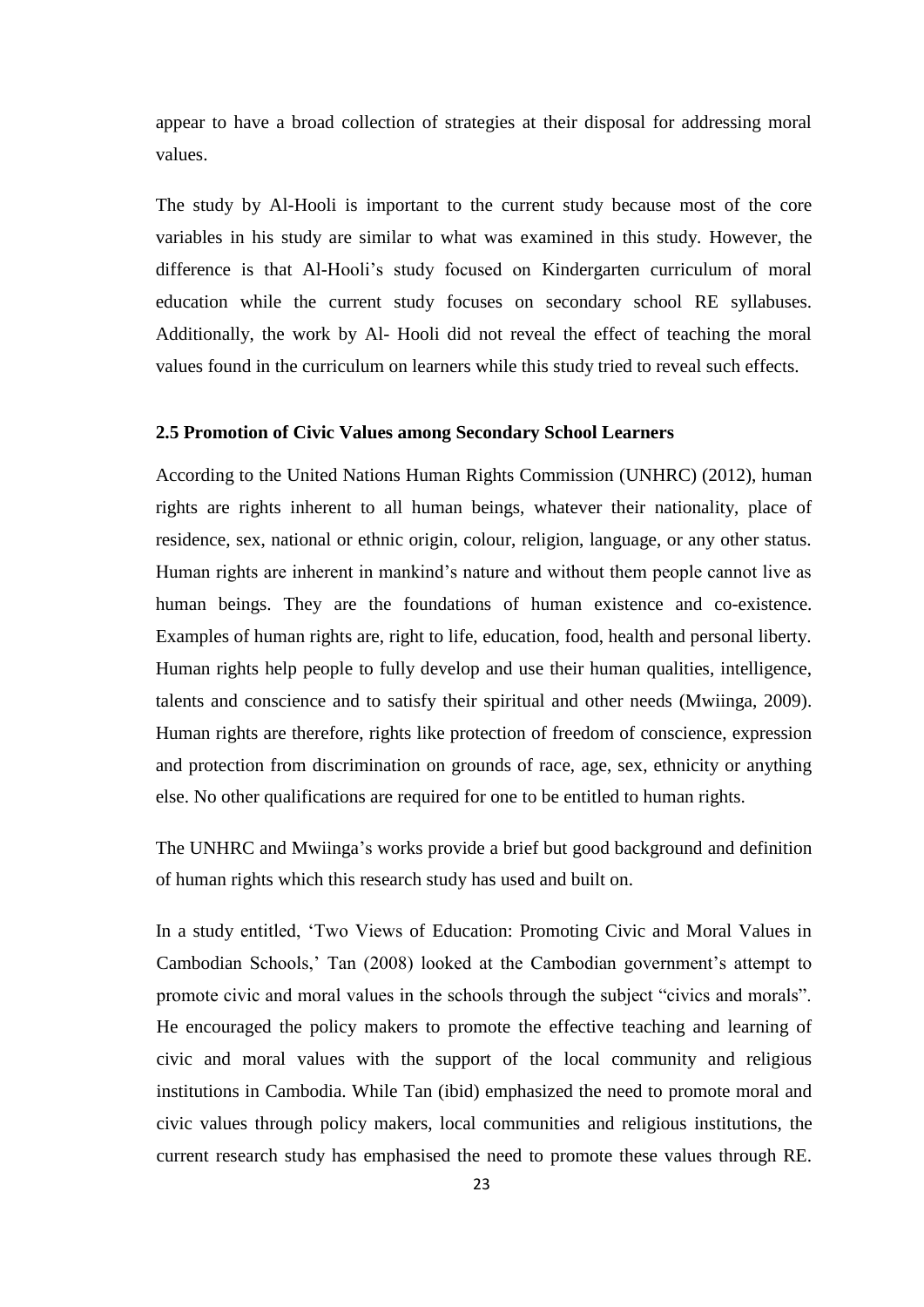However, both studies recognise the need for civic and moral values to be imparted in the learners.

Falade (2015) examined civic education in Nigeria's one hundred years of existence. The paper pointed out that Civic Education equipped the citizens with democratic skills that strengthened the civil society. The paper further gave the historical account of Civic Education in Nigeria and emphasised training for civic responsibility as it was one of the major goals of traditional education in Nigeria. Before the introduction of Western education in Nigeria, the existing traditional education was concerned with training the children for social responsibility and political participation. The paper posited that Western education had not given enough attention to character and civic training in Nigeria. Some of the problems confronting Civic Education in Nigeria included, a disorganised and duplicated curriculum unstable programme, lack of adequate human resources for Civic Education, recitation and rote learning of civic value and skills, and none implementation of social studies at the senior secondary school level. The paper concluded that if Civic Education was well taught in Nigerian schools, it would help in engineering sustainable value-reorientation which could break the vicious circle of socio-political and economic problems in the country.

The study by Falade is important to this study as it stresses the importance of civic values in the development of a nation, a point which the current study also makes. However, the difference between the two studies is that Falade"s study emphasised the need for civic education in Social Studies, the current study emphasises the role RE plays in the promotion of civic values among learners in the schools.

Musongole (2012) investigated the role of RE in the promotion of girls' educational rights in the peri-urban schools of Chingola District in Zambia. The study evaluated the RE curriculum at primary, secondary and college levels of education in terms of its relevance to the promotion of girls' education. Furthermore, contributions by some Non-Governmental Organisations (NGOs) and RE towards gender equity in education and the Zambian government policy on gender were highlighted. The findings of the study were in four categories, namely, cultural beliefs and practices that hinder girls" progress in education, other problems affecting girl-child education besides cultural norms, freedom to enable girls to make their own constructive decisions, and topics in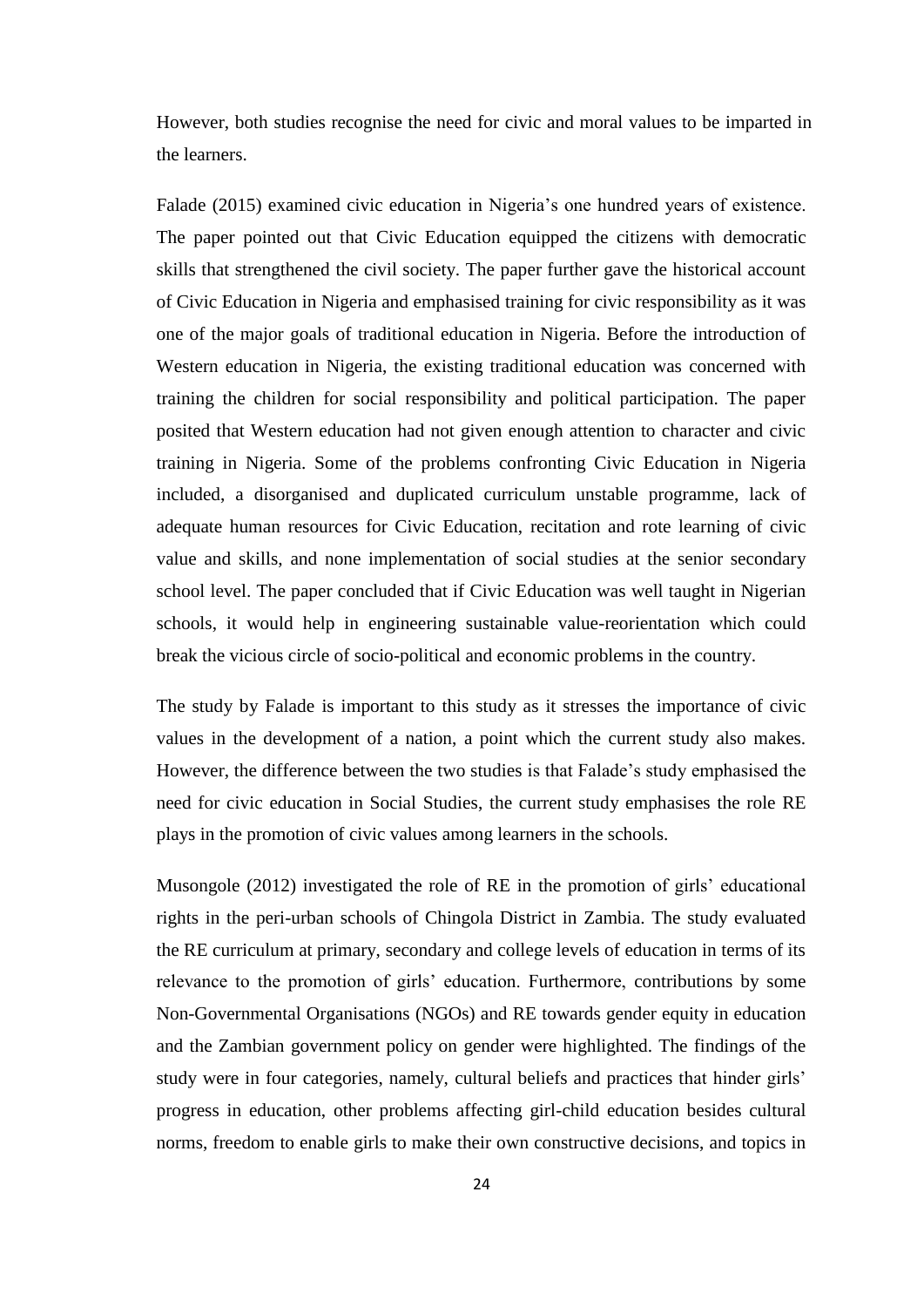RE which had the potential to promote self-confidence and self-esteem among the girls. The study identified and explained the RE topics or units which had relevance towards the promotion of girls" educational rights despite the influence of cultural beliefs and practices in the community.

The study by Musongole clearly showed that RE was an important player in the promotion of human rights among learners in schools. However, the study focused on girls" rights only and left out the boy-child"s rights. This study, on the other hand, is inclusive as it examines the role of RE in the promotion of human rights among learners of both sexes.

#### **2.6 Conclusion**

In this chapter a review of mainly related literature on the promotion of civic, moral, spiritual values' and religious values through education in RE has been presented. From the global perspective some scholars acknowledge that moral and spiritual values are important for the holistic development of learners and the school systems. They also acknowledge that RE plays an important role in imparting civic, moral and spiritual values in secondary school learners. However, other scholars do not recognise RE as the promoter of civic, moral and spiritual values but only as a minor player in the acquisition of these values by the learners. This was where the researcher acknowledged the gap that the study sought to fill, hence the research tried to show that RE is not only an important player in the promotion of civic, moral and spiritual values but the major player or subject in the acquisition of these values by secondary school learners.

From the Zambian perspective scholars have largely focused on the historical development of RE as a school curriculum subject, and how the education policy and curriculum reforms have affected the subject. The studies done have barely touched on the aims of RE, including the promotion of civic, moral and spiritual values. This has therefore created a knowledge gap which this study sought to fill by focusing on evaluating the role of RE in the development and promotion of civic, moral and spiritual values among learners. The next chapter will discuss the methodology used in the study.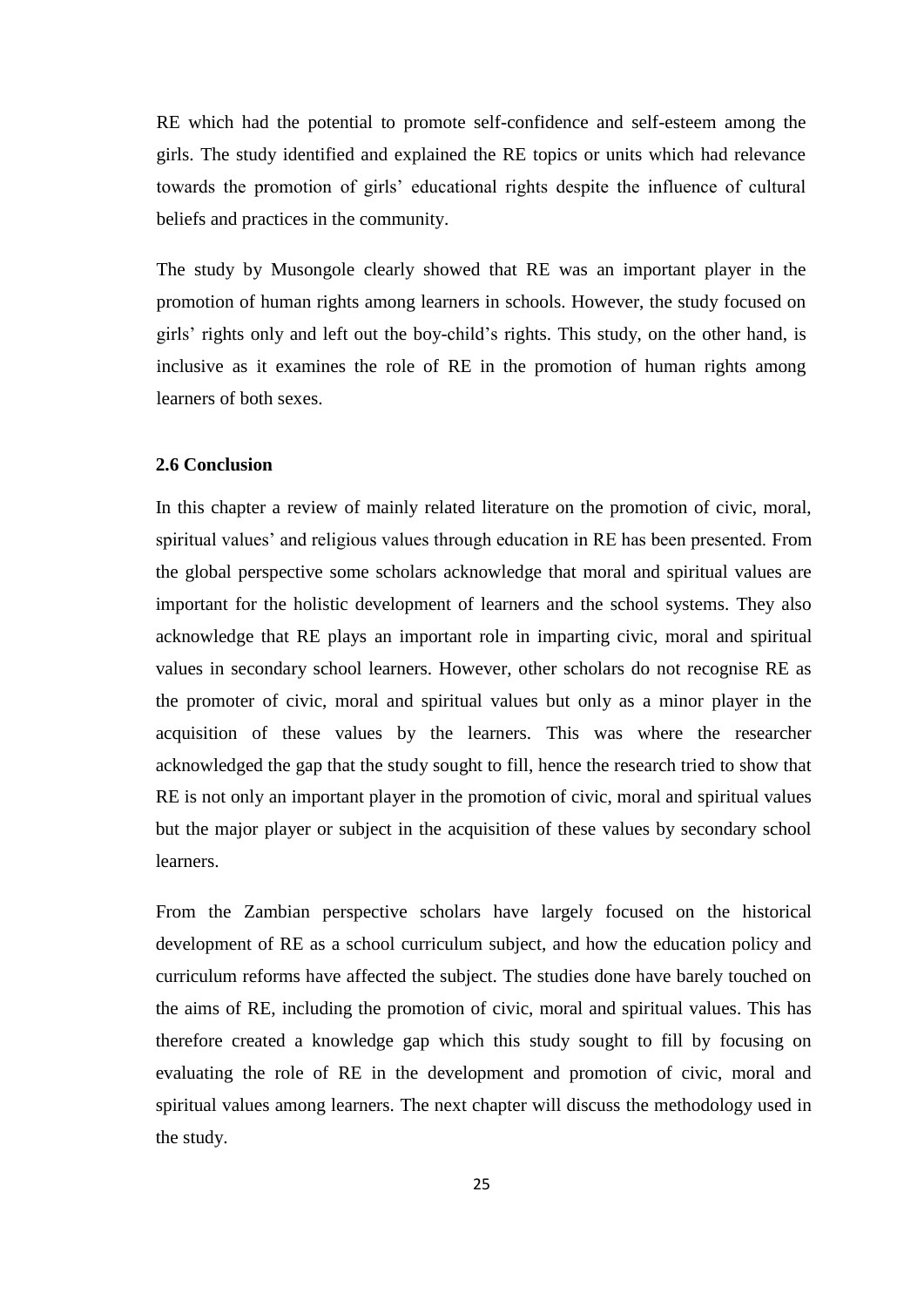# **CHAPTER THREE METHODOLOGY**

#### **3.1 Overview**

In this chapter, the research design and methods used in the study are described. Apart from the research design and data collection methods and instruments, the population and sample size, data analysis, and ethical considerations are also discussed.

## **3.2 Research Design**

Orodho in Kombo (2013) defined research design as the scheme, outline or plan that is used to generate answers to research problems. Similarly Bless and Achola (1988) defined it as a plan of any scientific research from the first to the last step. In this wide sense, it is a programme to guide the researcher to collect, analyse and interpret the participants views about the topic under investigation.

This study was qualitative in nature. Bryman (2001), states that qualitative research is a strategy that usually emphasises words rather than quantification in the collection and analysis of data. In the same vein, Creswell (2009) states that qualitative researchers endeavour to understand the context of the participants by making visits to the context and gathering information personally. The research design adopted for this study was a descriptive study. Awoniyi, Aderanti and Tayo (2011) explains that the descriptive design is concerned with practices that prevail, points of view, and collection of data for the purpose of describing and interpreting an existing condition. Thus the use of the descriptive design enabled the researcher to establish the role of RE in the promotion of civic, moral and spiritual values among learners in selected secondary schools in Lusaka city. It was used to get the RE Curriculum Specialist, section heads, teachers' and learners" views and opinions. The design enabled the researcher to describe and explain the respondents' views and opinions in detail for the purpose of full understanding.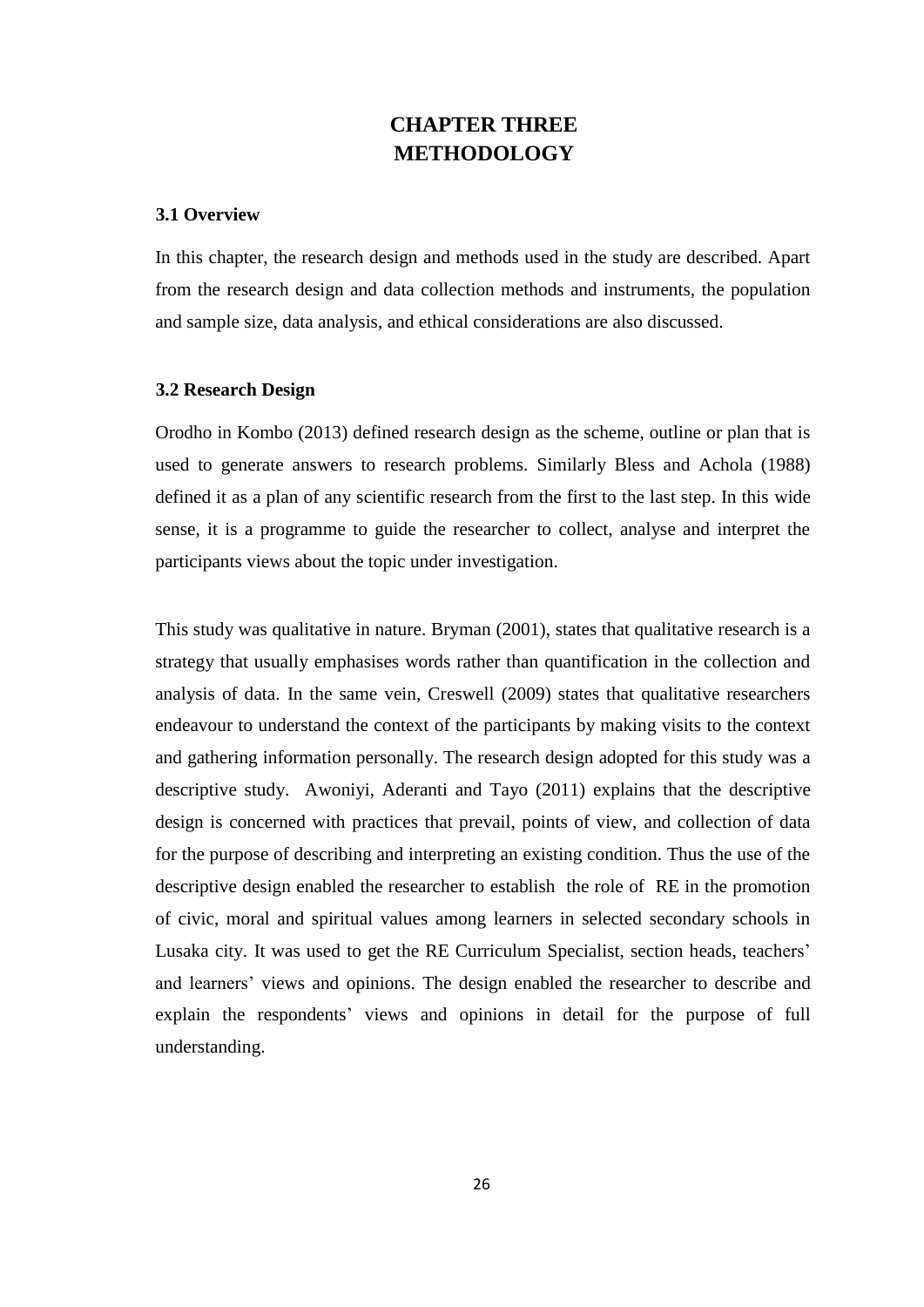## **3.3 Population**

Population is a group of individuals, objects or items from which samples are taken for measurement. This could be an entire group of persons or elements that have at least one thing in common (Kasonde, 2013). Similarly, according to Churchill (1987), population is the totality of cases that conform to some designated specifications. Specification defines the elements that belong to the target group and those that are to be excluded. In this study, the population comprised of two secondary schools in Lusaka District, with two RE Section heads, seven teachers of RE, fifteen pupils of RE and one RE Curriculum Specialist at the Curriculum Development Centre (CDC).

#### **3.4 Sample Size**

A sample is a group of subjects selected from a larger population (White, 2008). So not all pupils and teachers of RE could be involved in the research. Therefore, the sample comprised two (2) secondary schools; school A, a Church run girls secondary school offering 2044 and school B, a government secondary school offering 2046. Thirty (30) learners, seven (7) teachers, two (2) heads of the RE Section, and the RE Curriculum Specialist at CDC. The distribution of these respondents is shown in Table 1.

| <b>SCHOOL</b> | HoSs           |                | <b>TEACHERS</b> |                | <b>LEARNERS</b> |                | <b>RE</b>         |
|---------------|----------------|----------------|-----------------|----------------|-----------------|----------------|-------------------|
|               |                |                |                 |                |                 |                | <b>CURRICULUM</b> |
|               |                |                |                 |                |                 |                | <b>SPECIALIST</b> |
|               | Male           | Female         | Male            | Female         | <b>Boys</b>     | Girls          |                   |
| A             | $\overline{0}$ |                | 3               |                | $\overline{0}$  | 15             |                   |
| B             | $\theta$       |                | $\overline{0}$  | 3              | 15              | $\overline{0}$ |                   |
| Sub-total     | $\theta$       | $\overline{2}$ | 3               | $\overline{4}$ | 15              | 15             |                   |
| Grand total   |                |                |                 |                |                 |                | 40                |

#### **Table 1: Sample size**

# **3.5 Sampling Technique**

Sampling is a process by which a researcher gathers people, artifacts or places for study (McMillan and Schumacher, 2006). In this study purposive sampling was used in the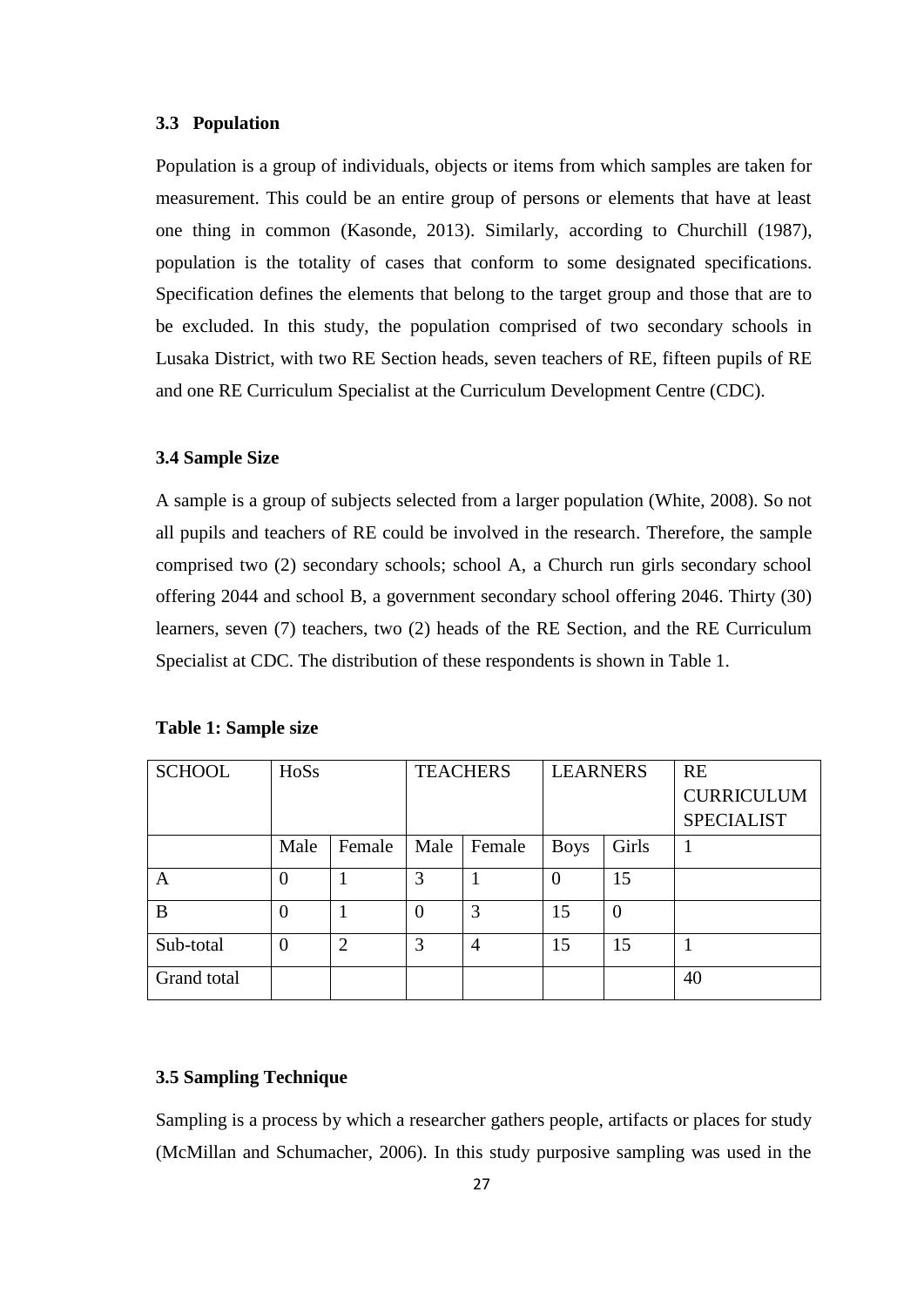selection of participants. Therefore, two secondary schools and the RE Curriculum Specialist at CDC in Lusaka District were purposively selected because of their disposition to RE. According to Kombo and Tromp (2006), purposive sampling is where the researcher purposely targets a group of people believed to be reliable for the study. Similarly, Punch (2011) explained that purposive sampling means sampling in a deliberate way, with some purpose or focus in mind. Purposive sampling involves choosing participants considered to be knowledgeable and well informed or because of their rich background knowledge on the topic under study. Therefore, targeted were the RE Curriculum Specialist, section heads and teachers of RE. the learners were randomly picked by the HOS"s in the two schools from classes that took RE.

The participants also fitted well with each other as they had an internal consistence and coherence since they all belonged to the same department and they dealt with the same subject, RE. This ensured that only rich and relevant information was gathered for the study, which would not be possible if the number of participants was large and diverse.

#### **3.6 Data Collection Procedures**

Primary data was collected from the RE Curriculum Specialist and heads of RE sections through interviews, and from teachers of RE and learners through focus group discussion. Secondary data was collected through document analysis. Hence, permission from the school administrations was sought before any steps were taken towards data collection in the two selected secondary schools. At school A and B, interviews of HOS"s were conducted first followed by teachers interviews and focus group discussions with the leaners. At CDC an interview was conducted with RE curriculum specialist.

# **3.7 Data Analysis**

Kerlinger (1973) defined data analysis as categorisation, ordering, manipulation and summarising of data to obtain answers to research questions. Similarly, according to Kombe and Tromp (2013), data analysis is the critical examination of coded data and making inferences. The data in this study were analysed through content analysis which involved the three secondary curriculums. There are many analysis methods that can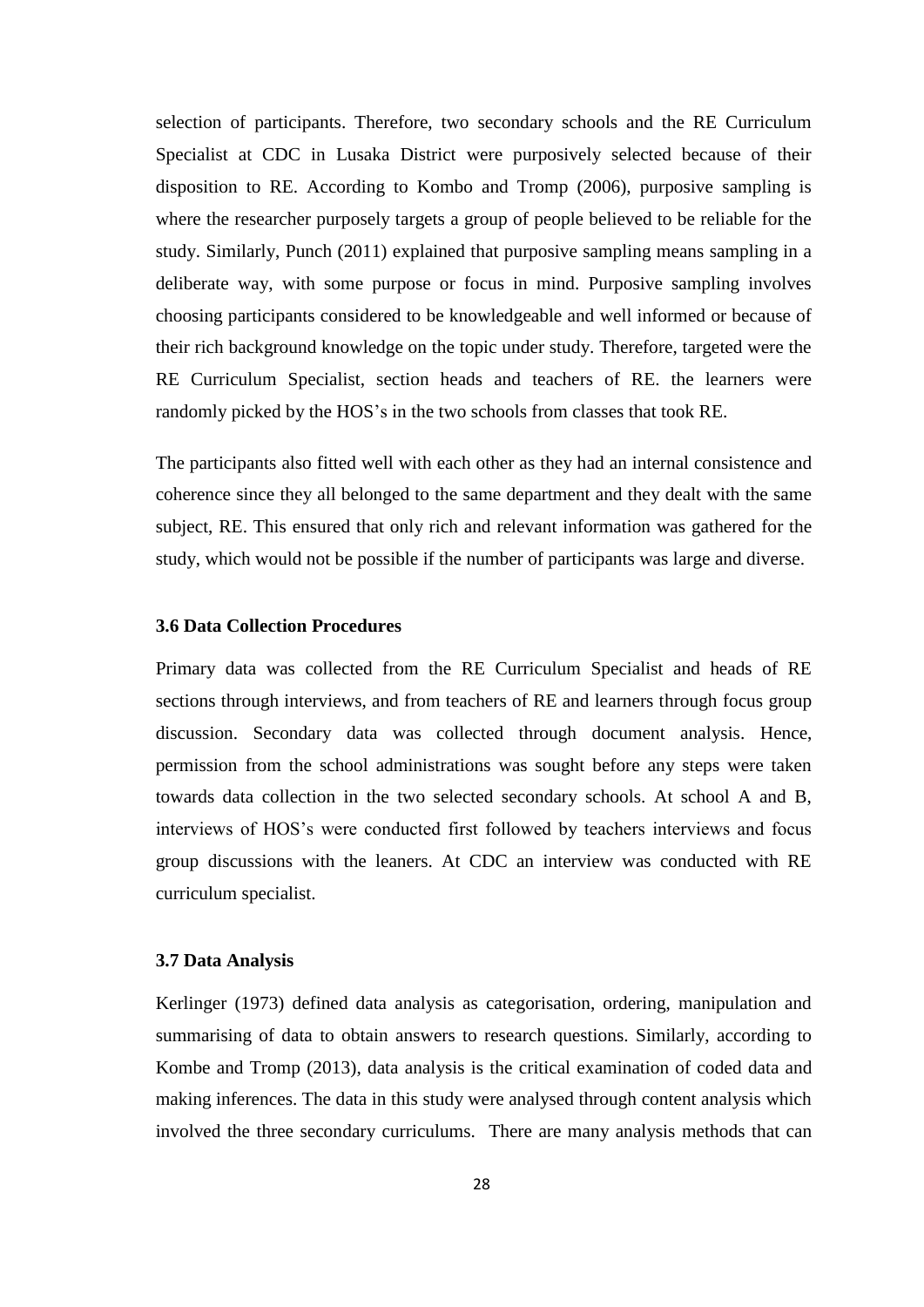be used. Currently, research studies generally use either narrative or statistical strategies or both. However, the type of analysis method used is heavily dependent on the research design and the method by which the data were collected or measured (Moore and McCabe, 1989).

In our study, data was collected through interview guides, focus group discussions and secondary data. Following Brymans (2008) approach to qualitative data analysis, the text produced from the material was subjected to data coding which involved a systematic examination of the text in order to identify certain ideas, phrases, sentences and passages that represents certain phenomena and shows what has been happening in the data (Kitchen and Tate, 2002; Langdridge, 2004).

#### **3.8 Ethnical Considerations**

Before going in the field for data collection, consent was sought from relevant authorities. Permission was requested from The University of Zambia"s Ethics Committee and an introductory letter from the Assistant Dean (Post Graduate) in the School of Education was obtained. Also permission was sought from the authorities of the selected schools and the purpose of the study made known to all the participants beforehand. In addition, the names of the respondents were not revealed in the data. The respondents were informed well in advance of their right to withdraw from the study at any time. They were further requested to sign informed consent forms (Appendix I). No coercion was exerted on the respondents and if they didn"t want to answer any questions they were free to remain quite. In this way, their rights to privacy, dignity and informed consent were guaranteed and respected.

## **3. 9 Conclusion**

In this chapter the researcher discussed the research methodology of the study which comprised the following elements: research design, population, sample size and sampling techniques, and data collection methods and instruments as well as data analysis, data collection instruments, reliability and validity of data, and ethical considerations. The next chapter presents the findings of this study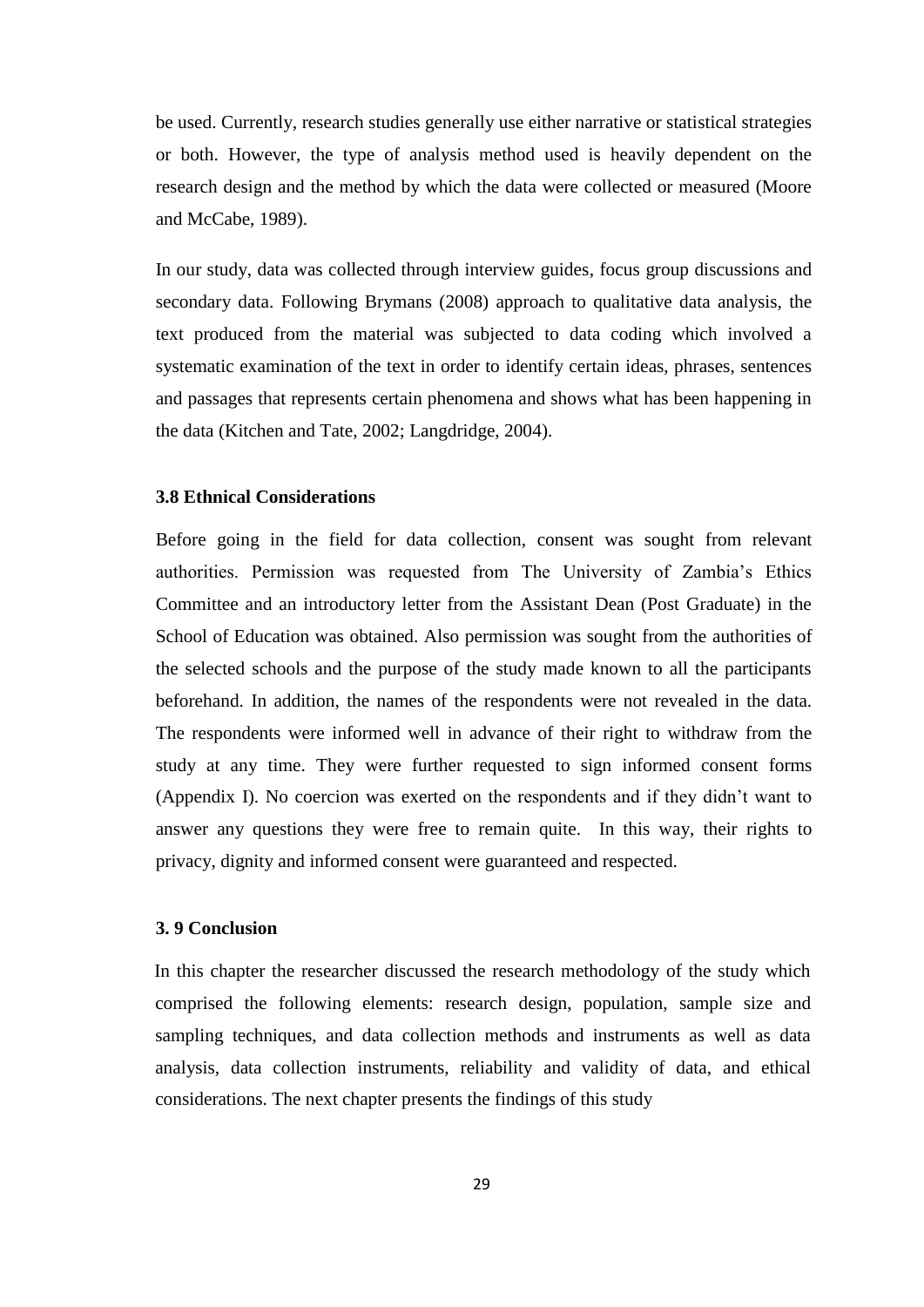# **CHAPTER FOUR PRESENTATION OF FINDINGS**

## **4.1 Overview**

In this chapter, the findings of the research study on the role of RE in promoting civic, moral and spiritual values in secondary schools are presented. The findings will be presented under the following themes: civic values taught in secondary school RE, moral values taught in secondary school RE, spiritual or religious values found in secondary school RE, and promotion of civic values in secondary school RE, promotion of moral values in secondary RE and promotion of spiritual values in secondary school RE.

The research objectives were as follows: to establish the civic and moral values taught in secondary school RE. To examine the religious or spiritual values found in the secondary RE syllabus, and to evaluate the role of RE in the promotion of civic, moral and spiritual values among learners.

## **4.2 Civic Values taught in Secondary School RE**

In order to establish, if any civic values were taught in secondary school RE, the RE Curriculum Specialist, RE heads of section, teachers of RE and learners were interviewed and consulted through focus group discussions, respectively. The findings are as presented below.

The participants were asked whether civic values were taught in secondary school RE. The participants responded that civic values were taught in the subject and gave examples of the civic values taught as follows: commitment to responsibilities, positive attitude to work, respect for workers, respect for life, respect for leadership and authority, appreciating justice and liberty, freedom, patriotism, honour, co-operation, tolerance, loyalty, and respect for human rights. Learners were taught to respect human rights because they reflected the Ten Commandments from the Bible. RE encouraged learners to exercise their political rights, and obey authority.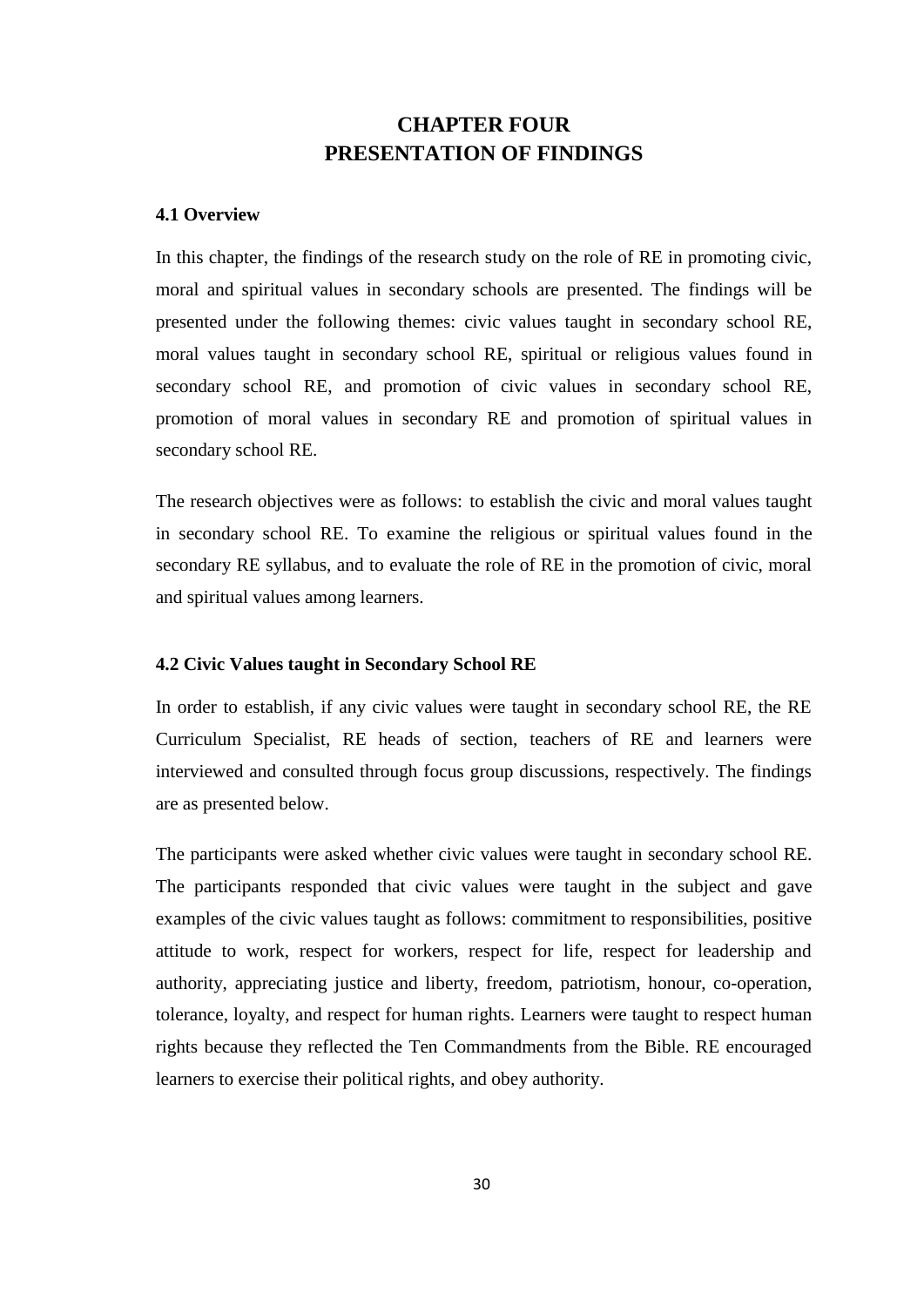The RE Curriculum Specialist further explained that these civic values in the schools were taught in line with the main aim of the subject which was to "enable pupils to appreciate spiritual, moral and religious values and behaviour based on them as drawn from four main religious traditions in Zambia (namely: Christianity, Hinduism, Indigenous Zambian Beliefs and Islam), and from the religious elements of the Zambian philosophy of Humanism."

On the question, "What topics teach civic values in RE," It was established that the content of the junior secondary school 2044 and 2046 syllabuses promoted civic values in the learners from grade eight to twelve. The Curriculum Specialist said:

> *Competition, Cooperation and Trust in grade eight prepared the learners to accept competition, cooperation and trust in society as the key elements of development in every country. In 2044, work in a changing society, justice in society and service in society while 2046 topics like ministry and death of John the Baptist, judgment and Jesus attitudes to people.*

One teacher recognised the role of RE in imparting of civic values in learners, while other teachers said that they were able to notice the values in the content during lessons. For example, civic values like respect for leadership and authority helped learners to appreciate leadership in society, respect others, obey school rules and have respect for human life. One teacher said:

> *It is through the teaching of RE that pupils are taught to be good citizens. The subject empowers the pupils to have a wider view of society and not to see it as beneficial to themselves and their family alone. Pupils become utilitarian, a belief which advocates for the value of a wider society.*

During the interviews with the heads of sections and teachers, it was revealed that there were a number of topics in the senior secondary syllabuses 2044 and 2046 that enhanced learner development and growth. Thus, one head of section said: "through working in a changing society,' 'service in society,' 'justice in society,' and 'order and freedom in society life,' the learners are equipped with skills needed for a good leader,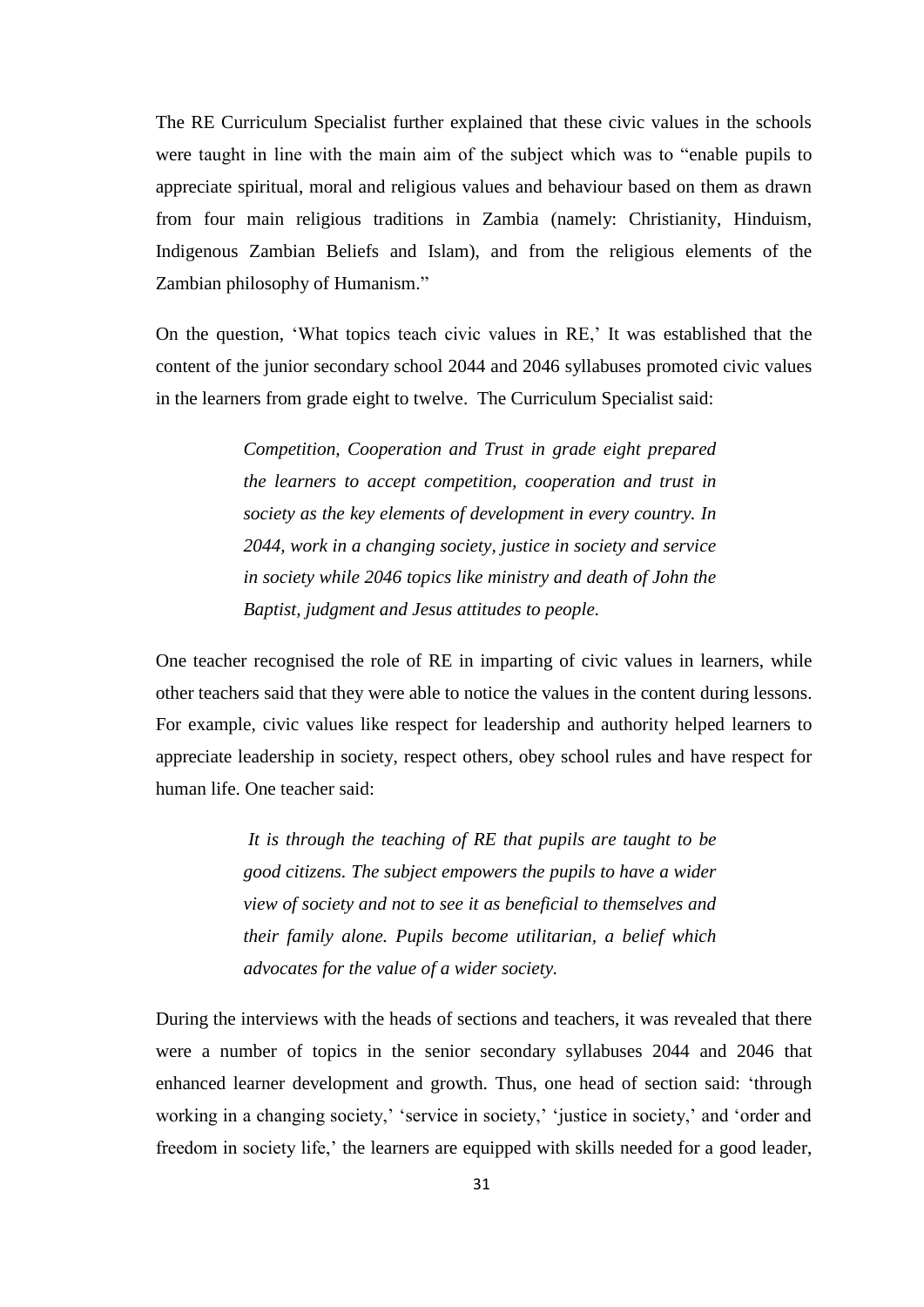and they are helped to be aware of good leadership styles and the application of leadership styles." She added that the subject helped the learners to analyse the use of authority by leaders.

The teachers of RE syllabus 2046 agreed that civic values were found in topics like:

- a. Jesus attitudes to people
- b. Opposition to Jesus: reactions to criticism in Zambia, Jesus teaching about opposition.
- c. The Early Church: relationships between different people, overcoming language barriers racial and cultural barriers.
- d. Christian Witness: witnessing in the face of opposition.

The teachers were also asked how RE promoted civic values among learners. The teachers from school A which offered 2044 syllabus responded that, RE imparted civic values on the learners and that RE promoted civic values among secondary school learners through the practical nature of the subject in that what was seen in society was what learners learnt in class. Teachers of 2044 syllabus held the view that the following were some of the values promoted by RE:

> *Equality, respect for authority, liberty, freedom, patriotism and responsibility, co-operation, tolerance and loyalty. While the moral values are: humility, mutual respect, truthful, honest and gratitude, consideration, self- control.*

Responding to the same question on how RE promoted civic values among learners, teachers from school B which offered 2046 syllabus responded that RE: syllabus was of huge importance to the learning system in the acquisition of civic values which were promoted by RE.

One learner said: "The lessons on authority and leadership helped the prefects treat their fellow learners with respect." One learner acknowledged that RE gave the learners an opportunity to be aware of the civic values like respect for human life, order and freedom. Some learners said that RE taught them to think before they acted. The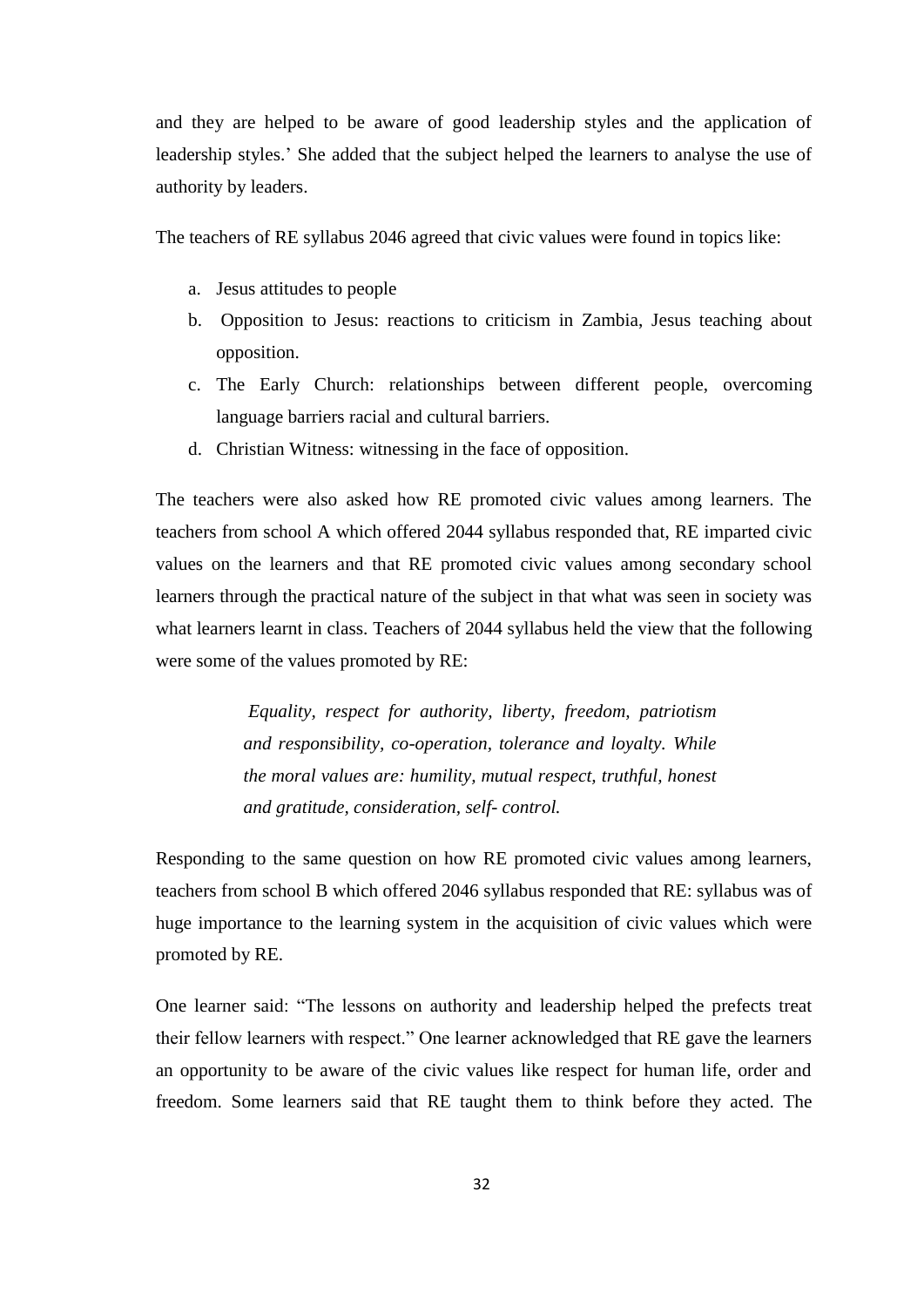learners explained that RE gave them understanding of what society expected of them after school and how to treat people with different opinions from theirs.

Explaining further on examples of civic values learned from RE, the learners from school B which offered syllabus 2046 said that: RE had made them tolerant of other learners and other people"s opinions. They further said that the subject taught them to respect other learners and all other people in general and their human rights. They also stated that RE had encouraged them to associate with other people of different races, tribes, beliefs and customs.

Responding to the question on whether RE gave the learners enough knowledge to understand different problems related to civic values, some learners held this view that: "civic values allowed the learners to explore other cultural beliefs, appreciate honesty, faithfulness and the dos and don"ts of society. The learners added that RE helped them to appreciate leadership and its importance in the school, home and community. They also said that through the application of civic values in everyday life they were able to analysis situations at school and at home.

The foregoing findings are summarised in Table 2.

| <b>RESPONDENTS</b>              | <b>DATA (CIVIC VALUES)</b>                                    |  |  |
|---------------------------------|---------------------------------------------------------------|--|--|
| <b>RE Curriculum Specialist</b> | Commitment to responsibilities, positive attitude to work,    |  |  |
|                                 | respect for workers, respect for life, respect for leadership |  |  |
|                                 | and authority, appreciating justice and liberty, freedom,     |  |  |
|                                 | patriotism, honour, co-operation, tolerance, loyalty,         |  |  |
|                                 | respect for human rights.                                     |  |  |
| <b>HOSs</b>                     | Respect for leadership and authority, appreciation of         |  |  |
|                                 | leadership in society, respect for others, obedience of       |  |  |
|                                 | school rules and respect for human life.                      |  |  |
| Teachers of RE                  | Equality, respect for authority, liberty, freedom,            |  |  |
|                                 | patriotism<br>and responsibility, co-operation,               |  |  |
|                                 | tolerance and loyalty.                                        |  |  |

# **Table 2: Civic Values**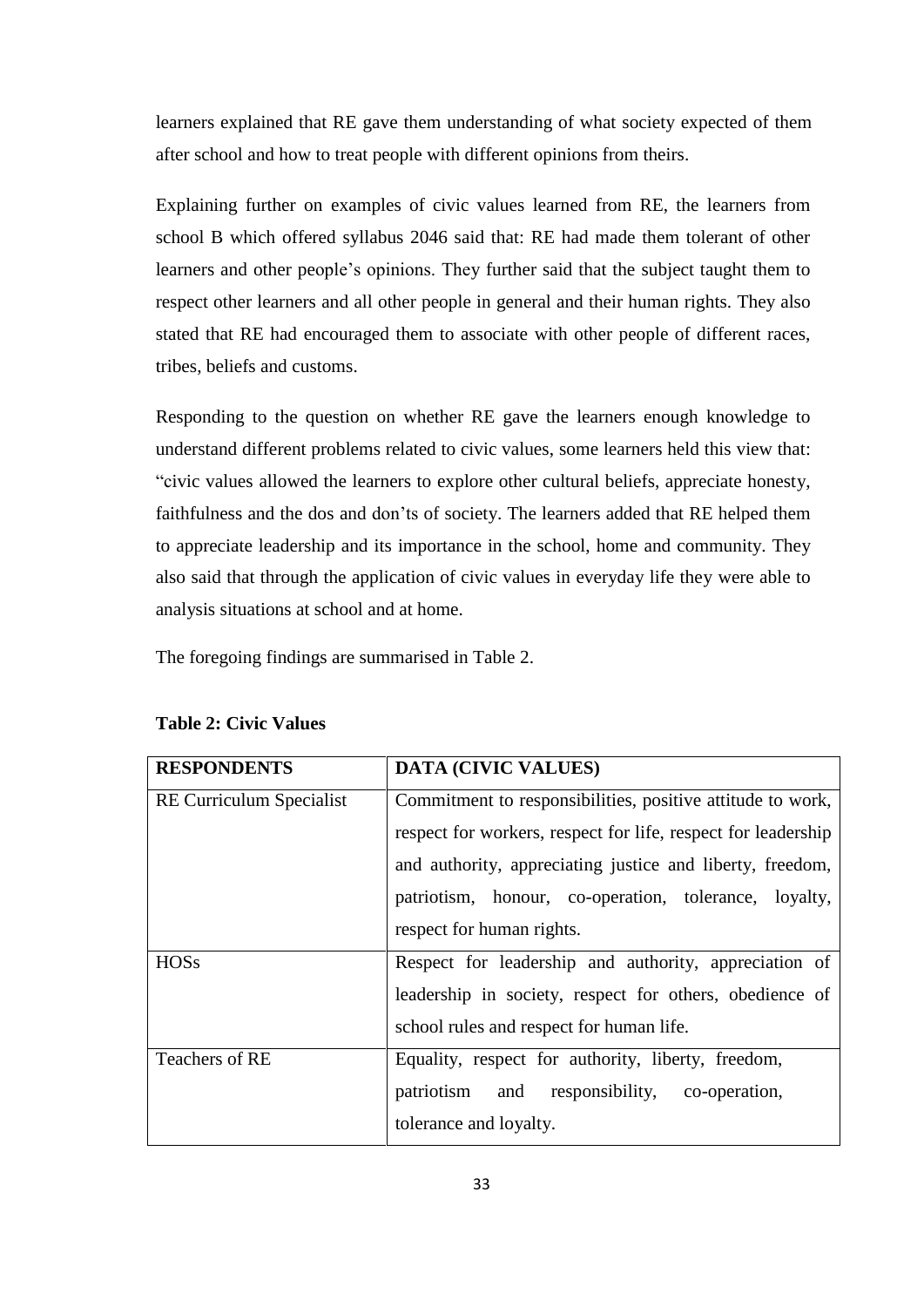| Learners | Respect for life, respect for leadership and authority, |
|----------|---------------------------------------------------------|
|          | appreciation of work and co-operation, respect for      |
|          | democracy, tolerance of others, loyalty and honesty,    |
|          | respect for human rights, patriotism.                   |

#### **4.3 Moral Values taught in Secondary School RE**

In order to establish what, if any, moral values were taught in secondary school RE, the RE Curriculum Specialist, RE heads of section, teachers of RE and learners were consulted through interviews and focus group discussions, respectively. The findings were as presented below.

Responding to the question on what moral values were taught in secondary school RE, the participants seemed to agree that moral values were present in the RE syllabuses and illustrated the moral values as follows: respect for elders in the society, homes and school. Other moral values include: honest, integrity and respect for others, how to contribute to the well-being of society, what is right or wrong, tolerance towards each other"s different beliefs and values, love, trust, social justice and respect for sacred elements in community, humility and obedience.

The RE Curriculum Specialist observed that the first topics in the syllabuses looked at morality and values. The respondent said that the RE syllabuses looked at how the learners were expected to behave towards their duties and contribution to the development of their nation. He added:

> *RE is anchored on moral values, like how learners are taught to behave towards elders in society, homes and school. The subject also teaches honesty and integrity. Respect is a very important aspect of moral values which are taught in school in RE.*

The Curriculum Specialist was also asked if there was any religious tradition that was more pronounced in the teaching of moral values to learners. His response was that the morals taught in the Zambian RE syllabuses could not be specified or classified as Christian, Muslim or Hindu but just religious and based on Zambian society. The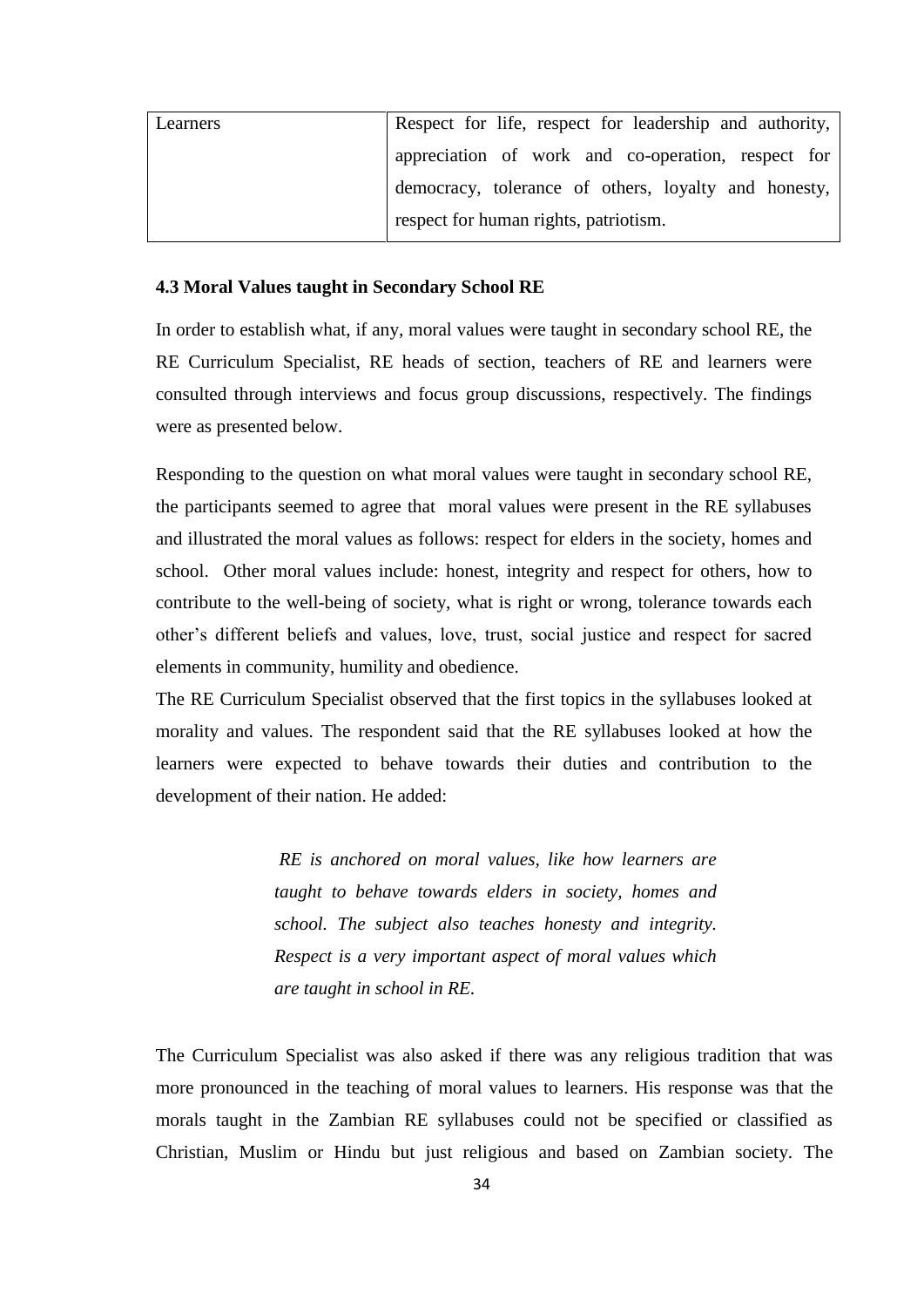researcher further probed the Curriculum Specialist as to which topics enforced moral values among learners in secondary school RE. He responded that there were numerous RE topics in syllabuses 2044 and 2046 that enhanced moral values. For example, in syllabus 2046, covered were; Christian attitudes to work, sex before marriage, Christian attitudes to money and possessions, Judgment and Pray. The Curriculum Specialist pointed out that 2046 listed topics above were out of 24 Units. He further said the syllabus 2044 offered topics like: Living in a changing society, order and freedom in society life. Man and woman man's response to God through faith.

The researcher asked both the heads of section and the subject teachers what moral values were taught in secondary school RE. In response both the heads of section and the teachers from the two secondary schools reported that some topics in the syllabuses from grade eight to twelve taught about moral values. The respondents further acknowledged the presence of moral values in the Zambian RE subject content. The two heads of section from the two schools were asked how RE promoted moral values among learners. In response the HOS from school A said that: 2044 syllabus promoted good moral behaviour values like, respect for elders, respect for people of different races, cultural beliefs and show kindness to strangers. Still responding to the question above the heads of section from school B said that: 2046 syllabus promoted moral values like respect for old people, caring for the sick; learners are encouraged to be polite and respectful towards anyone in life.

The heads of section were asked which topics promoted moral values among learners in RE syllabuses. The heads of section at school B said moral values were found in the following topics: Jesus Attitudes to People, Opposition to Jesus: Reactions to criticism in Zambia, Jesus teaching about opposition. The Early Church: Relationships between different people, overcoming language barriers, racial and cultural barriers. Christian Witness: witnessing in the face of opposition. Life in the early Church: causes of conflict among people, resolving disagreement among Christians in Zambia today, are solving problems in Traditional Zambia. Christian attitudes to work: goals, dreams and values, reasons why people work, conflicts over work values. Christian attitudes to money and possession: Christian attitudes to leadership, Christian attitudes rules. Husband and wife relationship: relationship between parents and children, attitudes to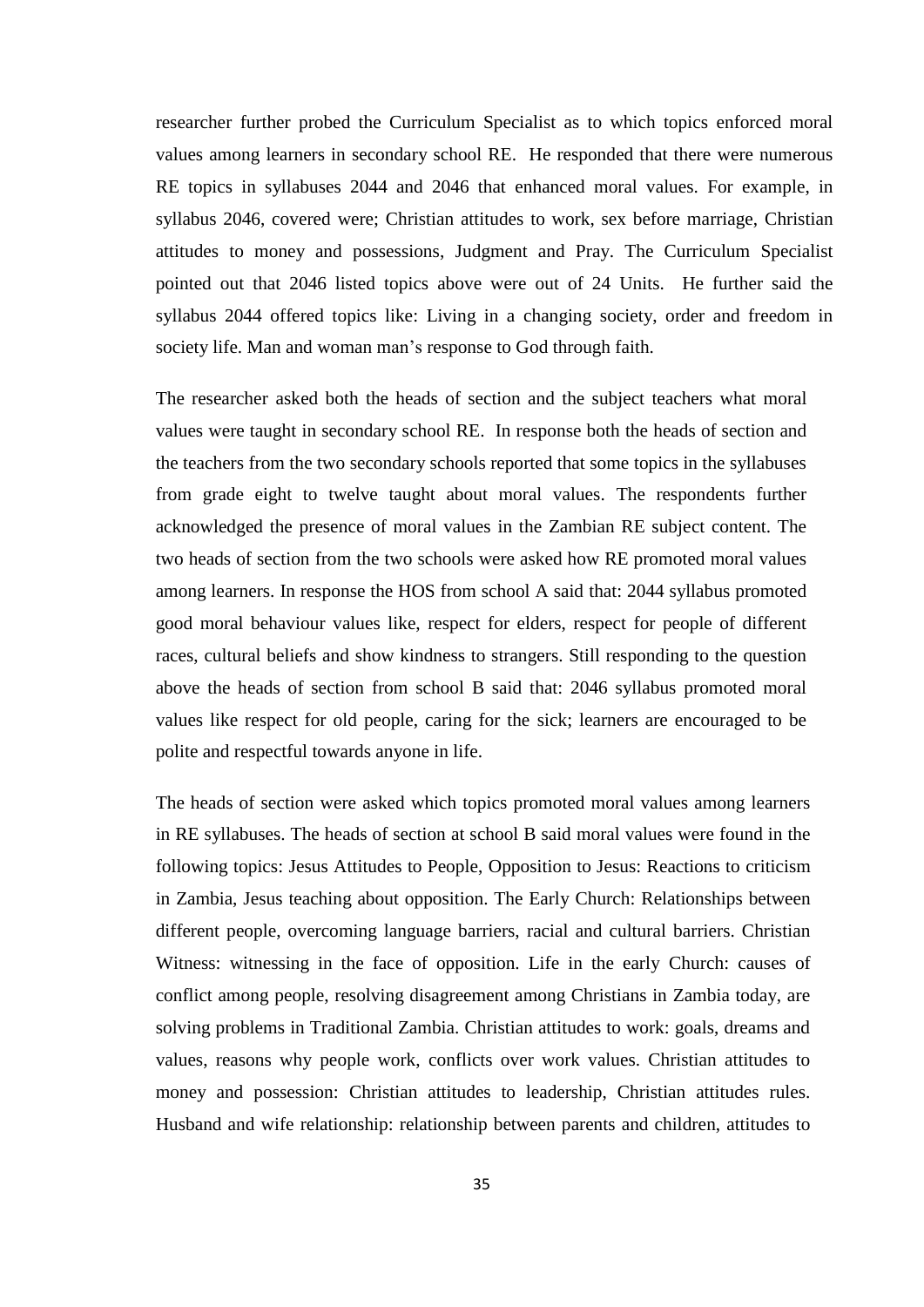family life in Zambia, the Christian Home, duties of children to their parents, loyalty to God comes first in the family.

Responding to the question above, the heads of section at school A said that moral values were promoted through topics like morality and values, growing up and friendship, love and marriage in the junior RE syllabus while syllabus 2044 had topics like leisure in a changing society, happiness, unending life, courtship and marriage and family life.

Teachers were asked how RE promoted moral values among learners. The research established that the teaching of RE in schools enhanced moral values among learners. Some teachers at school B which offered 2046 responded as follows:

> *RE 2046 teaches respect for elders in the family, community and the school environment. It also teaches the learners on how to respect the sacred elements in community. The RE subject also imparts learners with good moral values, humility.*

Responding to the above question, one teacher said: "Some learners come from homes where respect for elders is not taught and come with the same attitude to school, disrespecting teachers and fellow learners but once the values on morality are taught you see change in the learners." Similarly, other teachers from school said that:

> *Syllabus 2044 and junior syllabus are sufficient in imparting civic and moral values in learners. For example, these civic and moral values complement each other as they both support and promote the same values in the syllabuses.*

The researcher then asked the learners if they applied any of the moral values learnt in RE in their personal lives. In response, some learners acknowledged that the moral aspect of the subject had helped them to respect society values like traditional values, obedience to authority, tolerance of others, respect of elders, their teachers and fellow learners. Learners from school A reported that, RE gave them understanding of what society expected of them after school and how to treat people with different moral values from theirs. Similarly, learners from school B indicated that*:*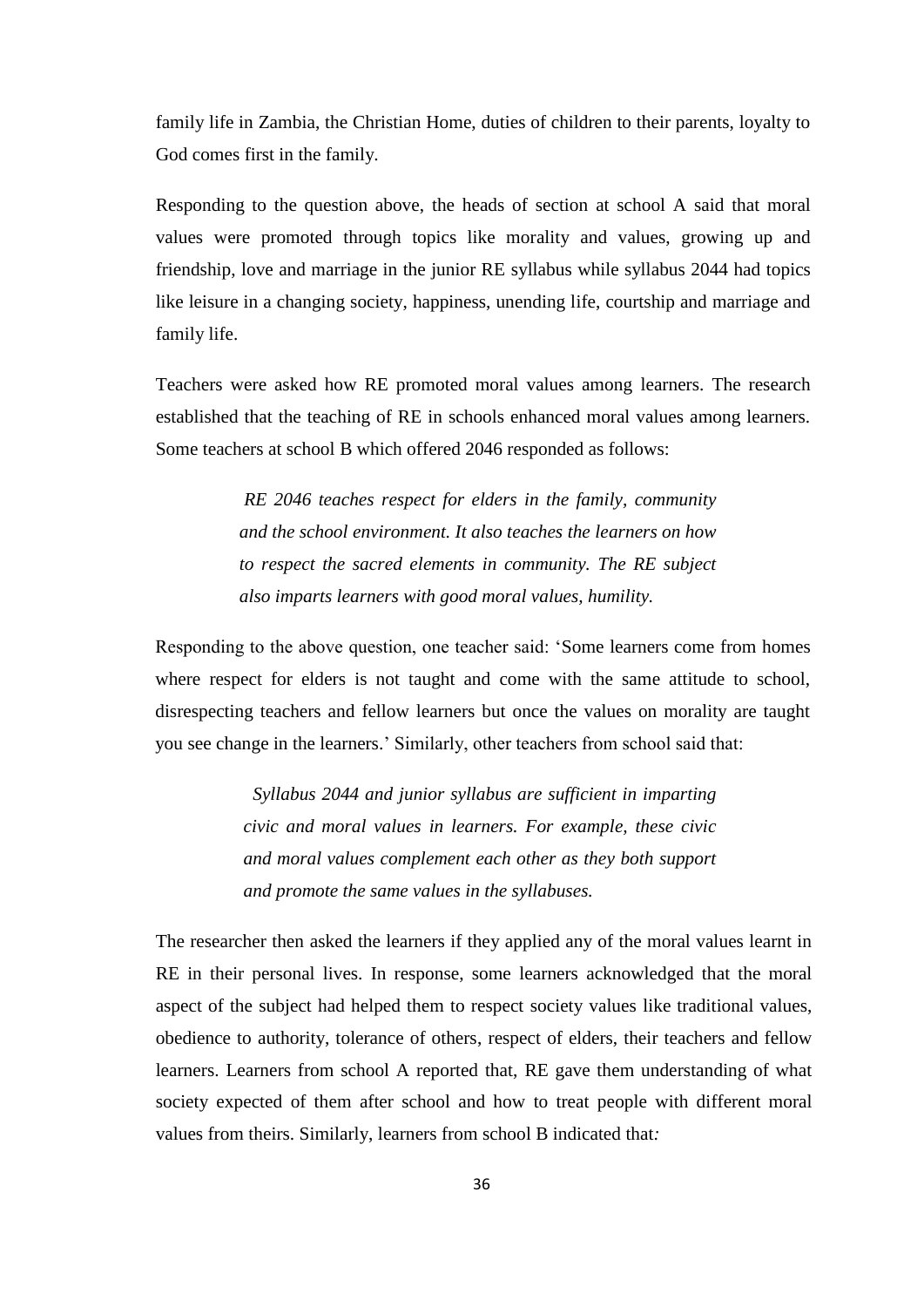*Moral values in the RE syllabuses make us to understand other learners and people"s cultures. The subject also teaches us to treat people with respect and fairness. It also teaches us to become tolerant of other traditions in society.* 

Learners acknowledged that moral values helped them improve their moral behaviour. For instance, one learner from school B reported that before taking RE, "he had no respect for fellow learners but because of RE he was able to respect others*."* Similarly, a few learners from school A acknowledged that RE made them respect the societal values like traditional values where they were coming from. However, one learner from school A of Indian origin specifically said, "RE has helped me to associate with people of different races, tribes, beliefs and customs."

In responding to the question whether moral values were helpful, the learners from the two sampled schools agreed that RE had helped them appreciate moral values. The learners further explained that:

> *The moral aspect of the subject has helped us to respect elders, respect our teachers and fellow learners. It gives us an understanding of what society expects of us after school and how to treat people of different moral values and beliefs.*

The foregoing findings can be summarised in Table 3.

| <b>RESPONDENTS</b> | <b>DATA (MORAL VALUES)</b>                                          |
|--------------------|---------------------------------------------------------------------|
| <b>RE</b>          | RE is anchored on moral values. For example, respect for            |
| Curriculum         | elders in the society, homes and school. Other moral values         |
| Specialist         | include: honest, integrity and respect for others.                  |
| HoSs               | Learners learnt respect for elders, how to contribute to the well-  |
|                    | being of society, what is right or wrong, tolerance towards each    |
|                    | other's different beliefs and values, love, honesty, social justice |
|                    | and integrity.                                                      |

# **Table 3: Moral Values**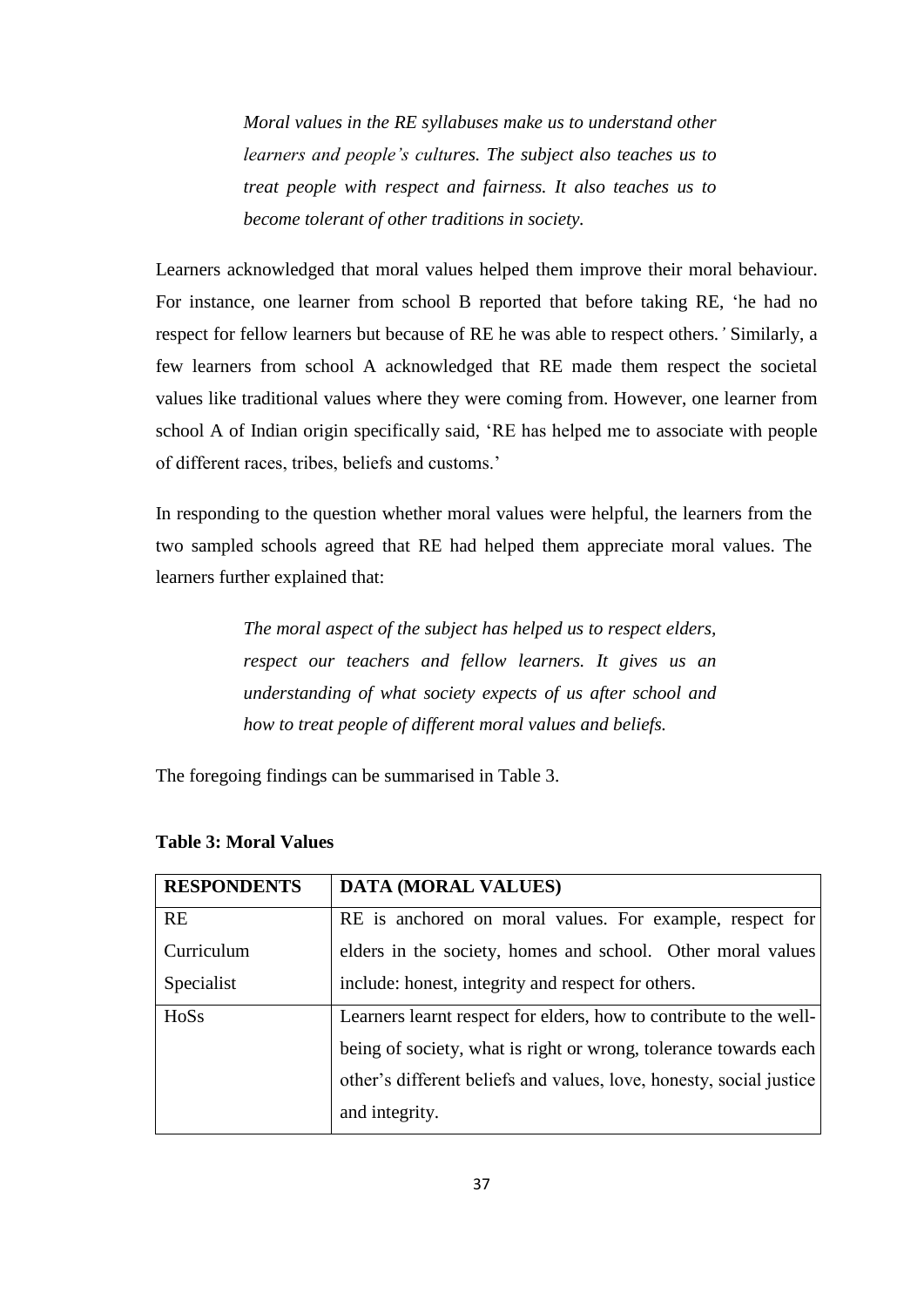| Teachers<br>- of | RE teaches learners respect for elders in the family, community   |
|------------------|-------------------------------------------------------------------|
| <b>RE</b>        | and the school environment. It also teaches them to have          |
|                  | respect for the sacred elements in community and humility.        |
|                  | They are further taught to be obedient and humble.                |
| Learners         | Respect for elders, respect for societal values like tolerance of |
|                  | others, obedience to authority, honesty and trust.                |

#### **4.4 Spiritual/ Religious Values in Secondary School RE**

In order to establish what, if any spiritual values were taught in secondary school RE, the RE Curriculum Specialist, RE Hods, teachers of RE and learners were interviewed and consulted through focus group discussions, respectively.

The findings are as illustrates as follows: faith commitment, patience, hope, love, truth and forgiveness, mercy, prudence and peace, reverence, unconditionally love, obedience and submission to God"s word, accountability, sincerity and honesty. Prayer, exercising patience, humility and perseverance in prayer, importance of prayer, faith and religious tolerance, respect for God, being prayerful, obedient to God, faithfulness to God and respect for other religious beliefs. Tolerance to other prayer life, other religions and appreciation of the teachings of the Bible.

Responding to the question on what ideas should RE promote, the Curriculum Specialist responded that:

> *Zambian RE syllabuses, aimed at developing a holistic view and knowledge of spiritual and religious values which are relevant to the learner"s awareness of life. The learner should demonstrate synthesis and assimilation of spiritual and religious values and behaviour based upon them.*

The Curriculum Specialist was asked what topics in the RE syllabuses 2046 and 2044 enforced spiritual values among learners. In response, he said that Spiritual values were contained in topics like, "the relationship between God and Man," and "The relationship between God, man and Christianity' in 2046 syllabus. He further said in 2044, the syllabus had topics like 'Man's evasion from God and 'the search for God.' According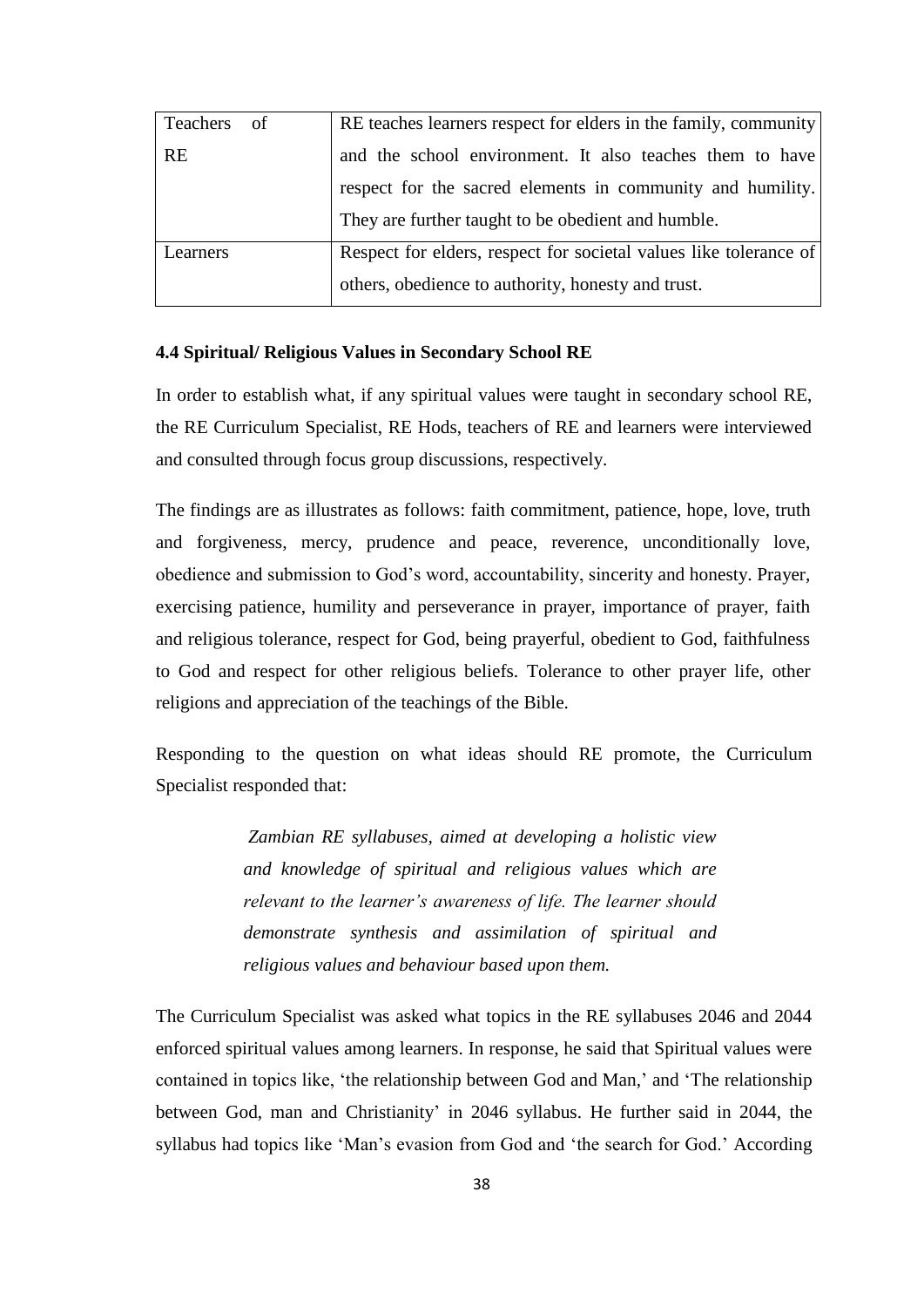to the Curriculum Specialist, the topic "Temptations in Christianity and Other Religions," 2046 equipped the learners with spiritual values. He further explained:

> *The RE syllabus brings out many aspects such as firm resistance, repentance and confession of sin in Christianity as well as Islam. The syllabus also makes the learners think of the Day of Judgment. On the Zambia Tradition part, syllabus 2044 brings out knowledge on the fear of offending the ancestral spirits.*

The RE Curriculum Specialist acknowledged this role for RE and noted that it could enable the child develop spiritual and religious values and to come to a knowledge of God.

Responding to the same question (on what the spiritual values found in the Zambian RE syllabus were), the head of the RE section at school B said, "Obedience and submission to God`s words, accountability, sincerity and honesty, appreciating the importance of prayer, exercising patience, humility and perseverance in prayer.'

Both heads of the RE sections were of the view that Zambian RE syllabuses had spiritual content that helped develop religious knowledge, religious literacy and respect for other religious beliefs found in Zambia and the world at large. According to the head of RE section at school A: "RE has helped learners develop an understanding of the beliefs in Christianity, African Traditional Religion, Islam, Hinduism and Buddhism*.*"

In response to the question on what topics enforced spiritual values among learners, the heads of section from school A said the following:

> *RE syllabuses from grade eight to grade twelve were meant to help learners develop understanding and appreciation of spiritual values. In other words, all the topics in the RE syllabuses were aimed at developing and creating understanding of spiritual values among learners. Through the topics taught in the RE syllabus, learners should be able to*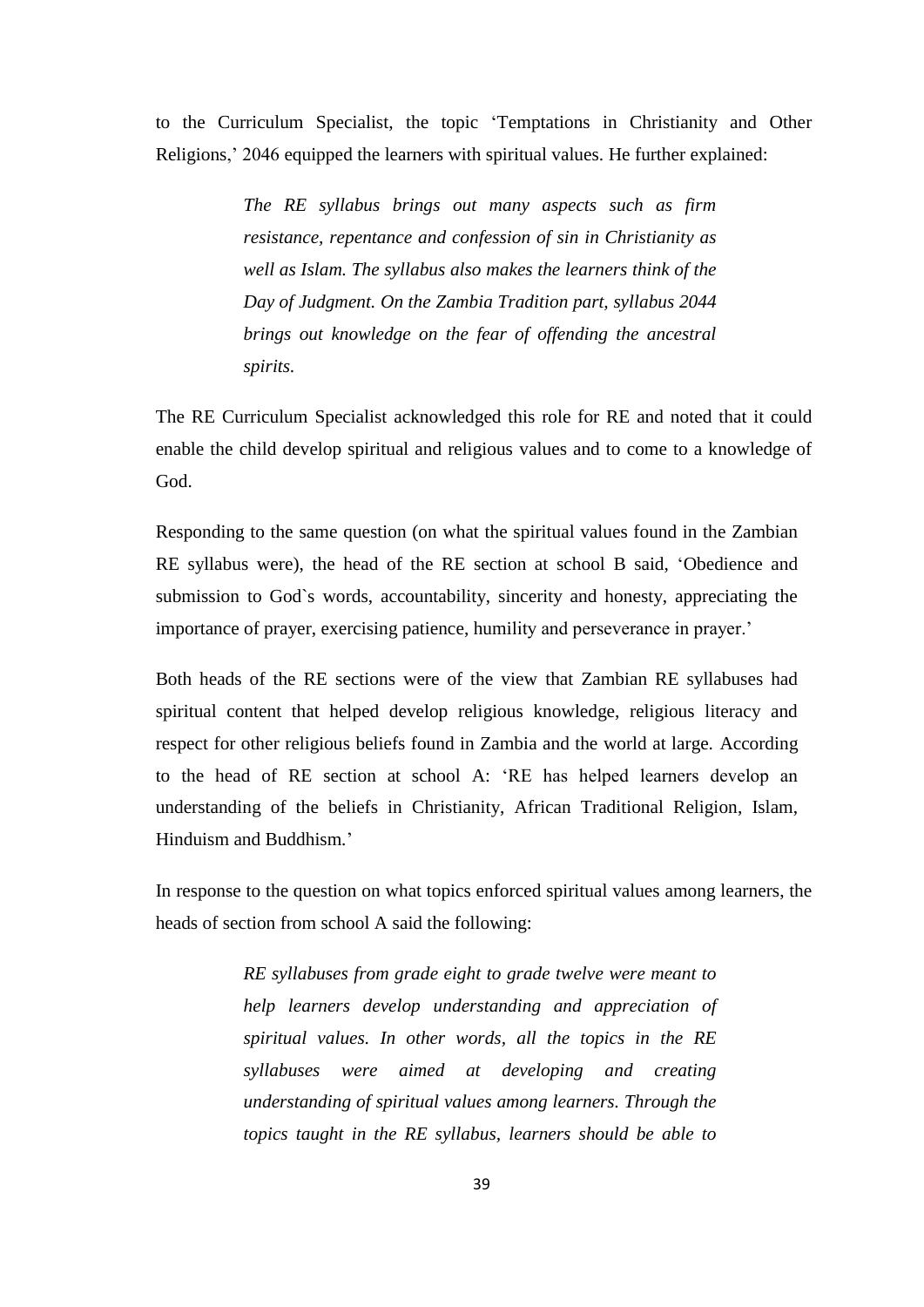*demonstrate understanding of spiritual issues in their lives and demonstrate tolerance and appreciation of other religious beliefs in the country.*

Similarly, the heads of section from school B said, "All these topics help and prepare the learners to self-discover and develop a deeper understanding of God and the beliefs about God; the scriptural content of the syllabuses helps the learners develop a better understanding of Christianity.'

During the interviews teachers from the two secondary schools were asked what spiritual values found in the secondary school RE syllabuses were. One teacher from school A answered that:

> *The junior RE syllabus is sufficient in the preparation of the learners on spiritual values. In the grade eight (8) syllabuses there are topics like the Bible, Division, Sin and Forgiveness. The grade nine syllabus also has Suffering and Death, Prayer and sub-topic Hope. All these topics help learners develop a deeper understanding of God and the world. From the understanding of God in the lessons learners may begin to grow spiritually and practice the spiritual values they learn in RE.*

In responding to the question on the spiritual values found in the RE syllabuses, the teachers from school A agreed that, the topics in syllabus 2044 and the junior syllabuses taught learners the importance of prayer, faith and religious tolerance, how a learner searched for God and prepared for life out of school. Syllabus 2044 also prepared learners on the importance of spiritual life. The composition of the contents in 2044 encouraged learners to have a balanced life between prayer life and society.

Another teacher from school B explained:

 *RE prepares the learners for religious life from the Christian point of view and other religions in Zambia. Learners are*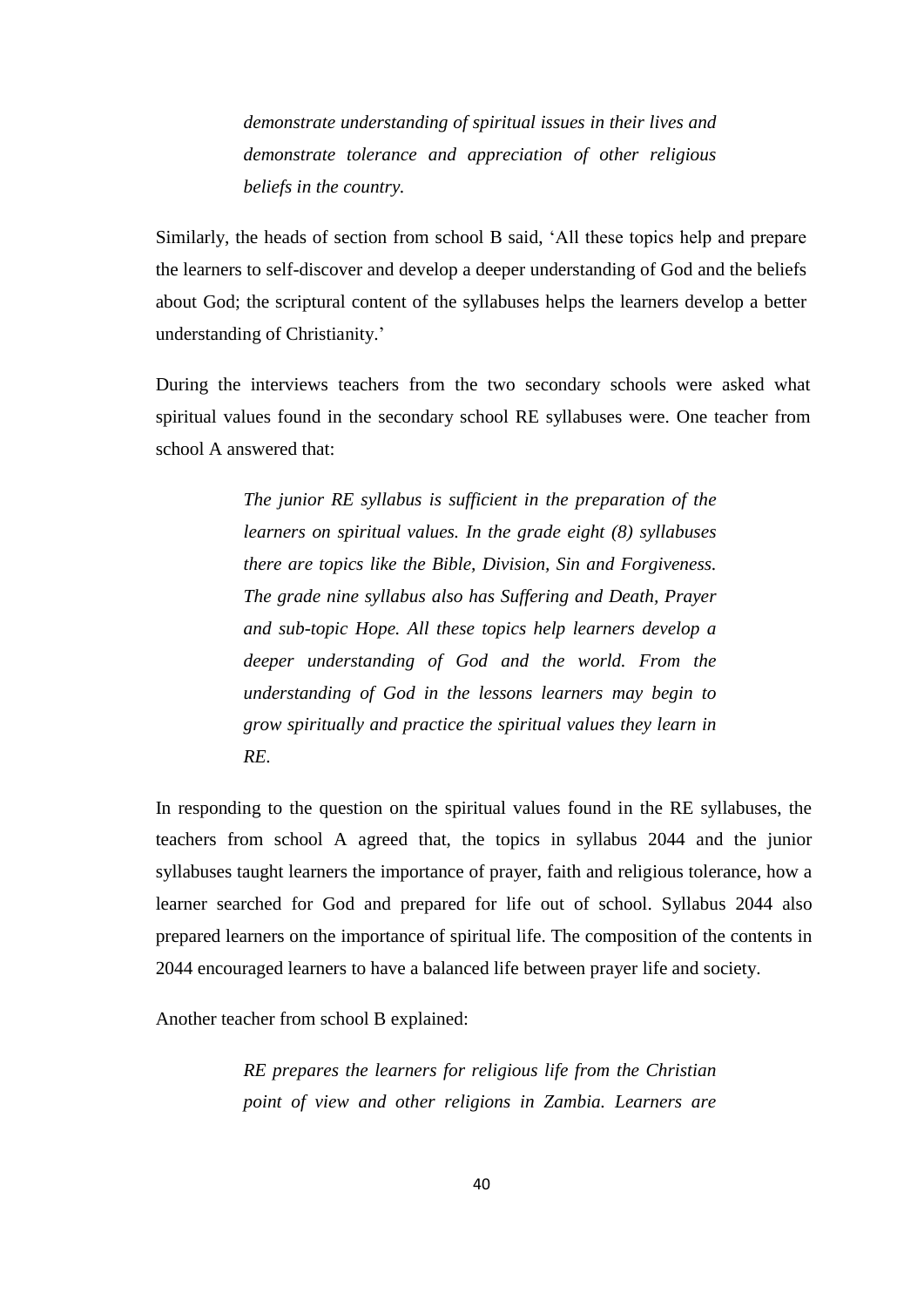*taught about judgment day and how God expects them to live. All these teachings give hope to learners.*

A second teacher from school A said that the spiritual values found in the RE syllabuses were as follows:

> *Respect for God, love for God, being prayerful and obedient to God, faithfulness to God and respect for other religious beliefs found among leaners.*

Commenting on the spiritual values found in the RE syllabuses, a third teacher from school A said that spiritual values in the syllabus gave meaning and religious identity. The teacher believed that when learners developed spiritually, it became easy for them to identify themselves; learners learnt how to deal with other religious affiliations in society and also this helped the learners not to condemn or misjudge other learners based on the different religious beliefs.

Similarly, teachers from school B were of the view that RE imparted religious tolerance in the learners. The teachers said that syllabus 2046 helped learners to understand what "repentance" was and its importance. Below is the response from one of the teachers from school B:

> *Syllabus 2046 learners are taught to tolerate different religious beliefs, respect the traditions of that particular religion. The learners are encouraged to understand the importance of repentance and helped to change their behaviour. Topics like Temptation, Testing and Sin and the Kingdom of God, prepare learners on the trials one needs to go through to have eternal life. The values learnt are: Understanding, Obedience, Faithfulness Appreciating the existence of God"s kingdom in life.*

In separate focus groups, the thirty learners drawn from the two secondary schools were asked what the religious or spiritual values taught in RE were. Five learners from school A (syllabus 2044) said that: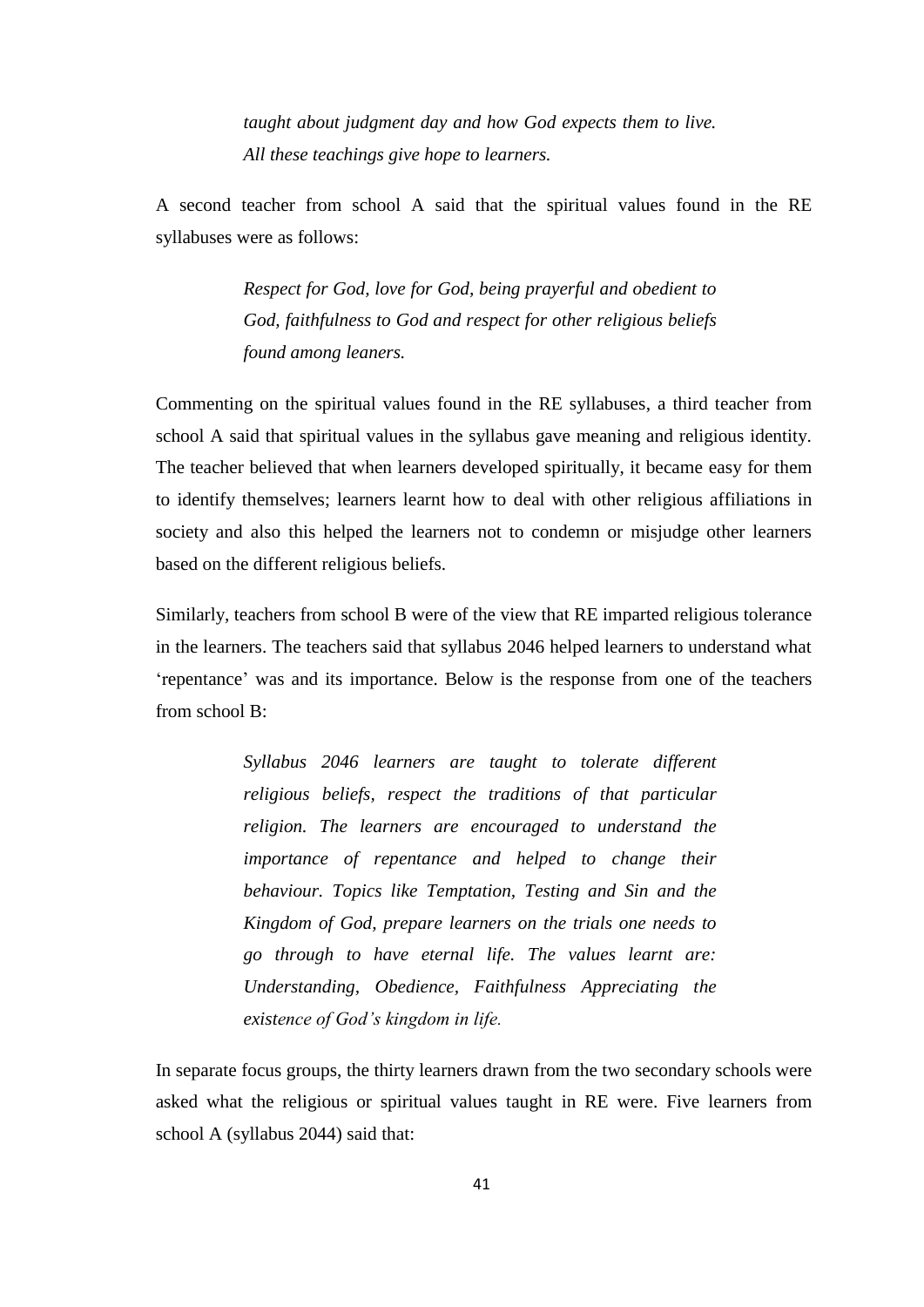*Some of us come from homes with backgrounds which do not offer us much on religious life and teaching on what society expects of us. RE helps us to develop a relationship with God and understand other religious traditions found in Zambia.* 

One of the learners further explained:

 *Through RE we have developed spiritually. The reading of Bible passages in and out of class has helped most of us to develop a relationship with God.*

Learners from school B (syllabus 2046) were also asked what spiritual values were taught during RE. In response they said:

> *From grade eight to grade twelve RE has helped us to have a close relationship with God, through topics like prayer, faith, sin and death, and many more. These topics have helped us understand the nature of God, His importance in our lives. RE has also helped us improve on scripture reading in the class.*

One Boy said RE helped him understand the role of the Bible in his life as a Christian. The Bible passages in the syllabus helped him grow in faith. Similarly, some boys further explained that topics like life, suffering and death prepared them for life after death.

The learners from school B were also asked about their views on the RE syllabus and the spiritual values it contained. One learner said that he grew spiritually as a result of being exposed to RE. Another learner gave the following response:

> *"As a pupil, I appreciate the spiritual growth I have acquired as a result of RE. It has helped me to cope with the death of this mother through such topics like suffering and death."*

The researcher asked the learners whether they found the spiritual values helpful and some of them expressed gratitude for learning how to respect other religions like Islam.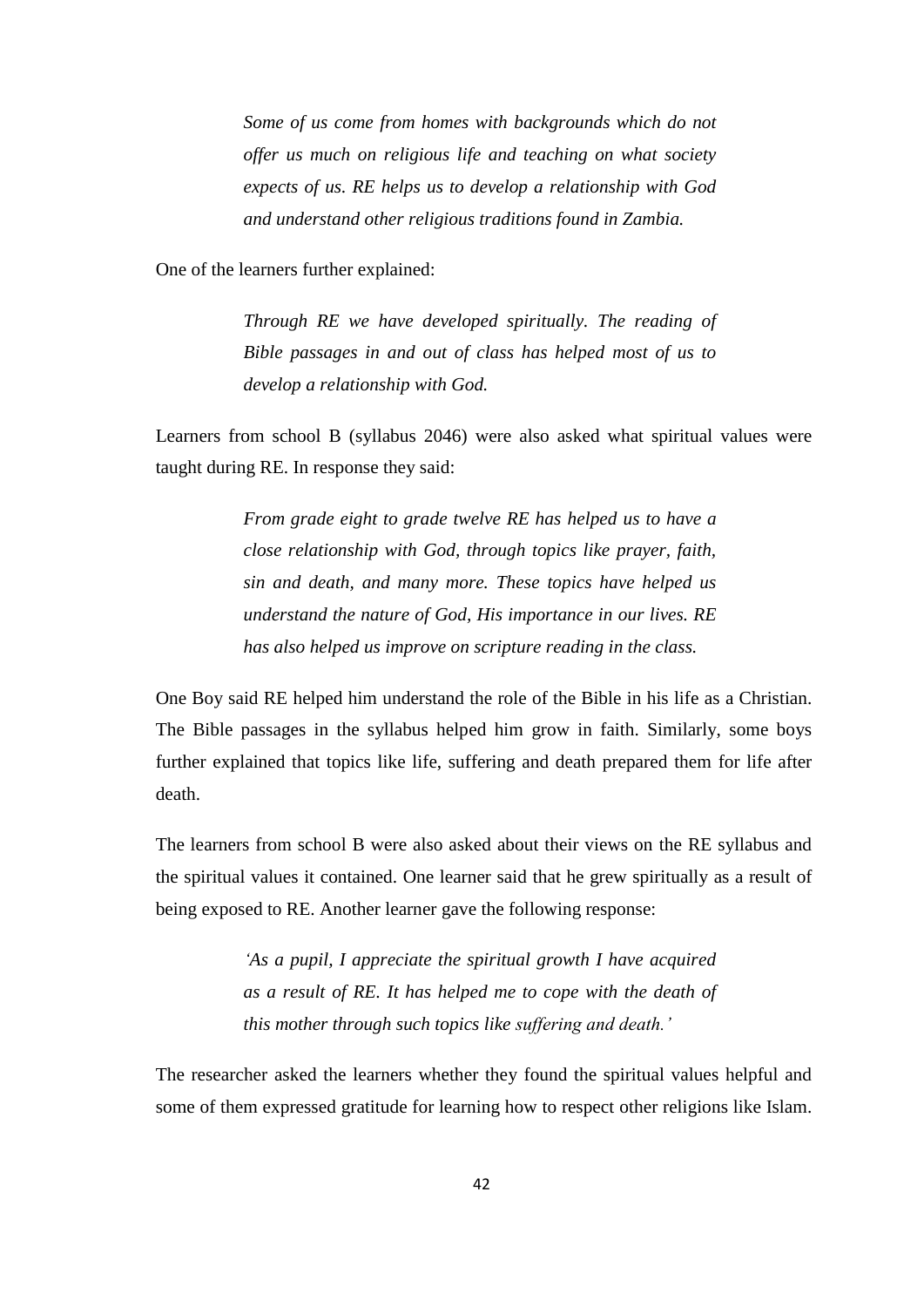Some learners responded that, the religious or spiritual values in the syllabuses helped them respect Islam; treat Muslims with respect despite the different religious beliefs.

Three learners explained that:

 *RE helped us appreciate the role of ATR in our lives which removed the misconception we had about ATR. RE also taught us how to respect the role of spirits in the spiritual realm.* 

Another learner said: RE encouraged him to love God, do what is right in the eyes of God, and obey His commandments as well as to love one another.

Some learners explained that RE taught them about forgiveness, care, service in the community, hope, acceptance and faith.

The religious or spiritual values found in the RE syllabuses were summarised in Table 4.

| <b>RESPONDENTS</b> | DATA (RELIGIOUS/ SPIRITUAL VALUES)                               |  |  |
|--------------------|------------------------------------------------------------------|--|--|
| RE<br>Curriculum   | Faith, commitment, patience, hopes, love, truth and forgiveness, |  |  |
| Specialist         | mercy, prudence and peace, unconditionally love.                 |  |  |
| <b>HOSs</b>        | Commitment, faith, trust, forgiveness, peace and reverence.      |  |  |
|                    | Obedience and submission to God's word, accountability,          |  |  |
|                    | sincerity and honesty. Prayer, exercising patience, humility and |  |  |
|                    | perseverance in prayer.                                          |  |  |
| Teachers of RE     | Importance of prayer, faith and religious tolerance,             |  |  |
|                    | respect for God, love for God, being prayerful and               |  |  |
|                    | obedient to God, faithfulness to God and respect for             |  |  |
|                    | other religious beliefs.                                         |  |  |
| Learners           | Faith, spiritual growth, obedience sincerity. and submission to  |  |  |
|                    | God's word.                                                      |  |  |

# **Table 4: Spiritual Values**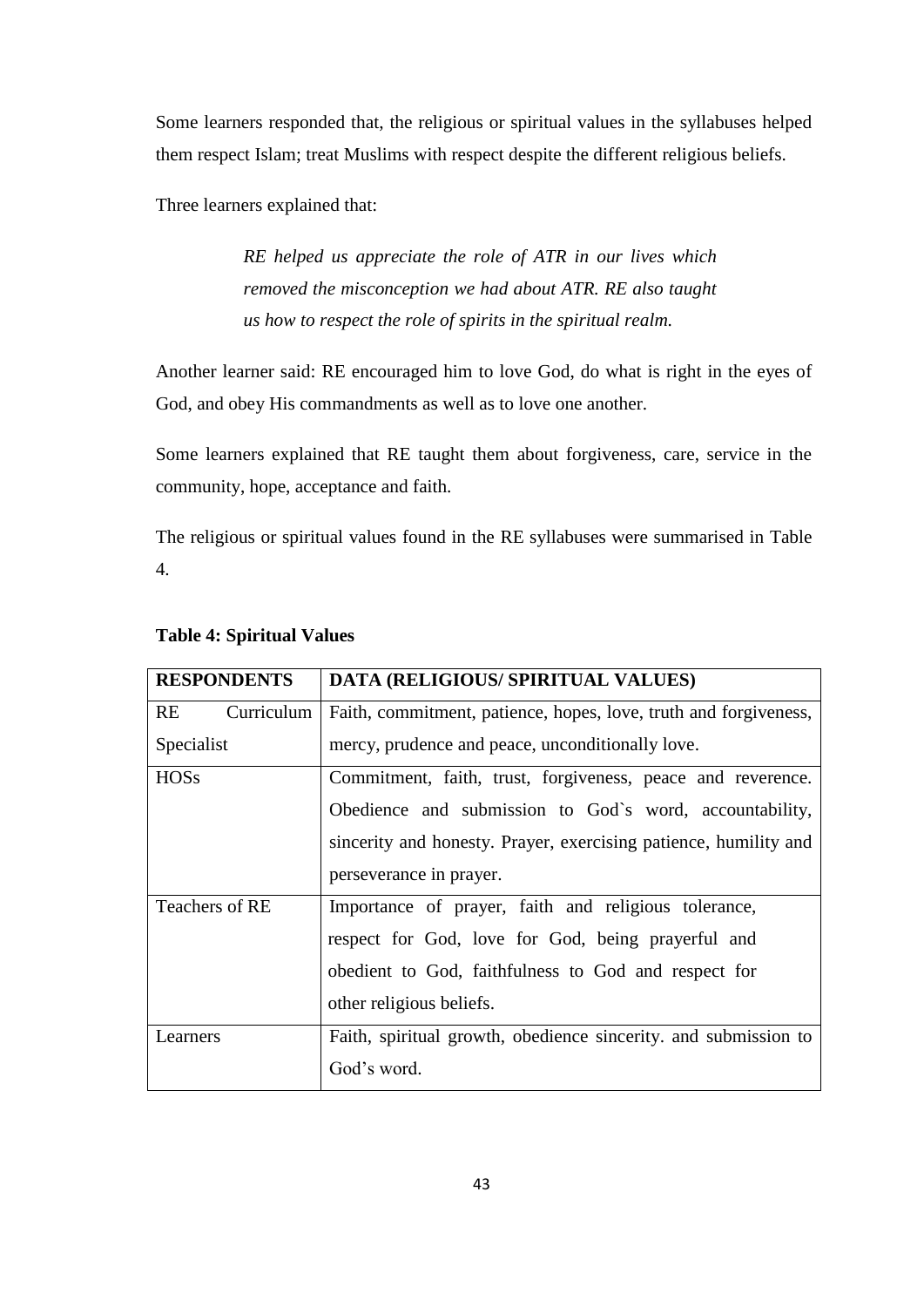#### **4.5 Civic Values Promoted in Secondary School RE**

In order to establish how RE promoted civic values among secondary school RE, the RE Curriculum Specialist, RE heads of section, teachers of RE and learners were consulted through interview and focus group discussions, respectively. The findings were as presented below.

The RE Curriculum Specialist was asked how RE promoted civic values among secondary school learners in Zambia and his response was as follows:

> *The senior secondary RE syllabuses 2044 and 2046 promote civic values among learners. The two syllabuses prepare learners on the various challenges they would face in life. On the principles of democracy taught in the schools, their origins are the Ten Commandments from the Bible. The syllabuses promote well-rounded development of learners. The RE subject ensures that a learner is able to handle civic related problems in society and in the school. The learners should be able to discuss issues of governance such as leadership, corruption, civic duties of citizens and human rights. The content in the junior secondary school syllabus also promotes similar civic values among learners.*

When asked to give examples of the civic values promoted in the three syllabuses, the RE Curriculum Specialist response is shown in Table 5.

| <b>SYLLABUSES TOPICS</b> |                                        | <b>VALUES</b>                          |
|--------------------------|----------------------------------------|----------------------------------------|
| Junior                   | Competition,<br>co-operation Team-work |                                        |
|                          | and trust                              |                                        |
|                          | Authority and Leadership               | Respect for authority                  |
|                          |                                        | Appreciation of good leadership styles |

**Table 5: Topics and Values in junior, 2044 and 2046 RE Syllabuses**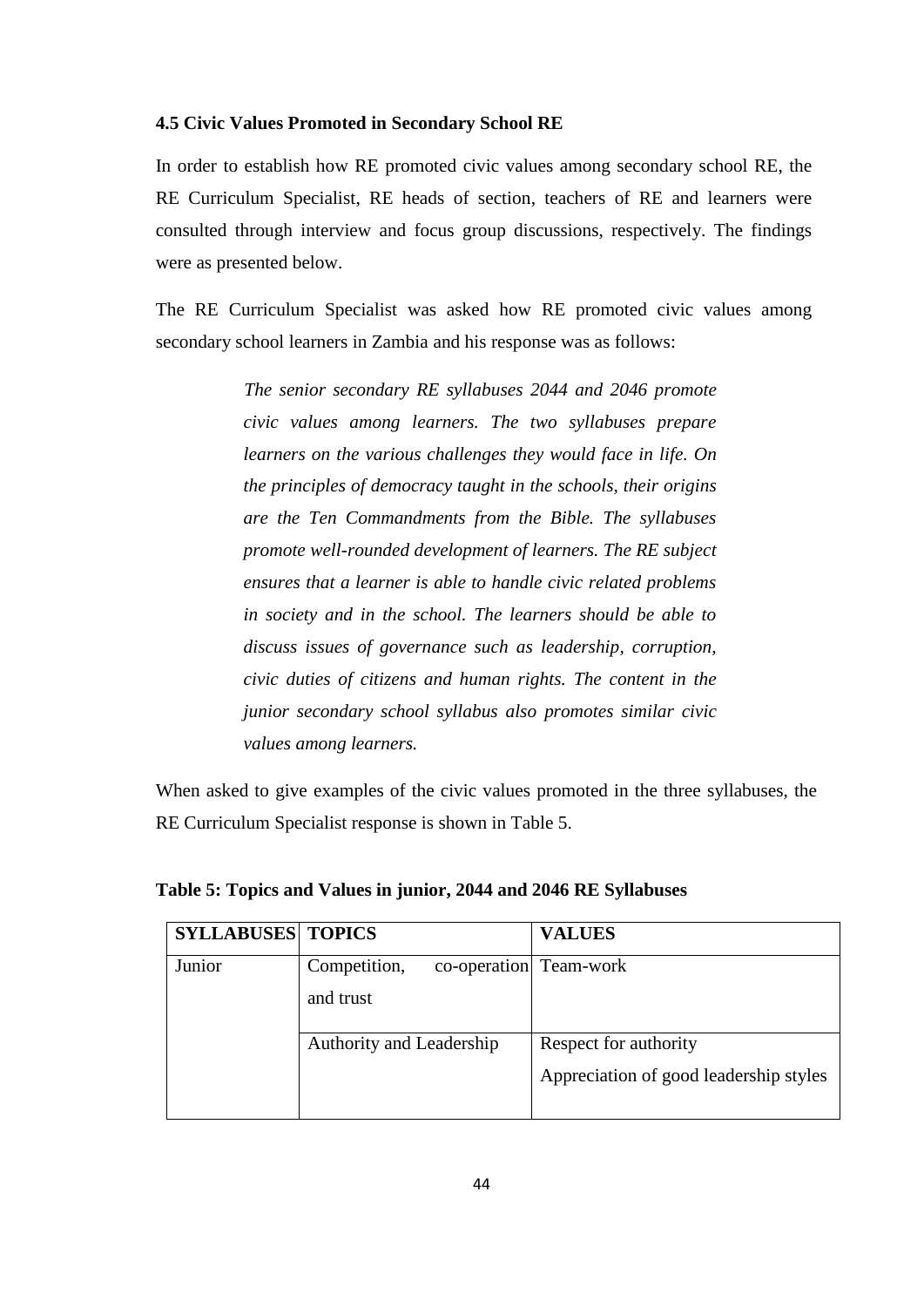|      | Competition,<br>co-operation Team-work |                                           |  |
|------|----------------------------------------|-------------------------------------------|--|
|      | and trust                              |                                           |  |
| 2044 | changing<br>Work in a                  | in Positive attitude to work              |  |
|      | society                                | Respect for workers                       |  |
|      | Justice in society                     | Respect for justice                       |  |
|      |                                        | Appreciation of justice and injustice in  |  |
|      |                                        | society                                   |  |
|      | Service in society                     | Commitment to service                     |  |
|      | Courtship and marriage                 | Respect for customs and traditions        |  |
|      |                                        | Rights of man and woman in marriage       |  |
| 2046 | Parent and Child conflict              | Conflict resolution                       |  |
|      | <b>Opposition</b> to Jesus             | Exercising self-control, humility and     |  |
|      |                                        | perseverance                              |  |
|      | The Early Church                       | Harmony                                   |  |
|      | Christian witness                      | Courage                                   |  |
|      | Life in the Early Church               | Tolerance                                 |  |
|      | Christian attitudes to work            | Respect for workers and fairness          |  |
|      | Christian<br>attitudes                 | to Patriotism, selflessness in leadership |  |
|      | leadership                             | Positive attitude to rulers               |  |

The RE Curriculum Specialist further explained the role the Zambian RE syllabuses play in inculcating civic values in the learners. According to him, other than the syllabuses containing the civic values, the teachers also helped to inculcate some values in the learners in the process of teaching.

The RE Curriculum Specialist said:

 *RE promotes civic values among secondary school learners through the topics taught. These topics are never expected to*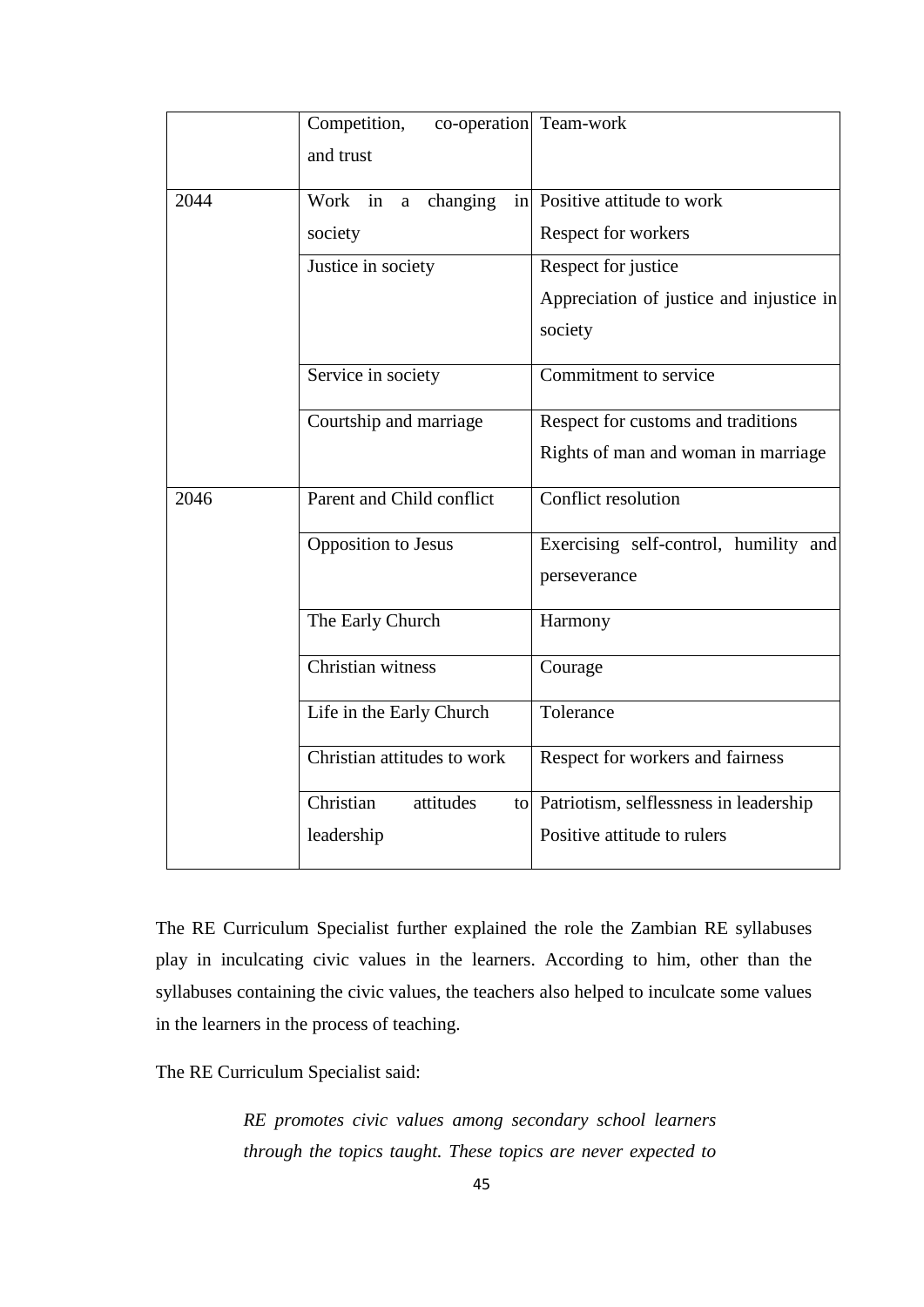*convert learners but equip them with critical thinking skills. RE promotes civic values through some of teaching approaches used in the class, for example, child centeredness and teaching from known to the unknown. This helps the learners develop personal identity as teachers are never to impose their identities on learners but should allow them to develop their own.*

When asked, how RE promoted civic values among learners in secondary school, the head of the RE section at school B which offers syllabus 2046, said the topics contained in the RE syllabus promoted good governance, which was key to the development of good political behaviour. She added that the RE syllabus 2046 promoted civic values among school learners as it was full of living content which reflected the lives of the learners in the school and community. Referring to the Ten Commandments as an example, the head of section at school B said: "The ten Commandments in the Bible reflects some of the topics on civic values and are responsible for the self-actualisation of civic values among learners*."*

The two heads of the RE section from the two schools A and B, were of the view that the RE syllabuses had the potential to promote and inculcate civic values such as respect for leaders and authority generally among learners. They added that RE had the potential to encourage the learners to participate in political activities. The two heads of section further explained as follows:

> *Civic values promoted by RE are respect for leadership as the subject teaches that all leaders are from God. Learners are taught to respect human rights because they reflect the meaning of the Ten Commendations in the Bible. RE also encourages learners to exercise their political rights and obey authority.*

The two heads of RE section concluded that as a subject RE had a lot to contribute towards the promotion of civic values among learners*.*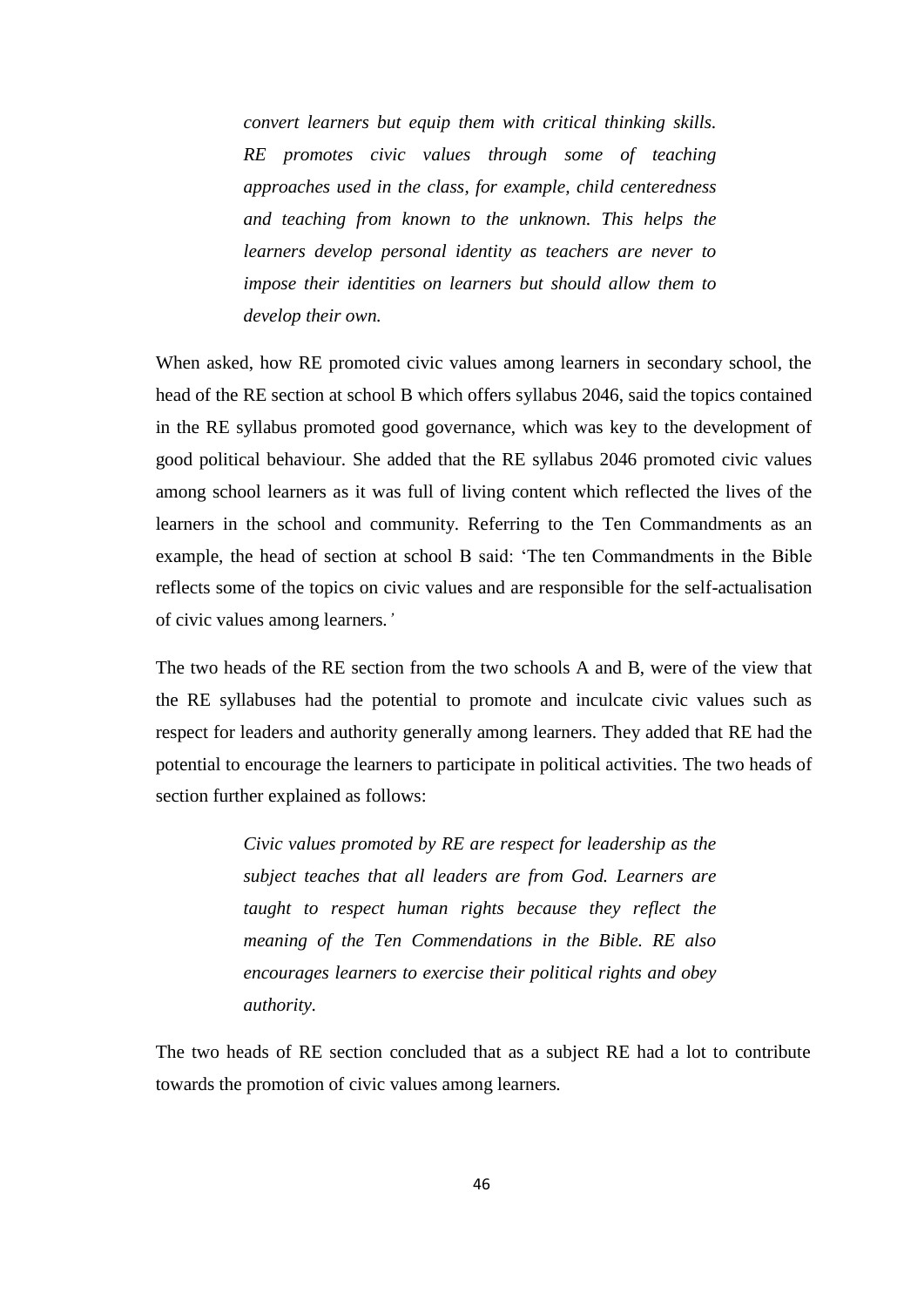Some teachers at school A said that the RE syllabuses were both inclusive and promoted civic values among learners. However, one teacher said:

> *Learners learn civic values as a way to encourage them to actively participate in civic affairs of the nation. The 2044 syllabus has real life situations to educate the learners and this helped in the promotion of civic values.*

One teacher from school A explained that:

 *The grade nine topics like Freedom and Community equipped the learners with skills in decision making positions, the ability to make right decisions for oneself or the school. These topics laid the foundation for good governance and leadership roles in the learners, Authority and Leadership, explained the roles of leaders, and helped the learners appreciate authority.*  Learners were able to identify leadership qualities in their *fellow learners and applied them in society during elections. RE also created awareness about laws and the rules found in different communities.*

Teachers at school A explained that the senior secondary syllabus 2044 promoted civic values through topics like 'Working in a changing society,' which helped learners develop a positive attitude to work at school and in the society, and to appreciate the value of work. They further said that the syllabus also taught learners to respect the rights of workers by employers. It emphasised the commitment to service, paying of taxes to government as it was a duty of every working citizen to do so. According to the teachers, the topic "Justice in Society" educated the learners on the various forms of injustices in the community. These topics were taught together with "Service in Society', where learners are equipped with skills needed for a good leader, and it also helped the learners to be aware of good leadership styles and the application of leadership skills. The topic clearly helped the learners to analyse the use of authority by leaders. The topic 'Courtship and Marriage', educated the learners on the rights of a husband and wife in the home.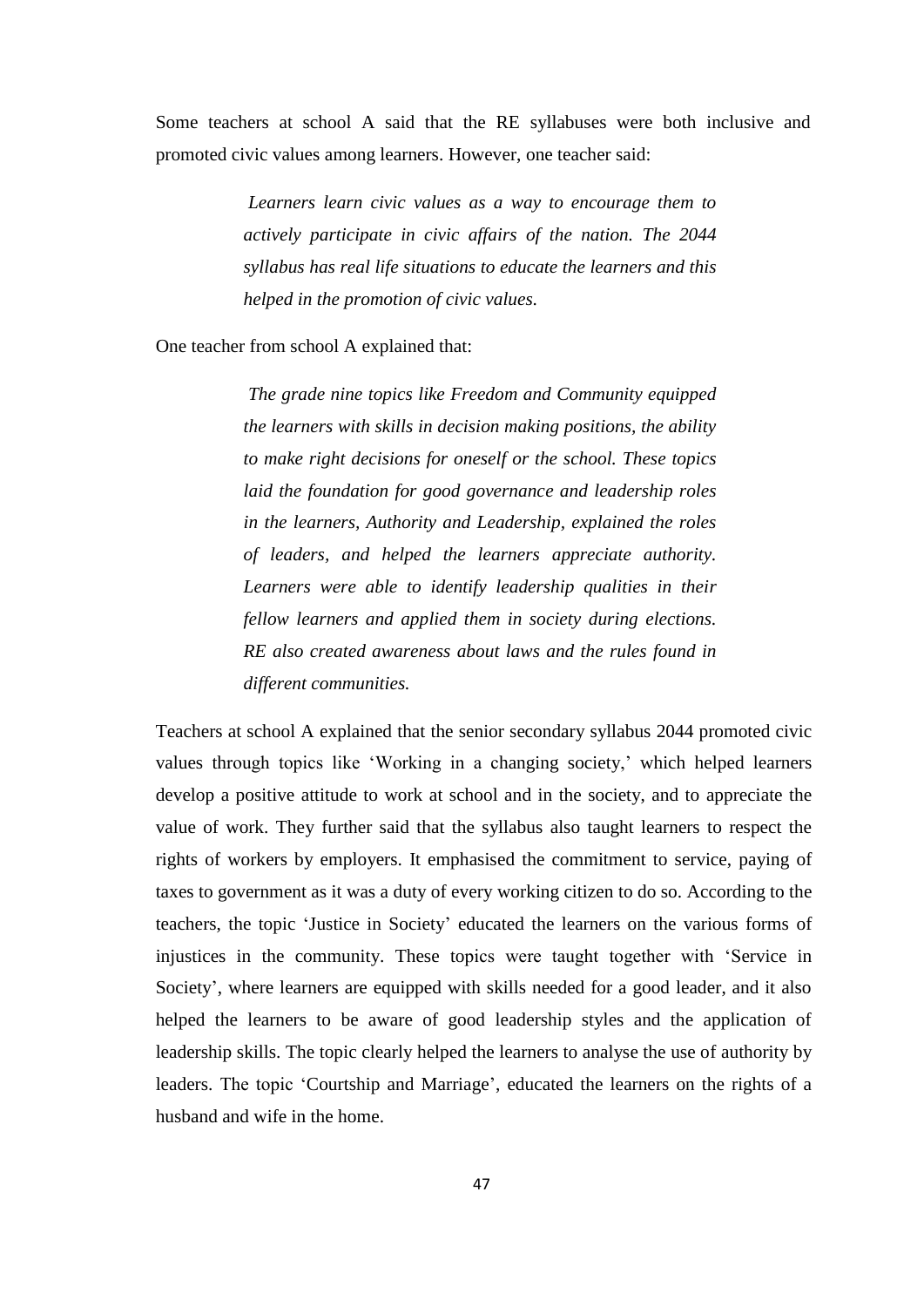Responding to the question how RE promoted civic values among learners, some teachers of RE from school B held the view that, the content of the RE syllabuses, the junior 2044 and 2046 promoted civic values among learners from grade eight to twelve. Some of the topics like Competition, to Co-operation and Trust in grade eight prepared the learners to accept competition, co-operate with others, and to trust in others society as key elements of development. According to the learners, trust is a vital element for good governance, the citizens trusting the government, it is this trust that learners had in their leaders, teachers and classmates.

In separate focus groups, thirty learners drawn from the two secondary schools were asked how RE promoted civic values in school. In response the learners mentioned that RE brought out the value of respecting the political leaders as learners were taught to respect and accept leadership since it comes from God.

Some learners from school A said they were able to tolerate different religious beliefs in society and at school, and this enhanced respect for different religions and others" faiths. Similarly, learners from school B explained that, the civic values they learnt from RE were respect for other people"s religious beliefs, respect for others, fairness, justice and respect for authority and leadership.

Learners acknowledged that RE helped them to become better citizens through their appreciation of human rights learnt at school. The learners also learnt how to behave towards others, and how to respect the different cultures in society. This helped learners to develop into good citizens. They further said RE imparted the learners with real life civic values to make society better.

# **4.6 Moral Values Promoted in Secondary School RE**

In order for the researcher to establish how RE promoted moral values among secondary school learners, the RE Curriculum Specialist, RE heads of section, teachers of RE and learners were consulted through interviews and focus group discussions, respectively. The findings are presented below.

The RE Curriculum Specialist said as a result of being exposed to Zambian RE, a learner would not only be informed but also be religiously tolerant. The RE Curriculum Specialist further responded as follows: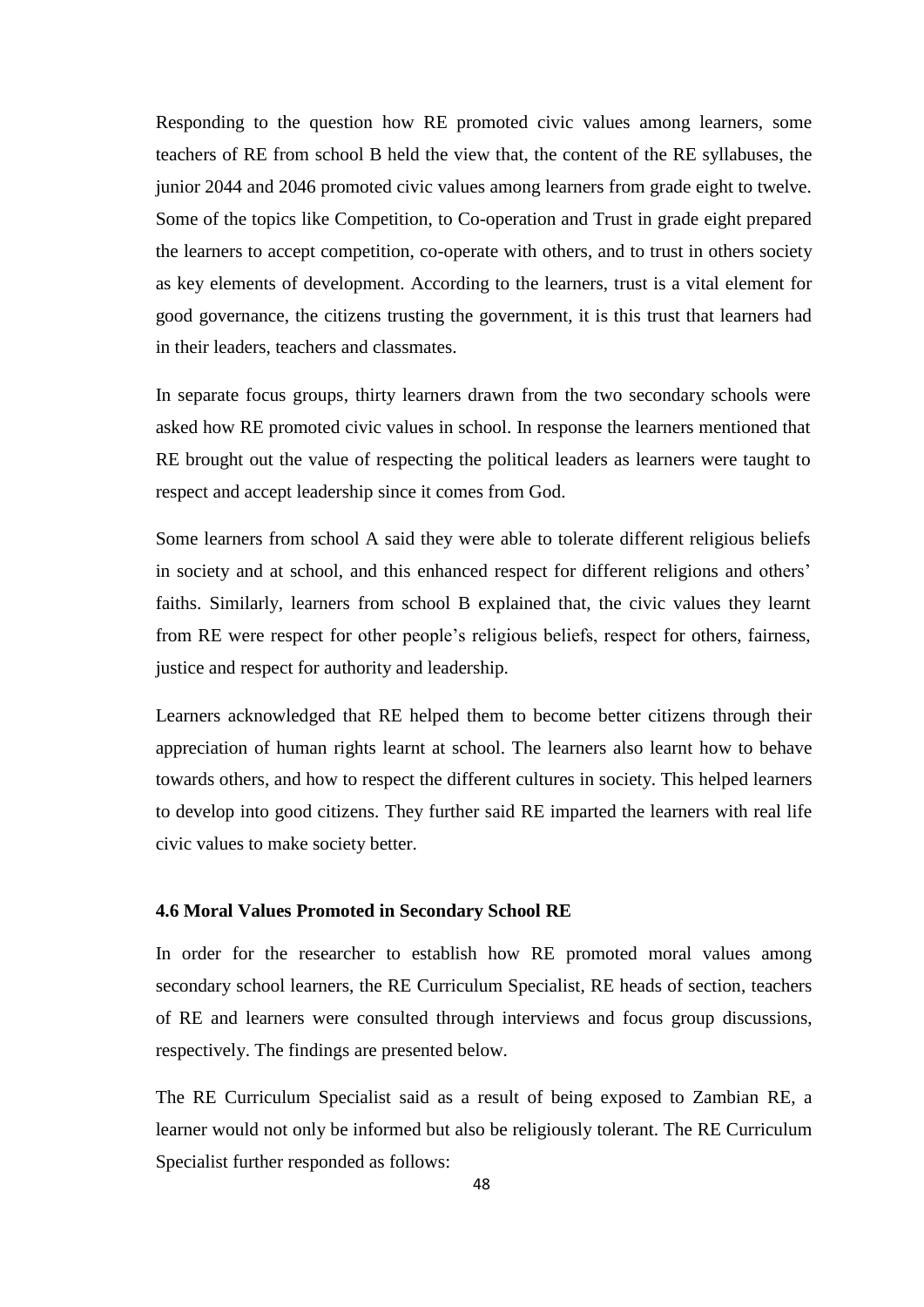*In both syllabuses 2044 and 2046 learners are helped to develop respect for elders in society, at school and in the home and learners are taught the moral values of society.* 

The researcher further probed the RE Curriculum Specialist to mention the topics that enforced moral values among the learners in school.

In response the RE Curriculum Specialist mentioned the following topics presented in Table 6.

| <b>Junior Secondary</b>   | 2044                      | 2046                     |
|---------------------------|---------------------------|--------------------------|
|                           |                           |                          |
| Morality and values       | changing<br>Leisure<br>in | Ministry<br>and death of |
| Competition, co-operation | society                   | John the Baptist         |
| and trust                 | Services in society       | Temptation               |
| Learning about the truth  | <b>Happiness</b>          | Jesus power over disease |
| Growing Up                | Courtship and marriage    | and nature               |
|                           | Family life               | The Early Church         |

**Table 6: Topics Values in Junior, 2044 and 2046 RE Syllabuses** 

The researcher asked the heads of RE section how RE promoted moral values in secondary schools. The heads of section held the view that RE promoted moral values among secondary school learners through the practical nature of the subject. The head of section at school B further explained as follows:

> *RE promotes moral values among secondary school learners through the practical nature of the subject in that what was seen in society was what learners learnt in class.*

The head of section at school A explained that some topics in grade eight had content on values, which taught the learners the appreciation of customs, and the teachers encouraged the learners to practice what they learnt in class.

The heads of section from both schools further explained that moral values in the syllabuses helped the learners change their behaviour because in some cases learners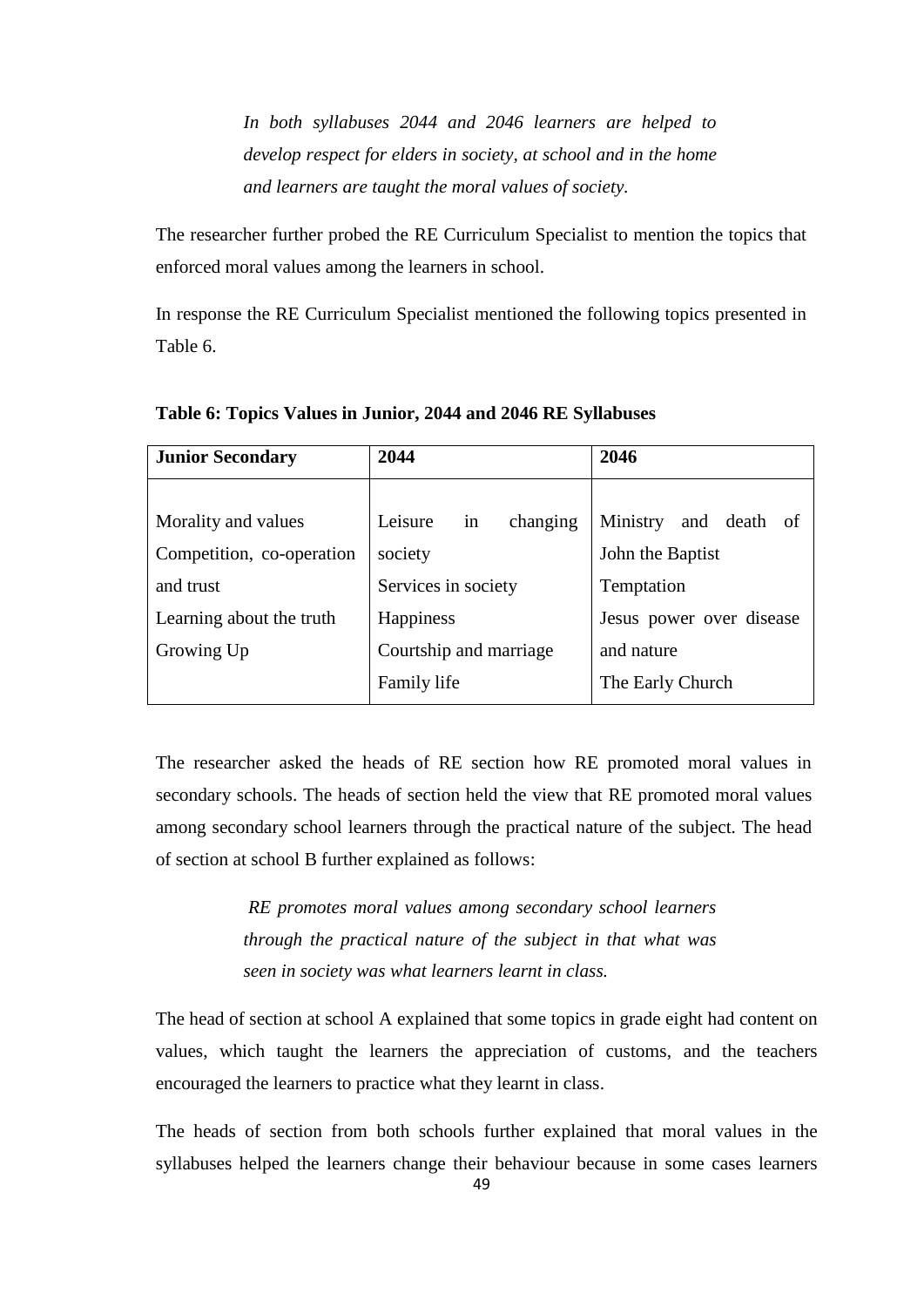reported for school with a bad behaviour but were reformed because of the moral values RE imparted in them.

Further responding to the question on how RE promotes moral values among learners in secondary school, the heads of RE section from both schools agreed that RE syllabuses were all encompassing and aimed at creating an all-whole rounded learner, who could actively participate in community activities which fostered moral growth and emphasised the moral values learnt from school.

After the heads of section, teachers were also asked how RE promoted moral values among learners. Responding to the question, one teacher from school B said:

> *From the way the syllabuses are designed, the first topic looks at morality and values, it clearly explains what morality is, the purpose of moral education, sources of morality and moral dilemmas learners go through every day.*

Similarly a teacher from school A said:

 *The topic Growing Up, deals with growth of the learners, the different ways people develop, self-concept and self-esteem. Learning about Religion and the Bible, Division, Sin and Forgiveness, Learning and truth, suffering and death and Prayer. These topics promote moral values in the school through RE from grade 8-12. They prepared learners for life in the community and life after death.* 

The teacher from school A further explained:

 *Syllabus 2044 is outlined in a manner that it lays a foundation for the learners after school and how to live in society. Topics like Happiness, Unending life, Family life enshrined moral values in learners.* 

The researcher further probed the teachers from both schools on how RE promoted moral values in secondary school. The teachers stated that almost of all the topics in RE syllabuses made RE a living subject as it related to everyday life situations in the lives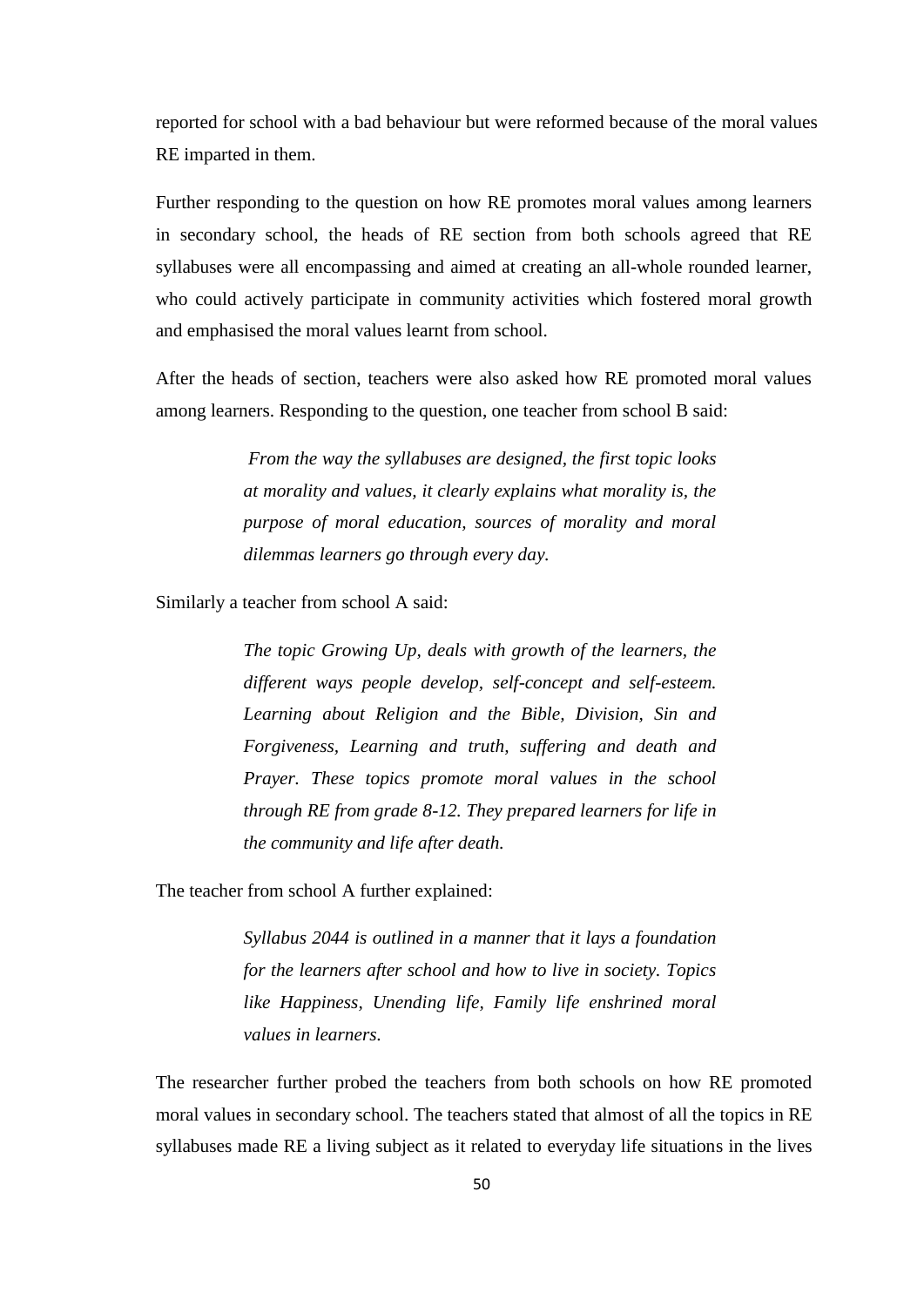of learners. They further stated that the subject had potential to produce a learner who was tolerant of other religious beliefs, respectful of other races, traditions and above all a learner who was vested in moral issues.

A teacher at school B further explained:

 *RE provides a code of conduct and expectation of how learners are to behave at school and in society. Moral values remind the learners of their duties to society, school and family and encourage positive change among learners.*

The teachers were asked which topics promoted moral values among learners in school. In response the teachers from both schools mentioned the following topics presented in Table 7.

| <b>Junior Secondary</b> | 2044             | 2046                                    |
|-------------------------|------------------|-----------------------------------------|
|                         |                  |                                         |
| Morality and values     | Leisure in       | Ministry and death of John the Baptist  |
| Competition, co-        | changing         | Right behavior in Zambia today          |
| operation and trust.    | society          | Other people who suffered for their     |
| Learning about the      | Services in      | beliefs                                 |
| truth                   | society          | Temptation                              |
| Growing Up              | <b>Happiness</b> | Ways of temptation and examples of      |
| Suffering and death     | Courtship and    | people who were tempted in the Bible    |
| Division, Sin and       | marriage         | Temptations met by Christians in Zambia |
| forgiveness             | Family life      | and how to they can overcome them       |
| Ambitions and hope      | Unending life    | Temptations in Christianity and other   |
|                         |                  | religions                               |
|                         |                  | Jesus power over disease and nature     |
|                         |                  | The early Church                        |

**Table 7: Topics in Junior, 2044 and 2046 RE Syllabuses**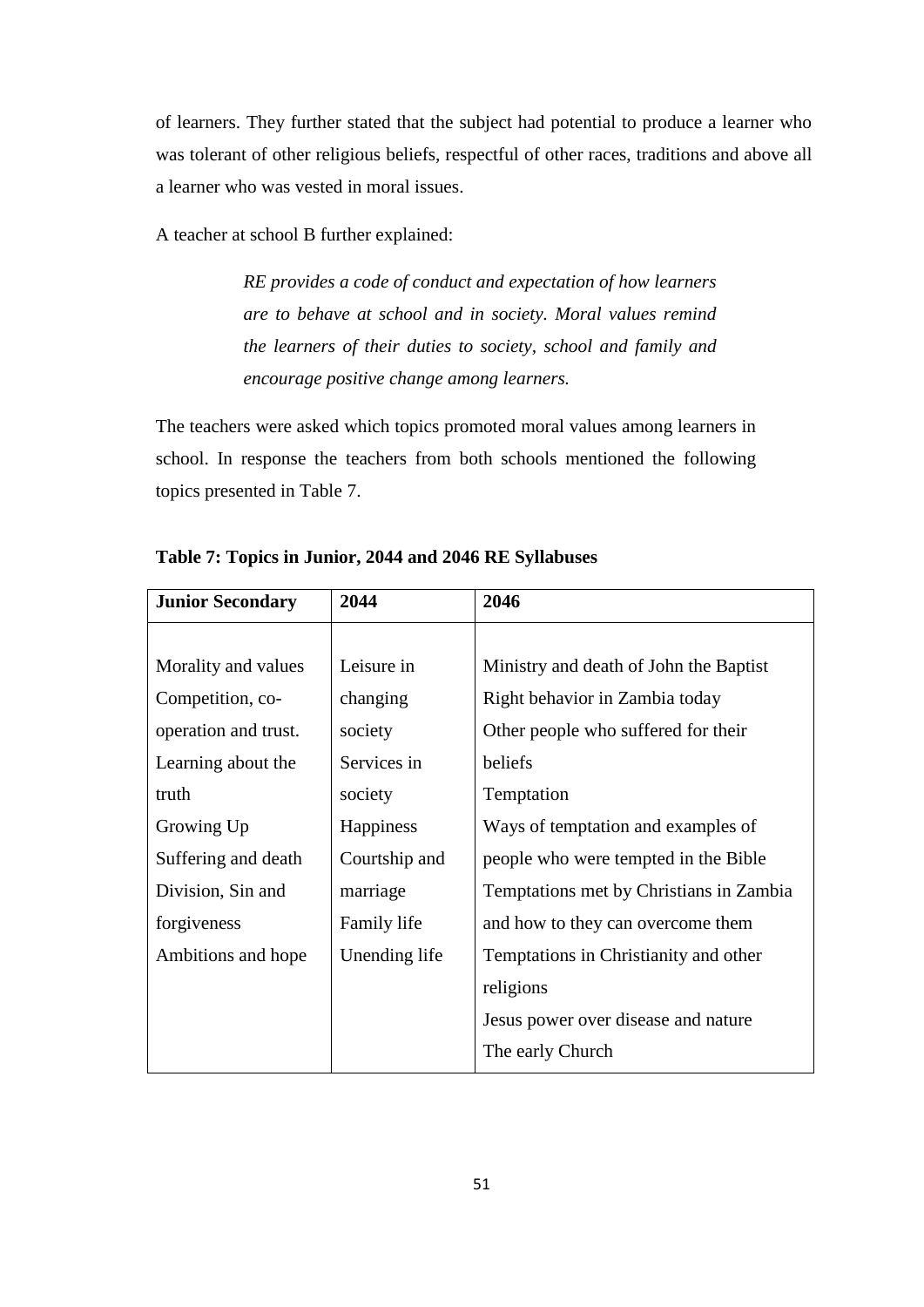The learners from both schools responded that RE promoted moral values through the topics that were taught. The learners learnt the importance of respecting elders in their communities as well as the need to appreciate the different moral codes found in society. Some learners explained that it was through RE that learners learnt how to handle emotions which are relevant to the learner"s awareness of life.

One learner from school B said:

 *As learners, we are able to demonstrate understanding and appreciation of moral values and behaviour based on the topics learnt in RE.* 

During their focus group discussion learners from school A school B taking RE 2046 were asked how RE promoted moral values in secondary school. One learner said:

> *Opposition is something I have faced every day in this life. What I have learnt in RE helps me deal with it by understanding the different backgrounds other learners come from.*

Responding to the same question, a learner from school A taking 2044 said the following:

> *Topics like Judgment help us, the learners to apply the three rules which are think, act and judge. In life we are presented with many challenges, so before one can act he or she should think about his or her actions and how they affect the next person*.

All the learners interviewed from the two secondary schools acknowledged that RE promoted moral values in the school.

The researcher asked the learners how they applied the moral values learnt from RE in their lives, they responded by giving examples of how the Early Church members related with one another. The learners strongly condemned the tribalism of the days of Christ on earth as it has contributed to the problems of tribalism in Zambia.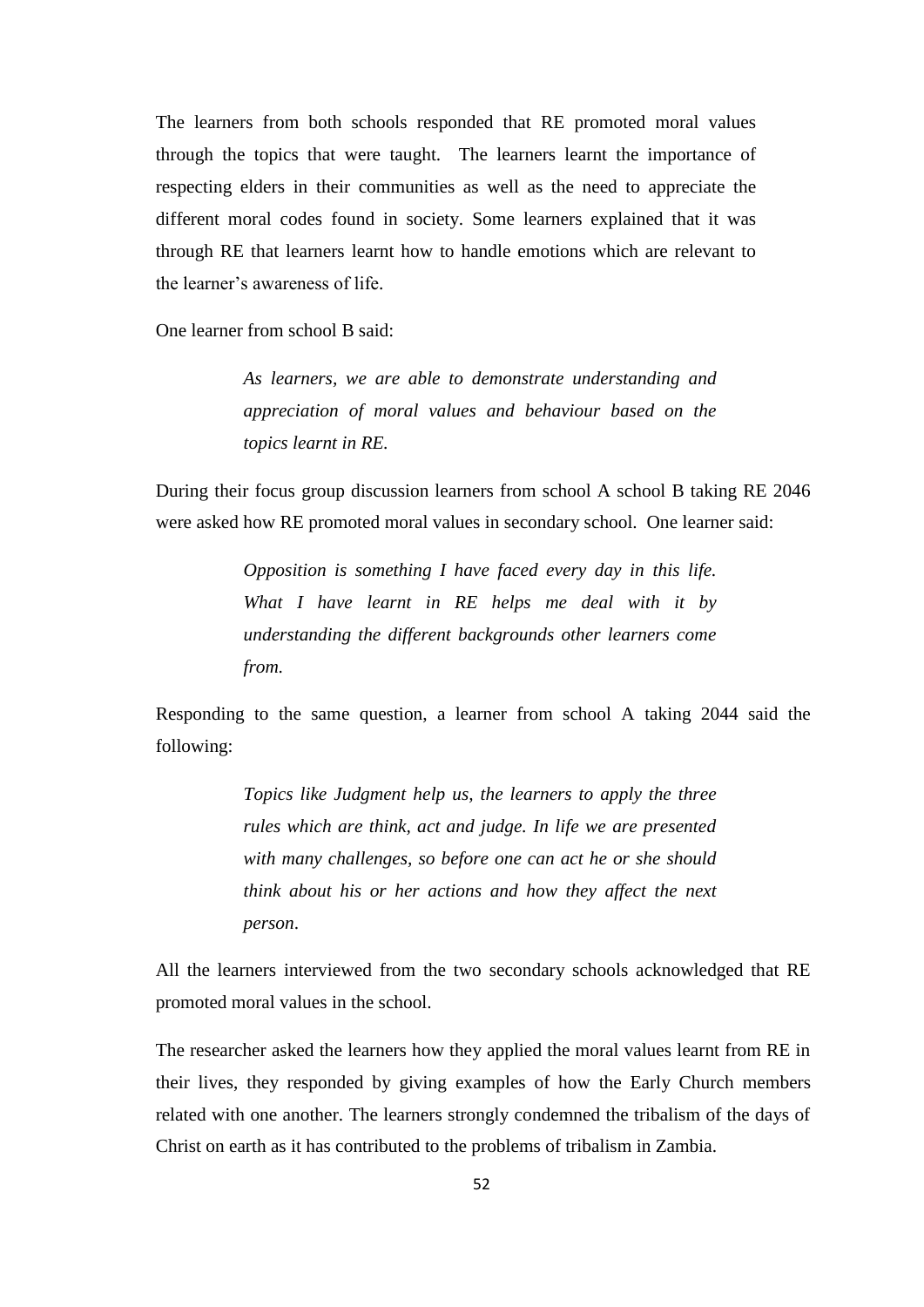One learner from school B explained that:

 *"The topic Temptation has helped me develop self-control and discipline in this life."*

Similarly, another learner from school A said:

 *"Family life has taught me to appreciate the changes in family situations and extended family system."* 

From the foregoing data, it is clear that it can be established that the Zambian RE promotes the moral values in the secondary schools through the content itself, because the syllabuses had topics that directly refer to moral values. The RE Curriculum Specialist, heads of RE section, teachers of RE and learners agreed that there were topics that directly related to moral values which dealt with morality issues. It has also been established that RE prepared learners for life in the community while developing in them the value of respecting other tribes and their traditions, respect for elders, caring for the sick and the old people.

## **4.7 Spiritual Values Promoted In Secondary School RE**

All the participants acknowledged that RE promotes spiritual values among learners. In response to how RE promoted spiritual values among secondary school RE, the RE Curriculum Specialist said that spiritual values like respect, other types of prayer lives, tolerance of different modes of prayers or beliefs were taught in the RE syllabuses. The researcher probed the RE Curriculum Specialist on which topics imparted spiritual values in learners; in response he mentioned the following topics from both syllabuses as summarised in Table 8.

| <b>Junior</b>  | 2044               | 2046                               |
|----------------|--------------------|------------------------------------|
| Prayer         | Unending life      | Temptation                         |
| The Bible      | Man's evasion from | Jesus attitudes to and rules about |
| Learning about | God                | lepers                             |
| religion       | The search for God | Jesus calms the storm and feeds    |
|                |                    | five thousand people               |

**Table 8: Topics in Junior 2044 and 2046 RE Syllabuses**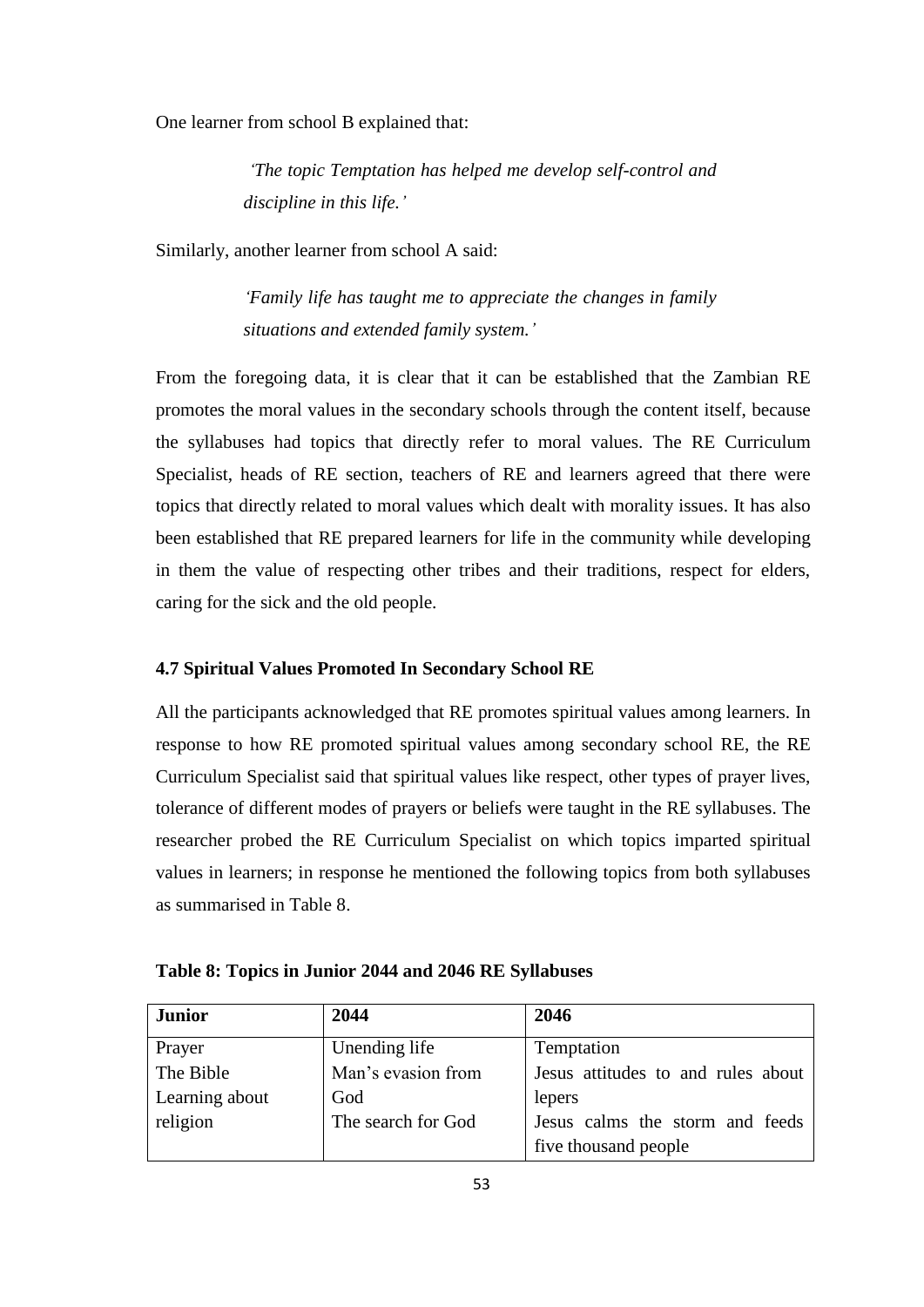He further explained that RE syllabuses also taught learners how best to avoid temptations, how persistence in prayer sustains the soul and how scriptures helped learners to relate to the current and past problems in society, as well as how to overcome them.

The researcher asked the heads of RE section how RE promoted spiritual values in secondary schools**.** The head of section at school B highlighted how the scriptural part of the RE syllabus encouraged spiritual growth in the learners. Below is what the head of section from school B actually said:

> *RE provides learners with an overview of understanding of scriptures. Learners are taught how to live a spiritual life and it encourages learners to read the scriptures as a way of enhancing their understanding of life challenges.*

Similarly, the head of RE section from school A said:

*The scriptural content of RE promotes spiritual growth among learners. For instance, learners who never used to go to Church start going after learning about of Man"s search for God, Happiness and Prayer, in the senior secondary school RE syllabuses.*

According to her, understanding RE by the learners developed in them a positive change. She said the subject brought out a deeper understanding of God on the part of the learners.

The teachers were asked how RE promoted spiritual values among secondary school and according to the two teachers at school B, the RE topics laid the foundation for spiritual development of the learners. The teachers further said:

> *Analysing the content of RE, one can say that the topics are interdependent and that the moral and spiritual values in the syllabuses help lay the foundation for practice of spiritual values in society. The scriptural content of RE promotes spiritual growth among learners. For instance, learners who never used to go to Church begin going after learning the*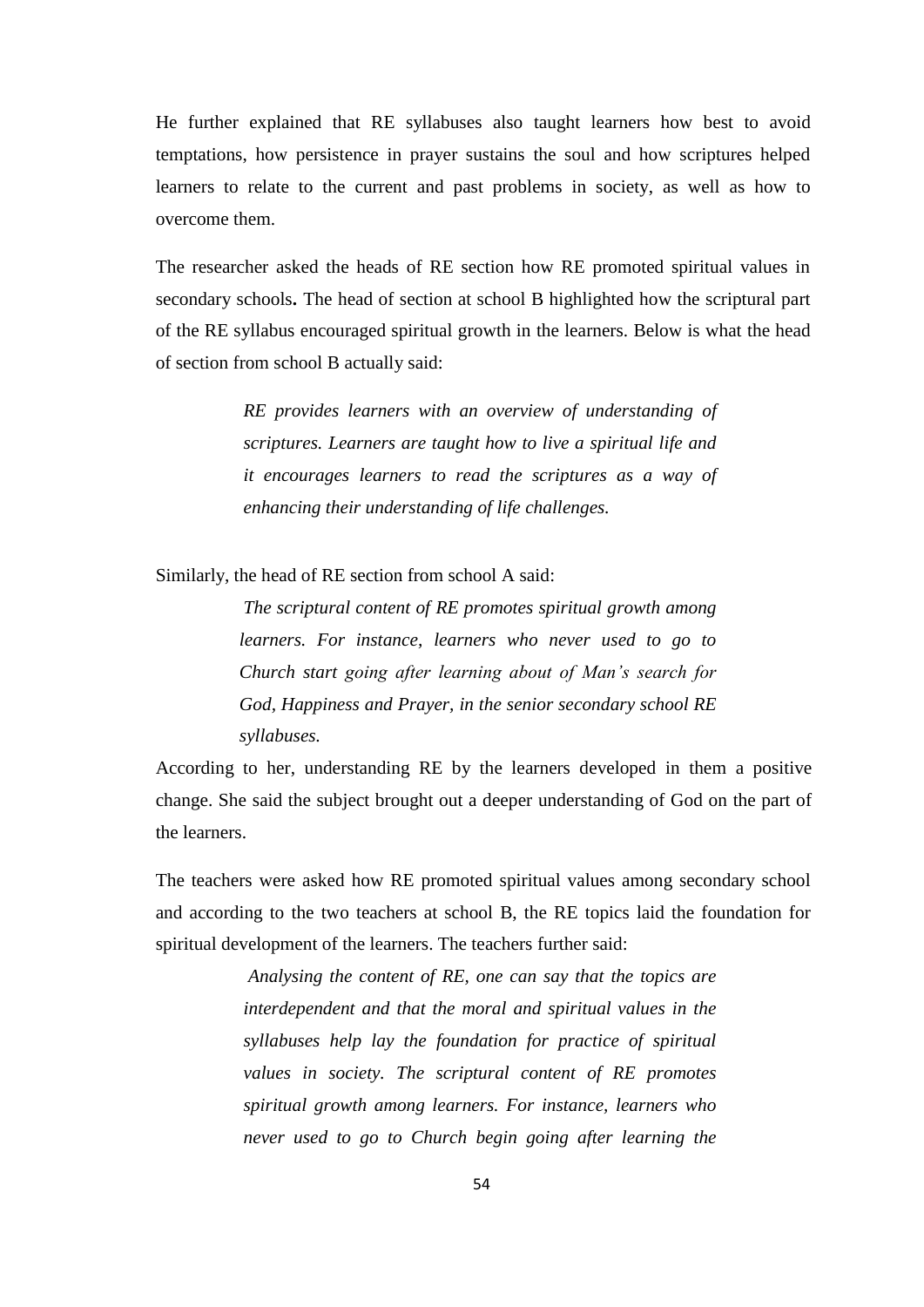*importance of (Man"s search for God), (Happiness and Prayer).*

One of the teachers added:

 *The spiritual values are promoted through practice at school. The learners are taught how to treat people of different religious beliefs, tolerate others, love one another fear and respect God.* 

Teachers form school A explained that:

 *The grade eight and nine syllabi promote spiritual values through topics like Learning about God, Prayer and Suffering and Death, which all highlight the importance of a spiritual life and enhance the development of such a life in learners.*

In responding to the question on how RE promoted spiritual values among learners, both teachers at school A and B explained that the topics taught and the values learners acquired at the end of the learning period helped learners develop into better citizens. They further said that learners acquired and developed a holistic view and knowledge of spiritual or religious values which were relevant to their full awareness of life. They also added that learners also practiced what they learnt at school and at home.

Thirty learners drawn from the two secondary schools were asked how RE promoted spiritual values in secondary schools and in response the learners from school B responded that**:** some topics like prayer, faith and baptism had helped them to deal with spiritual values in their lives. Learners also explained that after learning about the spiritual values, most of them had improved their prayer life. Similarly, learners from school A responded said that: RE taught them how to pray, respect different prayer lives in society.

The researcher asked the learners to give examples of situations where they applied what they learnt in RE. Some learners from school A explained that, the Bible readings during RE class helped them get through the day and relate to the situations of life. One learner from school A said the following: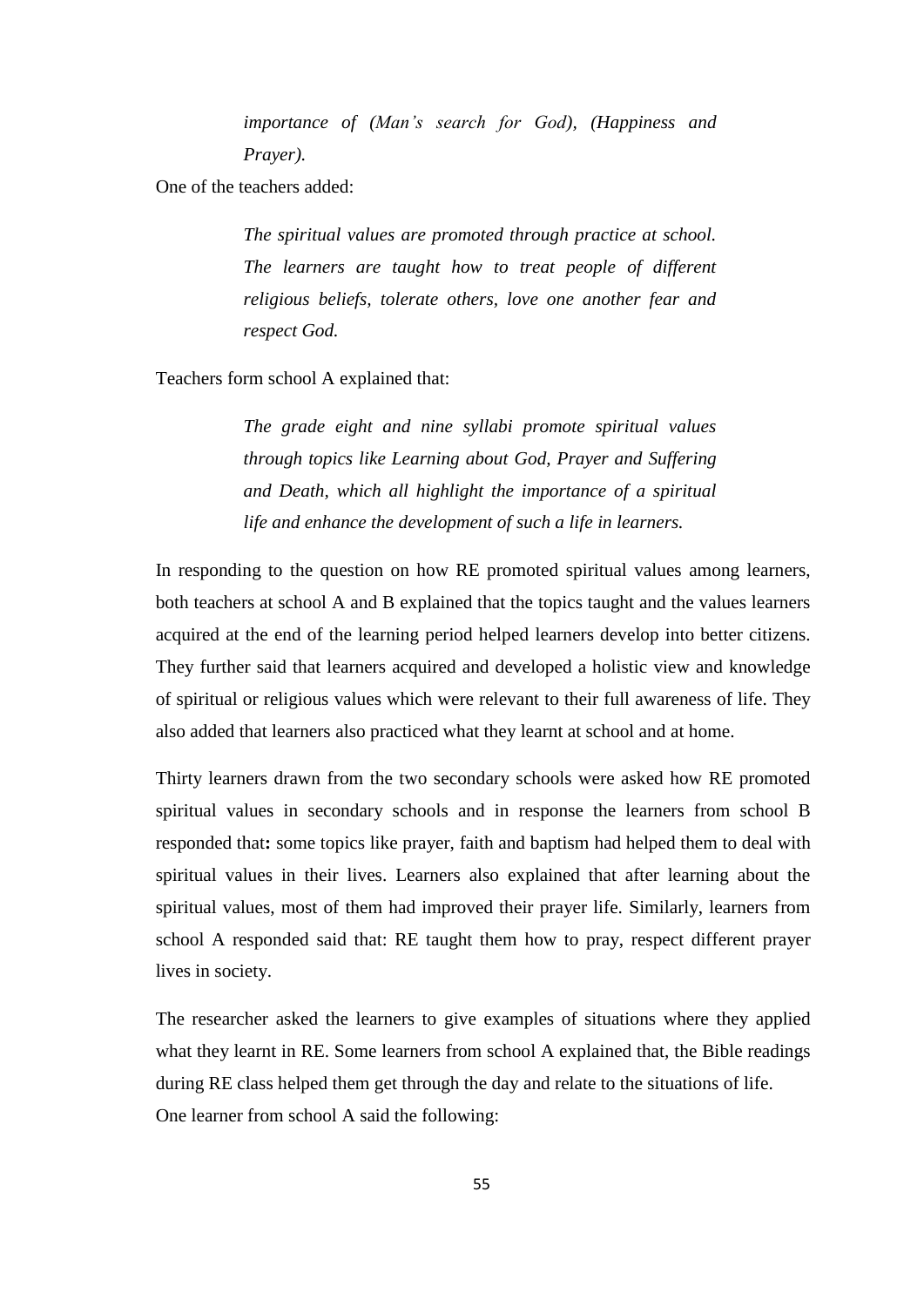*Prayer offers spiritual protection, it creates peace in this life, and the content of RE gives me guidelines on how to pray and the action of spiritual growth is prayer.*

Two learners from school B said:

 *As learners, we are able to demonstrate understanding and appreciation of moral values and behaviour based on the topics taught in RE.* 

In addition, learners acknowledged that some topics like Prayer, Faith and Baptism helped them deal with spiritual issues in their lives. The learners also admitted that after learning about the spiritual values, most of them improved their prayer life. They also said that prayers which were learnt in RE helped them get through each day.

From the foregoing data, it is clear it can be established that spiritual values of respect towards other types of prayer lives, tolerance of different modes of prayers or beliefs were taught in the RE syllabuses. RE syllabuses also taught learners how best to avoid temptations, how persistence in prayer sustains the soul and how scriptures helped learners to relate to the current and past problems in society and how to overcome them. The research established that the Zambian RE promoted the spiritual values in the secondary school through the content itself, because the syllabuses had topics that directly referred to spiritual values.

## **4.8 Conclusions**

In this chapter the findings of the study have been presented. The main findings were that through different appropriate topics, the current secondary school RE syllabuses teach some important civic, moral and spiritual values, respectively. Additionally, through the teaching and learning of various topics of the RE syllabuses which are mainly religious in nature and content, moral and spiritual values are naturally promoted among the learners in schools.

The next chapter discusses the findings of the study.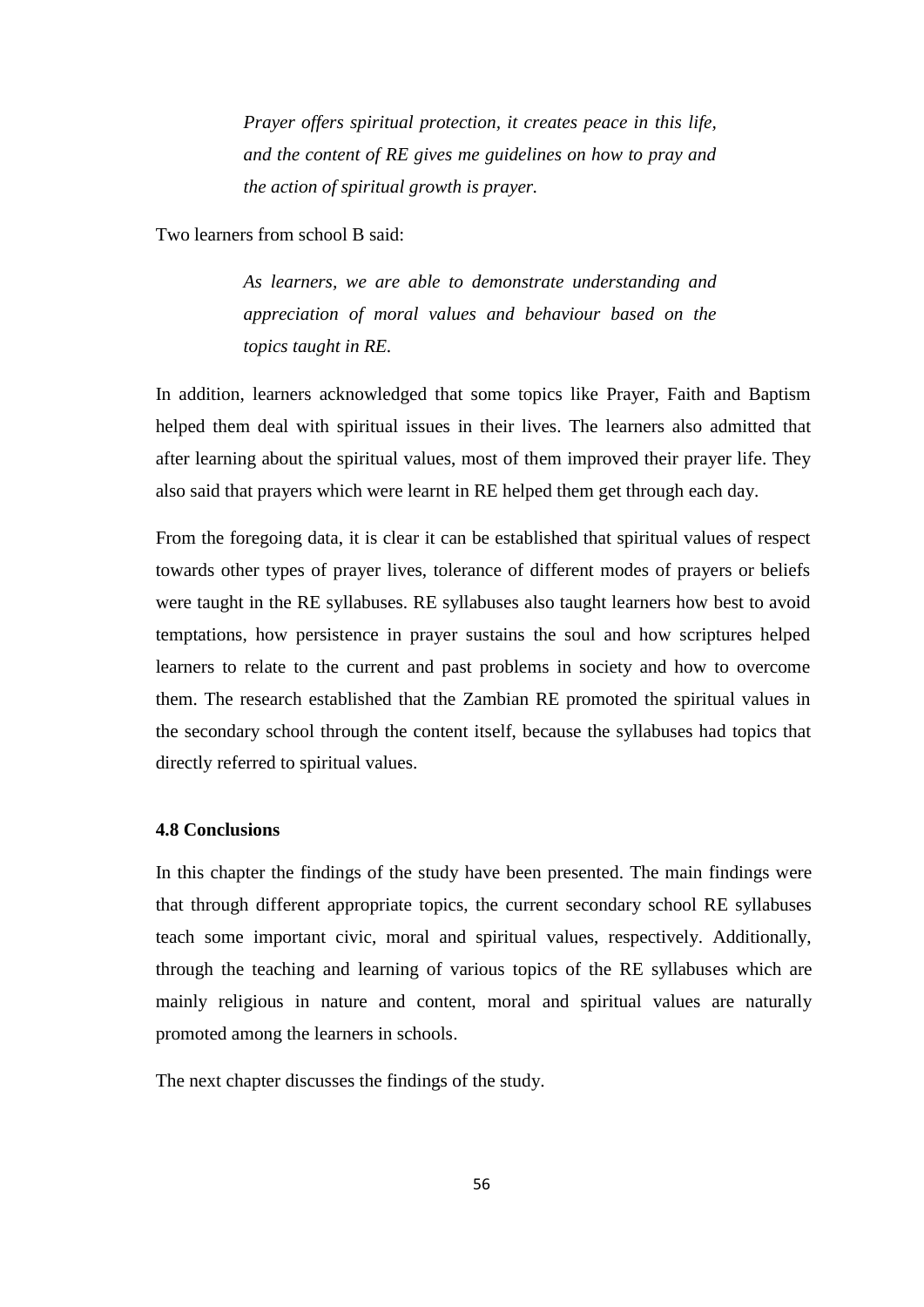# **CHAPTER FIVE DISCUSSION OF RESEARCH FINDINGS**

## **5.1 Overview**

This chapter discusses the findings of the study. The main purpose of the study was to evaluate whether the current secondary school RE syllabuses promote civic, moral and spiritual values among learners. The discussion will be done under themes drawn from the objectives, the research questions, and are informed by the conceptual framework. The headings reflect the themes of the study and these are: civic values taught in secondary school RE; moral values taught in secondary school RE and spiritual/ religious values in secondary school RE; civic values promoted in secondary school RE; moral values promoted in secondary school RE; and spiritual values promoted in secondary school RE.

#### **5.2 Civic Values taught in Secondary School RE**

The results of the study show that RE taught civic values in the secondary school. It was established that RE was one of the functional subjects that enabled pupils to appreciate civic values. This was done through the subject content and interactions among learners during RE lessons. The findings gathered from the RE curriculum specialists, heads of RE section and teachers, and learners show that RE played a significant role in imparting civic values in the learners.

On the other hand, data collected from the participants indicate that civic values in the syllabuses were itemised by the learners as follows; respect for life, respect for leadership and authority, equality, liberty, patriotism, tolerance, honesty, civic duties and respect for human rights, co-operation and honour. It was further revealed that civic values were enriched through the teaching of RE and it was established that RE enhanced the respect of leadership as it was said that leadership was God-given. Learners were taught to respect human rights because they reflected the Ten Commandments from the Bible. The civic values encouraged learners to exercise their political rights, and obey authority.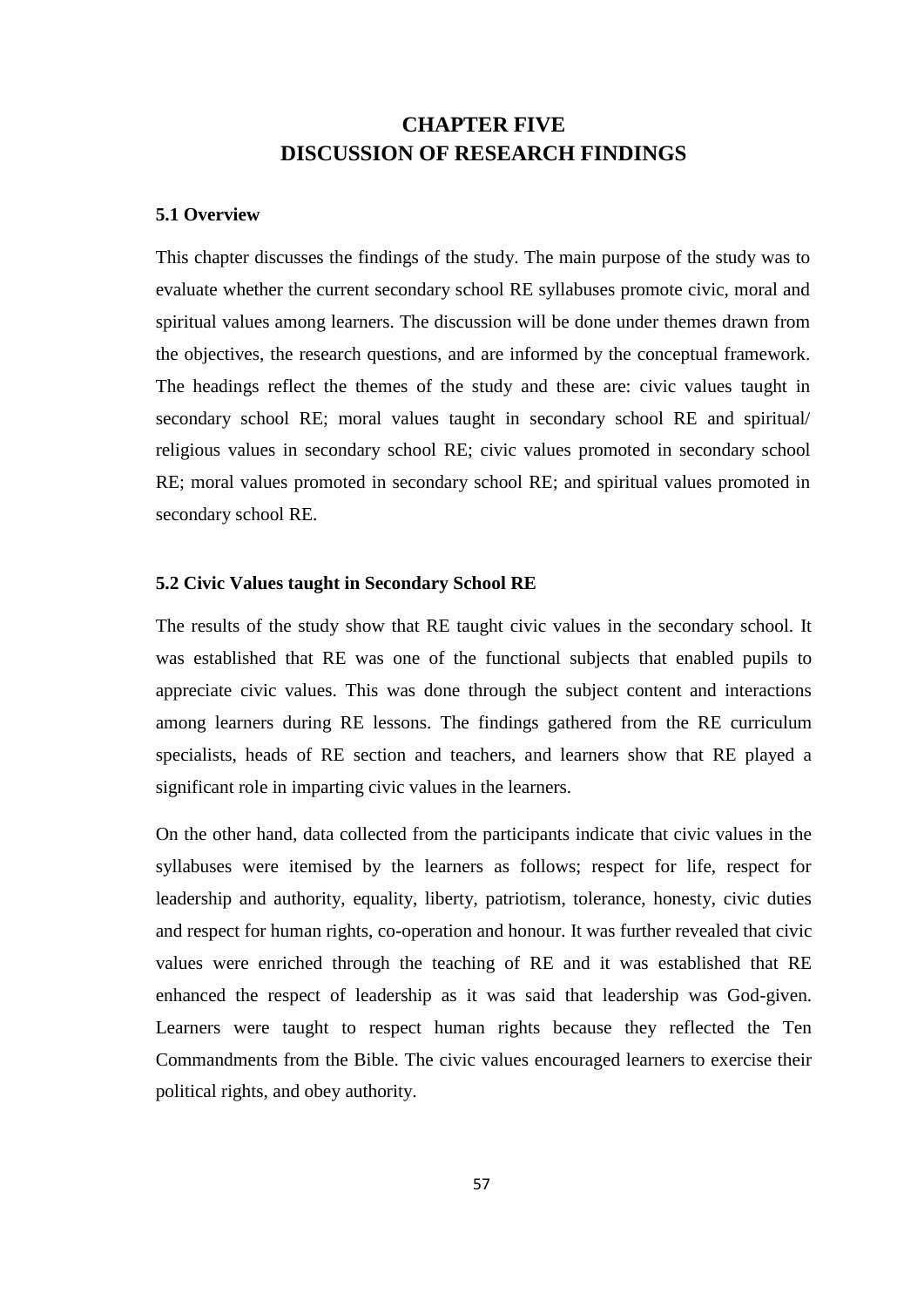It has also been revealed that RE promoted the development of an informed, effective, and responsible citizenry. Democratic values are sustained by citizens who have the requisite knowledge, skills, and civic values. It could be argued that a society which lacks the principles of democracy, patriotism, respect for leadership and authority cannot succeed in sustaining the fundamental values of democracy. It has been established that the teaching of RE enabled pupils to be good citizens. The curriculum when narrowed to syllabus empowered the learners to have a wider view of society and not only to see society as benefiting themselves and their families alone. Learners became utilitarian, a belief which advocates for the value of a wider society.

The above arguments are similar to the findings of Falade (2015) in his study which examined civic education in Nigeria"s one hundred years of existence. He defended the importance of civic education in the school curriculum as it equipped the citizens with democratic skills that strengthened the civil society. This shows that RE was important in the imparting learners with civic values.

Based on the findings of the study, it is argued that civic values in RE are found in different topics from grade 8 to 12, the norms of the subject itself set the first civic values, the different religions incorporated in the syllabus taught the learners the importance of community life which prepared them on how to live in communities, behave and carry out their duties as responsible members of the community. This is also consistent with Eric (1994) who explained that one"s education could not be complete without the study of religion and its relationship to the advanced civilisation. RE was, therefore, important in any education system. It was discovered that, the learners learnt the importance of authority and leadership, tolerance of others" opinions, respect for other human rights, race and customs.

The study indicates that both RE syllabuses (2044 and 2046) enhanced the learner"s development and growth. Topics such as *Working in a Changing Society, Service in Society, Justice in Society, and Order and Freedom in Society, Life and Service in Society* were mentioned as the key topics which imparted civic values in the learners. The learners were equipped with skills necessary for a good leader, and it also made them be aware of good leadership styles and the application of leadership. In addition, the topics *Working in a Changing Society,* helped learners to develop a positive attitude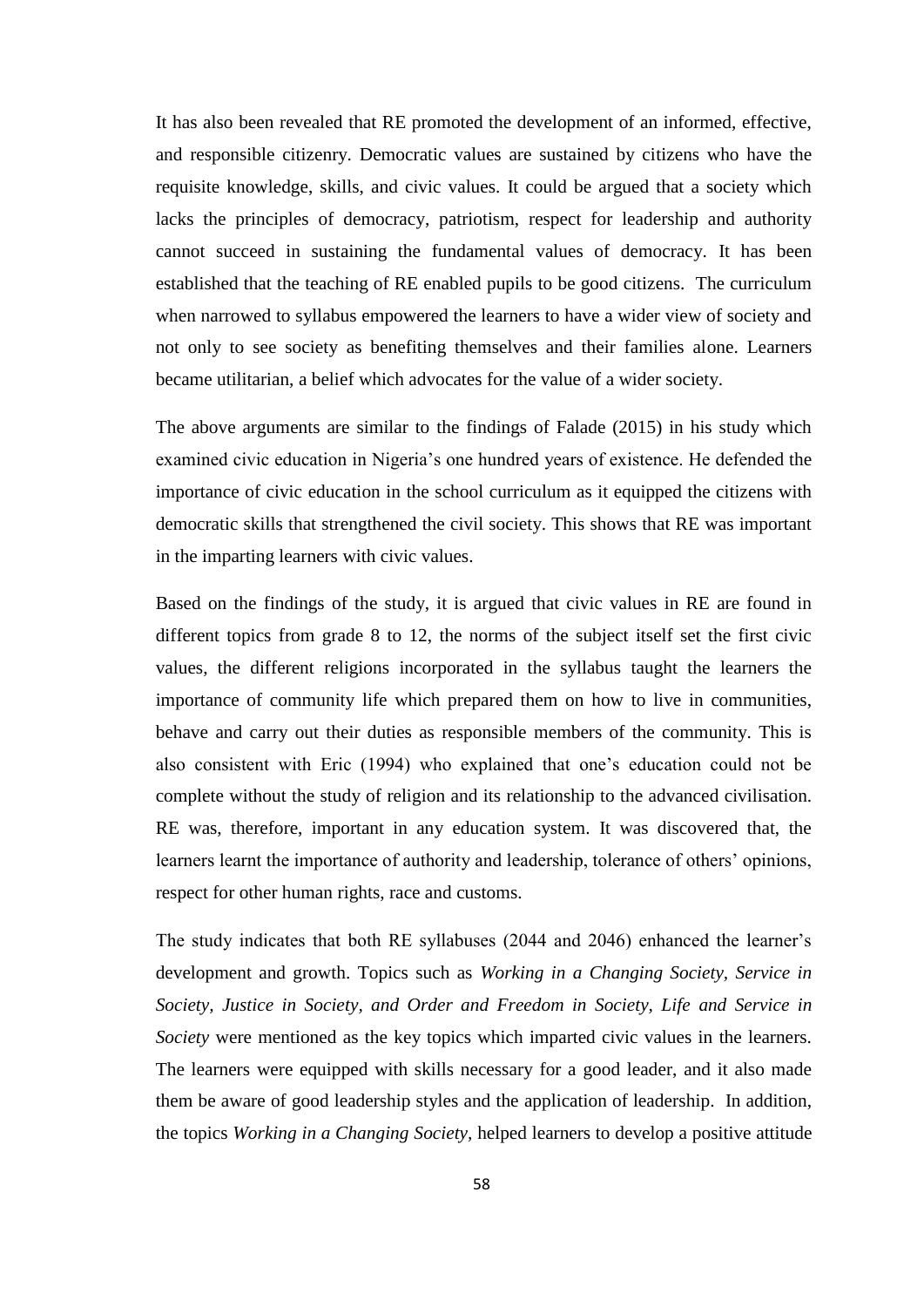to work at school and in society; the appreciation of work, and the rights of workers are taught and that employers should respect the rights of the employees, whereas topics like *Order and Freedom in Society Life* and *Order in the Society*, ensure that the tenets of democracy are upheld. This means that the rule of law and freedom of man to participate in free and fair elections are respected. For instant, the civic values that man shall not kill his fellow man were enhanced through the above topic of *Order and Freedom in Society.* Through interviews and focus group discussions it was discovered, that RE played a vital role in shaping the behaviour of learners. The findings above are supported by Abdulhameed (2013), who emphasised that, civic education in the Egyptian public schools was integrated in social studies and taught from the Islamic point of view, and through religion to explain and teach the concepts of human rights, citizenship and democracy.

#### **5.3 Moral Values taught in Secondary School RE**

The study indicates that there are numerous topics that teach moral values in secondary school RE. Thus, these are topics mentioned by heads of RE section and teachers: *Christian Attitudes to Work, Sex before Marriage, Christian Attitudes to Sex and Marriage, Christian Attitudes to Money and Possessions, and Judgment.* Through these topics, it has been revealed that, love, affection, loyalty, honesty and perseverance were all achieved in the learners. It was contended that once these listed characteristics were manifested in the learners it was one of the greatest achievements a teacher in the RE class would hope for. Thus these moral values play a vital role in everyone"s life in general. Wainaina (2007) supports the above findings as he states that many nations of the world have realised the importance of religion and have included it as a study in schools. Some of the moral values discussed by teachers promoted moral behaviour among learners, and also encouraged them to respect elders, respect people of different races, and show kindness to strangers, old people, and care for the sick. Learners were encouraged to be polite and respectful towards anyone in life, show humility, love, mutual respect, be truthful in their dealings, honest and show gratitude, be considerate, and exhibit self- control. They were encouraged to acquire the above virtues.

The above arguments are similar to the findings of SCAA (1996) which emphasised the role of RE among learners. The publication defended RE teachers as being significant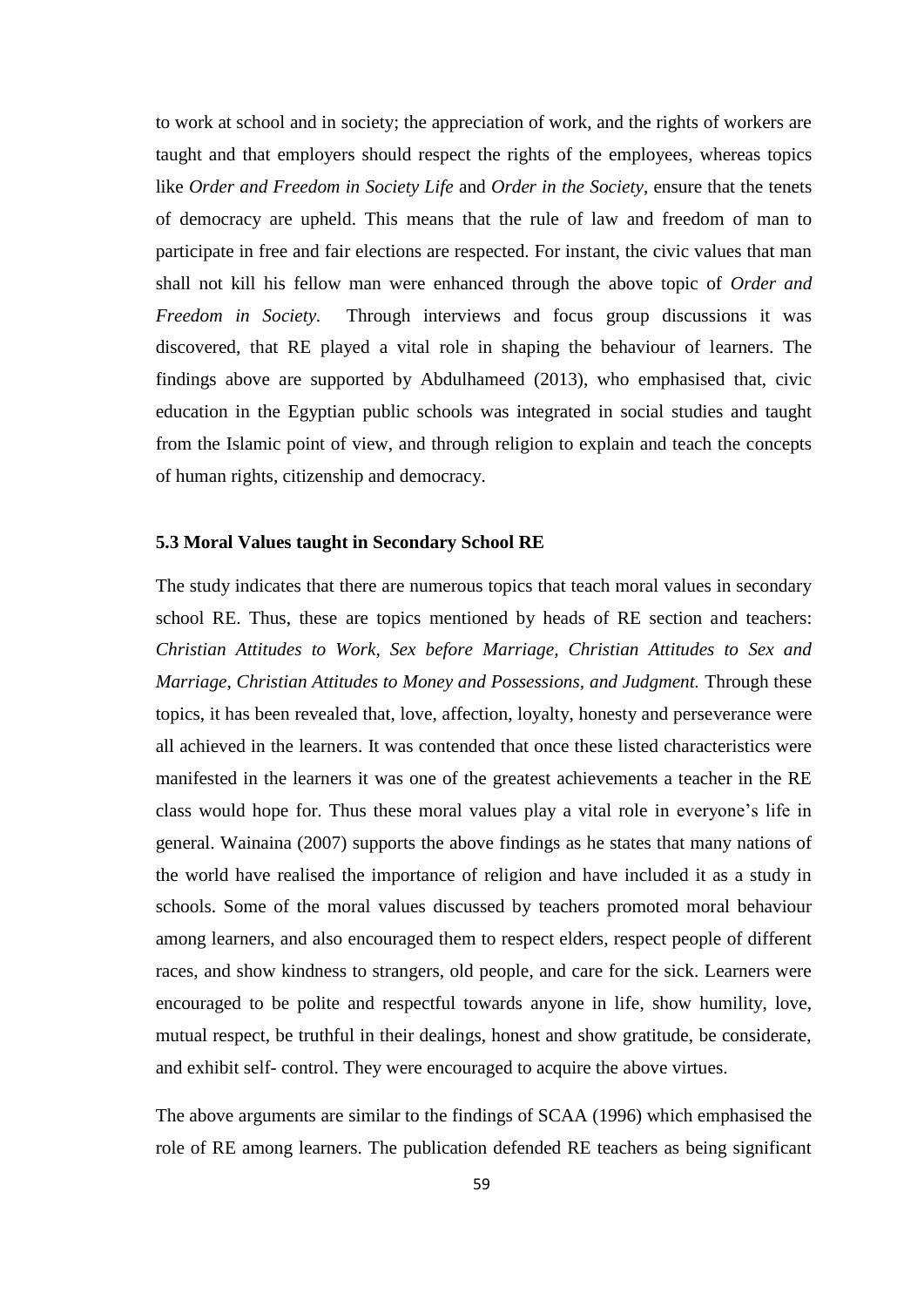as they were responsible for the moral education. As they defined for their learners, standards of behaviour in the classroom and around the school, the teachers engaged learners in thinking about their responsibilities when issues such as keeping promises, telling the truth, or dealing with unfairness and injustice arose. Teachers of RE provided for learners, whether consciously or unconsciously, a moral framework of values which guided their relationships with others. This shows that RE is an important player in the transmitting of moral values among learners.

#### **5.4 Spiritual/ Religious Values in Secondary School RE**

The study reveals that the secondary school RE syllabuses were equipped with topics that were meant to bring about spiritual/religious values in the learners. It has been established that the content of the syllabuses was one that was anchored on the promotion of values among human relationships; sharing of hope, interest and fear, unity and charity in the early church. The study has established that tolerance of other religious beliefs, respect of different religious opinions were enhanced through the teaching of RE. This is in line with what scholars like Harding (2005) have already argued that, the aim of RE is to facilitate desirable changes in an individual since it encompasses theoretical, practical, moral, spiritual, human and divine aspects.

The study recognises that spiritual values are values that try to shape the behaviour of a learner to be more like Christ like. Thus, it can be stated that spiritual values are of huge importance for the development of every nation or generation. The spiritual values are said to be associated with the process of growth and development of a learner as an individual. According to the study, the spiritual values have been of particular significance for religious education, a process which seeks to enable the child to grow in faith, in knowledge of God and in love of God's word. The above findings are consistent with Nazam and Husain"s study (2016), that explained that spiritual values were imparted in school-going children as a way to enhance spiritual development of children.

The study further reveals that the term value was used to suggest judgments of right and wrong, lofty and base, just and unjust, and more personal preferences, for things that are useful to individuals as they happen to value them. It has been revealed that, there are numerous topics that taught spiritual values in the learners, and the study establishes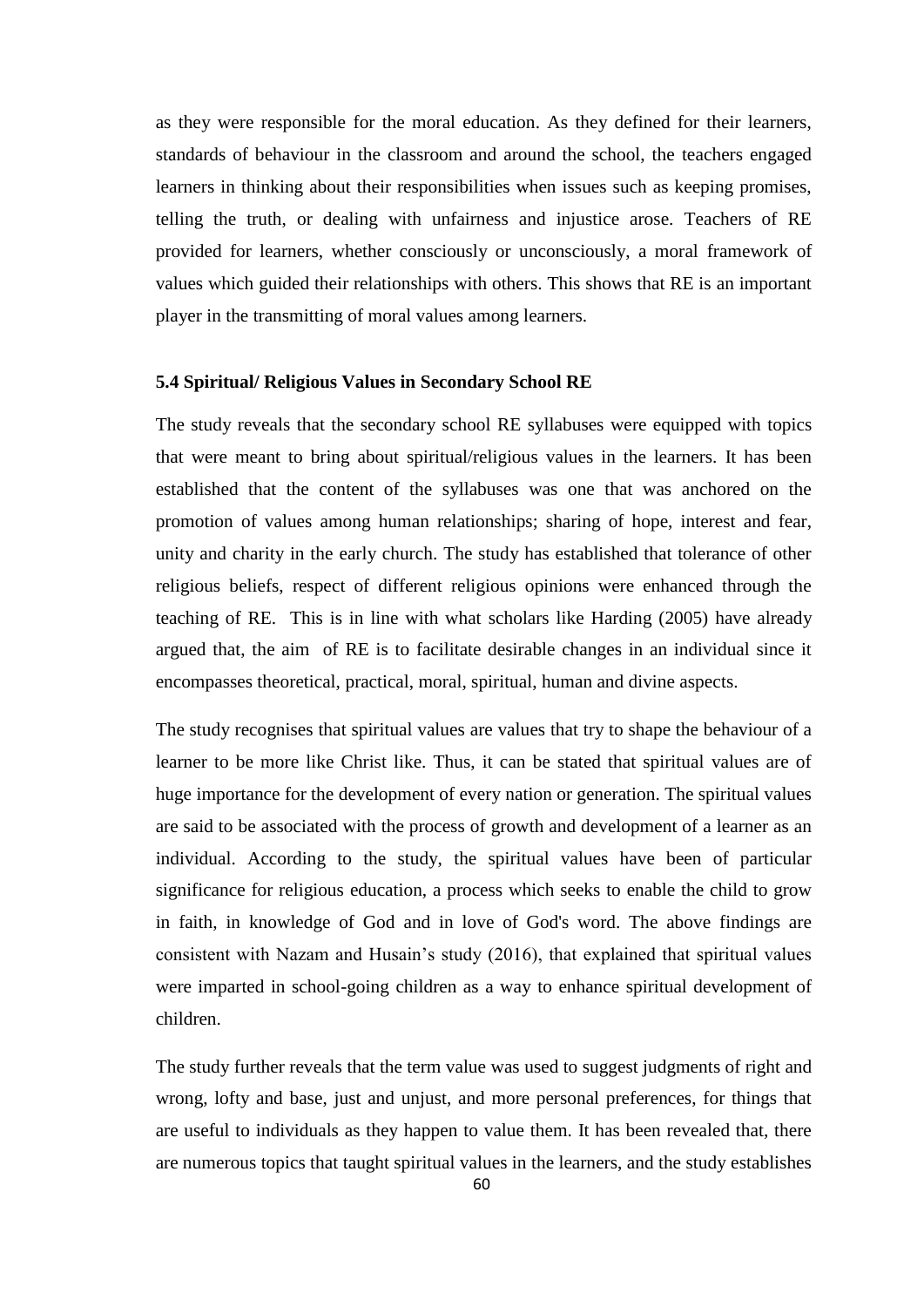that topics such as Faith and Prayer and Jesus Attitude to people, Judgment, Morality, Courtship and Marriage enhance spiritual values in the learners, in that learners begin to respect each other, live well with the neighbour in their communities, and also fear and worship God.

According to Kowino (2013), holistic education helps to develop learners morally, spiritually, intellectually and physically. Hence, holistic education produces learners who are spiritually, morally, emotionally and intellectually competent. Spiritual competence enables learners interpret the meaning of RE in their present and future lives, developing in them a sense of purpose, wonder and mystery. It enables them to understand the importance of believing in God with the conviction that there is a spiritual solution to their day to day life challenges. Spiritual competence makes learners more caring, tolerant and be actively engaged in the spiritual quest. In order to achieve spiritual competence among our learners in Zambia, RE needs to be made compulsory at senior level

#### **5.5 Civic Values promoted in Secondary School RE**

On the question whether RE promoted civic values in secondary school RE, the findings of the study reveal that RE is one subject that is at the pinnacle of promotion of civic values among secondary school learners. Through the topics presented in the Bible, historical, religious and cultural situations, learners are able to pick out civic values. Through civic values, learners are said to become better citizens who become morally upright and better future leaders. The content of Junior and 2044 syllabuses show intent to promote civic values in the learners from grade eight to twelve. Topics like *Competition, Cooperation and Trust* in grade eight prepared the learner to accept competition, cooperation and trust in society as the key elements of development in every country. Respect of other people"s opinions, respect of others, fairness, justice and respect for authority and leadership, were the civic values promoted by RE among learners. The grade nine topic *Freedom and Community* equipped learners with skills in decision-making positions, the ability to make right decisions for oneself or the school. This topic laid the foundation for good governance and leadership in the learners. Authority and leadership taught the roles of leaders, it helped the learners appreciate authority; learners were able to identify leadership qualities in fellow learners and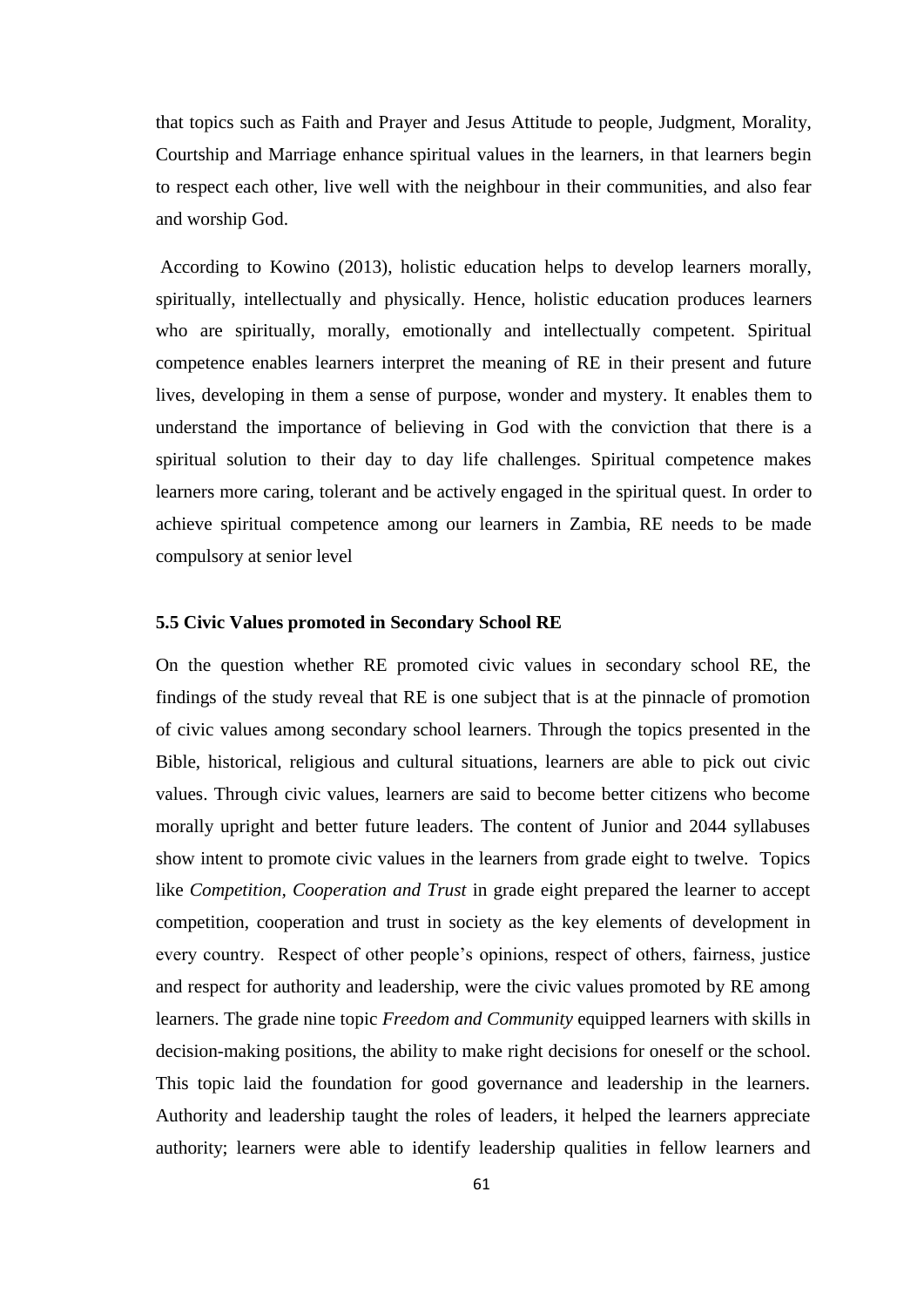apply it in society during elections. It also created awareness about laws and the rules found in different communities.

Findings above are supported by Klemenovic and Zukovic (2013) who observes the idea that education may serve as a generator of social change, that school is an important support pillar in promoting and accepting the values of the community, as well as in the personal growth and development of every individual.

The senior secondary syllabuses 2044 and 2046 promote civic values through a topic *Working in a Changing Society*. The topic help learners develop positive attitudes to work at school and in society, the appreciation of work; and respect the rights of the employees. The findings of the study emphases the commitment to service which is either in army or teaching, paying of taxes to government as that is a duty of every working citizen. Similarly, topics like *Justice in Society* and *Service in Society*, educate the learners on the various forms of injustices in the community, how to be just in life situations; and learners are equipped with the love for one another which characterises the requirements of a good leader. The study has established that it helped the learners to be aware of good leadership styles and the ability of exercising leadership. The findings reveal that civic values helped the learners to analyse the use of authority by leaders.

Courtship and marriage educated the learners on the rights of husbands and wives in the home. In supporting the findings above, Simuchimba (2005), states that the adequacy of RE syllabuses in Zambia should be defined in terms of conformity to provisions and values of the country"s constitution and principles of its national education policy in general and national policy on RE in particular. This can be seen in Article 19 of the Zambian Constitution; the constitutional values which come out clearly are freedom, liberty, equality, fairness and pluralism. Simuchimba (ibid) further says, these are values RE was supposed to reflect in the Ministry of Education Policy Document called *Educating Our Future* (1996), "Zambia is a liberal democratic society…(where) the values of liberal democracy…must guide the formation of educational policies and their implementation." Simuchimba (ibid) meant that Zambian RE syllabuses were to be educationally adequate, democratic, pluralistic, multi-faith,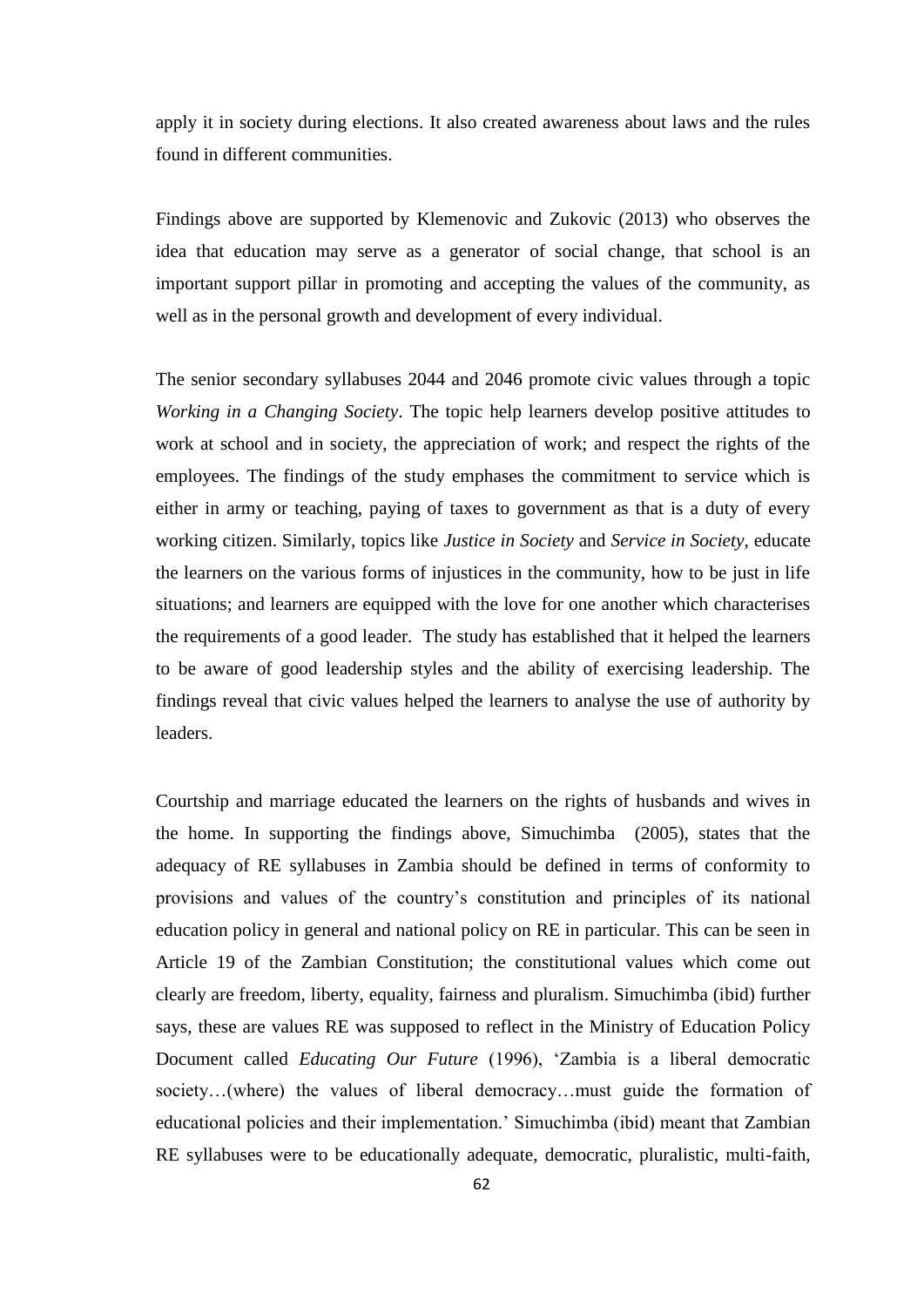and broadly-based. As such, from the findings the views of the respondents in the current study were that RE syllabuses in Zambia were adequate in nature.

#### **5.6 Moral Values promoted in Secondary School RE**

On the question whether RE promoted moral values among learners in secondary schools. The study established that in the RE syllabus for grade eight the first topic focused on morality and values, it clearly explained what morality was, the purpose of moral education, sources of morality and moral dilemmas learners go through every day. There are topics in the RE syllabuses (the junior syllabus) such as growing up that deals with the growth of the learners, the different ways people develop, self-concept and self-esteem. The findings reveal that RE, whether it is 2044 or 2046 or the junior syllabuses, does promote moral values among learners. Therefore, RE plays a big role in shaping the learners' lives and making them suitable members of society.

The findings also reveal that the role RE played in the lives of learners from grade eight to twelve was visible in their actions. RE also gave learners a voice on issues that affected them as they grew up, such as family problems, justice in society, religious issues, and these helped them how to behave well in the various communities they lived. This argument is in line with Kombe (2005), who argued that through RE, students acquired the desired beliefs, values and practices of their society which enabled them to live in harmony with other members.

The findings reveal that RE syllabuses were appreciated for being direct on sensitive topics which learners felt ashamed to discuss with their parents in their homes. The school system had also generally shown the learners how to treat each other with respect regardless of the different backgrounds they come from. The RE syllabus taught in schools provided learners with self-awareness, critical thinking and decisionmaking skills in life situations. The above findings are supported by SCAA (1996), which states that RE teachers played a vital role in ensuring that learners developed the necessary significant moral education. The teachers inevitably define, for their pupils, standards of behaviour in the classroom and around the school using the RE syllabuses by engaging pupils and stimulating their thinking on some responsibilities, such as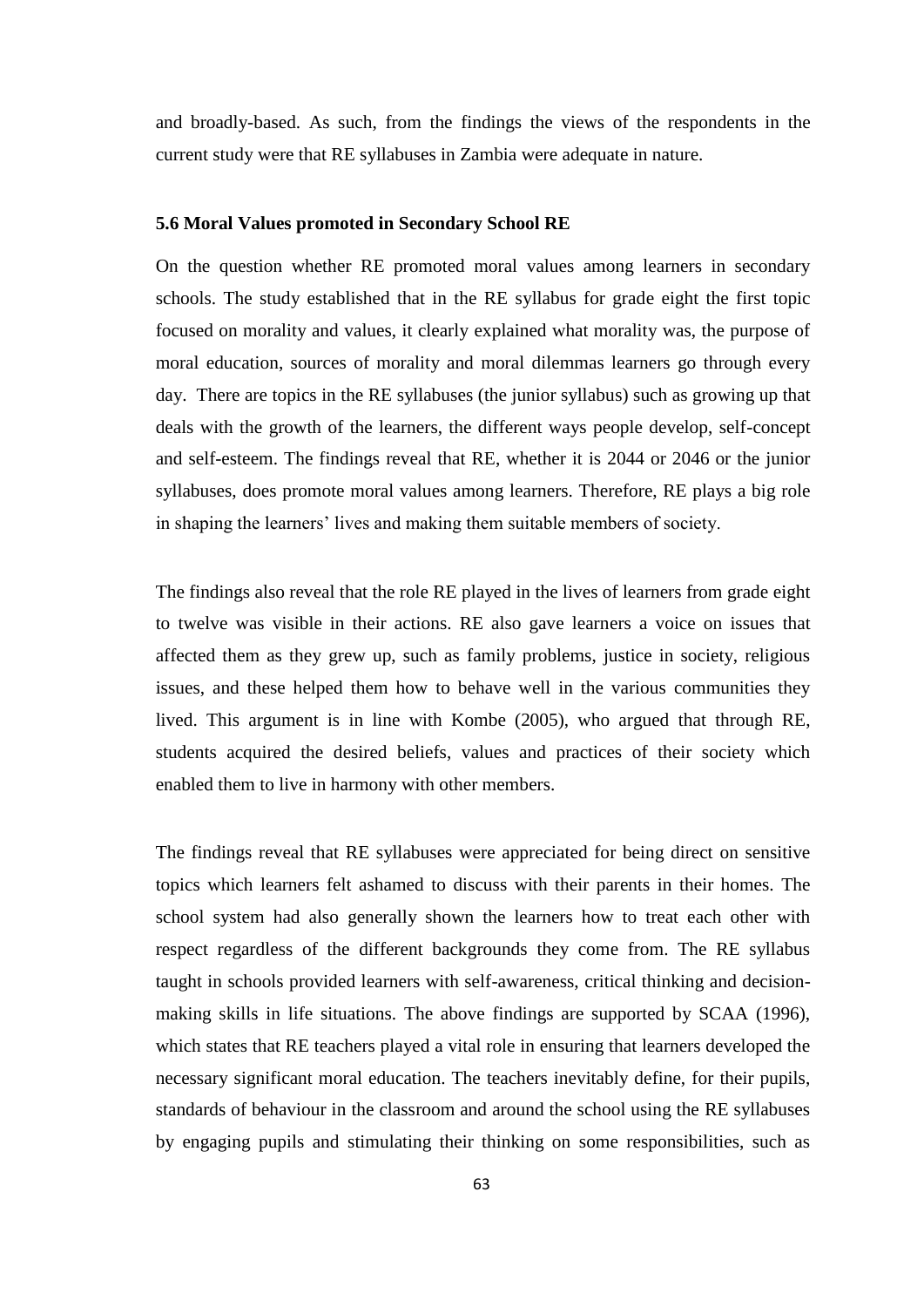keeping promises, telling the truth, dealing with unfairness as injustices arose. The other significant factor highlighted by SCAA (ibid) includes the role the teachers play in the provision of a moral framework of values which guide the pupils" relationships with others. In their teaching, the teachers present moral dilemmas whilst at the same time demonstrating to pupils how the dilemmas could be addressed.

The findings reveal that teachers' attitudes and interactions with the learners provide powerful role models. Some of the moral values promoted in RE are; respect for elders, appreciation of different moral codes found in society and the different types of moral values found in other religious beliefs. Learners learnt how to handle emotions and develop a holistic view of knowledge, spiritual, moral and religious values which are relevant to the learner's awareness of life. It has been revealed that moral values taught in RE syllabuses enhanced critical thinking in the learners. Also it is worth stating, that through the topics taught in the RE syllabuses, the learners developed personal identity; teachers were not supposed to impose their identities on learners but could allow them to develop their own identities. Therefore, RE serves to be an important subject which the government should look into making it a compulsory subject because of the benefits accrued to it. The above findings are supported by the educational policy *Educating our Future* (MoE 1996), which states that the aim of RE is to produce a learner capable of being animated by a personally held set of civic, moral and spiritual values.

### **5.7 Spiritual Values promoted in Secondary School RE**

Relating the findings to the study objectives, the nature of the current RE is adequate enough in the attainment of the specific goal of the MoE, that is, to shape the development of learner"s personally-held set of spiritual values. The classroom teaching provided learners with learning experiences which related, as far as possible, to the challenges of their everyday lives (Milner and Pedro, 2006). Classroom teaching brought about personal change in learners, which could deepen learners" spirituality and inculcate moral values in them.

The spiritual values were promoted through practice at school, inculcating in the learners how to treat people of different religious beliefs, tolerate others, love for one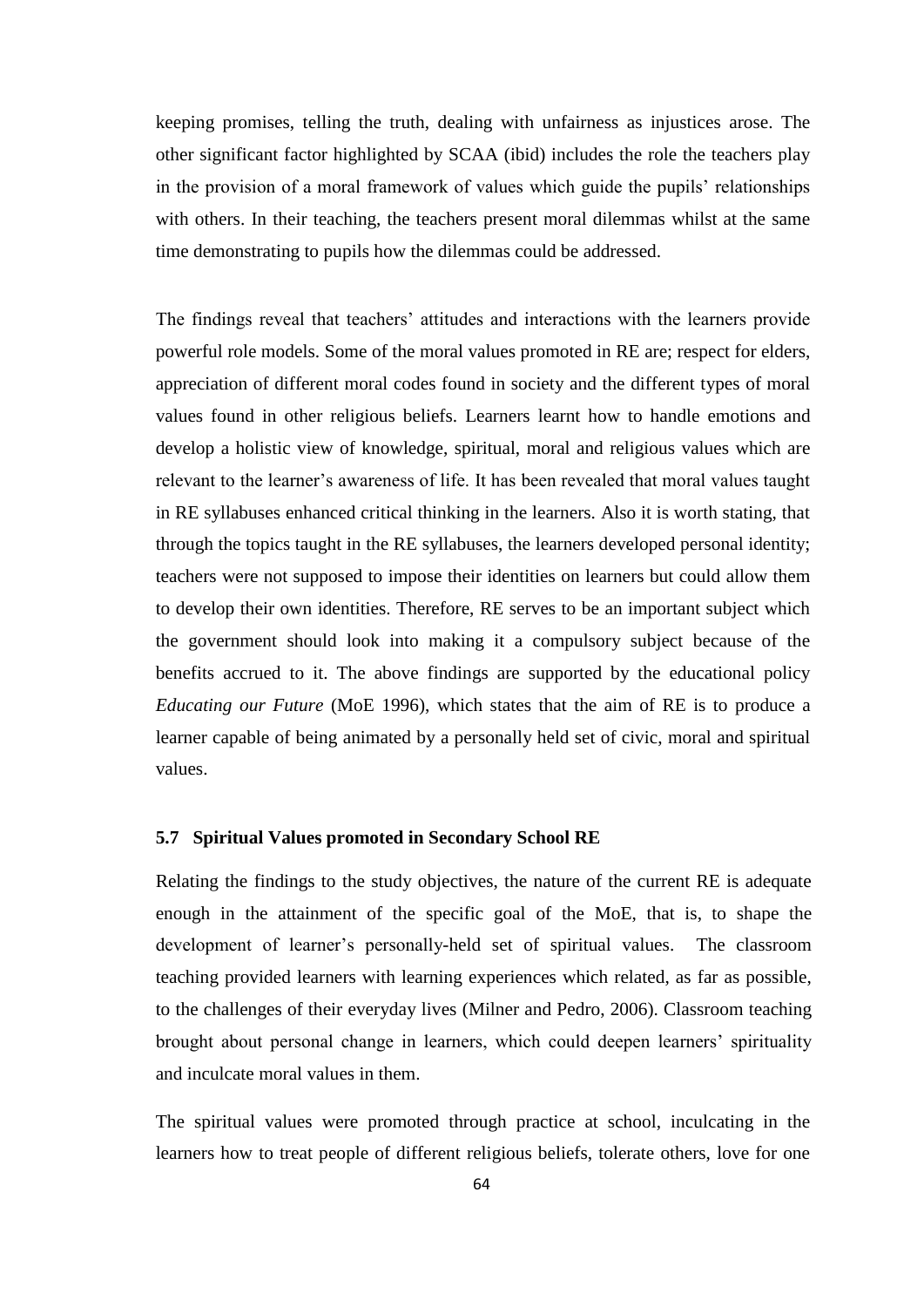another, and generally promote the spiritual values. Fear and respect for God also contributed to the promotion of spiritual values. In addition, junior syllabi promote spiritual values through topics like Learning about God, Prayer, Suffering and Death, which all highlight the importance of a spiritual life and enhance the development of learners. While topics that deal with spiritual values are Prayer, Faith and Baptism. Learners acknowledged that after learning about the spiritual values, most of them had improved prayer life and prayer helped them get through their day to day lives. Prayer offers spiritual counseling, which creates peace in one"s life; thus the content of RE gives learners" guidelines on how to understand different types of prayer and how one would grow spiritually. The spiritual values discussed by the participants during the interviews and focus groups discussions were respect towards other types of prayer lives, tolerance to different modes of prayers or beliefs and religious literacy and knowledge.

RE promoted spiritual values among learners through the topics taught and the values learners acquired at the end of the learning period. Learners acquired and developed a holistic view and knowledge of spiritual and religious values which are relevant to the learner's awareness of life. The interpretation of the findings above show that, Zambia has different religious traditions which are taught at school and enable learners to tolerant different religious beliefs in society. This enhances respect for different religions and one"s faith. RE promotes these values in the learners to create a better tomorrow and demonstrate a synthesis and assimilation of spiritual values. Findings on how RE promoted spiritual values among learners reveal that learners appreciate and practice the values they learnt at school.

However, the above findings are supported by Pekausky (1998) who revealed that school had been identified as a vehicle of direct instruction. The school played a major role in inculcating and deepening spiritual values in the learners. The study revealed that specific values like religious knowledge in the curriculum were itemised by teachers and learners. However, content analysis reveals that the spiritual values were only mentioned in the specific topics that dealt with spiritual values. This entails that RE in its current form, effectively promotes spiritual values among learners. Further, in theory the government's aim states that RE at secondary school level of education is to shape the development of personally-held set of civic, moral and spiritual values.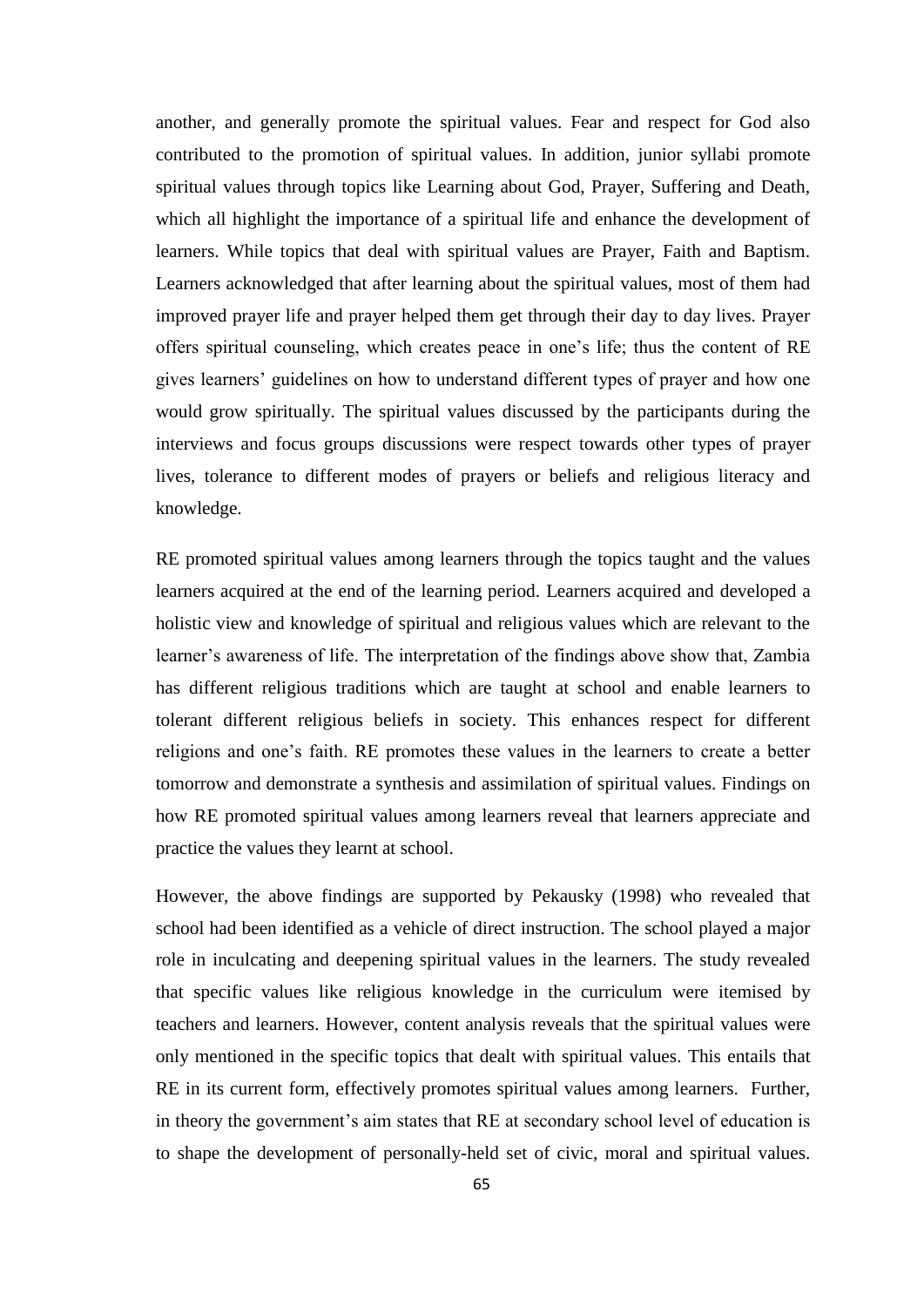This aim has been attained by the schools and impacted comprehensive knowledge into learners about spiritual values explained in the learning content.

With regard to how RE promoted spiritual values among learners, the study reveals that learners from grade 8 to grade 12, acknowledged that RE had helped them have a close relationship with God. Through topics like Prayer, Faith, Sin and Death, and many more topics, learners understood the nature of God, and His importance in the lives of people, additionally, scripture reading in the class helped them understand the role of the Bible in the lives of a Christian and the Bible passages in the content helped them grow in faith. Topics such as Life, Suffering and Death prepare them for life after death. The content of learning material was delivered to learners by teachers whom by nature and in terms of relationship are more influential in the lives of children. Learners took more seriously what teachers said to them. In this context, the spiritual values items embedded in the contents would be well understood and appreciated by learners, who often idolise their teachers (Oladipo, 2009). Consistent with these findings, the inclusion of spiritual values in the curriculum and ensuring its full implementation contributed to the spiritual development of learners because teachers are often idolised by learners, and who act as their models and are directly involved in conveying value education.

Spiritual value tolerance of others' religious beliefs, respect of different religious opinions, and relevance of spirits provided learners with an overview understanding of scriptures. Learners were taught how to pray, live a spiritual life and encouraged to read the scriptures as a way to enhance their understanding of life challenges. The study established that RE was sufficient enough in the promotion of spiritual values among learners.

Despite the pre-dominance of Christianity in the country, Zambian RE should not indirectly promote and impose the Christian belief and moral system on learners at the expense of other beliefs and moral systems, as the case is at present. The values of rational and moral autonomy, and liberty, imply that RE teaching and learning in Zambia should not deny the learner the right to be exposed to different beliefs and moral values to live by (Simuchimba, 2005). He goes on to suggest that for RE to be educationally adequate, the aims of RE in Zambia should be stated in such a way that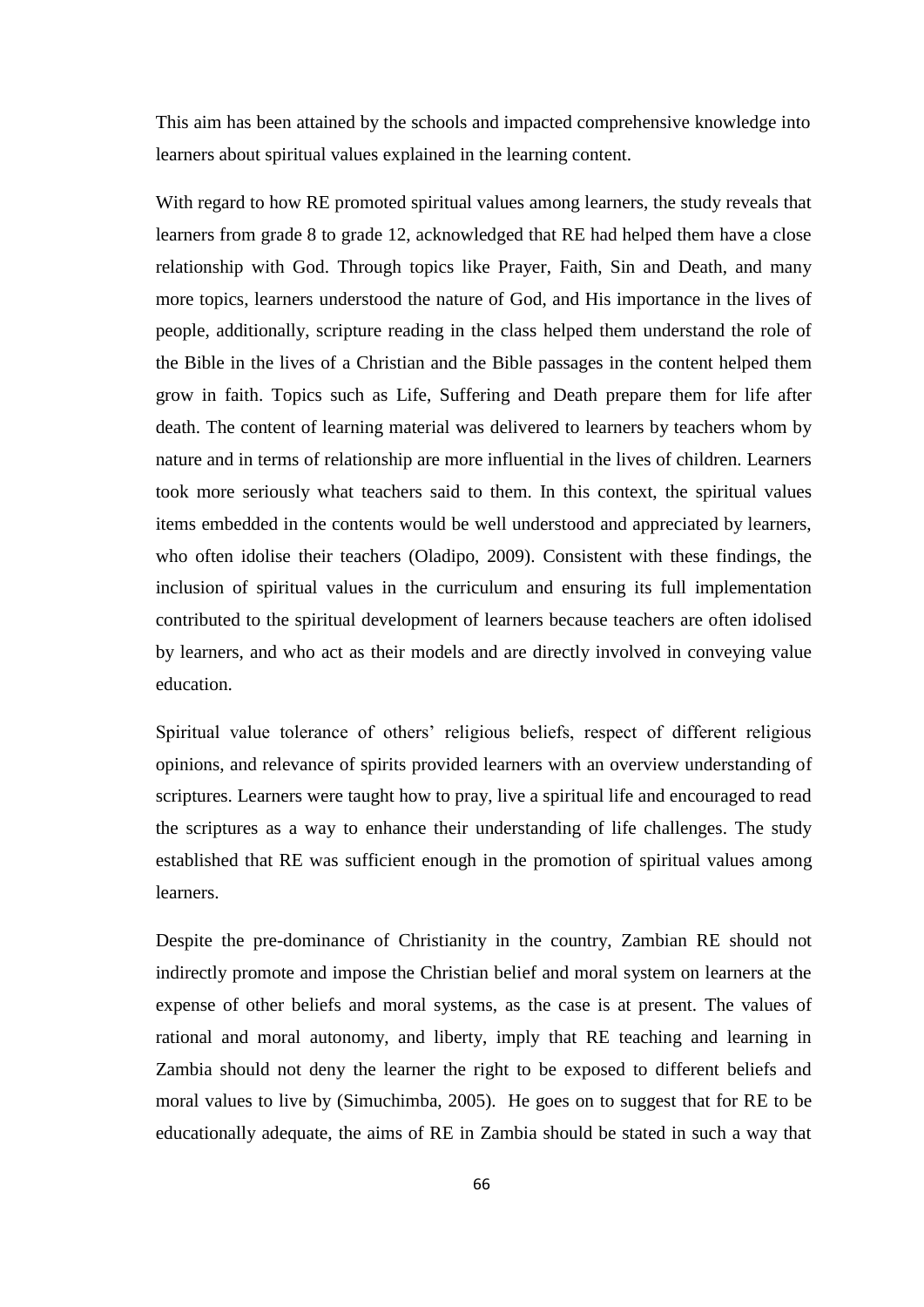they are consistent with the legal provisions for the subject. The aims should reflect the fact that all religions found in Zambian society are equal before the law and thus deserve equal treatment in RE. Additionally, Simuchimba (2012), explains that learning RE is supposed to lead to acquisition of knowledge and understanding of spiritual, religious and moral values and appreciation of traditions within which learners are growing up.

## **5.8 Conclusion**

The chapter discussed all the three aspects of focus in this study according to the objectives of this study. The main areas of concern were on the civic, moral and spiritual/religious values taught in secondary school RE and how RE promoted civic, moral and spiritual values in the secondary school RE. The study established that RE was highly an influential subject in secondary schools, which helped learners to be morally upright. It further helped them to understand ideas about governance and human rights, and how to tolerate other religions in Zambia. The study also established that civic, moral and spiritual values were itemised in the syllabuses with explanations in teaching and learning materials. The values discussed in class-work and learning materials are recognised as civic, moral and spiritual items by both learners and teachers. The findings also show that learners were exposed to more of Christianity than other religions.

The next chapter discusses the conclusions and recommendations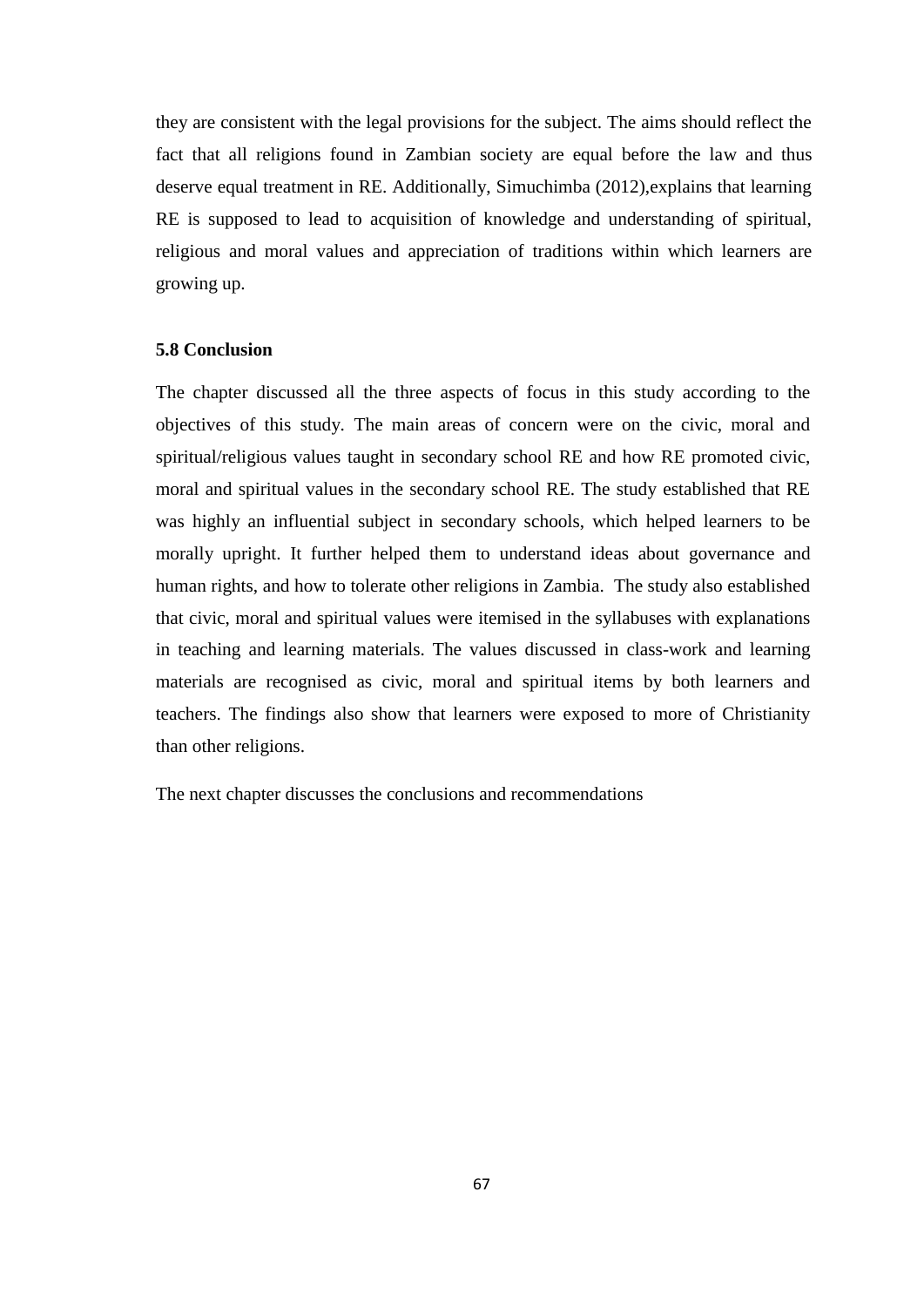# **CHAPTER SIX CONCLUSION AND RECOMMENDATIONS**

### **6.1 Overview**

The preceding chapter discussed the findings of the study while this chapter will present the conclusions and the recommendations of the study on the role of RE in the promotion of civic, moral and spiritual values among learners in selected secondary schools in Lusaka city.

# **6.2 Conclusions**

The study has shown the role of RE in the promotion of civic, moral and spiritual values among learners in selected secondary schools in Lusaka city. However, considering the participants" responses, the researcher established that civic values were visible and practical among learners and teachers as evidenced by the syllabus itself. They further helped them to understand ideas about governance and human rights, and how to tolerate opinions from other people.

The study has established that RE was a highly influential subject in secondary schools, which helped learners to be morally upright. The study has also established that moral values were itemised in the syllabuses with explanations in teaching and learning materials. The moral values discussed in class-work and learning materials were recognised as moral items by both learners and teachers.

However, on the establishment of the spiritual values found in the secondary RE syllabuses, we could conclude that the syllabuses were sufficient enough in teaching the spiritual values to the learners. The findings also showed that learners were exposed to more of Christianity than any other religions in Zambia; the syllabuses were biased towards Christianity didn"t give enough room to other religious traditions to be mentioned.

With regards to the evaluation of the role of RE in the promotion of civic, moral and spiritual values among learners, it is concluded that RE played a vital role in the lives of learners and how teachers conduct themselves before learners had a great impact on the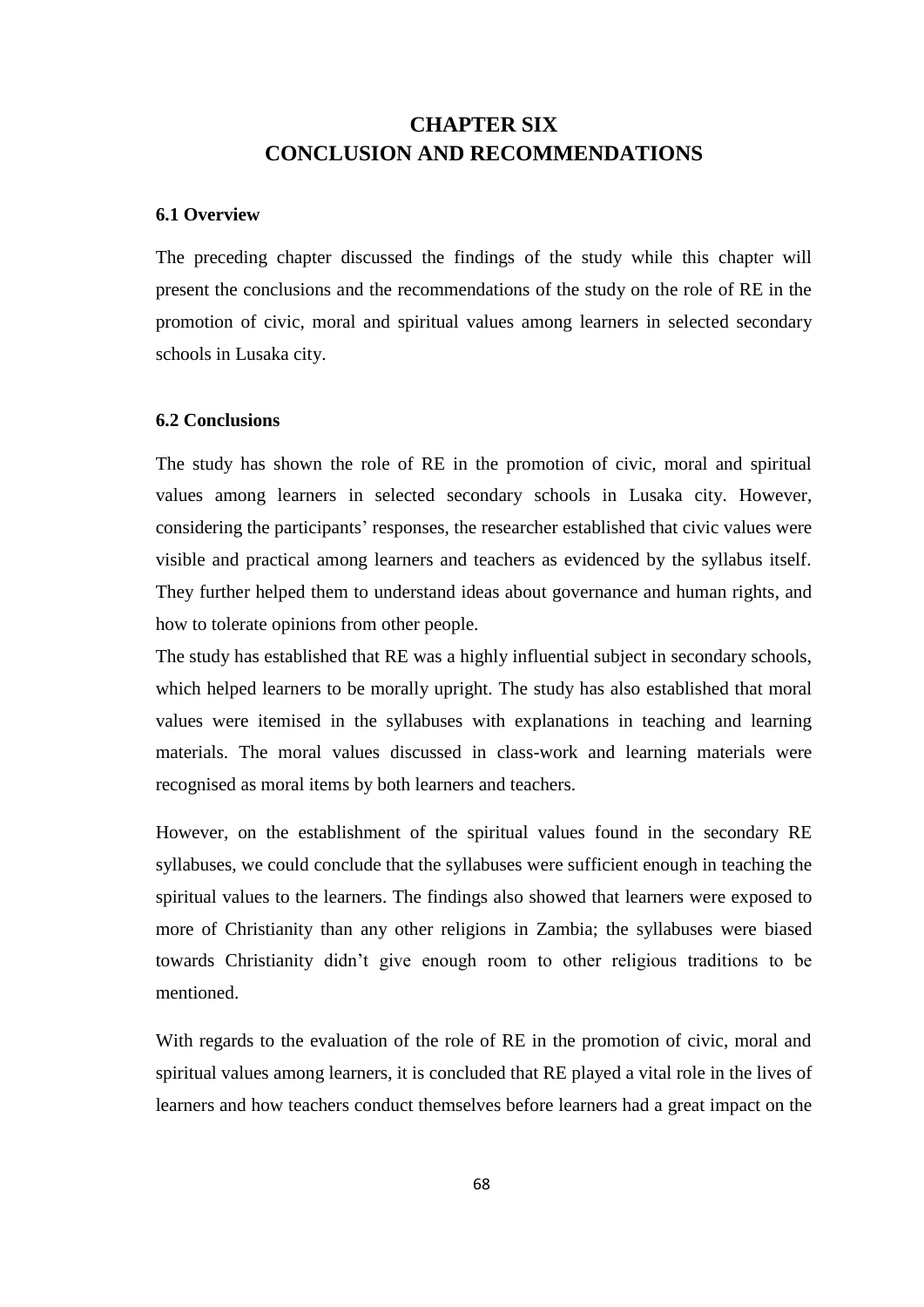learners. The syllabuses are well outlined and give room to the learner's development of sets of civic, moral and spiritual values.

## **6.3 Recommendations**

In view of the results of the study and the conclusions drawn, the following recommendations are made:

- 1. RE should be revised as to make the subject more modern in content and materials especially in topics like Leisure and Success.
- 2. A topic on Emotions should be introduced in the syllabus and religious passages should be explained in details.
- **3.** RE should be made a compulsory subject regardless of career pathways.

# **6.4 Suggestions for further research**

There is need for further research to assess the impact of spiritual and moral values on learners after school.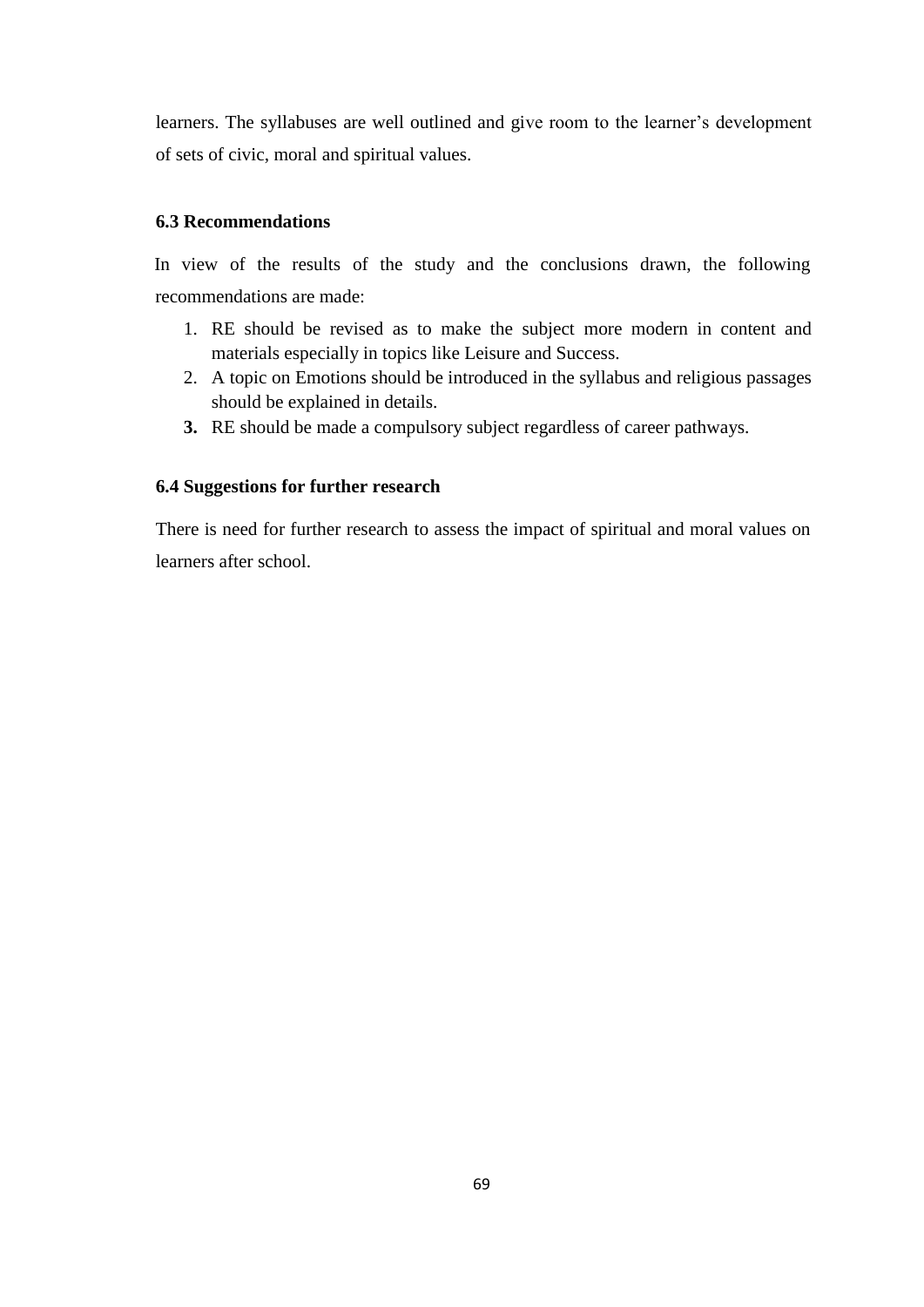#### **REFERENCES**

- Affifa, K. (2008). *Effects of Religious Education on the Moral Development of Children*: Unpublished PhD dissertation Institute of education and research University of the Punjab.
- Alhooli A. (2010). "Kindergarten Teacher"s Personal and Professional Competencies," Volume 28, *Journal of Abrab Bureau of Education for Gulf States.*
- Armon, C. (1984). "*Ideals of Good life: A Longitudinal/ Cross Sectional Study of Evaluative Reasoning in Children and Adults*." Unpublished PhD Dissertation: Harvard University.
- Awonyi, S.A, Aderant, K. and Tuyo, A. S. (2011). *Introduction to Research Methods*. Ibadan: Ababa Press.
- Ayers, W. (1993). *To Teach*. New York: Teachers College Press.
- Benninga S. J (1991). Moral, Character and Civic Education in the Elementary School. New York: Teachers College Press.
- Bless, C. M and Achola, P. (1998). *Fundamentals of Social Research Methods: An African Perspective*. Lusaka: Government Printer.
- Bryman A (2004). *Social Research Methods*. Oxford: Oxford University Press.
- Bryman, A 92008). Social Research methods.  $3<sup>rd</sup>$  Ed.) Oxford: Oxford University Press.
- Bull N, J (1969). *Moral Education*. London: Routledge and Kegan Paul.
- Carmody. B (1992). *Conversion and Jesuit Schooling in Zambia*. Leiden: E.J. Brill.
- CDC (1983). *Syllabus for Religious Education in Basic Education, Grade one to nine.* Lusaka: Educational Services Centre.
- CECAC (1986*). Moral Education for Junior Secondary Schools*. Ibadan: Evens.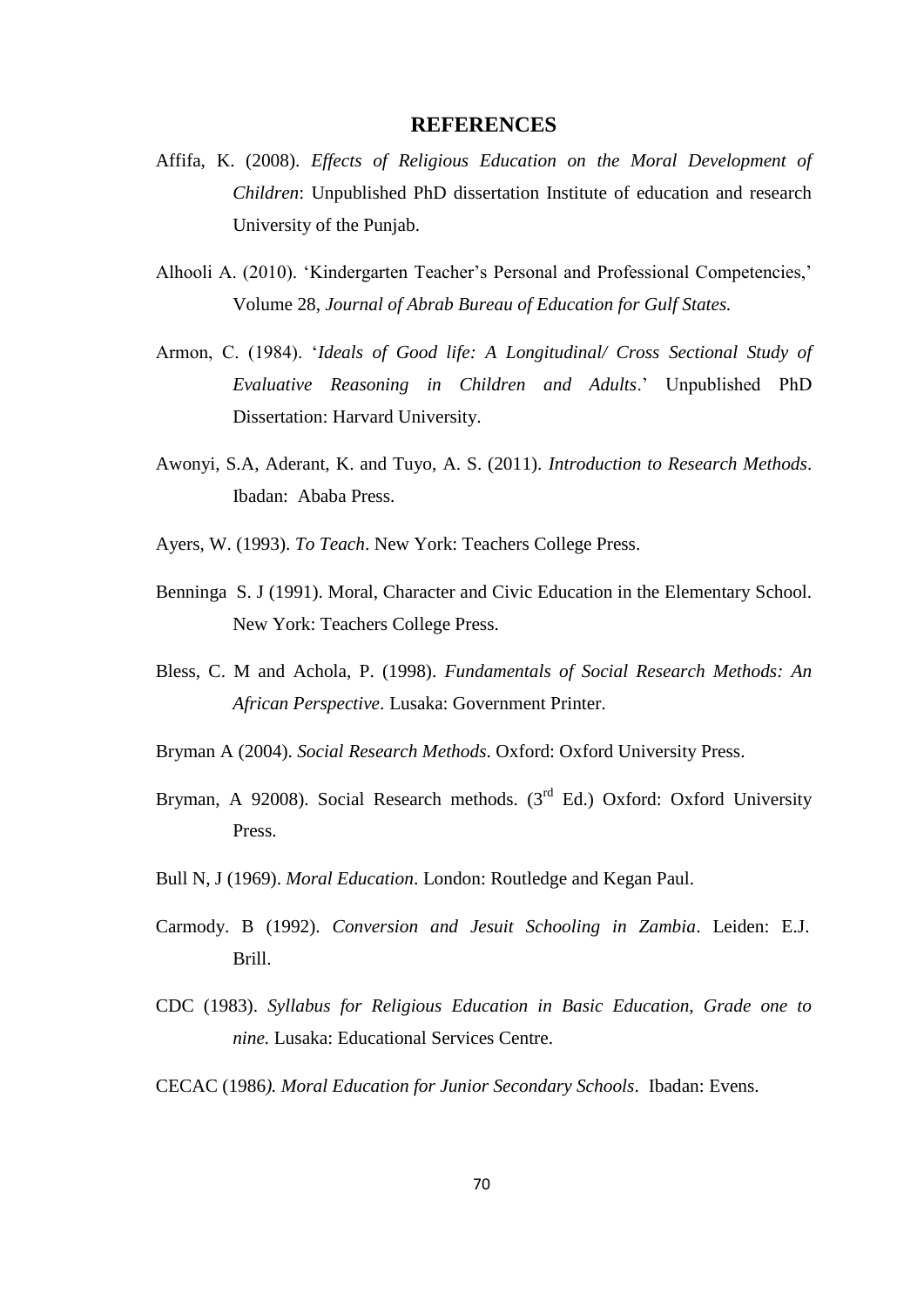- Chizelu, J. M. (2006). *Teaching Religious Education in Zambian Multi-religious Secondary Schools*: Unpublished PhD dissertation.University of South Africa.
- Churchhill, G. A. (1987). *Research Methodological Foundations 4th Edition,* Chicago: Dryden Press.
- Creswell, J.W. (2003). *Research Design: Qualitative, Quantitative and Mixed Methods Approaches*. New Delhi: Sage Publications.
- Dembeck, M. and Wells-Moran, J. (2008).*Values and Moral Clarification*; Canada, www.mentalhelp.net. Retrieved September 2017.
- Digest, E. (1994). *Religion in the Social Studies Curriculum. Evangelical Alliance Report*, 2007. http://www.eric digest.org/1994/religion.htm . Retrieved 2017.
- Elham, A.F (2013). Raising Submissive and Dependent Citizens: The Case of Egyptian Schools. In the Education of Future Citzens. Kuwait.
- Fagan, P.F. (2006). "*Why Religion Matters: The Impact of Religious Practice on Social Stability.*" Heritage Foundation Backgrounder No. 1064.
- Falade, D.A. (2007). *Development of a Participatory Civic Education Package for Secondary School Students in Ondo State, Nigeria*. Unpublished PhD. Thesis. University of Ibadan.
- Falade, D.A. (2010). Cultural Values and Character Training Among the Yoruba of Nigeria. In Ogen, O (Ed) *Culture and Education in Nigeria: Perspectives on Historical and Pedagogical Issues*. Ogen: Classy Prints.
- Faris, S.B. (2012). *Restoring Local Spiritual and Cultural Values in Science Education: The Case of Ethiopia*. An unpublished PhD Thesis. University of Toronto. Canada.
- FAWEZA (2003). *Girls" Education in Africa: Promoting Partnership for Action on the Ground*. Nairobi: FAWE.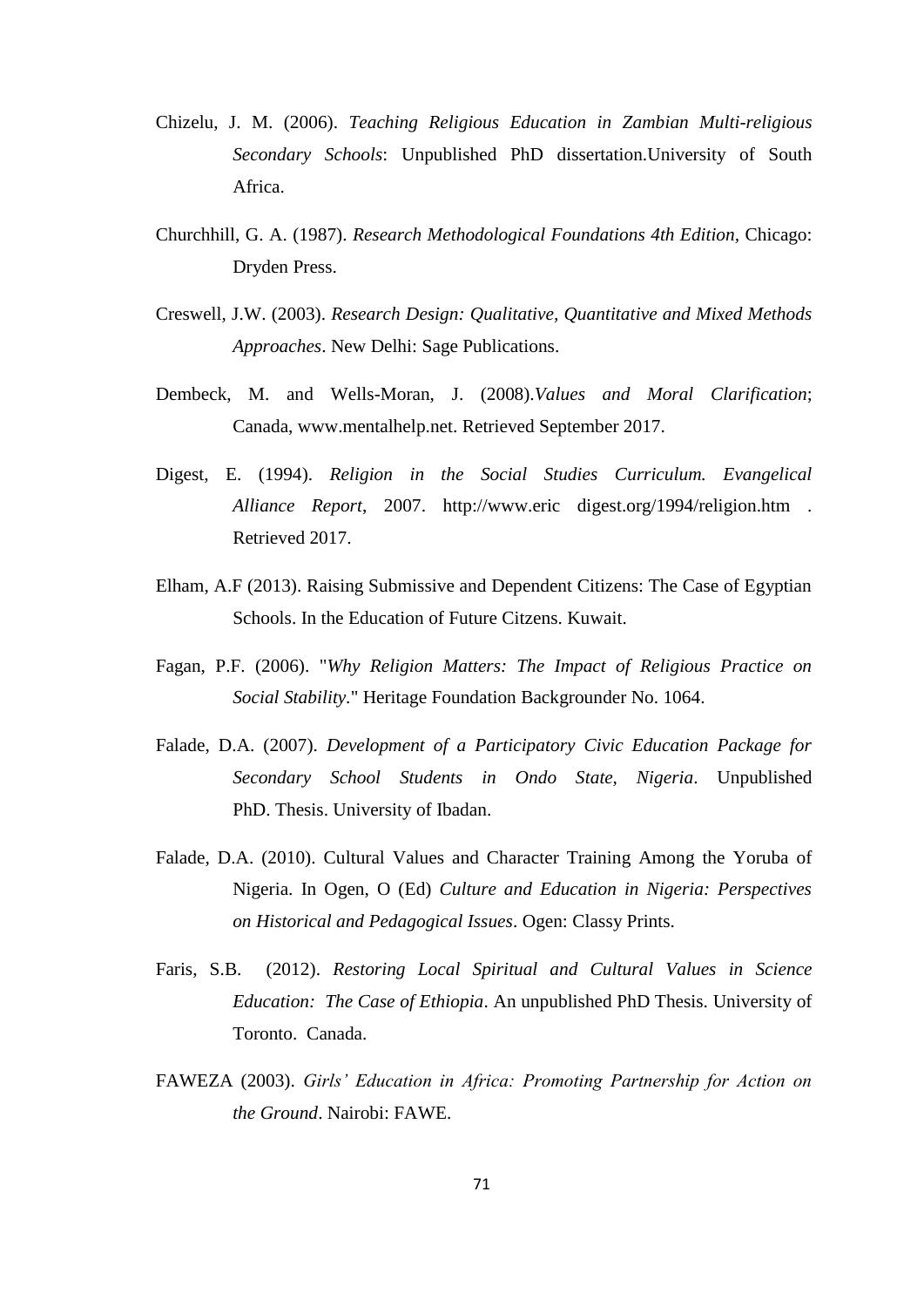- Gay, L. (1996). *Educational Research, Competences for Analysis and Application*  5<sup>th</sup> Edition. New Jersey: Prentice-Hall.
- Grove, J. (2009). *A Handbook for SACRE Members.* London: NASACRE, 16f.
- GRZ. (1996). *The Constitution of The Republic of Zambia, 1991* as amended to 1996.
- Hamwiinga, B. Mulenga,J. and Mweene,B. Simfukwe,G. (2010). *Civic Education*. Lusaka: Zambia Educational Publishing House.
- Henze, J. (1994). *Creative Tension: Essays in Religious Education for the Twentieth Anniversary of Zambia Association of RE Teachers*. Ndola: Copperbelt RE Development Unit.
- Henze, J. (2000). *Readings for Religious Education Teachers*. Ndola: Mission Press.
- Huitt, W. (1997). The SCANS Report revisited. Paper delivered at the Fifth Annual Gulf South Business and Vocational Education Conference, Voldosta State University, Valdosta GA, April. 18. 1997.
- Jackson, P., Boostrom, R. and Hansen, D.(1993). *The Moral Life of Schools*. San Francisco: Jossey Bass.
- Jones,S. (1985). Depth Interviewing In R. Walker (Ed), *Applied Qualitative Research*. Alder shot: Gower.
- Kanyimba, I. (2016). *An Assessment of Learners" Appreciation of Spiritual and Moral Values in Social and Development Studies in Selected Primary Schools in Kafue District in Zambia*. Unpublished Master of Education Degree in Primary Education: University of Zambia.
- Kasonde- Ng"andu, S. (2013). *Writing a Research Proposal in Education Research.* Lusaka: UNZA Press.
- King, V. (2003). "The Influence of Religion on Fathers' Relationships with Their Children," *Journal of Marriage and Family*, Vol. 65, No, 2 pp. 382-395.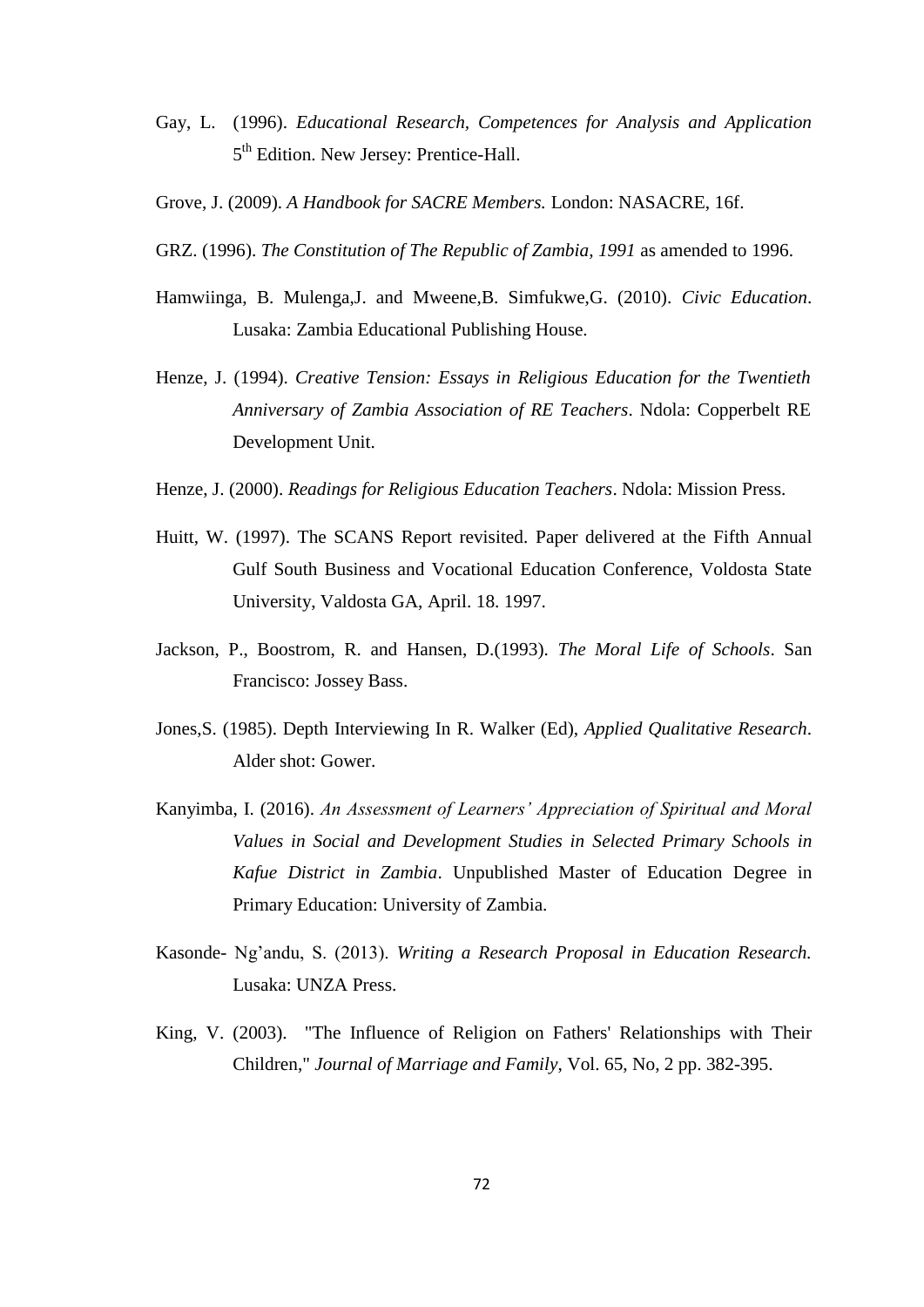- Klemenovic, J. and Zukovic, S. (2013). Civic Education and Religious Education in the Function of Democratisation of Education in the Republic of Serbia. University of Novi Sad.
- Kombo, D. and Tromp, D. (2006). *Proposal and Thesis Writing: An Introduction.*  Nairobi: Don Bosco Printing Press.
- Kombo, D. (2005). *Sociology of Education*. Nairobi: Ad Print.

Lusaka: Kenneth Kaunda Foundation.

- McMillan, J. H, and S. Schumacher, (2006). *Research Methods in Education: Evidence Based on Inquiry.* London: Pearson Education.
- Mcphail, P. (1982). *Social and Moral Education*. Oxford: Basil Blackwell.
- Merriam, S. and Simpson, E. (1995). *A Guide to Research for Educators and Trainers of Adults.* Florida: Krieger Publishing Company.
- Ministry of Education (1977). *Educational Reform: Proposals and Recommendations.* Lusaka: Government Printer.
- Ministry of Education (1983). *Syllabus for Religious Education in Basic Schools.* Lusaka: CDC.
- Ministry of Education (1996). *Educating Our Future*: National Policy on Education. Lusaka: Zambia Educational Publishing House.
- Mujdrica, J. (1995). *An Evaluation of the Zambian Secondary School RE Syllabuses*. Unpublished MEd Dissertation: University of Birmingham. London
- Muleya, G. (2015). *The Teaching of Civic Education in Zambia: An Examination of Trends in the Teaching of Civic Education in Schools.* Unpublished PhD in Socio-Education: University of South Africa.
- Musongole, D. (2010). *The Role of Religious Education in the Promotion of Girls Educational Rights in Peri-Urban Schools: A Case Study of Chingola District in Zambia.* Unpublished MA Dissertation: University of South Africa.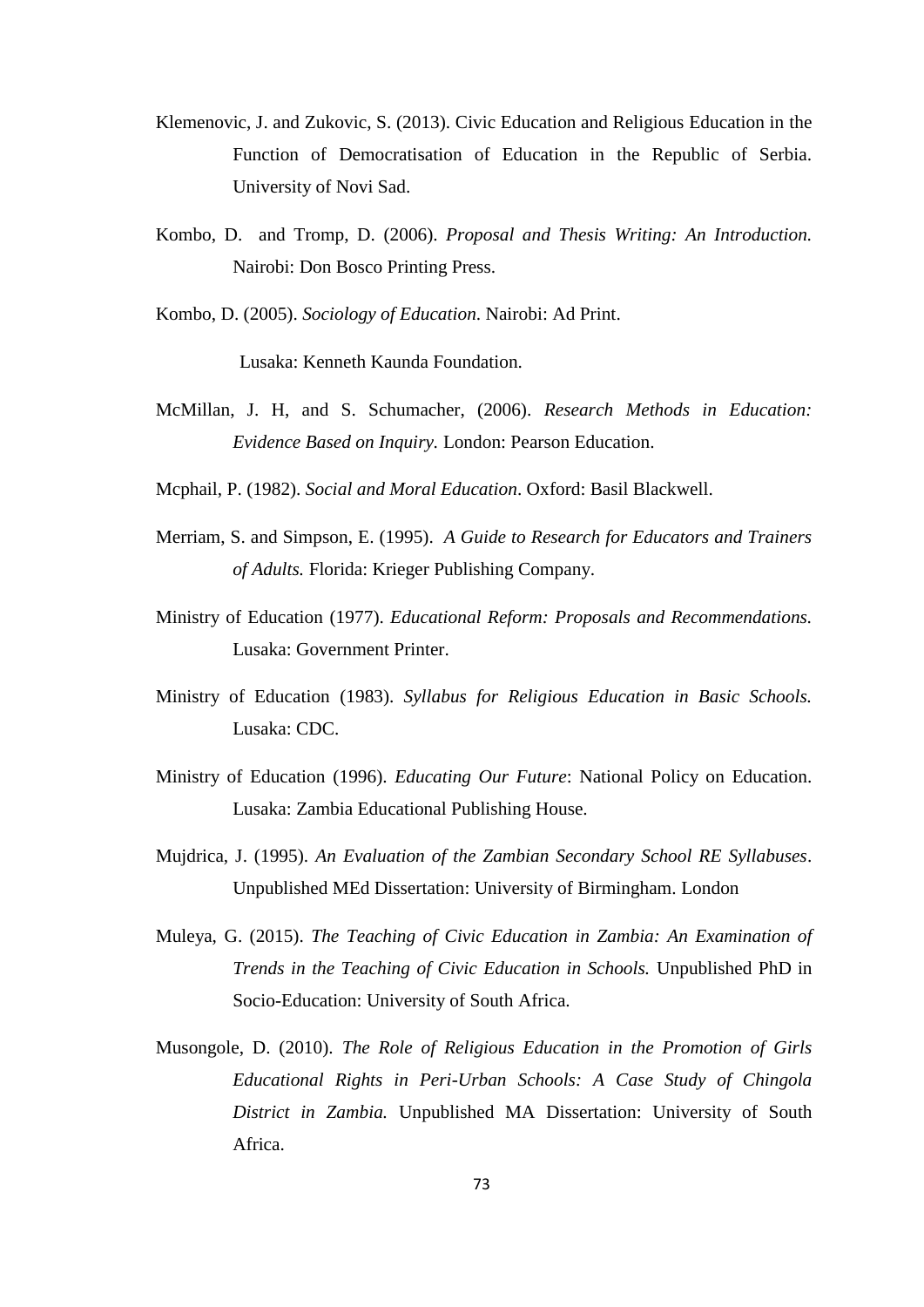- Mwiinga, B. P, (2009*). Human Rights and Fundamental Freedoms under the Constitution of Zambia: An Appraisal*. The University of Zambia School of law. Lusaka.
- NCSS (1990). *Religion in the Public School Curriculum.* New York:NCSS.
- Njobvu, M. J. (2015). *Testing Ronald Goldman"s Theory of Children"s Religious Thinking and Learning at Three Primary Schools in Lusaka District*. Unpublished MEd Dissertation: The University of Zambia. Lusaka.
- Noddings, N. (1992). *The Challenge to Care in Schools: An Alternative Approach to Education*. New York: Teacher College Press.
- Ofsted (1999, 2003 and 2004). *Promoting and Evaluating Pupils Spiritual, Moral Social and Cultural Development: Guidance for Schools.* London: Ofsted.
- Oladipo, S, C. (2009). *Moral Education of a Child: Who is Responsible?* Unpublished Research: Tai Solarin University of Education.
- Patton, M. Q. (1990). *Qualitative Evaluation and Research Methods* 2nd edition Newbury Park: Sage Publication Inc.
- Pekausky (1998). The Role of Schools in Moral Development: *Journal of Parenthood in America.*
- Pelosi, M. Sandifer, T. and Sekaran, U, (2001), Research and Evaluation, New Baskerville: Lehigh Press.
- Punch, K.F. (2011). *Introduction to Research Methods in Education.* New Delhi: Sage Publishers.
- Read, G. et al (1992). *How do I teach RE?* The Westhill project 5-16. Second Edition. London: Stanley Thomes Ltd.
- School Curriculum Assessment Authority. (1994). *Model 2, Questions and Teachings*. London: SCAA
- School Curriculum Assessment Authority. (1996). *School Curriculum and Assessment Authority*. London: SCAA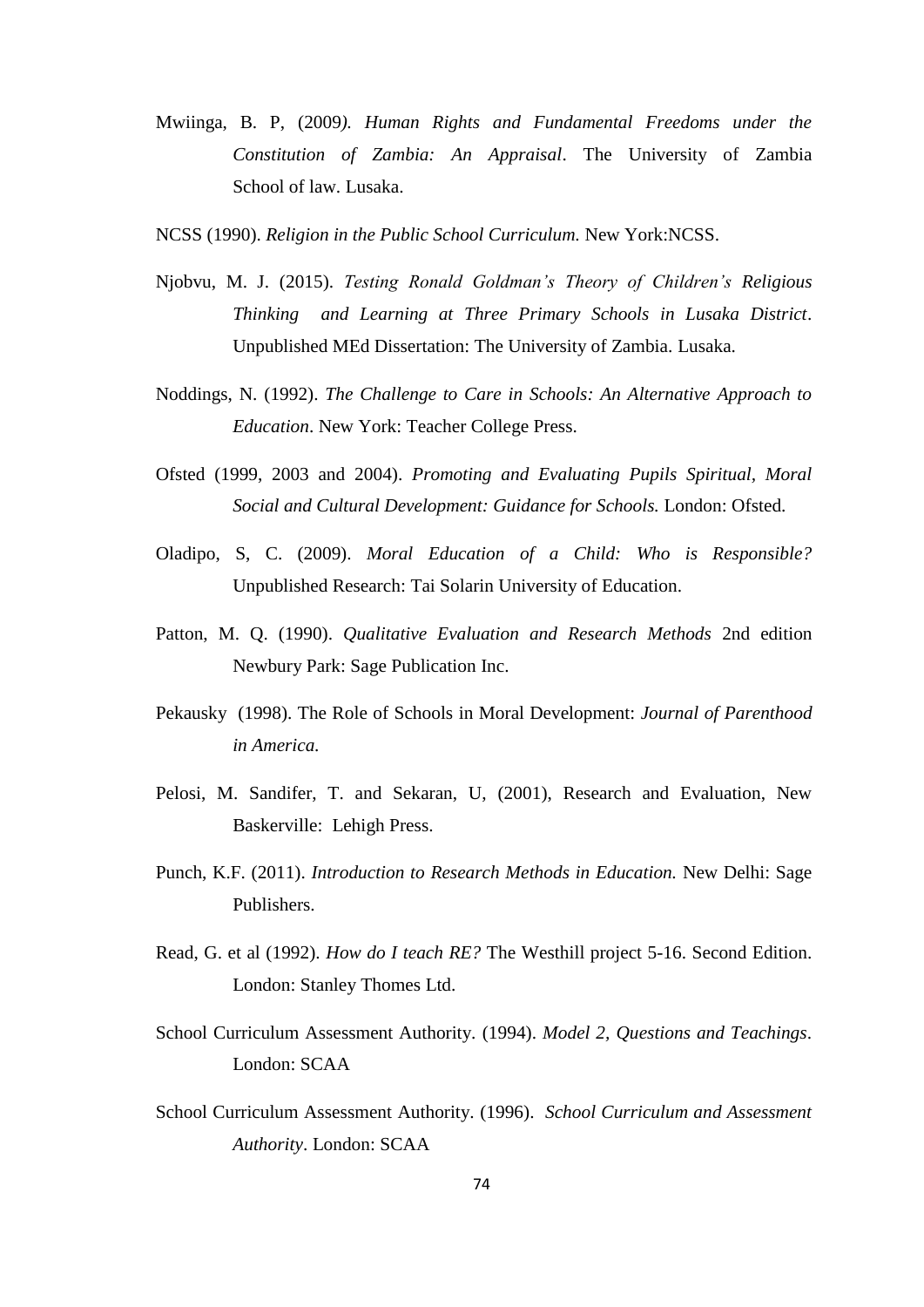- Simuchimba, M. (2012). "Teaching RE according to Educating Our Future: The National Policy on Education*.* Zambia Journal of Education, 19- 23.
- *Simuchimba, M.*(2005). Religion and Education in Zambia, 1890-2000 and beyond. Unpublished Doctor of Literature and Philosophy in Religious Stuides, University of South Africa.
- Snelson, P. (1974). Educational Development in Northern Rhodesia 1883-1945.
- Sulayman, H. (2012). Impact of Teaching Civic and Religious Values in the National Curriculum on Improving Social Responsibility in Tanzania: *The Analytical View.*
- *Tan, C. 2008. Two views of Education: Promoting Civic and Moral Values in Cambodia Schools. International Journal of Educational Development 28, 560-570.<http://dx.doi.org/10.1016/j.ijedudev.2007.07.004>*
- Tom, A. (1984). *Teaching as a Moral Craft*. New York: Longman Press.
- Tritter J. and Taylor F. (1992). An Educated Change in Moral Value*. Oxford Review of Education.* London: Taylor & Francis Ltd.
- UNESCO (1998). Learning to Live Together in Peace and Harmony: Values Education for Peace, Human Rights, Democracy and Sustainable Development for the Asia-Pacific Region: UNESCO-APNIEVE. Bangkok: UNESCO Publishing.
- UNESCO (1998). Learning: The Treasure Within, Report on Education for the 21st Century. Lusaka: UNESCO Publishing.
- United States of America National Council for Social Studies, (1990). *Religion in the Public School Curriculum.* New York: NCSS.

Unpublished MEd Thesis: University of Nairobi.

Wainaina, F. (2007). *Students Choice to Study CRE: A Case Study of Selected Secondary Schools in Kinangop Division and Nyandarua District, Kenya.*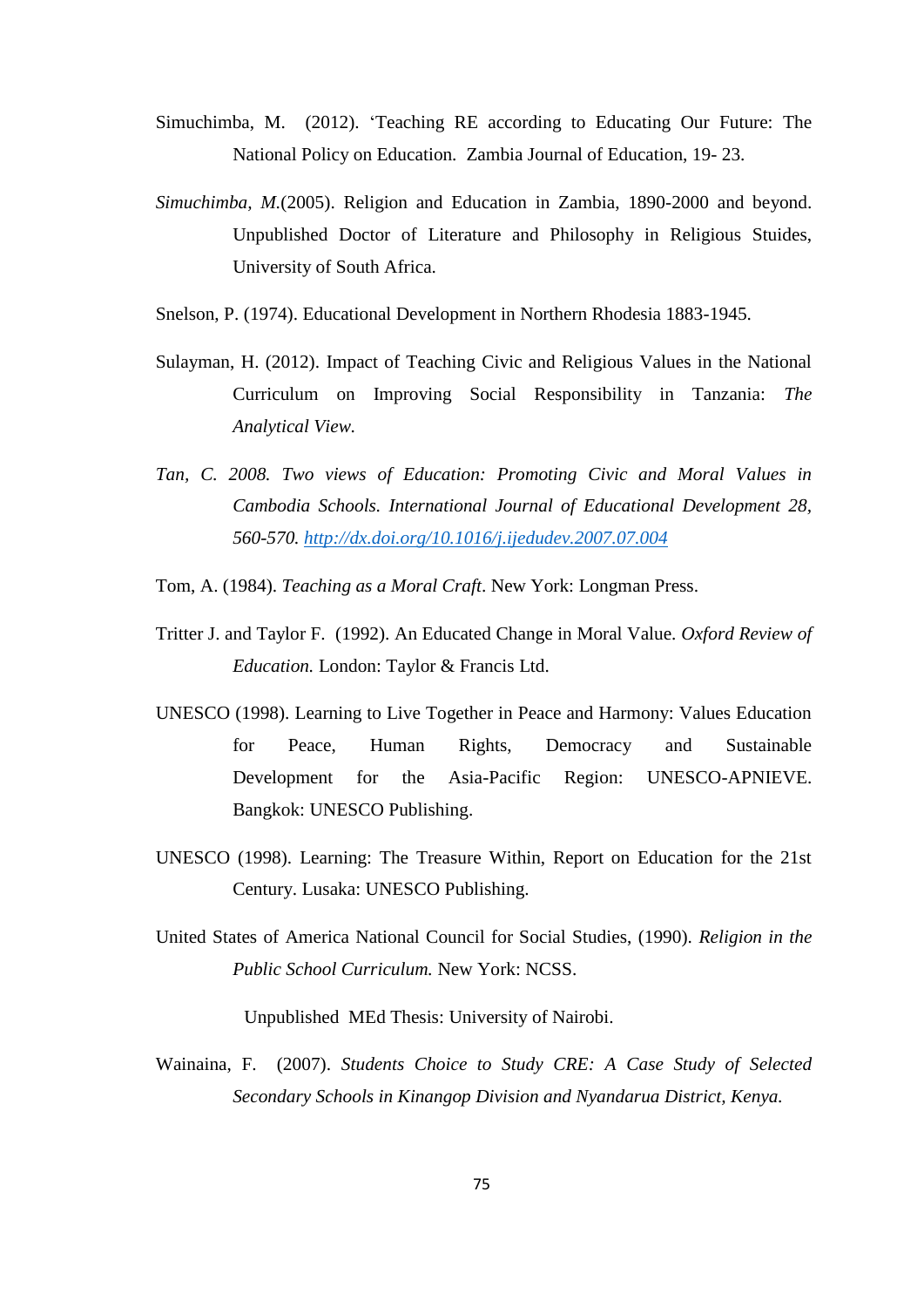- Webster (1981). Merriam-Webster"s Collegiate Dictionary. Springfield, MA: Merriam-Webstera.
- Wilson J, Williams N and Sugarman B. (1967*). Introduction to Moral Education*. Harmondsworth: Penguin.
- Wilson, E. (2010). *School-Based Research: A Guide for Education Students*. New Delhi: Sage Publishers.
- Yin, R. (1994). *Case Study Research: Design and Methods*. New York: SAGE.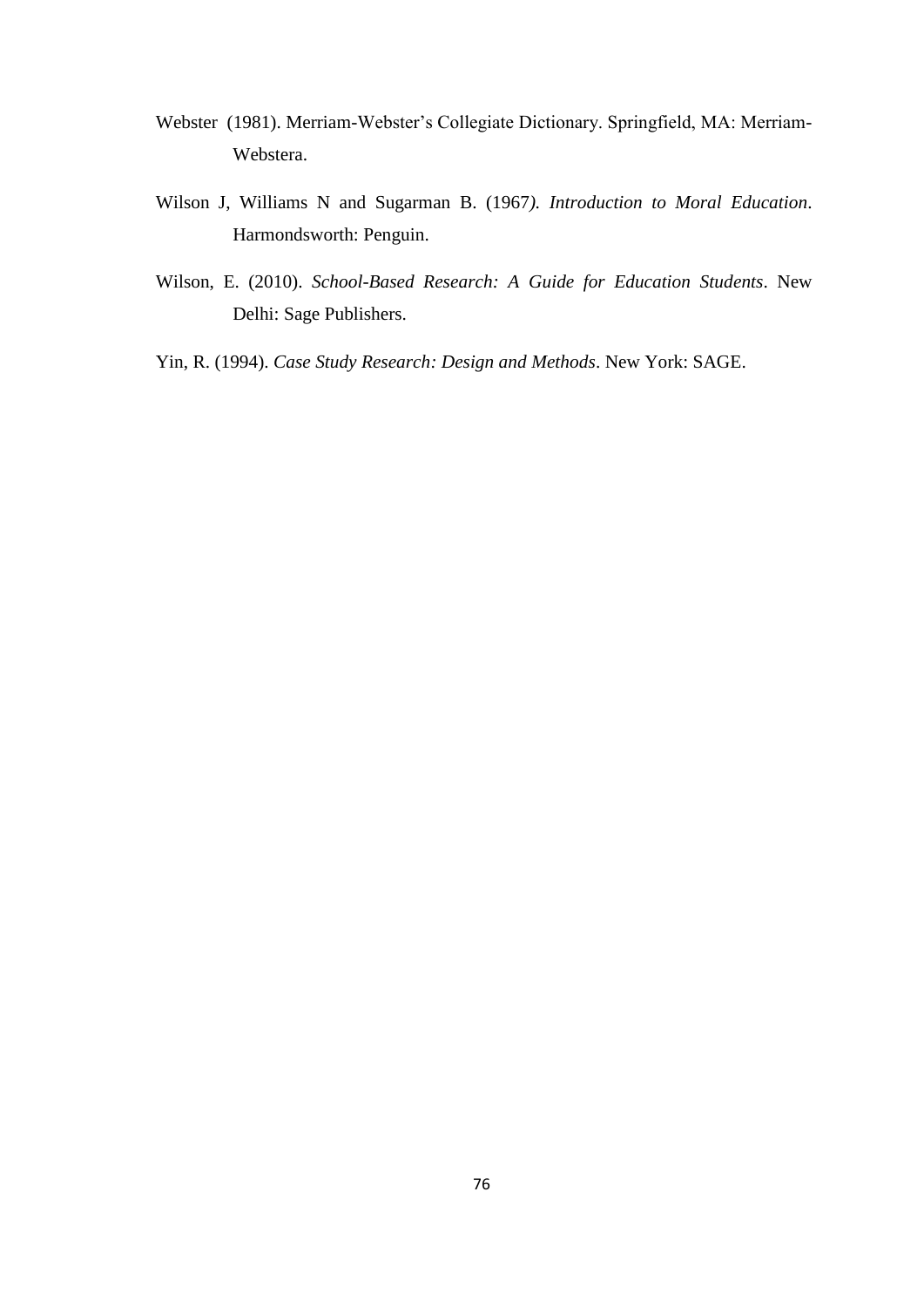# **APPENDICES**

# **Appendix I: CONSENT FORM**

I Christine Kamai, Chilumbu Milingo, a postgraduate student of Religious Studies at the University of Zambia, doing research on RE in schools. Is requesting for your voluntary participation in this study. Please read the information below and ask questions about anything you do not understand, before deciding whether to participate or not.

- 1. There are no risks in taking part in this study. Actually, taking part in the study will make you a contributor to the possible improvement of RE as a school subject.
- 2. Please consult your parents, if you are less than 18 years of age, before you decide on whether to participate or not.
- 3. If you do not want to be in this study, you do not have to participate. Remember, participation in this study is voluntary and you have the right to discontinue if you decide otherwise.
- 4. All the responses will be highly appreciated, treated confidentially and used for academic purposes only.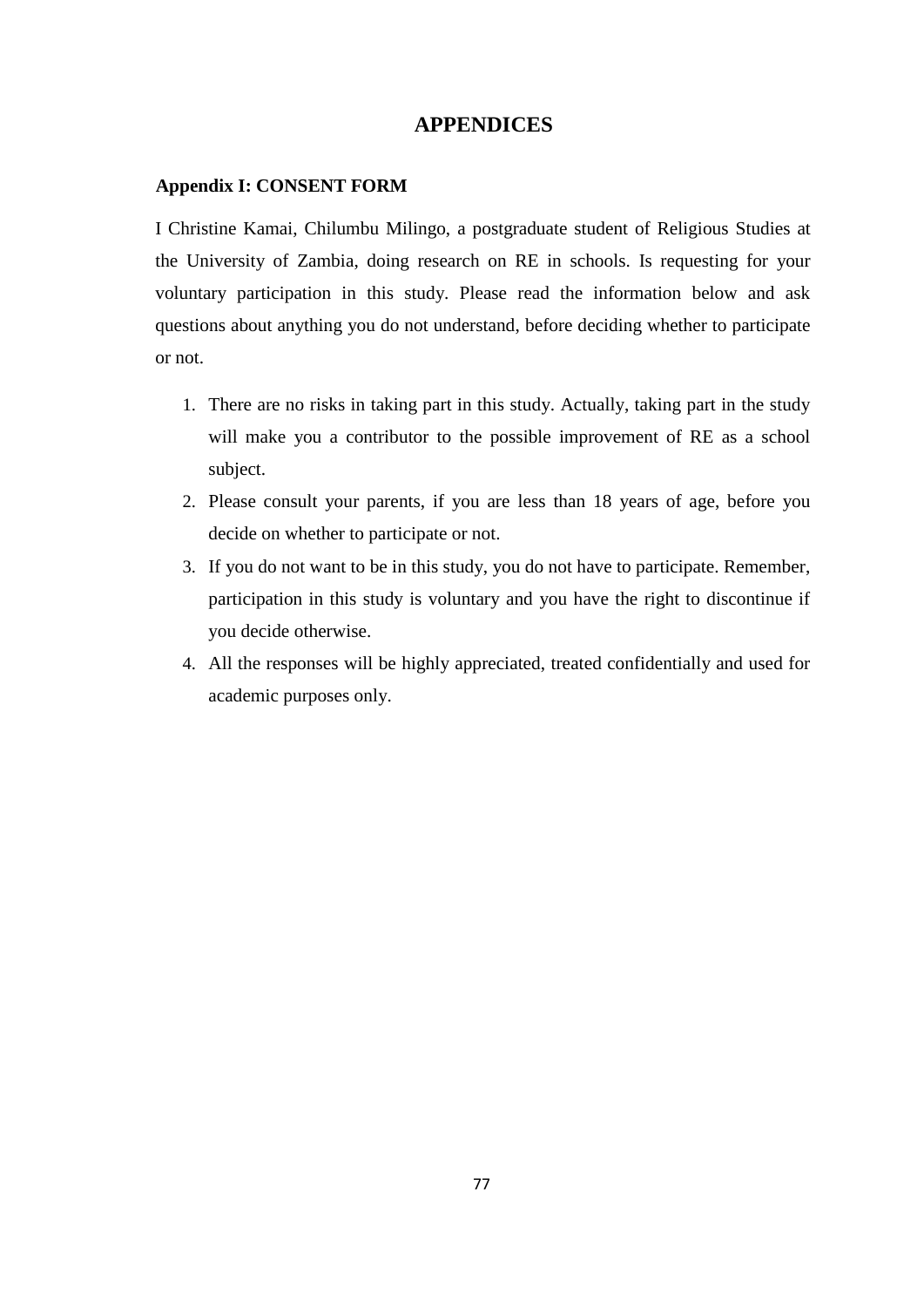# **Appendix II: Focus Group Discussion Guide for Pupils**

**School:…………………………………………………………………………**

**Date:………………………………Time:……………………………………**

I am a postgraduate student of Religious Studies at the University of Zambia doing research on RE in schools. I am very glad that you have accepted to be part of this study. May I further assure you that all the responses will be appreciated and treated confidentially.

- 1. Why did you take the subject?
- 2. What civic values are taught in RE?
- 3. What moral values are taught in RE?
- 4. What spiritual values are taught in RE?
- 5. Mention the topics which mostly cover moral, civic and spiritual values in your RE lessons.
- 6. How have you applied any of the civic and moral values learnt from RE in your life?
- 7. How have you applied any of the spiritual values learnt from RE in your life?
- 8. Explain what you find to be knowledge about these concepts.
- 9. Do you think RE gives you enough knowledge to understand different problems concerning civic, moral and spiritual values?
- 10. What other important ideas do you learn from RE?
- 11. Give examples of situations where you have applied what you learn in RE?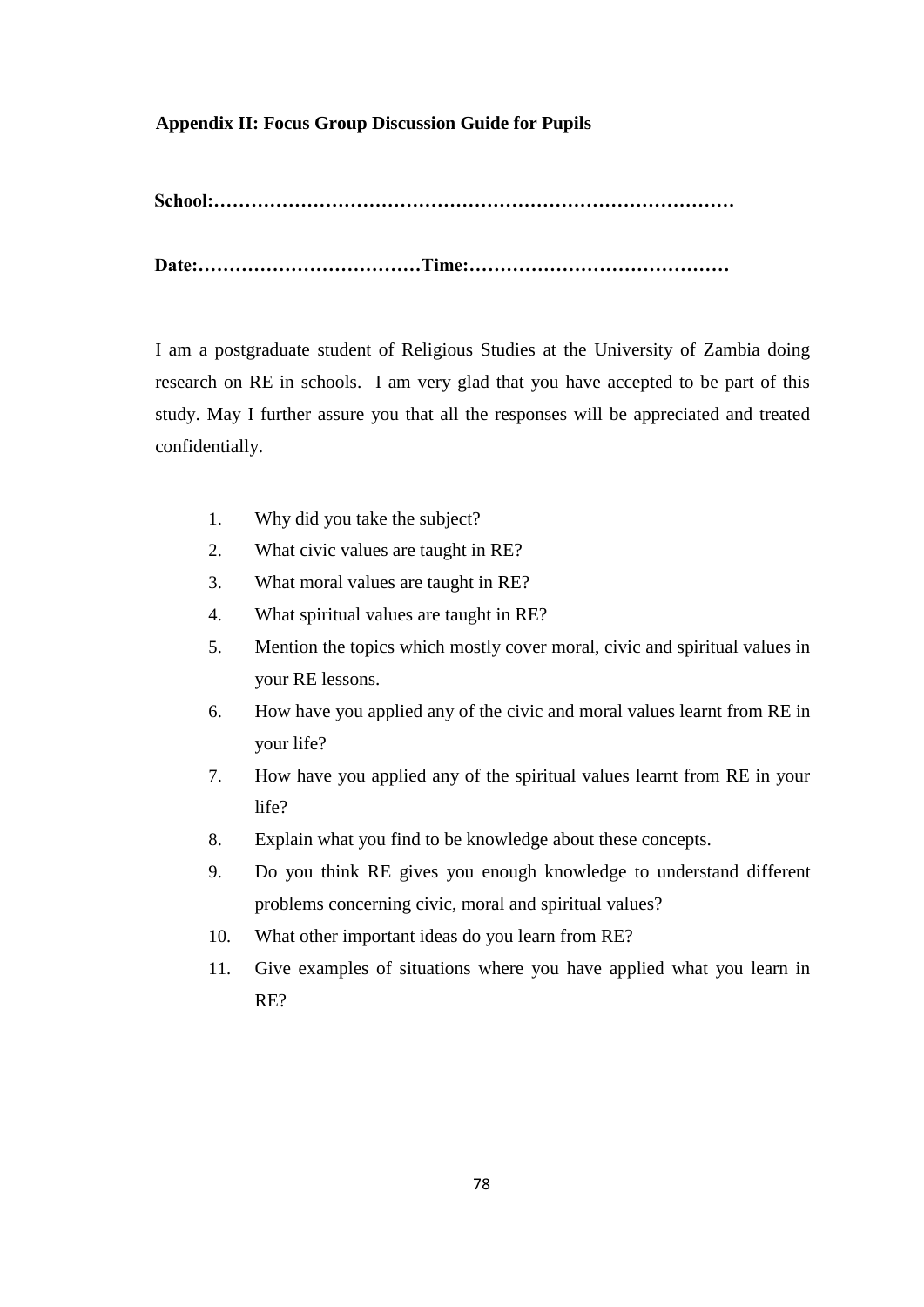# **Appendix III: Interview Guide for Religious Education Teachers and Head of Section**

 **School: …………………………………… Date: ………………………. Time: …………………**

I am a postgraduate student of Religious Studies at the University of Zambia doing research on Zambian RE. I am very glad that you have accepted to be part of this study. May I further assure you that all the responses will be appreciated and treated confidentially.

- 1. What are your qualifications?
- 2. Where did you train from?
- 3. Kindly highlight what are some of the moral, civic and spiritual values found in the syllabus.
- 4. How does RE promote civic, moral and spiritual values among learners?
- 5. How do you identify the content of moral, civic and spiritual values in the syllabus?
- 6. What themes are covered in 2044/2046 which have civic, moral and spiritual values?
- 7. What guides your choice of themes and topics to teach?
- 8. How do your pupils respond to the topics and the materials you teach?
- 9. What teaching and learning methods do you mostly use in teaching the contents?
- 10. What are some of the topics in RE that could be of great help in solving problems of civic, moral and spiritual values in the school?
- 11. Do the values promoted by RE conform to the promotion of co-existence among people of different religious traditions and ethnic groups?